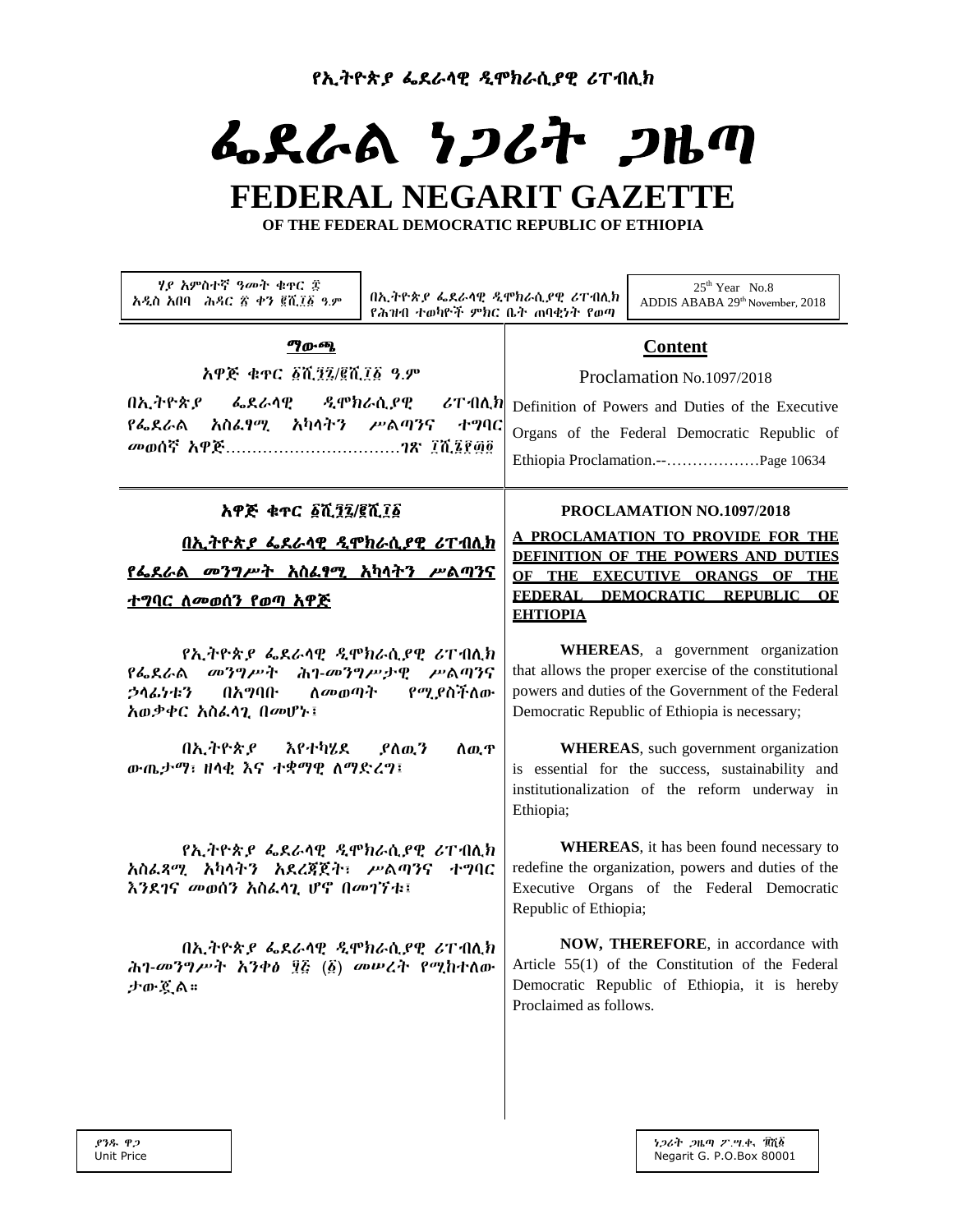# ክፍል አንድ ጠቅላላ

#### ፩. አጭር ርዕስ

ይህ አዋጅ "በኢትዮጵያ ፌደራላዊ ዲሞክራሲያዊ ሪፐብሊክ የፌደራል አስፈፃሚ አካላትን ሥልጣንና ተግባር መወሰኛ አዋጅ ቁጥር ፩ሺ፺፯/፪ሺ፲፩" ተብሎ ሊጠቀስ ይችላል።

# ፪. <u>ትርጓሜ</u>

በዚህ አዋጅ ውስጥ የቃሉ አገባብ ሌላ ትርጉም የሚያሰጠው ካልሆነ በስተቀር፦

- ፩. "ሕገ-መንግሥት" ማለት የኢትዮጵያ ፌደራላዊ ዲሞክራሲያዊ ሪፐብሊክ ሕገ-መንግሥት ነው።
- ፪. "ክልል" ማለት በኢትዮጵያ ፌደራላዊ ዲሞከራሲያዊ ሪፐብሊክ ሕገ-መንግሥት አንቀፅ ፵፯ የተመለከተው ማንኛውም ክልል ሲሆን የአዲስ አበባና ድሬዳዋ ከተሞች አስተዳደሮችንም ይጨምራል።
- ፫. "ምክር ቤት" ማለት የሚኒስትሮች ምክር ቤት ነው።
- ፬. ማንኛውም በወንድ ፆታ የተገለጸው አነጋገር የሴት ፆታንም ይጨምራል።

# ክፍል ሁለት

# ስለጠቅላይ ሚኒስትሩ፣ ስለምክትል ጠቅላይ ሚኒስትሩና ስለሚኒስትሮች ምክር ቤት

# ፫. የጠቅላይ ሚኒስትሩ ሥልጣንና ተግባር

የኢትዮጵያ ፌደራላዊ ዲሞክራሲያዊ ሪፐብሊክ ጠቅላይ ሚኒስትር ሥልጣንና ተግባር በሕገ-መንግሥቱ አንቀፅ ፸፬ የተመለከተው ነው።

# ፬. የምክትል ጠቅላይ ሚኒስትሩ ሥልጣንና ተግባር

የኢትዮጵያ ፌደራላዊ ዲሞክራሲያዊ ሪፐብሊክ ምክትል ጠቅላይ ሚኒስትር ሥልጣንና ተግባር በሕገ-መንግሥቱ አንቀፅ ፸፭ የተመለከተው ነው።

# ፭. የሚኒስትሮች ምክር ቤት ሥልጣንና ተግባር

የኢትዮጵያ ፌደራላዊ ዲሞክራሲያዊ ሪፐብሊክ የሚኒስትሮች ምክር ቤት ሥልጣንና ተግባር በሕገ-መንግሥቱ አንቀፅ ፸፯ የተመለከተው ነው።

# **PART ONE GENERAL**

#### **1. Short Title**

This Proclamation may be cited as the "Definition of Powers and Duties of the Executive Organs of the Federal Democratic Republic of Ethiopia Proclamation No. 1097/2018 "

#### **2. Definition**

In this Proclamation, unless the context otherwise requires:

- 1. "Constitution" means the Constitution of the Federal Democratic Republic of Ethiopia.
- 2. "Regional State" means any state referred to under Article 47 of the Constitution of the Federal Democratic Republic of Ethiopia and includes the Addis Ababa and Dire Dawa City Administrations.
- 3. "Council" means the Council of Ministers;
- 4. Any expression in the masculine gender includes the feminine.

#### **PART TWO**

# **THE PRIME MINISTER, THE DEPUTY PRIME MINISTER, AND THE COUNCIL OF MINISTERS**

#### **3. Powers and Duties of the Prime Minister**

The powers and duties of the Prime Minister of the Federal Democratic Republic of Ethiopia are those defined under Article 74 of the Constitution.

# **4. Powers and Duties of the Deputy Prime Minister**

The powers and duties of the Deputy Prime Minister of the Federal Democratic Republic of Ethiopia are those defined under Article 75 of the Constitution.

# **5. Powers and Duties of the Council of Ministers**

The powers and duties of the Council of Ministers of the Federal Democratic Republic of Ethiopia are those defined under Article 77 of the Constitution.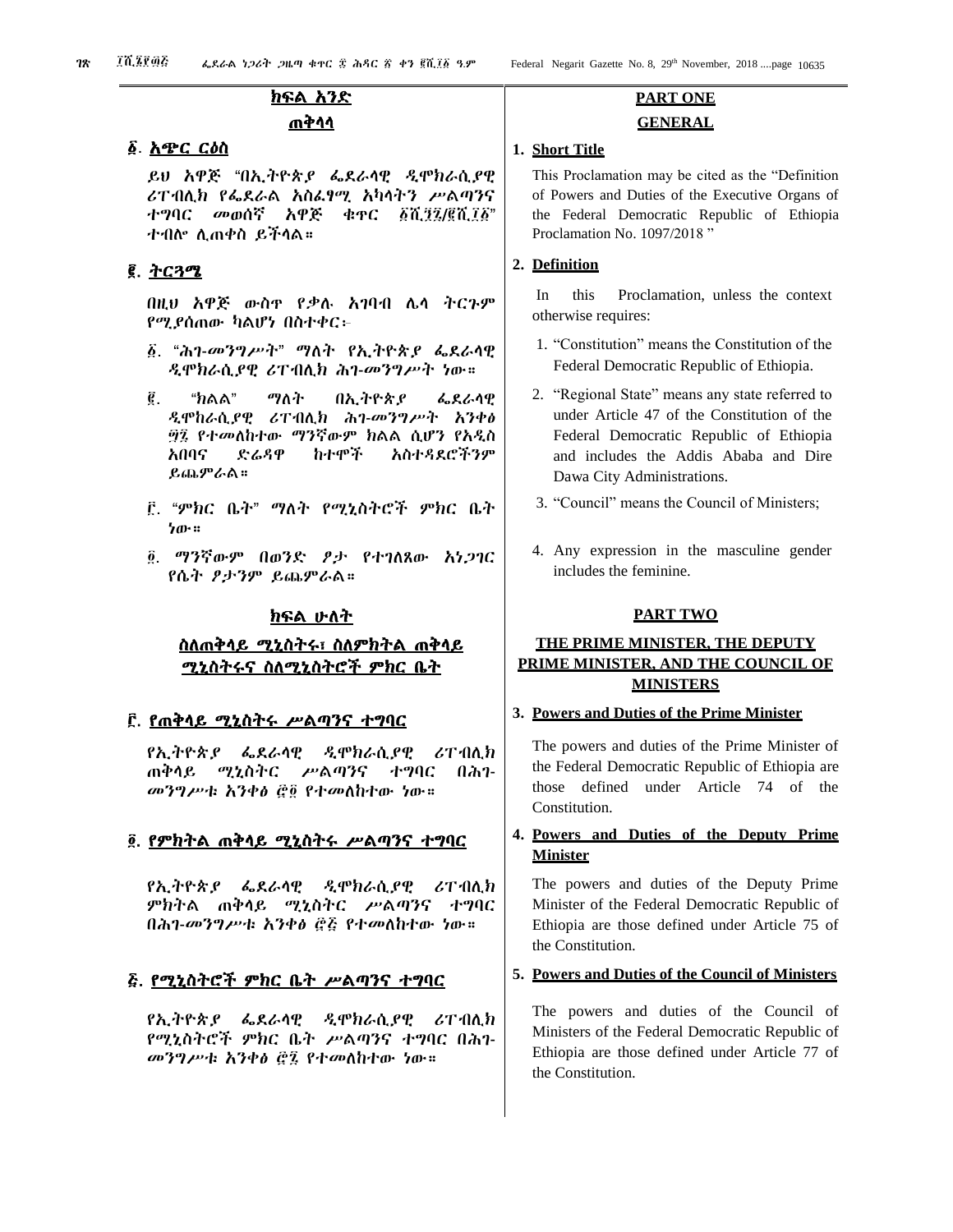# ፮. የሚኒስትሮች ምክር ቤት አባላት

- ፩. የሚኒስትሮች ምክር ቤት የሚከተሉት አባላት ይኖሩታል:-
	- ሀ) ጠቅላይ ሚኒስትር፣
	- ለ) ምክትል ጠቅላይ ሚኒስትር፣
	- ሐ) በዚህ አዋጅ አንቀፅ፱ የተመለከቱትን ሚኒስቴር መሥሪያ ቤቶች የሚመሩ ሚኒስትሮች፣ እና
	- መ) በጠቅላይ ሚኒስትሩ የሚሰየሙ ሌሎች ባለስልጣኖች።
- ፪. በዚህ አንቀፅ ንዑስ አንቀፅ ፩ (ሐ) የተመለከተው ማንኛውም ሚኒስትር በምክር ቤቱ ስብሰባ ላይ ሊገኝ በማይችልበት ጊዜ የሚኒስቴሩ ሚኒስትር ዴኤታዎች በምክር ቤቱ ስብሰባ ላይ ይሳተፋሉ። ከአንድ በላይ ሚኒስትር ዴኤታዎች ካሉና ሚኒስትሩ በተለይ ካልወከለ በሹመት ቅድሚያ ያለው ሚኒስትር ዴኤታ በምክር ቤቱ ስብሰባ ላይ ይሳተፋል።

# ፯. የሚኒስትሮች ምክር ቤት የስብሰባ ስነ-ሥርዓት

- ፩. የሚኒስትሮች ምክር ቤት፡-
	- ሀ) ሥራውን በአግባቡ ለማካሄድ አስፈላጊው የውስጥ ደንብ ይኖረዋል፤
	- ለ) በውስጥ ደንቡ በሚወሰነው መሠረት መደበኛ እና አስቸኳይ ስብሰባዎችን ያካሂዳል፤
	- ሐ) ስብሰባ ላይ ከአባላቱ ከግማሽ በላይ ሲገኙ ምልዓተ-ጉባኤ ይኖራል፤
	- መ) የሚያስተላልፈው ውሳኔ በተባበረ ድምፅ ይሆናል፣ በተባበረ ድምፅ መወሰን ካልተቻለ በአብልጫ ድምፅ ይወሰናል፤ የተሰጠው ድምፅ እኩል ከሆነ ጠቅላይ ሚኒስትሩ ወሳኝ ድምፅ ይኖረዋል።
- ፪. ጠቅላይ ሚኒስትሩ፡-
	- ሀ) የሚኒስትሮች ምክር ቤት አባላት አጀንዳ የማስያዝ መብታቸው እንደተጠበቀ ሆኖ ለምክር ቤቱ በአጀንዳ የሚቀርቡ ጉዳዮችን ይወስናል፤
	- ለ) የምክር ቤቱን ስብሰባ ይመራል፤
	- ሐ) ለምክር ቤቱ በአጀንዳ የቀረበ ጉዳይ በሚመለከተው የምክር ቤቱ ኮሚቴ መታየት የሚያስፈልገው ሆኖ ካገኘው ስብሰባውን ለሌላ ጊዜ ያስተላልፋል።

# **6. Members of the Council of Ministers**

- 1. The Council of Ministers shall have the following members:
	- a. the Prime Minister;
	- b. the Deputy Prime Minister;
	- c. Ministers heading the Ministries specified under Article 9 of this Proclamation; and
	- d. other Officials to be designated by the Prime Minister.
- 2. Where any Minister of a Ministry referred to in sub- article 1(c) of this Article can not attend the meeting of the Council, the Minister of State of the Ministry shall take part in the meeting of the Council. Where there are more than one ministers of state and no specific delegation has been given by the Minister, the Minister of State who is senior by appointment shall take part in the meeting of the Council.
- **7. Meeting Procedure of the Council of Ministers**
	- 1. The Council of Ministers shall:
		- a. have its own internal procedural rules for a proper conduct of its activities;
		- b. conduct ordinary and extraordinary meetings in accordance with its procedural rules;
		- c. have a quorum where more than half of its members are present;
		- d. pass decisions by consensus, or failing that, by majority vote; where the Council has given an equal number of votes for and against a decision, the Prime Minister shall have the casting vote.
	- 2. The Prime Minister shall:
		- a. without prejudice to the rights of the members of the Council of Ministers to propose agenda items, determine the agenda of the Council;
		- b. preside over the meetings of the Council;
		- c. adjourn the meetings of the Council under circumstances where he finds it necessary to refer a matter included in the Council's agenda to the relevant Committee of the Council.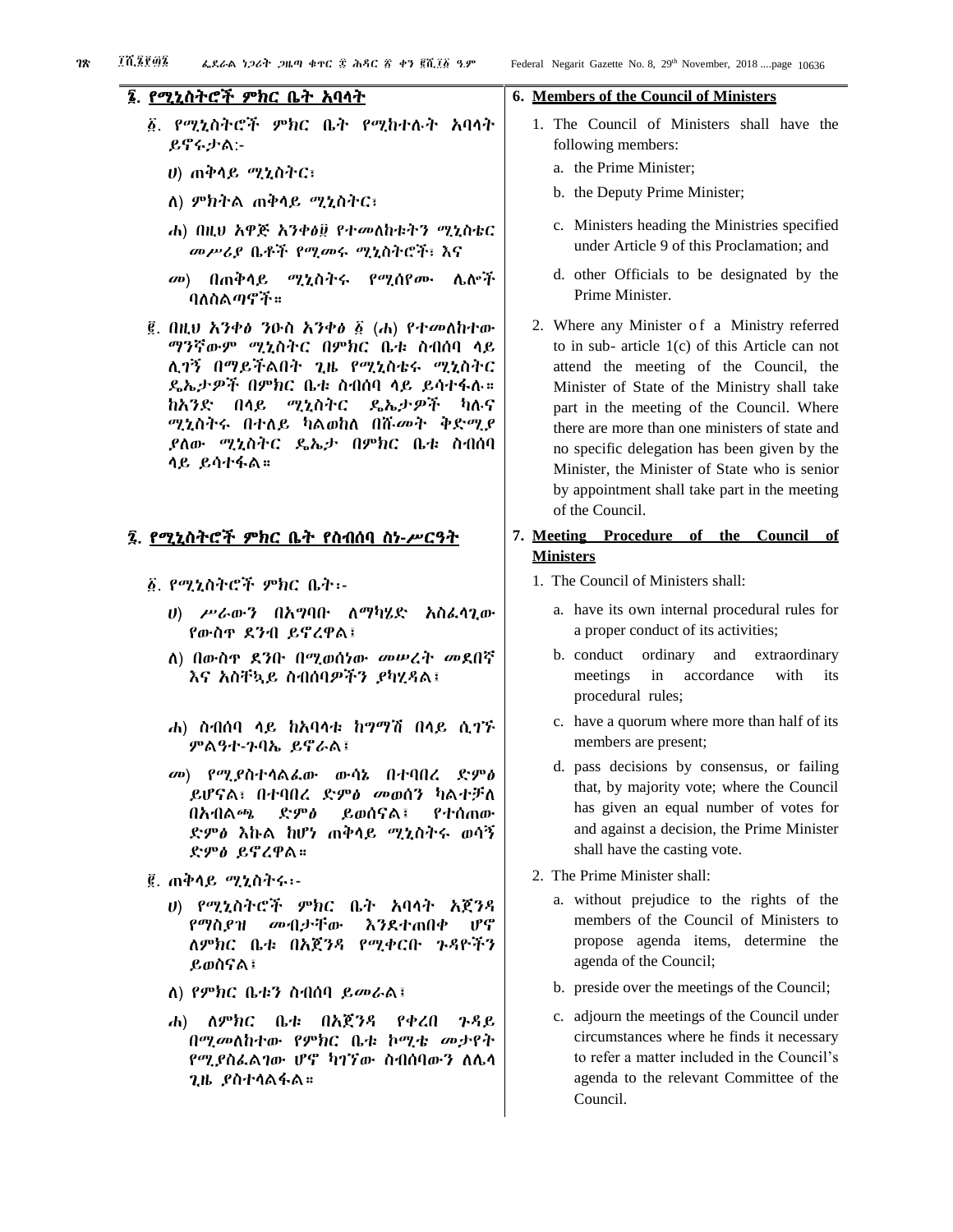፫. ጠቅላይ ሚኒስትሩ በማይኖርበት ጊዜ ምክትል ጠቅላይ ሚኒስትሩ የምክር ቤቱን ስብሰባ ይመራል።

# ፰. የሚኒስትሮች ምክር ቤት ቋሚ ኮሚቴዎች

- ፩. የሚኒስትሮች ምክር ቤት ሥልጣንና ተግባሩን ለመወጣት ይረዳው ዘንድ የምክር ቤቱ አባላት የሚገኙባቸው ልዩ ልዩ ቋሚ ኮሚቴዎች ሊያቋቁም ይችላል።
- ፪. የቋሚ ኮሚቴዎች ሥልጣንና ተግባር በምክር ቤቱ የውስጥ ደንብ ይወሰናል።

# ክፍል ሶስት ስለሚኒስቴሮች

# ፱. የሚኒስቴር መሥሪያ ቤቶች መቋቋም

በዚህ አዋጅ የሚከተሉት ሚኒስቴሮች ተቋቁመዋል፡-

- ፩/ የሰላም ሚኒስቴር
- ፪/ የአገር መከላከያ ሚኒስቴር
- ፫/ የውጭ ጉዳይ ሚኒስቴር
- ፬/ የገንዘብ ሚኒስቴር
- ፭/ ጠቅላይ ዓቃቤ ሕግ
- ፮/ የግብርና ሚኒስቴር
- ፯/ የንግድና ኢንዱስትሪ ሚኒስቴር
- ፰/ የኢኖቬሽንና ቴክኖሎጂ ሚኒስቴር
- ፱/ የትራንስፖርት ሚኒስቴር
- ፲/ የከተማ ልማትና ኮንስትራክሽን ሚኒስቴር
- ፲፩/ የውሃ፣ መስኖና ኤነርጂ ሚኒስቴር
- ፲፪/ የማዕድንና ነዳጅ ሚኒስቴር
- ፲፫/ የትምህርት ሚኒስቴር
- ፲፬/ የሳይንስና ከፍተኛ ትምህርት ሚኒስቴር
- ፲፭/ የጤና ሚኒስቴር
- ፲፮/ የሴቶች፣ ሕፃናትና ወጣቶች ሚኒስቴር
- ፲፯/ የሠራተኛና ማኅበራዊ ጉዳይ ሚኒስቴር
- ፲፰/ የባህልና ቱሪዝም ሚኒስቴር
- ፲፱/ የገቢዎች ሚኒስቴር
- ፲. የሚኒስቴሮች የወል ሥልጣንና ተግባር እያንዳንዱ ሚኒስቴር፡-
- 3. In the absence of the Prime Minister, the Deputy Prime Minister shall preside over the meetings of the Council.
- **8. Standing Committees of the Council of Ministers**
	- 1. The Council of Ministers may, with a view to facilitating its functions, establish various standing committees comprising of its members;
	- 2. The powers and duties of the Standing Committees shall be defined in the internal rules of the Council.

# **PART THREE**

# **MINISTRIES**

#### **9. Establishment of Ministries**

The following ministries are established by this Proclamation:

- 1. the Ministry of Peace;
- 2. the Ministry of National Defense;
- 3. the Ministry of Foreign Affairs;
- 4. the Ministry of Finance;
- 5. the Attorney General;
- 6. the Ministry of Agriculture;
- 7. the Ministry of Trade and Industry;
- 8. the Ministry of Innovation and Technology;
- 9. the Ministry of Transport;
- 10.the Ministry of Urban Development and Construction;
- 11.the Ministry of Water, Irrigation and Energy;
- 12.the Ministry of Mines and Petroleum;
- 13.the Ministry of Education;
- 14.the Ministry of Science and Higher Education;
- 15.the Ministry of Health;
- 16.the Ministry of Women, Children and Youth;
- 17.the Ministry of Labor and Social Affairs;
- 18.the Ministry of Culture and Tourism;
- 19. the Ministry of Revenues.

#### **10. Common Powers and Duties of Ministries**

Each ministry shall have the power and duties to: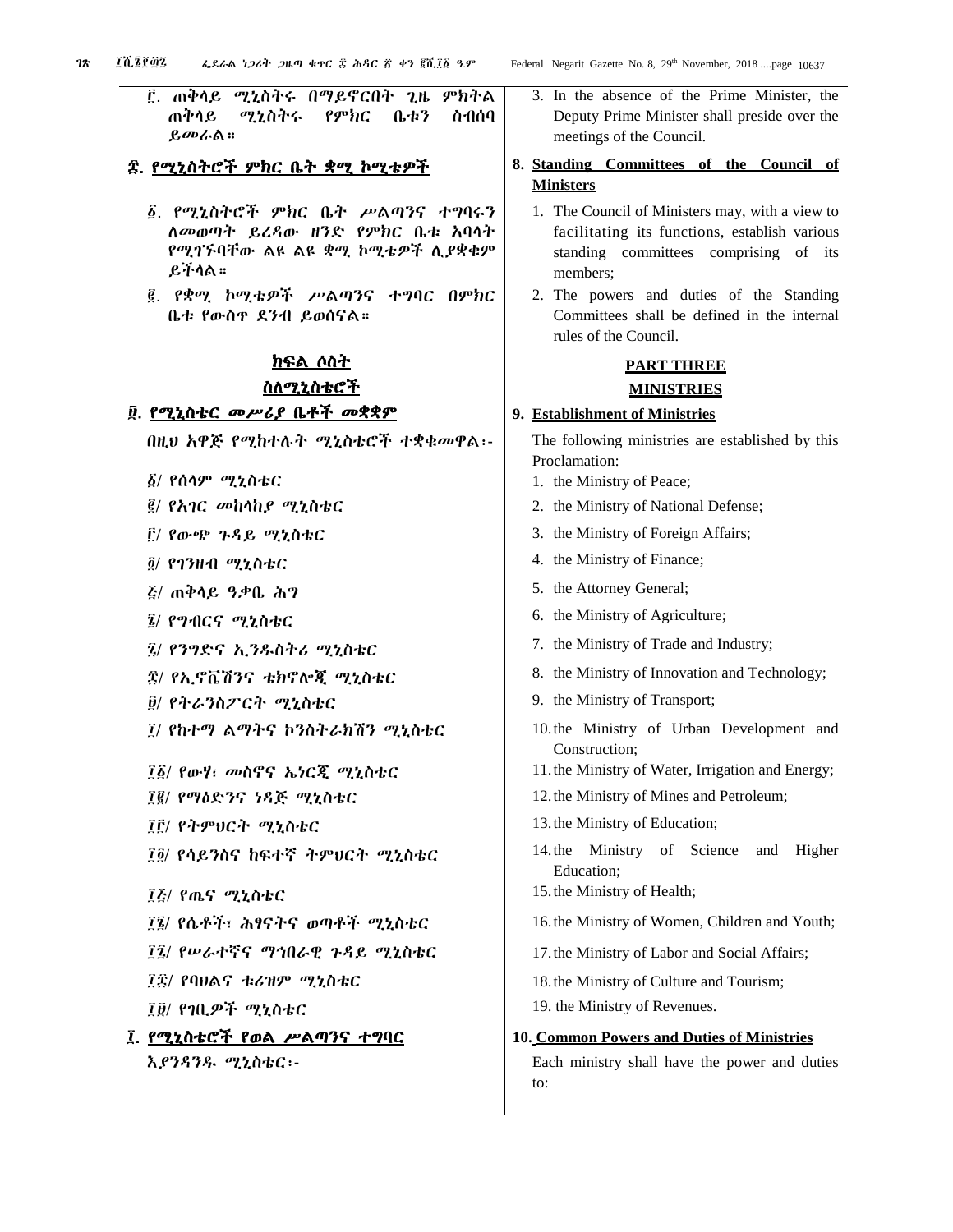፩/ በሥራው መስክ፡-

- ሀ) የጥናትና ምርምር ተግባራትን ያከናውናል፣ በዘርፉ መረጃዎችን ይሰበስባል፣ ያቀነባብራል፣ ያሰራጫል፤
- ለ) በጥናት ላይ የተመሠረቱ ፖሊሲዎችን ያመነጫል፤
- ሐ) የፌደራል መንግሥት ሕጎችን ያመነጫል፣ ያስፈጽማል፤
- መ) የፌደራል መንግሥቱን ፖሊሲ በሥራ ላይ ለማዋል ከሌሎች ሚኒስቴር መሥሪያ ቤቶች ጋር አስፈላጊውን ቅንጅት በመመሥረት ይሠራል፤
- ሠ) ዕቅድና በጀት ያዘጋጃል፣ ሲፈቀድም በሥራ ላይ ያውላል፤
- ረ) የአቅም ግንባታ ሥራዎችን ያከናውናል፣ የለውጥና የመልካም አስተዳደር ሥራዎችን ይፈጽማል፣ ያስፈጽማል፣ ዉጤታማነታቸውን ያረጋግጣል፤
- ሰ) ለክልሎች እንዳስፈላጊነቱ ድጋፍና ምክር ይሰጣል፤ ልዩ ድጋፍ ለሚሹ ክልሎች በሰላም ሚኒስቴር አስተባባሪነት የተቀናጀ ድጋፍ ያደርጋል፤
- ሸ) ለአርብቶ አደርና ከፊል አርብቶ አደር አካባቢዎች ልማት ተገቢውን ድጋፍ ያደርጋል፤
- ቀ) በሕግ መሠረት ውሎችንና ዓለም አቀፍ ስምምነቶችን ይፈራረማል፤
- ፪. በማቋቋሚያ ሕጎቻቸው ወይም በዚህ አዋጅ አንቀጽ ፴፫ ተጠሪ የተደረጉለትን አስፈጻሚ አካላት አፈጻጸም በበላይነት ይመራል፣ ያስተባብራል ፤ አደረጃጀቶቻቸውን እንዲሁም የሥራ ፕሮግራሞቻቸውንና በጀቶቻቸውን መርምሮ ለሚመለከተው የመንግሥት አካል እንዲቀርቡ ይወስናል፤
- ፫. በሚያዘጋጃቸው ፖሊሲዎች፣ ሕጎች፣ የልማት ፕሮግራሞችና ፕሮጀክቶች የሴቶችን፣የሕፃናትንና የወጣቶችን ተጠቃሚነት ያረጋግጣል፤
- ፬. የአካል ጉዳተኞች፣ አረጋውያን፣ የማኀበራዊና ኢኮኖሚያዊ ችግሮች ተጋላጭ የኅብረተሰብ ክፍሎች በኃላፊነቱ ክልል የእኩል ዕድል ተጠቃሚና ሙሉ ተሳታፊ የሚሆኑበትን ሁኔታ ያመቻቻል፤
- ፭. በዚህ አዋጅና በሌሎች ሕጎች የተሰጡትን ሥልጣንና ተግባራት በሥራ ላይ ያውላል፤
- ፮. አስፈላጊ ሆኖ ሲገኝ ከሥልጣንና ተግባሩ በከፊል ለሌላ የፌደራል ወይም የክልል አካል በውክልና ሊሰጥ ይችላል፤

|  | 1. In its area of jurisdiction:             |
|--|---------------------------------------------|
|  | a. undertake research and studies; gather,  |
|  | synthesize, and disseminate information;    |
|  | b. formulate evidence-based policies;       |
|  | c. initiate federal laws, and implement the |

- same; d. work in coordination with other ministries
- to implement policies of the Federal Government;
- e. prepare plans and budgets, and implement same upon approval;
- f. undertake capacity building activities; implement, cause the implementation, and ensure the effectiveness of reform and good governance activities;
- g. provide, as necessary, assistance and advice to Regional States; and provide coordinated support to Regional States eligible for affirmative support as coordinated by the Ministry of Peace;
- h. provide proper support to the develop ment of pastoral and semi-pastoral areas;
- i. enter into contracts and international agreements in accordance with law;
- 2. Direct and coordinate the performances of the executive organs made accountable to it under the laws establishing them or under Article 33 of this Proclamation; review their organizational structures as well as their work programs and budgets, and submit same to the appropriate government organs for approval;
- 3. Ensure that the policies, laws, development programs and projects it formulates benefit women, children and youth;
- 4. Create,within the purview of its authority, conditions whereby persons with disabilities, the elderly, and segments of society vulnerable to social and economic problems benefit from equal opportunities and full participation;
- 5. Exercise the powers and duties given to it under this Proclamation and other laws;
- 6. Where necessary,delegate part of its powers and duties to other Federal or Regional State Organ;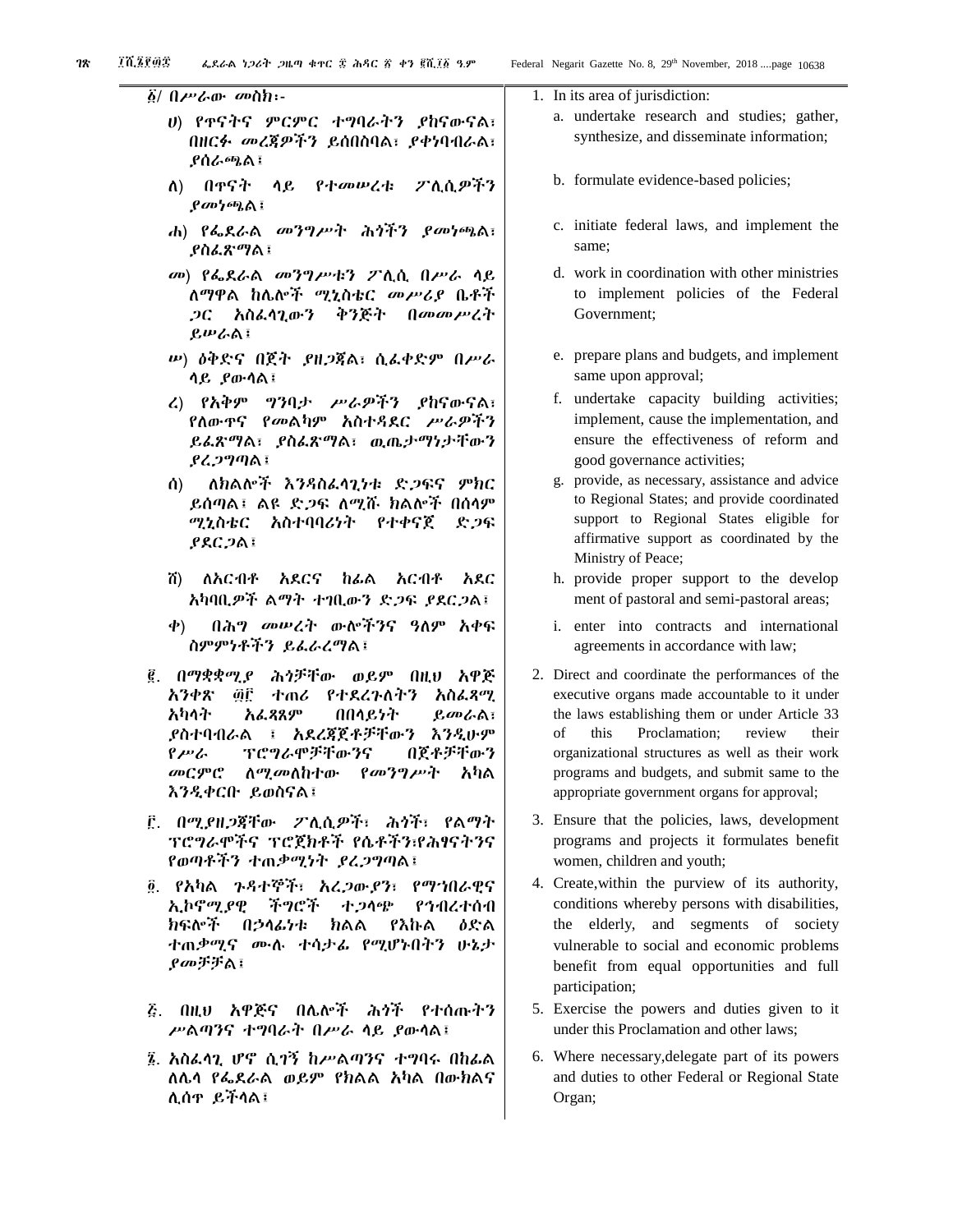፯. ስለሥራው ክንዋኔ በየወቅቱ ለጠቅላይ ሚኒስትሩ፣ ለሚኒስትሮች ምክር ቤት፣ እና ለሚመለከታቸው ሌሎች አካላት ሪፖርት ያቀርባል፤

# ፲፩. የሚኒስትሮች ተጠሪነትና ኃላፊነት

#### እያንዳንዱ ሚኒስትር፡-

- ፩. ተጠሪነቱ ለጠቅላይ ሚኒስትሩና ለሚኒስትሮች ምክር ቤት ይሆናል፤
- ፪. የሚመራውን ሚኒስቴር ይወክላል፣ ሥልጣንና ተግባሩን ሥራ ላይ ያውላል፤
- ፫. ለሚኒስቴሩ በተፈቀደው በጀትና የሥራ ፕሮግራም መሠረት ገንዘብ ወጪ ያደርጋል፤
- ፬. በሚኒስቴሩ ውስጥ የአፈጻጸም አመራር ሥርዓት ተግባራዊ መደረጉን ያረጋግጣል።

## ፲፪. የሚኒስትር ዴኤታዎች ተጠሪነትና ኃላፊነት

- ፩. የእያንዳንዱ ሚኒስቴር ሚኒስትር ዴኤታ ተጠሪነቱ ለሚኒስትሩ ሆኖ ተለይተው የሚሰጡትን ተግባራት ያከናውናል።
- ፪. ሚኒስትሩ በማይኖርበት ጊዜ ሚኒስትር ዴኤታው ተክቶት ይሠራል፤ ከአንድ በላይ ሚኒስትር ዴኤታዎች ካሉና ሚኒስትሩ በተለይ ካልወከለ በሹመት ቅድሚያ ያለው ሚኒስትር ዴኤታ ተክቶት ይሠራል።

#### ፲፫. የሰላም ሚኒስቴር

- ፩/ የሰላም ሚኒስቴር የሚከተሉት ሥልጣንና ተግባራት ይኖሩታል፡-
	- ሀ) ሰላምን ለማስጠበቅ አግባብ ካላቸው የፌደራልና የክልል መንግሥታት አካላት ጋር በመተባበር ይሰራል፤ የአገርና ሕዝብ ሰላም፣ ደህንነትና ነፃነት እንዲከበሩ የሚያስችል ስልት ይነድፋል፤ የግንዛቤና የንቅናቄ ሥራዎችን ያከናውናል፤
	- ለ) ከሚመለከታቸው የክልል አካላት ጋር በመተባበር በየትኛውም የአገሪቱ ክፍል የሚኖሩ ዜጎች ተገቢውን ጥበቃ እንዲያገኙ ያደርጋል፤
	- ሐ) በተለያዩ ኃይማኖቶችና እምነቶች ተከታዮች፣ እንዲሁም በተለያዩ ብሔር፣ ብሔረሰቦችና ሕዝቦች መካከል ሰላምና መከባበር እንዲሰፍን ለማድረግ አግባብ ካላቸው የመንግሥት አካላት፣ የባህልና የኃይማኖት ተቋማት፣ እንዲሁም ከሌሎች አግባብነት ካላቸው አካላት ጋር በመተባበር ይሠራል፤

7. Submit periodic performance reports to the Prime Minister, Council of Ministers, and other relevant bodies.

#### **11. Accountability and Responsibility of Ministers**

Each minister shall:

- 1. be accountable to the Prime Minister and the Council of Ministers;
- 2. represent the Ministry he runs and exercise its powers and duties;
- 3. effect payments in accordance with the budget and work programs approved for the Ministry;
- 4. ensure the implementation of performance management system with in the Ministry.

# **12. Accountability and Responsibility of Ministers of State**

- 1. Each Minister of State of a Ministry shall be accountable to the Minister and shall carry out the responsibilities specifically entrusted to him.
- 2. The Minister of State shall, in the absence of the Minister, acton his behalf. Where there are more than one ministers of state and no specific delegation has been given by the Minister, the Minister of State who is senior by appointment shall act on behalf.

# **13. Ministry of Peace**

- 1. The Ministry of Peace shall have powers and duties to:
	- a. work in cooperation with concerned Federal and Regional State government organs to ensure the maintenance of public order; develop strategies, and undertake awareness creation and sensitization activities to ensure the peace, security and freedom of the country and its people;
	- b. in collaboration with relevant Regional Organs, facilitate the provision of proper protection to citizens living in any part of the country;
	- c. work in cooperation with relevant government organs, cultural and religious organizations, and other pertinent bodies to ensure peace and mutual respect among followers of different religions and beliefs, as well as nations, nationalities and peoples;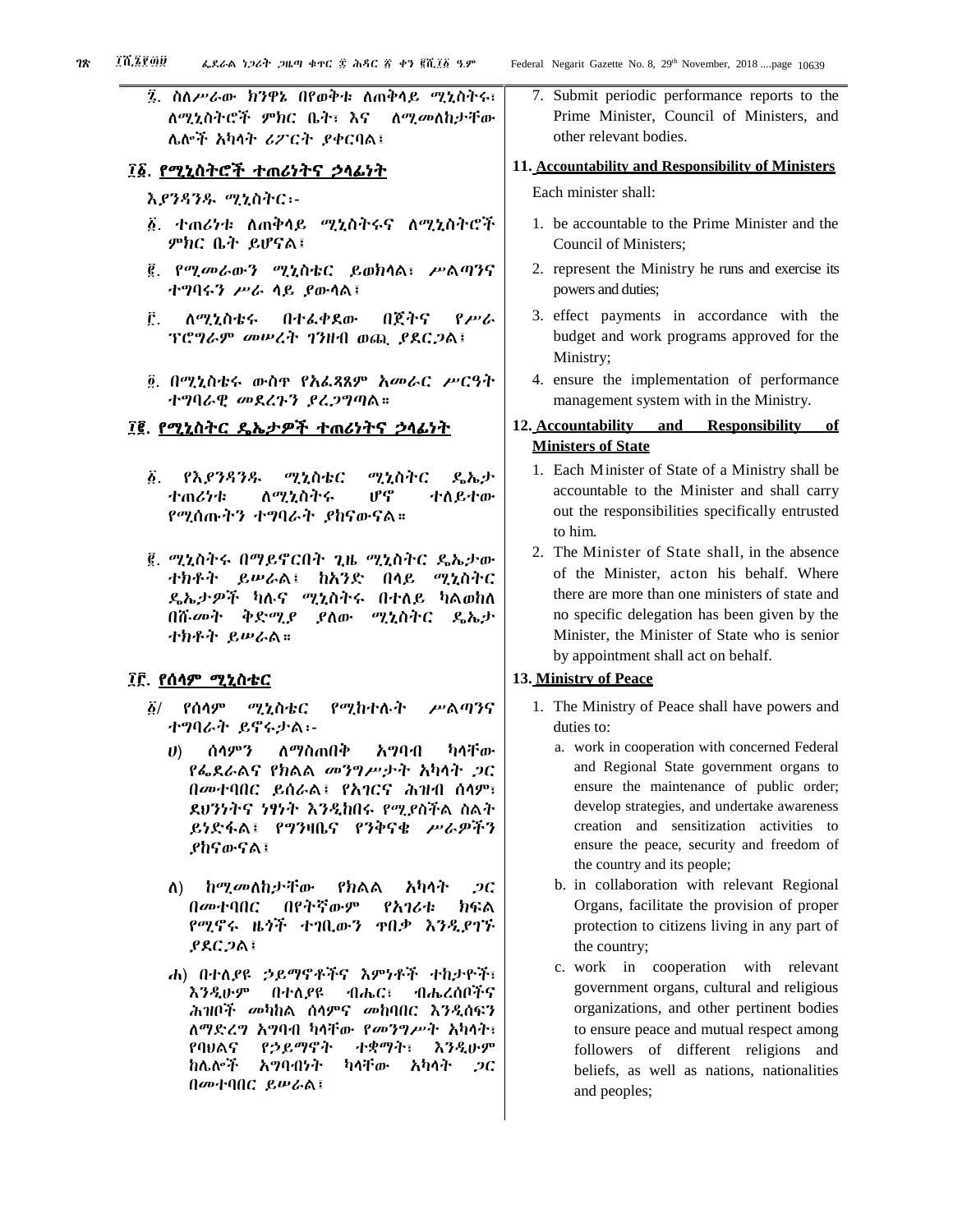- መ) በወሳኝ አገራዊ ጉዳዮች ዙሪያ ብሔራዊ መግባባት እንዲፈጠር አግባብ ያላቸውን አካላት ያስተባብራል፤ የመፍትሄ ሃሳቦችን ለመንግሥት ያቀርባል፤ ሲወሰንም አፈጻጸሙን ይከታተላል፤
- ሠ) ከሚመለከታቸው አካላት ጋር በመተባበር አገራዊ አንድነትና መግባባትን የሚያጎለብት የባህል ልውውጥ፣ የስነ-ዜጋ ትምህርት እና ኪነ-ጥበብ የሚስፋፋበትን ሁኔታ ያመቻቻል፤
- ረ) በግለሰቦችና በቡድኖች መካከል የሰላም፣ የመከባበርና የመቻቻል ባህል እንዲዳብር የግንዛቤና ንቅናቄ ስልቶችን ይቀይሳል፣ አተገባበሩን ይከታተላል፤
- ሰ) ለአካባቢያዊ ግጭቶች መንስኤ የሆኑ ጉዳዮችን በጥናት ይለያል፤ ኅብረተሰቡ ወደ ግጭትና አለመረጋጋት እንዳያመራ የመፍትሄ አቅጣጫዎችን የሚያመለክት ጥናትያቀርባል፣ ሲወሰንም ተግባራዊ ያደርጋል፤
- ሸ) የሃይማኖት ድርጅቶችንና ማኀበራትን ይመዘግባል፤
- ቀ) የብሔራዊ መረጃና ደኅንነት፣ የኢንፎርሜሽን መረብ ደኅንነትና የፋይናንስ ደኅንነት ሥራዎችን በበላይነት ይመራል፣ ይከታተላል፤
- በ) የፌደራል ፖሊስ ሥራዎች በአግባቡ መከናወናቸውን ይከታተላል፣ ይቆጣጠራል፤
- ተ) የዜግነት፣ የብሔራዊ መታወቂያ፣ ኢሜግሬሽንና ፓስፖርት፣ የወሳኝ ኩነቶች ምዝገባ ሥራዎችን ይመራል፤
- ቸ) የስደተኞች፣ የፖለቲካ ጥገኞችና ወደ አገር ተመላሾችን ጉዳዮች ይመራል፤
- ኀ) ለተፈጥሮና ሰው ሰራሽ አደጋዎች ተገቢውን ቅድመ ዝግጅት ያደርጋል፤ የብሔራዊ አደጋ ስጋት ሥራ አመራርን በበላይነት ይመራል፣ ይከታተላል፤
- ነ) የጦር መሣሪያ፣ የተኩስ መሣሪያ ወይም ፈንጂ ጥቅም ላይ ሊውሉ የሚችሉበትን ሁኔታዎች ይወስናል፤ እነዚህን መሣሪያዎች ለመያዝ፣ ለመጠቀም እንዲሁም ለመሸጥ የሚያስፈልገውን ቅድመ-ሁኔታ ይወስናል፤
- d. in cooperation with the relevant actors, work towards the creation of national consensus on critical national issues; propose recommendations to the government, and upon approval, follow up their implementation;
- e. in cooperation with concerned bodies, promote the enhancement of cultural exchange, civic education, and artistic works that build national unity and consensus;
- f. develop awareness creation and sensitization strategies to foster a culture of respect and tolerance among individuals and groups, and follow up their implementation;
- g. identify factors serving as causes of conflicts among communities; submit a study proposing recommendations to keep communities away from conflicts and instability, and implement same upon approval;
- h. register religious organizations and associations;
- i. oversee and follow up national intelligence and security, as well as information network and financial security functions;
- j. supervise andfollow up the proper execution of functions relating to Federal Police
- k. lead and follow up citizenship, national identification card, immigration, passport and vital events registration or issuance functions;
- l. lead and follow up the affairs of immigrants, political asylum seekers and returnees;
- m. make appropriate preparations for natural and man-made disasters; lead and follow up national disaster risk management;
- n. determine conditions for the utilization of arms, firearms, or explosives; determine requirements to carry, use and sell these weapons;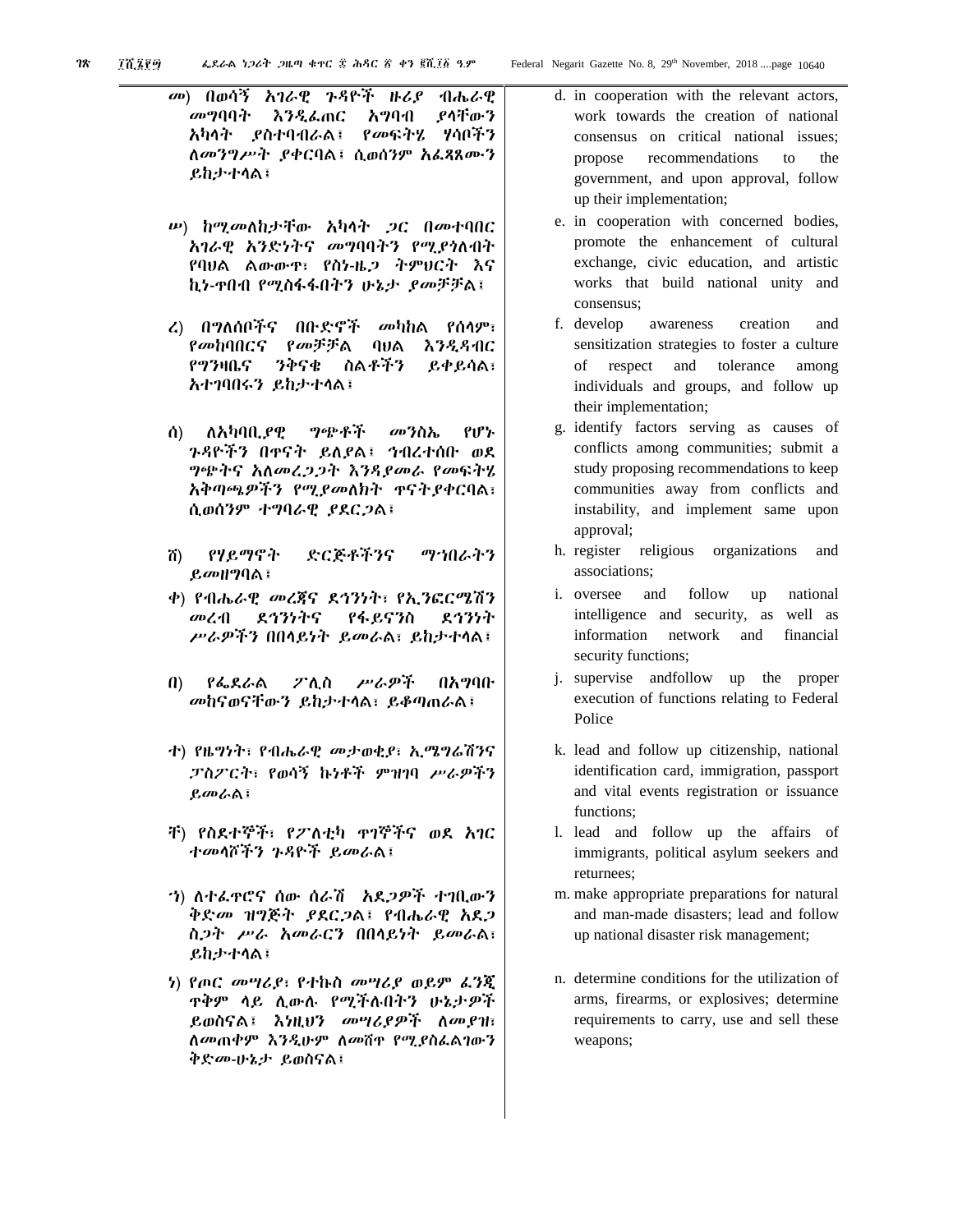- ኘ) በፌደራል መንግሥትና በክልሎች መካከል በመግባባትና በአጋርነት ላይ የተመሠረተ መልካም ግንኙነትና ትብብር እንዲኖር በማድረግ የፌደራል ሥርዓቱ እንዲጠናከር የግንኙነቱ ማዕከል ሆኖ ያገለግላል፤
- አ) የሕገ-መንግሥቱ አንቀጽ ፵፰ እና ፷፪ (፮) እንዲሁም ሌሎች አግባብ ያላቸው ድንጋጌዎች እንደተጠበቁ ሆነው፣ በክልሎች መካከል የሚነሱ አለመግባባቶች የሚፈቱባቸውን ሁኔታዎች ያመቻቻል፤
- ከ) አግባብ ያላቸው ሕጎች እንደተጠበቁ ሆነው፣ ከክልሎች ጥያቄ ሲቀርብ በክልሎች ውስጥ የሚፈጠሩ አለመግባባቶችና ግጭቶች በዘላቂነት የሚፈቱበትን መፍትሔ ይቀይሳል፣ ተግባራዊ ያደርጋል፤
- ኸ) ፌደራል መንግሥቱ በክልሎች ጉዳይ ጣልቃ እንዲገባ ሲወሰን አፈጻጸሙን ያስተባብራል፤
- ወ) ለክልሎች በተለይም ልዩ ድጋፍ ለሚሹ ክልሎች ትኩረት በመስጠት ድጋፍ ያደርጋል፤ ሌሎች የፌደራል መንግሥት አካላት ለአርብቶ አደርና ከፊል አርብቶ አደር አካባቢ እንዲሁም ልዩ ድጋፍ ለሚሹ ክልሎች የሚያደርጓቸውን ድጋፎች ያስተባብራል፣ ያቀናጃል፣ አፈጻጸሙን ይከታተላል፤
- ዐ) አርብቶ አደሮችና ከፊል አርብቶ አደሮች የማኅበራዊና ኢኮኖሚያዊ ልማት ተጠቃሚ ለማድረግ የሚያስችሉ ተግባራትን ከሚመለከታቸው አካላት ጋር በመሆን ያስተባብራል።
- ፪. በሥራ ላይ ባሉ ሌሎች ሕጎችና ድንጋጌዎች ለፌደራልና አርብቶ አደር ልማት ጉዳዮች ሚኒስቴር ተሰጥተው የነበሩ ሥልጣንና ተግባራት በዚህ አዋጅ ለሰላም ሚኒስቴር ተሰጥተዋል።

#### ፲፬. የአገር መከላከያ ሚኒስቴር

የአገር መከላከያ ሚኒስቴር የሚከተሉት ሥልጣንና ተግባራት ይኖሩታል:-

- ፩. የአገሪቱን የግዛት ሉዓላዊነት ያስከብራል፤ ሕገ-መንግሥታዊ ሥርዓቱን ከአደጋና ጥቃት ይከላከላል፤
- ፪. አገር መከላከልን በሚመለከት አግባብ ያላቸውን የፌደራልና የክልል አካላት በማስተባበር ይሠራል፤
- o. serve as a focal point of the federalregional relationship to strengthen the federal system by cultivating good relationship and cooperation between the Federal Government and Regional States based on mutual understanding and partnership;
- p. with out prejudice to the provisions of Article 48 and Article 62(6) of the Constitution and other relevant provisions, facilitate the resolution of disputes arising between Regional States;
- q. with out prejudice to the provisions of the relevant laws and upon the request of Regional States, devise and implement sustainable solutions to disputes and conflicts that may arise within Regional States;
- r. coordinate the implementation of decisions authorizing the intervention of the Federal Government in the affairs of Regional States;
- s. provide assistance to Regional States particularly to those that need special support; coordinate, integrate and follow up supports given by other federal organs to pastoralists, semi-pastoralists and Regional States that need special support;
- t. in collaboration with concerned organs coordinate activities that enable pastoralists and semi-pastoralists to become beneficiaries of social and economic developments.
- 2. The powers and duties given to the Ministry of Federal and Pastoralist Development Affairs by the provisions of other laws currently in force are hereby vested in the Ministry of Peace.

#### **14. Ministry of National Defense**

The Ministry of National Defense shall have the powers and duties to:

- 1. defend the territorial integrity of the country; protect and defend the Constitutional order form threats and attacks;
- 2. work by coordinating federal and regional organs relevant in defending the country;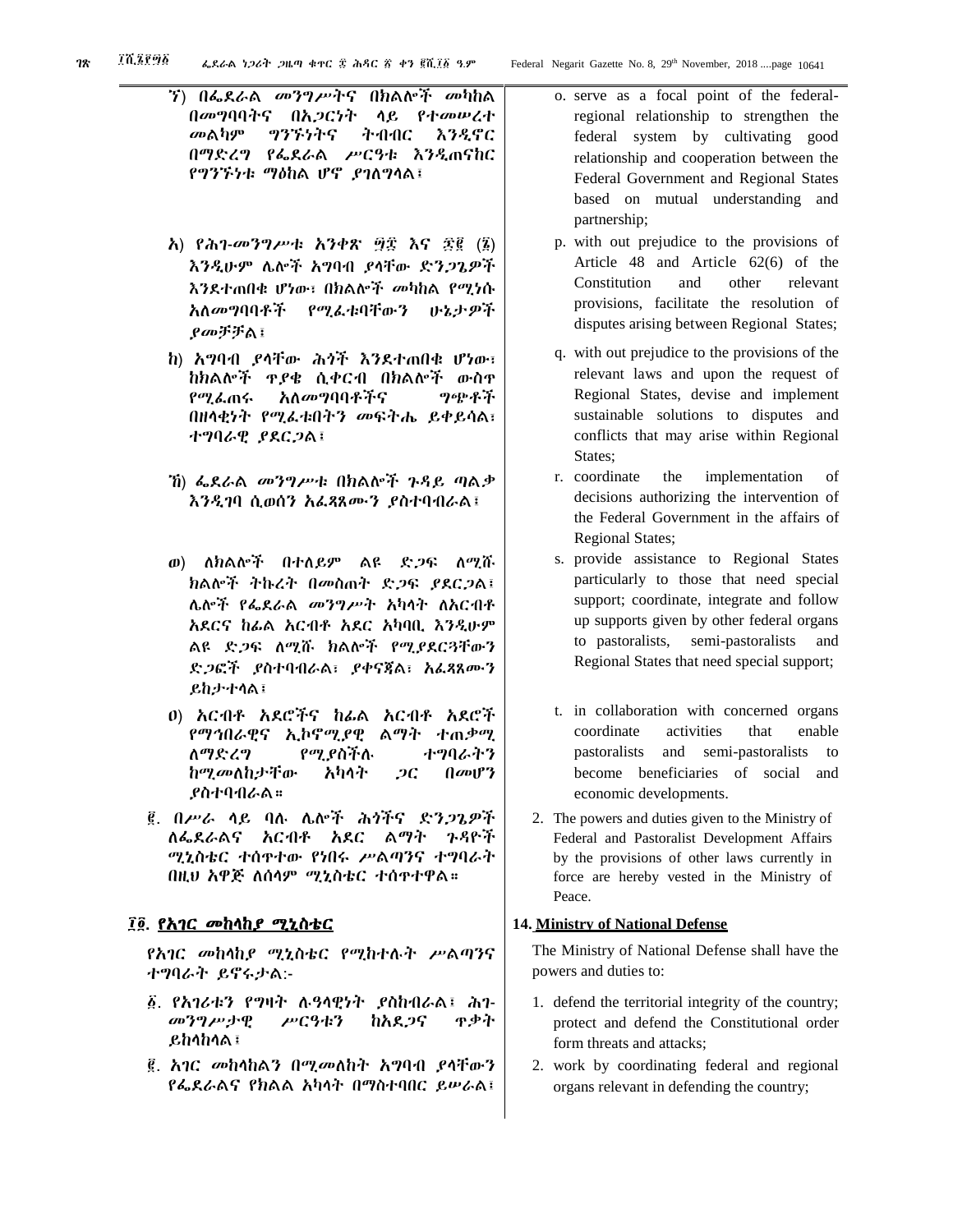፫. በአስቸኳይ ጊዜ አዋጅ የሚሰጡትን ተ ያከናውናል፤ ፬. መከላከያ ሠራዊት ያቋቁማል፣ ያስታ ይቆጣጠራል፣ የውጊያ ብቃቱን ያረጋግጣል *ξ. የመከላከያ ሠራዊት ማሠ*ልጠኛ ተ እንዲደራጁ ያደርጋል፤ ፮. የጦር ሠፌሮችንና ለሠራዊቱ የሚያስፌል የመኖሪያ ሠፈሮች ይሠራል፣ ያሠራል፤ ፯. የአገሪቱ የመከላከያ ሠራዊት የብራ የብሔረሰቦችና የሕዝቦችን ሚዛናዊ *ተ* ያካተተ መሆኑን ያረጋግጣል፤ ፰. ተግባሩን ለሕገ-መንግሥቱ ተገዢ እና ከ2 ድርጅት ወገናዊነት ነፃ በሆነ አኳኋን ማከ ያረጋግጣል፤ ፱. ከክልል አቅም በላይ የሆነ የፀጥታ መ ሲያጋጥም በክልሉ መስተዳድር ጥያቄ መ ሰላምና መረጋጋትን ያሰፍናል፤ ፲. ማንኛውም ክልል ሕገ-መንግሥቱን በመጣ መንግሥታዊ ሥርዓቱን አደጋ ላይ ( በሕገ-መንግሥቱ በተደነገገው መሠረት ( ፀጥታንና ሕገ-መንግሥታዊ ሥርዓቱን ያስከብ ፲፩. የክተት አዋጅ በሚታወጅበት ጊዜ ውስጥ የሚገኝ ሀብት በተቀናጀ ሁኔታ ጥቅ የሚውልበትን ዘዴ እያጠና ያስወስናል፤ ኀብ ከጠላት ጥቃት ራሱን የሚከላከልበትን ያወጣል፣ ሲ*ሌ*ቀድም ከሚመለከታቸው ጋር በመተባበር ሥራ ላይ እንዲውል ያደር ፲፪. በጦርነት ወይም በአስቸኳይ ጊዜ የመከላከያ ሠራዊትን የሚቀላቀል፣ እን ሰው ሠራሽም ሆነ የተፌዋሮ አደ*ጋዎች* ዕገዛ የሚያደርግ ብሔራዊ ተጠባባቂ ይመለምላል፣ ያሰለጥናል፣ ያደራጃል፤ ፲፫. አገሪቱ የሚቀርብላትን ዓለም አቀፍ ማስከበር ዋሪ በአግባቡ ለመወጣት የሚያ የሰላም አስከባሪ ኃይል ያደራጀል፣ ያሰማራ ፲፬. የሠራዊቱ አባላት በሰላም ጊዜ በአገሪቱ የ ሥራዎች እንዲሳተፉ ያደርጋል፤ ፲፭. ከሚከተሉት ምንጮች የሚገኘውን የሚኒስትሮች ምክር ቤትን እያስፈቀደ ለአገር መከላከያ አቅም ግንባታ እንዲውል ያደርጋል፡-

| ዓ.ም          | Federal Negarit Gazette No. 8, 29th November, 2018 page 10642                                                                                     |
|--------------|---------------------------------------------------------------------------------------------------------------------------------------------------|
| <b>ግባሮች</b>  | 3. undertake responsibilities assigned to it under<br>state of emergency proclamations;                                                           |
| ዋቃል፣         | 4. establish, equip and supervise defense forces,<br>and ensure their combat capabilities;                                                        |
| ·ቋማት         | 5. cause to the organization of defense forces<br>training centers;                                                                               |
| ኣጉትን         | 6. construct and cause the construction of<br>military camps and residential quarters<br>required for the defense forces;                         |
| ሔሮች፣<br>ተዋጽዖ | 7. ensure that the composition of the National<br>Defense Forces reflect equitable representation<br>of nations, nationalities and peoples;       |
| ፖስቲካ<br>ናወኑን | 8. ensure that it carries out its functions in<br>accordance with the Constitution and free of<br>any partisanship to any political organization; |
| ደፍረስ<br>›ሡረት | 9. enforce security measures upon request by<br>Regional States where security situations that<br>are beyond their control occur;                 |
| ስ ሕገ-        | 10. when commanded in accordance with the                                                                                                         |
| ኒዋልና         | Constitution,<br>enforce<br>security<br>and                                                                                                       |
| ኒታዘዝ         | constitutional order where any Regional State                                                                                                     |
| በራል፤         | violates the Constitution and endangers the<br>constitutional order;                                                                              |
| በአንር         | 11.in the event of declaration of national                                                                                                        |
| ም ሳይ         | mobilization, prepare plans<br>and get                                                                                                            |
| ረተሰቡ         | authorizations for the coordinated utilization of<br>resources in the country; prepare schemes                                                    |
| ዕቅድ          | whereby the public can defend or guard itself                                                                                                     |
| አካላት         | against enemy threats, and, upon authorization,                                                                                                   |
| ንል፤          | implement same in cooperation with concerned<br>organs;                                                                                           |
| አዋጅ          | 12. recruit, train and organize a national reserve                                                                                                |
| ふんしゅ         | force that shall join the armed forces in time                                                                                                    |
| ሲከሰቱ         | of war or state of emergency and that shall                                                                                                       |
| ኃይል          | provide assistance in the event of man-made<br>or natural disasters;                                                                              |
| የሰላም         | 13. organize<br>and deploy competent<br>peace                                                                                                     |
| የስችል         | keeping forces where the country is required                                                                                                      |
| ል፤           | to participate in international peace keeping<br>missions!                                                                                        |
| 'ልማት         | 14. ensure that the defense forces participate in<br>the country's development activities in times<br>of peace;                                   |
| Ղቢ.          | 15. retain and utilize income derived from the                                                                                                    |
| ለአባር         | following sources for national defense                                                                                                            |

following sources for national defense capacity building upon obtaining the approval of the Council of Ministers: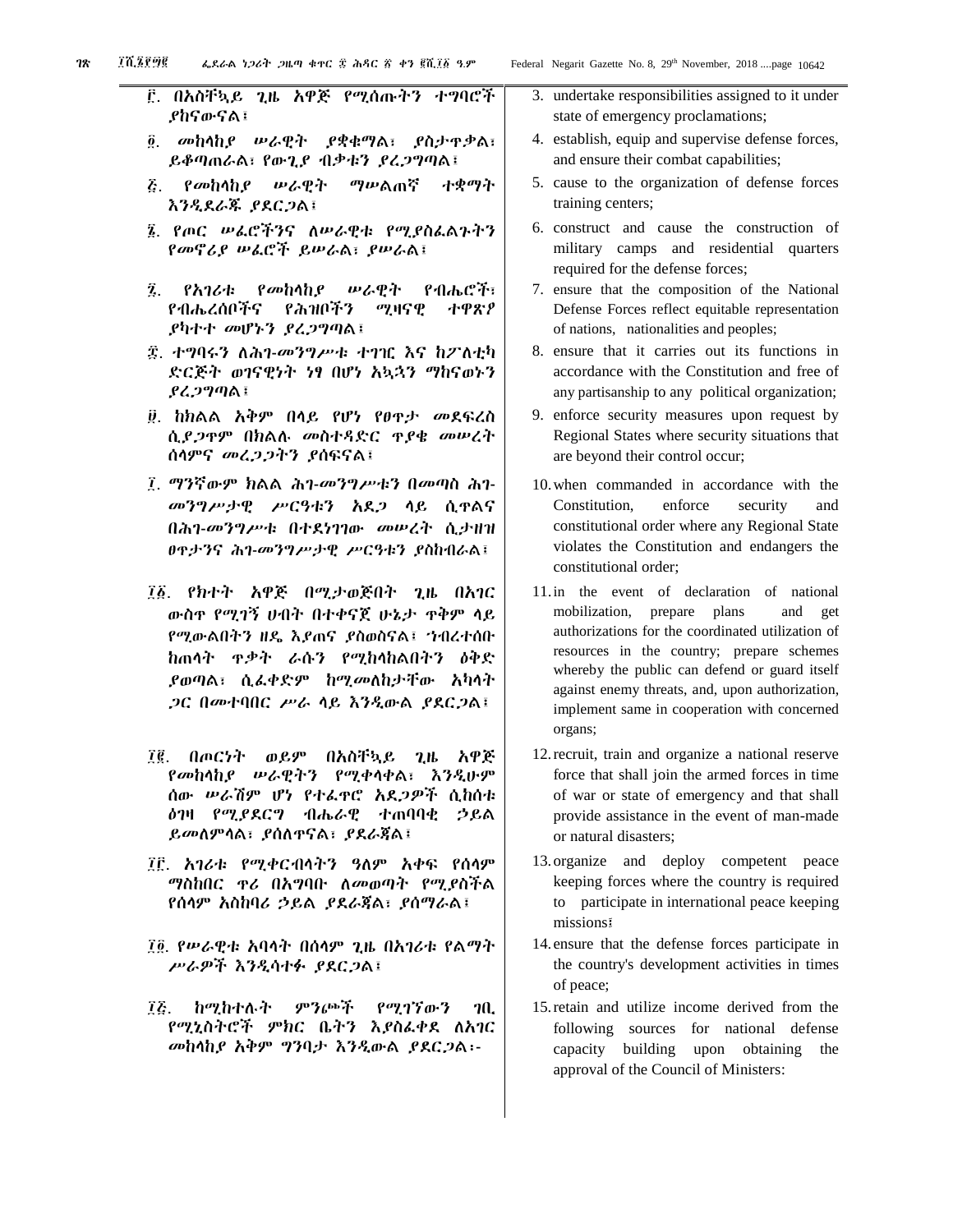- ሀ) የመከላከያ ተቋማት በሰላም ጊዜ የሚኖራቸውን የማምረትና አገልግሎት የመስጠት ትርፍ አቅም ለገቢ ማስገኛ ተግባር እንዲውል በማድረግ የሚገኘውን ገቢ፤
	- ለ) ለመከላከያ ጠቀሜታ የማያስፈልጉ ንብረቶችን በማስወገድ የሚገኘውን ገቢ፤ እና
	- ሐ) በተቆጣጣሪ ባለሥልጣንነት ከሚመራቸው ድርጅቶች የሚገኘውን የትርፍ ድርሻ፤
- ፲፮. በዚህ አንቀጽ ንዑስ አንቀጽ ፲፭ የተመለከተው ገንዘብ አስተዳደር በፋይናንስ አስተዳደር አዋጅ ቁጥር ፮፻፵፰/፪ሺ፩ እና በአዋጁ መሠረት በወጡ ደንቦችና መመሪያዎች የተደነገጉትን ሥርዓቶችና መመዘኛዎች ተከትሎ መፈጸሙን ያረጋግጣል፣ በዋናው ኦዲተርም እንዲመረመር ያደርጋል።

#### ፲፭. <u>የውጭ ጉዳይ ሚኒስቴር</u> Ī

የውጭ ጉዳይ ሚኒስቴር የሚከተሉት ሥልጣንና ተግባራት ይኖሩታል፡-

- ፩. የኢትዮጵያን ሕዝቦች ጥቅም የሚያስጠብቅ፣ የአገሪቱን ሉዓላዊነት የሚያስከብር፣ በጋራ ጥቅምና እኩልነት ላይ የተመሰረተ የውጭ ግንኙነት ፖሊሲ ይቀርጻል፣ በሚመለከተው አካል ሲፀድቅም በሥራ ላይ ያውላል፤
- ፪. አገሪቱ ባላት የውጭ ግንኙነት ጥቅሟና መብቷ እንዲጠበቅና በሌሎች መንግሥታት እንዲከበር ያደርጋል፤ አገሪቱ ከጎረቤት አገሮች ጋር ያላት መልካም ጉርብትና እንዲጠናከር ያደርጋል፤
- ፫. ሥልጣኑ በተለይ ለሌላ አካል በሕግ ካልተሰጠ በስተቀር፣ ኢትዮጵያ ከሌሎች መንግሥታትና ዓለም ዓቀፍ ድርጅቶች ጋር የምታደርጋቸውን በመንግሥት የተፈቀዱ ዓለም አቀፍ ውሎች ጉዳዩ ከሚመለከታቸው አካላት ጋር በመመካከር ይደራደራል፣ ይፈርማል፤ እንዲሁም ዓለም አቀፍ ውሎች እንዲፀድቁ ለማድረግ የሚያስፈልጉትን ፎርማሊቲዎች ሁሉ ያከናውናል፤
- ፬. ሌሎች የመንግሥት አካላት ከውጭ አገር መንግሥታትና ከዓለም አቀፍ ድርጅቶች ጋር የሚያደርጓቸውን ሁሉንም ግንኙነቶች ያስተባብራል፤
- ፭. ሥልጣኑ በተለይ ለሌላ አካል ካልተሰጠ በስተቀር፣ የኢትዮጵያ መንግሥት የፈረማቸው ዓለም አቀፍ ውሎች የሚያስከትሏቸው መብቶችና ግዴታዎች መከበራቸውን ያረጋግጣል፤
- a. revenue generated by employing idle facilities of defense institutions in times of peace in income generating activities;
- b. the proceeds of disposal of properties which are no more required for defense purposes; and
- c. dividends from enterprises put underits supervision
- 16.ensure that the administration of the fund referred to in sub-article 15 of this Article is carried out according to the procedures and standards embodied in the Financial Administration Proclamation No. 648/2009 and, regulations and directives issued pursuant to the proclamation, and submit same for auditing by the Auditor General.

# **15. Ministry of Foreign Affairs**

The Ministry of Foreign Affairs shall have the powers and duties to:

- 1. formulate foreign policy based on the principle of mutual respect and equality that protects the interests of the people of Ethiopia and safeguard its sovereignty, and implement same upon approval;
- 2. safe guard the interests and rights of the country in connection with its foreign relations and ensure that they are respected by foreign states; ensure that the country's good relations with neighboring countries are strengthened;
- 3. except in so far as such power is specifically given by law to other organs, in consultation with relevant organs, negotiate and sign, upon approval by the government, treaties that Ethiopia enters into with other states and international organizations; and effect all formalities of ratification of treaties;
- 4. coordinate all relations of other government organs with foreign states and international organizations;
- 5. ensure the enforcement of rights and obligations arising from treaties signed by the Governmentof Ethiopia except in so far as specific power has legally been entrusted to other organs;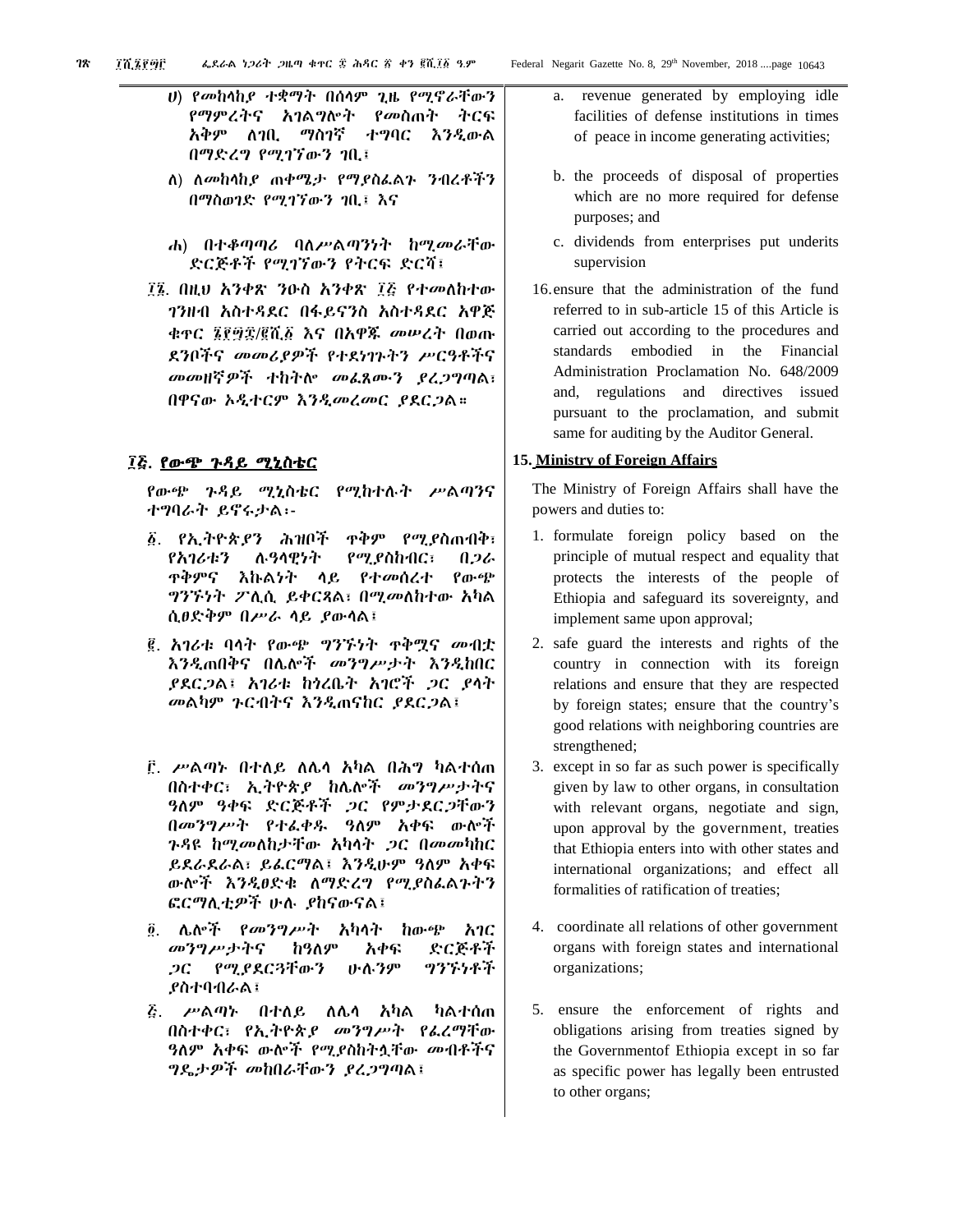$\gamma_R$   $\bar{X}$   $\bar{X}$  $\bar{Y}$  $\bar{Y}$  $\bar{Y}$   $\bar{Y}$   $\bar{Y}$   $\bar{Y}$   $\bar{Y}$   $\bar{Y}$   $\bar{Y}$   $\bar{Y}$   $\bar{Y}$   $\bar{Y}$   $\bar{Y}$   $\bar{Y}$   $\bar{Y}$   $\bar{Y}$   $\bar{Y}$   $\bar{Y}$   $\bar{Y}$   $\bar{Y}$   $\bar{Y}$   $\bar{Y}$   $\bar{Y}$   $\bar{Y}$   $\bar{Y}$   $\$ ፮. ኢትዮጵያ ከሌሎች መንግሥታትና ዓለም አቀፍ ድርጅቶች ጋር የምታደርጋቸውን ዓለም አቀፍ ውሎች ሁሉንም የተመሰከረላቸውን ዋናዎቹን ቅጂዎች መዝግቦ ይጠብቃል፤ ፯. የኢትዮጵያ መንግሥት በብዙ መንግሥታት መካከል የሚደረጉ ዓለም አቀፍ ውሎችን አስቀማጭ በሚሆንበት ጊዜ ይኸው ባለአደራነት የሚጠይቀውን ተግባር ያከናውናል፤ ፰. በኢትዮጵያ ከሚገኙ የውጭ ሃገራት መንግሥታት እንደራሴዎች፣ ቆንስሎችና የዓለም አቀፍ ድርጅቶች ወኪሎች ጋር እንደአስፈላጊነቱ በመገናኘት የጋራ ጥቅሞች የሚጠበቁበትን ሁኔታ ያመቻቻል፤ ፱. በዓለም አቀፍ ሕግና ኢትዮጵያ በተቀበለቻቸው ዓለም አቀፍ ውሎች ለውጭ አገር መንግሥታት እንደራሴዎችና ለዓለም አቀፍ ድርጅቶች ወኪሎች የተሰጡ መብቶች እንዲከበሩ ያደርጋል፤ ፲. በውጭ አገር የኢትዮጵያ የዲፕሎማቲክና የቆንስላ ሚስዮኖችን እንዲሁም በዓለም አቀፍ ድርጅቶች የኢትዮጵያ ቋሚ መልእክተኞች ጽሕፈት ቤቶችን ተግባራት ያስተባብራል፣ ሥራቸውንም ይቆጣጠራል፤ ፲፩. አግባብ ባለው ሕግ መሠረት የዲፕሎማቲክና ሰርቪስ ፓስፖርቶች እና የዲፕሎማቲክና ሰርቪስ መግቢያ ቪዛዎች ይሰጣል፤ ፲፪. የኢኮኖሚ ዲፕሎማሲ በማካሄድ:- ሀ) የአገሪቱን የውጭ ንግድና ቱሪዝም ለማስፋፋት፣ ለ) የውጭ ኢንቨስተሮችን ለመለየትና ለመሳብ፣ ሐ) ቴክኖሎጂን ለማፈላለግ፣ ለመምረጥ እና ለማስገባት፣

መ) የውጭ የልማት ፋይናንስና የቴክኒክ ተራድዖ የሚገኝበትን ሁኔታ ለማመቻቸት፣

ለሚመለከታቸው አካላት ድጋፍ ይሠጣል፤

- ፲፫. በውጭ አገር የሚኖሩ ኢትዮጵያውያን መብትና ጥቅም እንዲጠበቅ ያደርጋል፤ በኢትዮጵያውያን ማኀበረሰብና በኢትዮጵያ ወዳጆች የተመሠረቱ ማኀበራትን ያበረታታል፣ ድጋፍ ይሰጣል፤
- ፲፬. የዳያስፖራ ተሳትፎን በማረጋገጥ ዲያስፖራው በአገር ልማት እንዲሳተፍ ሁኔታዎችን ያመቻቻል፤
- ፲፭. በፕሮቶኮል ጉዳዮች ላይ መረጃዎችንና የምክር አገልግሎቶችን ይሰጣል፤
- 6. register and keep all authentic copies of treaties concluded between Ethiopia and other states and international organizations;
- 7. perform the functions of a depository of multi lateral treaties when the Government of Ethiopia is adepository of such treaties;
- 8. maintain contacts, as may be necessary,with foreign diplomatic and consular representatives in Ethiopia as well as with representatives of international organizations with a view to facilitating the protection of mutual interests;
- 9. ensure that privileges and immunities accorded to foreign diplomatic missions and representatives of international organizations under international law and treaties to which Ethiopia is aparty are respected;
- 10. coordinate andsupervisetheactivities of Ethiopia's diplomatic and consular missions abroad and permanent missions offices in international organizations;
- 11. issue diplomatic and service passports and diplomatic and service entry visas in accordance with the relevant laws;
- 12. provide support to relevant organs by pursuing economic diplomacy to:
	- a. promote the country's foreign trade and tourism;
	- b. identify and attract foreign investors;
	- c. search, choose and cause the transfer of technology;
	- d. facilitate the mobilization of financial and technical assistance from external sources;
- 13.ensure that the interests and the rights of Ethiopians residing abroad are protected; encourage and support associations formed by Ethiopian communities and friends of Ethiopia;
- 14.facilitate participation of the diasporas in the development of the country through ensuring diaspora engagement;
- 15.provide information and advice on issues of protocol;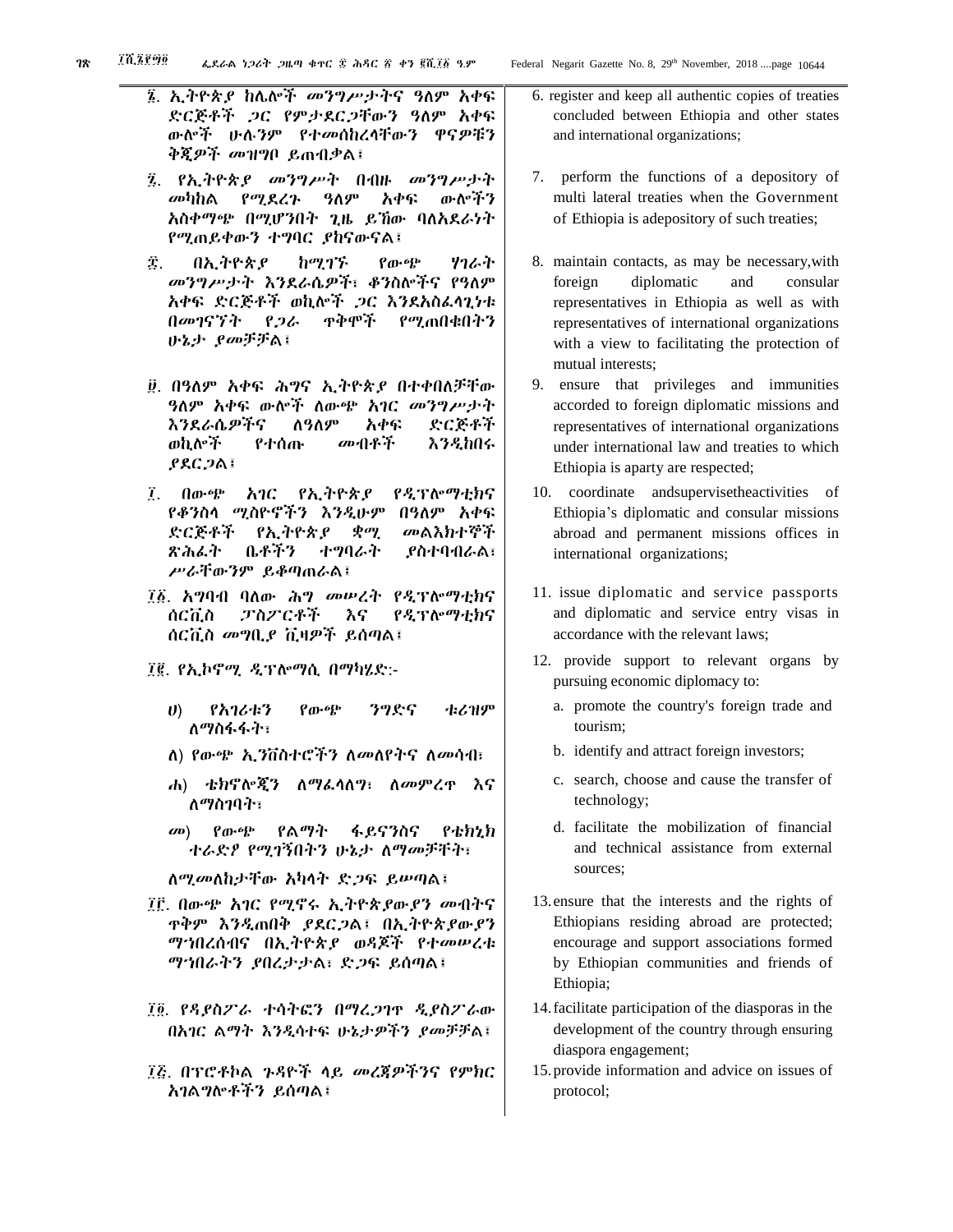፲፮. በፐብሊክ ዲፕሎማሲና ኮሙኒኬሽን ተግባራት የአገር ገጽታን የመገንባትና ደጋፊዎችን የማበራከት ስልቶችን ይነድፋል፣ ተግባራዊነታቸ ውን ይከታተላል።

#### ፲፮. የገንዘብ ሚኒስቴር

- ፩. የገንዘብ ሚኒስቴር የሚከተሉት ሥልጣንና ተግባራት ይኖሩታል:-
	- ሀ) የኢኮኖሚ ትብብርና የፊስካል ፖሊሲዎችን በተለይም ለታክስና ለቀረጥ ሕጎች መሠረት የሚሆኑ ፖሊሲዎችን ይቀርጻል፣ በትክክል በሥራ ላይ መዋላቸውን ይከታተላል፤ የማሻሻያ ሀሳቦች ያመነጫል፤
	- ለ) ከተለያዩ መንግሥታት ጋር የሚደረገውን የሁለትዮሽ ኢኮኖሚ ትብብር እንዲሁም የኢኮኖሚ ትስስር ለመፍጠር ከተቋቋሙ ዓለም አቀፍና አህጉራዊ ድርጅቶች ጋር የሚደረገውን ግንኙነት ይመራል፣ ያስተባብራል ፤ የዚህ ዓይነቱ ትስስር በአገሪቱ የኢኮኖሚ አፈጻጸም ላይ የሚኖረውን ውጤት ይከታተላል፤
	- ሐ) የውጭ ዕርዳታና ብድር ያሰባስባል፣ ይደራደራል፣ ይፈርማል፤ አፈጻጸሙን ይከታተላል፤
	- መ) የፌደራል መንግሥት አክሲዮኖችን፣ የሚተላለፉና የማይተላለፉ የገንዘብ ሰነዶችንና ሌሎች ተመሳሳይ ተቀማጭ የገንዘብ ሀብቶችን ይይዛል፣ ይጠብቃል፤
	- ሠ) የፌደራል መንግሥቱን በጀት ያዘጋጃል፣ በተፈቀደው በጀት መሠረት ክፍያ ይፈጽማል፣ የበጀቱን አፈጻጸም ይገመግማል፤
	- ረ) የፌደራል መንግሥቱን የግዢና የንብረት አስተዳደር ሥርዓት ይዘረጋል፣ በሥራ ላይ መዋሉን ይቆጣጠራል፤
	- ሰ) የፌደራል መንግሥትን የበጀት፣ የሂሣብ አያያዝ፣ የክፍያና የውስጥ ኦዲት ሥርዓት ይዘረጋል፣ የአፈጻጸሙን ውጤታማነት ይከታተላል፤ ዓለም አቀፍ ደረጃውን የጠበቀና አንድ ወጥ የፌደራልና የክልል መንግሥታት የበጀት፣ የሂሣብ አያያዝ፣ የክፍያና የውስጥ ኦዲት ሥርዓቶች የተጣጣሙ መሆናቸውን ያረጋግጣል፤

16.design and follow up the implementation of public diplomacy and communication strategies to build the country's image and to rally supporters.

# **16. Ministry of Finance**

- 1. The Ministry of Finance shall have the powers and duties to:
	- a. formulate economic cooperation and fiscal policies that particularly serve as a basis for taxes, and duties; follow up the proper implementation of same; initiate reform recommendations;
	- b. lead and coordinate bilateral economic cooperation with other countries as well as the relationship with international and regional organizations set up to create economic cooperation; follow up the impact of such links on the performance of the country's economy;
	- c. mobilize, negotiate and sign foreign development assistance and loans, and follow up the implementation of same;
	- d. be the depository of and safe guard the Federal Government's shares, negotiable and non-negotiable instruments and other similar financial assets;
	- e. prepare the Federal Government fiscal budget ,make disbursements in accordance with the approved budget, and evaluate the utilization of the budget;
	- f. establish procurement and property management system of the Federal Government and supervise the implementation of same;
	- g. establish budgeting, accounting, dis bursement and internal audit systems for the Federal Government, and follow up the effectiveness of the implementation of same; ensure the implementation of systems of budgeting, accounting, dis bursement and internal audit that are harmonized and aligned with international standards at the levels of both federal and regional governments;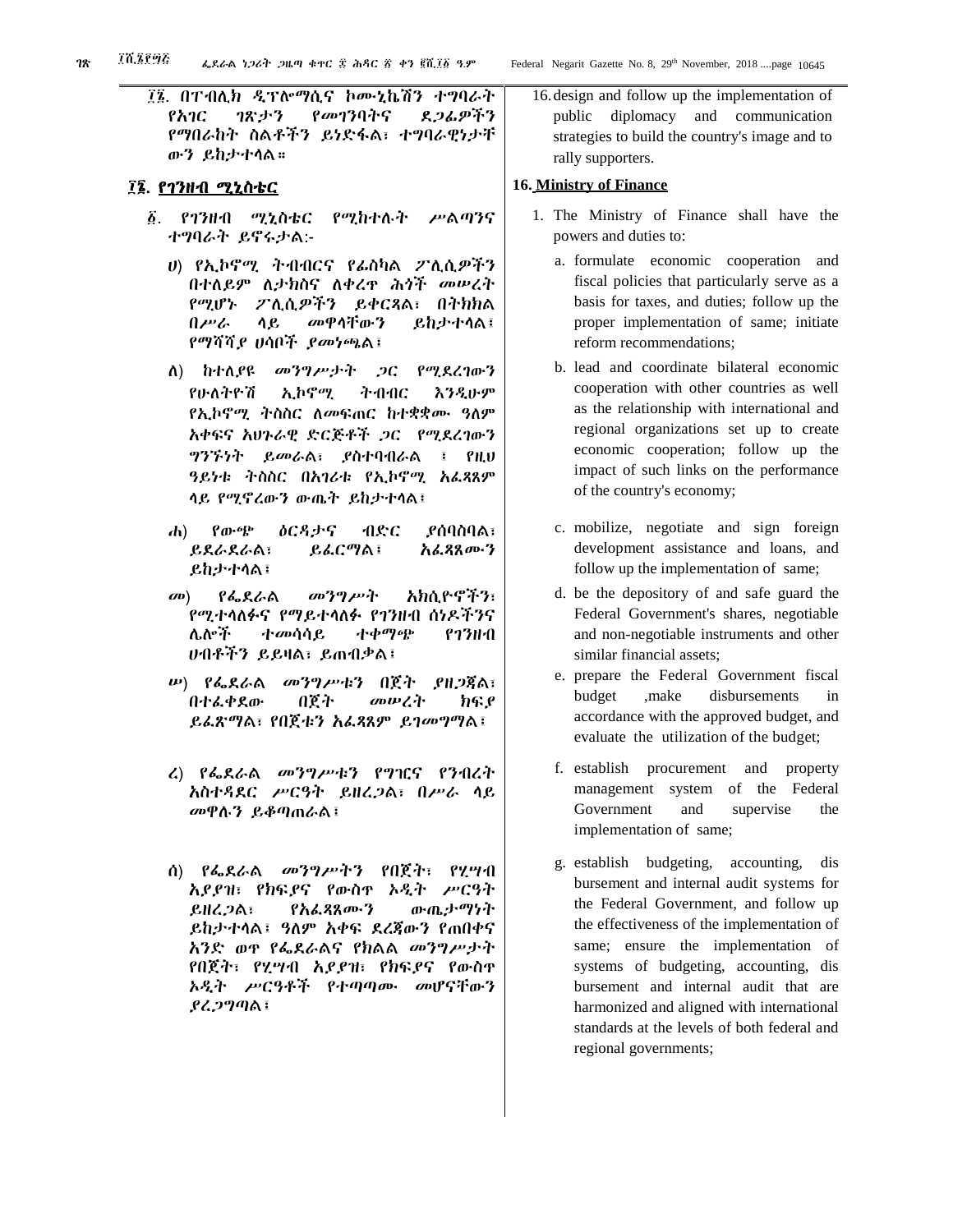- ሸ) የመንግሥት የልማት ድርጅቶችን ፕራይቬታይዝ ለማድረግ የሚያስፈልጉ ሰነዶችን ያዘጋጃል፤ ከሚመለከታቸው የመንግሥት ተቋማት ጋር በመቀናጀት የፕራይቬታይዜሽን ሂደቱን ያሳልጣል።
- ፪. በሥራ ላይ ባሉ ሌሎች ሕጎችና ድንጋጌዎች ለገንዘብና ኢኮኖሚ ትብብር ሚኒስቴር ተሰጥተው የነበሩ ሥልጣንና ተግባራት በዚህ አዋጅ ለገንዘብ ሚኒስቴር ተሰጥተዋል።

# ፲፯. <u>ጠቅላይ ዓቃቤ ሕግ</u>

በአዋጅ ቁጥር ፱፻፵፫/፪ሺ፰ መሰረት ለፌደራል ጠቅላይ ዐቃቤ ሕግ የተሰጠው ሥልጣንና ተግባር እንደተጠበቀ ሆኖ ጠቅላይ ዓቃቤ ሕግ:-

- 1. በፌደራል ፖሊስ ምርመራ ዘርፍ የሚከናወኑ የምርመራ ሥራዎችን በበላይነት ይመራል፣ ይቆጣጠራል፣ይከታተላል፣ ያስተባብራል፤
- 2. በምርመራ ሥራ ላይ የተሰማሩ መርማሪዎችና ኃላፊዎችን የሥራ ስምሪት ይሰጣል፣ ይቆጣጠራል፤ የሥራ ሪፖርት እንዲቀርብለት ያደርጋል፤
- 3. ከፌደራል ፖሊስ ኮሚሽን ጋር በመመካከር የመርማሪዎችና የምርመራ ክፍል ኃላፊዎች የደመወዝና ጥቅማጥቅም ሁኔታን በማጥናት እንዲወሰን ያደርጋል።

# ፲፰. <u>የግብርና ሚኒስቴር</u>

- ፩. የግብርና ሚኒስቴር የሚከተሉት ሥልጣንና ተግባራት ይኖሩታል:-
	- ሀ) የገጠር መሬት አስተዳደርና ለተፈጥሮ ግጦሽ መሬት ዘላቂ የአጠቃቀም ሥርዓት መዘርጋቱን ይከታተላል፣ ድጋፍ ይሰጣል፣ አገራዊ መረጃ ያደራጃል፤
	- ለ) ለአርሶ አደሮች፣ ለአርብቶ አደሮችና፣ ከፊል አርብቶ አደሮች ተደራሽ የሆነ የገጠር ፋይናንስ ሥርዓት እንዲዘረጋ ለሚመለከታቸው የፋይናንስ አካላት ያመቻቻል፤
	- ሐ) የአርብቶ አደርና ከፊል አርብቶ አደር አካባቢዎች ውሃን ማዕከል ያደረጉ የተፋሰስ ልማት ሥራዎች እንዲስፋፉ ያደርጋል፣ የተፈጥሮ እና የመስኖ ግጦሽ መሬት ልማት እና አጠቃቀም ሥርዓት ይዘረጋል፣ የአነስተኛ መስኖ ልማቶች እንዲስፋፉ ያደርጋል፤
	- መ) የግብርና ልማትን ለማፋጠንና የገጠር ቴክኖሎጂን ለማሻሻል የሚረዱ የማሰልጠኛ ማዕከሎችን ያቋቁማል፣ይመራል፤
- h. prepare documents needed to privatize public enterprises; facilitates privatization processes in collaboration with relevant government bodies.
- 2. The powers and duties given to the Ministry of Finance and Economic Cooperation by the provisions of other laws currently in force are hereby vested in the Ministry of Finance.

# **17. The Attorney General**

The Attorney General shall, in addition to the powers and duties given to it by the Federal Attorney General Establishment Proclamation No. 943/2016:

- 1. lead, supervise, follow up and coordinate the criminal investigation function of the Federal Police;
- 2. assign investigators and 'lead-investigators' with work assignments; supervise the same; cause progress report to be submitted to it;
- 3. in consultation with the Federal Police, conduct or commission a study on the salary and benefits situation of investigators and 'lead-investigators';

# **18. Ministry of Agriculture**

- 1. The Ministry of Agriculture shall have the powers and duties to:
	- a. follow up and provide support for the establishment of rural land management and sustainable grazing land utilization systems ; organize a national data base on same;
	- b. facilitate the establishment of accessible rural finance system by the relevant finance institutions to farmers, pastoralists, and semi-pastoralists;
	- c. foster basin developments on water bodies in pastoral and semi-pastoral areas; establish natural and irrigated pasture utilization system; foster small-scale irrigation developments;
	- d. establish and run training centers that assist to the enhancement of agricultural development and the improvement of rural technologies;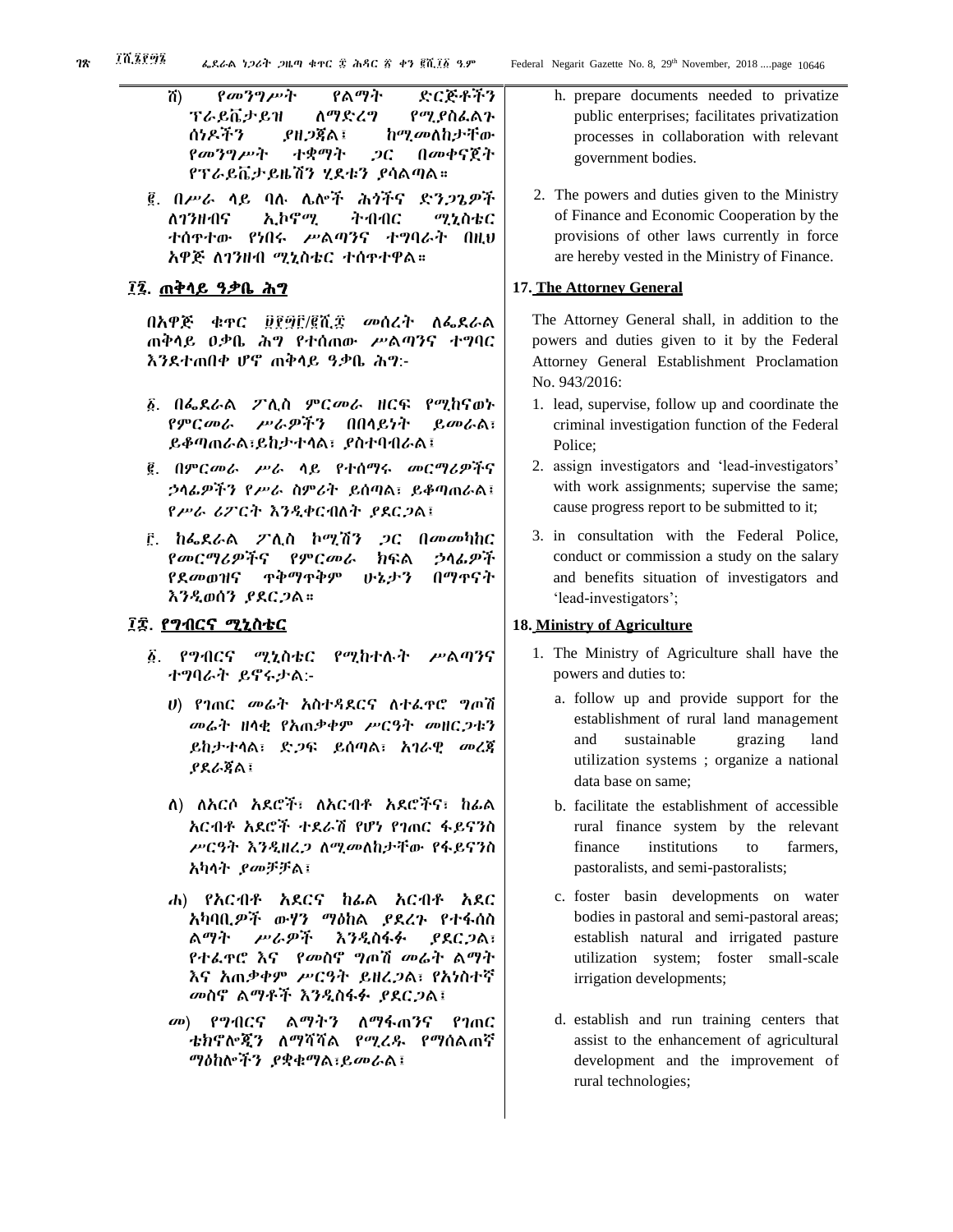- ረ) በአርብቶ አደር አካባቢዎች ለእንስሳት ሀብት ልማት አስፈላጊ የሆኑ የውሃ ተፋሰስ ሥራዎች፣ መሠረተ ልማትና የመኖ ባንኮች መስፋፋታቸውን ይከታተላል፤
- ሰ) ከሚመለከታቸው አካላት ጋር በመተባበር የከተማ ግብርናን ውጤታማ ለማድረግ የሚያስችል ስልት ይነድፋል፣ የአተገባበር ሥርዓት ይዘረጋል፤
- ሸ) የሰብል፣ እንስሳትና የዓሣ ምርትና ምርታማነትን ለማሻሻል፣ የምርት ጥራት ለማሳደግና ብክነትን ለመቀነስ የሚያስችሉ ውጤታማ ቴክኖሎጂዎች፣ የግብርና ኤክስቴንሽን፣ የሥልጠና፣ የአቅም ግንባታ አገልግሎቶች እንዲስፋፉ ያደርጋል፤
- ቀ) ብሔራዊ የእንስሳት ርቢ ፖሊሲ፣ ስትራቴጂና ፕሮግራም ይቀይሳል፤
- በ) የእንስሳትና ዓሣ ጤና አገልግሎትን ጥራትና ተደራሽነት ለማሻሻል፣ በሽታን ለመከላከልና ወቅታዊ እርምጃ ለመውሰድ የሚያስችሉ ሥርዓቶችን ይዘረጋል፤ በአገር ውስጥ የእንስሳት ጤና ላቦራቶሪዎች እንዲገነቡ ያደርጋል፣ አቅማቸውን ይገነባል፤
- ተ) በሰብል ምርት፣ በእንስሳትና ዓሣ ሀብት ልማት ላይ ተፅዕኖ ለሚያስከትሉ ወቅታዊ ሁኔታዎች የቅድሚያ ማስጠንቀቂያ ሥርዓት ይዘረጋል፣
- ቸ) የሰብል ምርት፣ የእንስሳትና ዓሣ ግብዓት አቅርቦት፣ ሥርጭትና ግብይት አቅምን በመገንባት አስተማማኝ አቅርቦትን ያረጋግጣል፤ የጥራት ቁጥጥር ሥርዓት ይዘረጋል፣ ተግባራዊነቱን ይከታተላል፤ የገበያ ትስስር በመፍጠር አቅርቦትን ለማሻሻል የቴክኒክ ድጋፎችን ይሰጣል፤
- ኀ) ከሚመለከታቸው አካላት ጋር በመተባበር ለገበያ የሚቀርብ ማንኛውም የሰብል ምርት፣ እንስሳ፣ ዓሣ፣ የእንስሳትና ዓሣ ምርትና ተዋጽዖ የጥራት ደረጃውን የጠበቀ እንዲሆን የሚያስችል ሥርዓት ይዘረጋል፣ ተግባራዊነቱን ይከታተላል፤ ዘመናዊ አመራረት እንዲጎለብትና የገበያ ትስስር እንዲፈጠር የቴክኒክ ድጋፎችን ይሰጣል፣
- e. coordinate activities relating to food security and job creation schemes;
- f. follow up the expansion of basin developments, infrastructure and fodder banks necessary for livestock develop ment;
- g. in collaboration with the relevant organs, formulate techniques for a successful urban agriculture, and a procedure for their implementation;
- h. promote the expansion of effective technologies, agricultural extension, trainings, and capacity building services that help to improve production and productivity and quality of crops, livestock and fishery, and reduce wastages;
- i. formulate national livestock breeding policy, strategy and program;
- j. establish a system that ensures access to quality veterinary services to improve the prevention and timely control of animal and fish diseases; cause the building of animal health laboratories in the country and build their capacity;
- k. establish early warning system in respect of current situations that affect crop production, and livestock and fishery development;
- l. build capacity for supplying, distributing, and marketing of inputs for crop production, livestock and fishery development in order to ensure reliable supply of produce; establish and follow up the implementation of a quality control system; provide technical support to improve supply of products through the creation of market linkage;
- m. establish a system to ensure that all crop, livestock, fish, livestock and fish products marketed maintain the required quality; follow up the implementation of such system; provide technical support to create modern production systems and market linkages;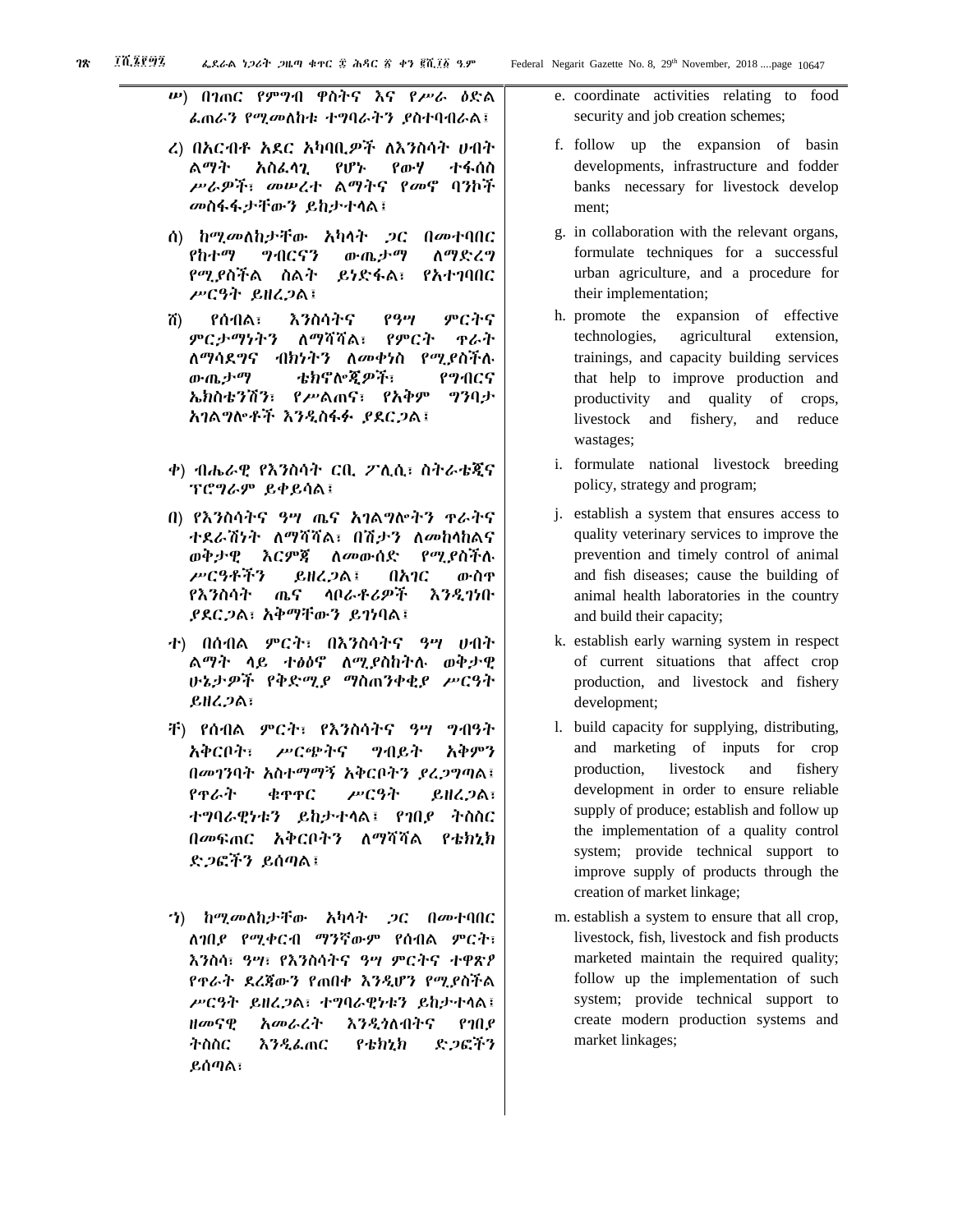- ነ) ከሚመለከታቸው አካላት ጋር ውጤታማ ቅንጅት በመፍጠር የግብርና ኢንቨስትመንትን የሚመለከቱ ሥራዎች በአግባቡ እንዲከናወኑ መደረጋቸውን ያረጋግጣል፤ ሰፋፊ የግብርና ኢንቨስትመንት ሥራዎች የሚስፋፉበትን ስልት ይቀይሳል፤
- ኘ) የግብርናና ኢንዱስትሪውን ትስስር ለማጠናከር ከሚመለከታቸው የፌደራልና የክልል መንግሥት አካላት ጋር በቅንጅት ይሠራል፤
- አ) የሰብል ምርትና የእንስሳት ልማት ምርምር ባለድርሻ አካላት በቅንጅትና በትብብር የሚሰሩበትን ሥርዓት ይዘረጋል፤
- ከ) የጸረ-ተባይ ኬሚካሎች፣ የእንስሳት መድኃኒቶች ፣መኖ ጥራትና የእንስሳት ሕክምና አስተዳደርና ቁጥጥር ሥራዎች በአግባቡ መከናወናቸውን ያረጋግጣል፤
- ኸ) የእጽዋትና የእንስሳት በሽታዎችን ለመከላከልና ወቅታዊ እርምጃ ለመውሰድ የሚያስችል ሥርዓት ይዘረጋል፣ ለዚህ የሚያስፈልገውን ጥናትና ምርምር ይመራል፤ ወደ አገር በሚገቡትም ሆነ ከአገር በሚወጡት እጽዋትና አዝዕርት፣ እንስሳትና የእንስሳት ተዋጽዖዎች ላይ የኳራንቲን ቁጥጥር ያደርጋል፤
- ወ) የቡና እና የሻይ ልማት እና ግብይት የሚመለከቱ ሥራዎች በአግባቡ መተግበራቸውን ያረጋግጣል፤
- ዐ) የግብርና የኅብረት ሥራ ማኅበራት እንዲስፋፉና እንዲጠናከሩ ያደርጋል፤
- ዘ) የአፈር መሸርሸር መንስኤዎችን በመለየት የመከላከያ ስልቶች ተነድፈው ተግባራዊ የሚሆኑበትን ሥርዓት ይዘረጋል፤ የአፈር ለምነት የሚሻሻልበትን፣ የአፈር ጤና የሚጠበቅበትን እና አገራዊ የአፈር መረጃ ሥርዓት የሚዘረጋበትን ስልት ይነድፋል፤
- ዠ) የተፈጥሮ ሀብት በዘላቂነት እንዲለማና እንዲጠበቅ፣ የጥምር እርሻ ቴክኖሎጂ እንዲስፋፋ ያደርጋል፤
- የ) የድርቅ ተጋላጭነትን ለማስወገድ የሚያስችሉ ተግባራትን ከሚመለከታቸው አካላት ጋር በመሆን ያስተባብራል፤
- ገ) በግብርና ኢንቨስትመንት ዘርፍ የተሰማሩ ኩባንያዎች የሚያስፈልጋቸውን ሰርቲፊኬቶች የሚሰጥበትን አግባብ ይወስናል።
- n. by creating effective collaboration with the relevant organs, ensure that agricultural investment activities are undertaken properly; devise strategy to promote large agricultural investments;
- o. work in coordination with relevant Federal Government and Regional State bodies to strengthen the linkage between agriculture and industry;
- p. develop a system that ensures integration and coordination of stake holders engaged in crop production and livestock develop ment research;
- q. ensure the proper execution of pesticide and animal feed quality control, and veterinary administration and regulatory activities;
- r. establish a system that enables the prevention of plant and animal diseases; lead research and studies necessary to this end; conduct disease-control activities in respect of plants, cereals, animals and animal products crossing Ethiopia's border;
- s. ensure the proper execution of functions relating to coffee and tea development and marketing activities;
- t. promote the expansion and strengthening of agricultural cooperatives;
- u. establish a mechanism for the implementation of soil erosion prevention strategies by identifying its causes; design mechanisms for the improvement of soil fertility, protection of soil health, and for establishing national soil database;
- v. cause the expansion of integrated farming to ensure sustainable development and maintenance of natural resources;
- w. coordinate, in collaboration with concerned organs, activities that enable to mitigate drought vulnerability;
- x. Determine conditions for the issuance of certificates that may be required by companies engaged in agricultural investment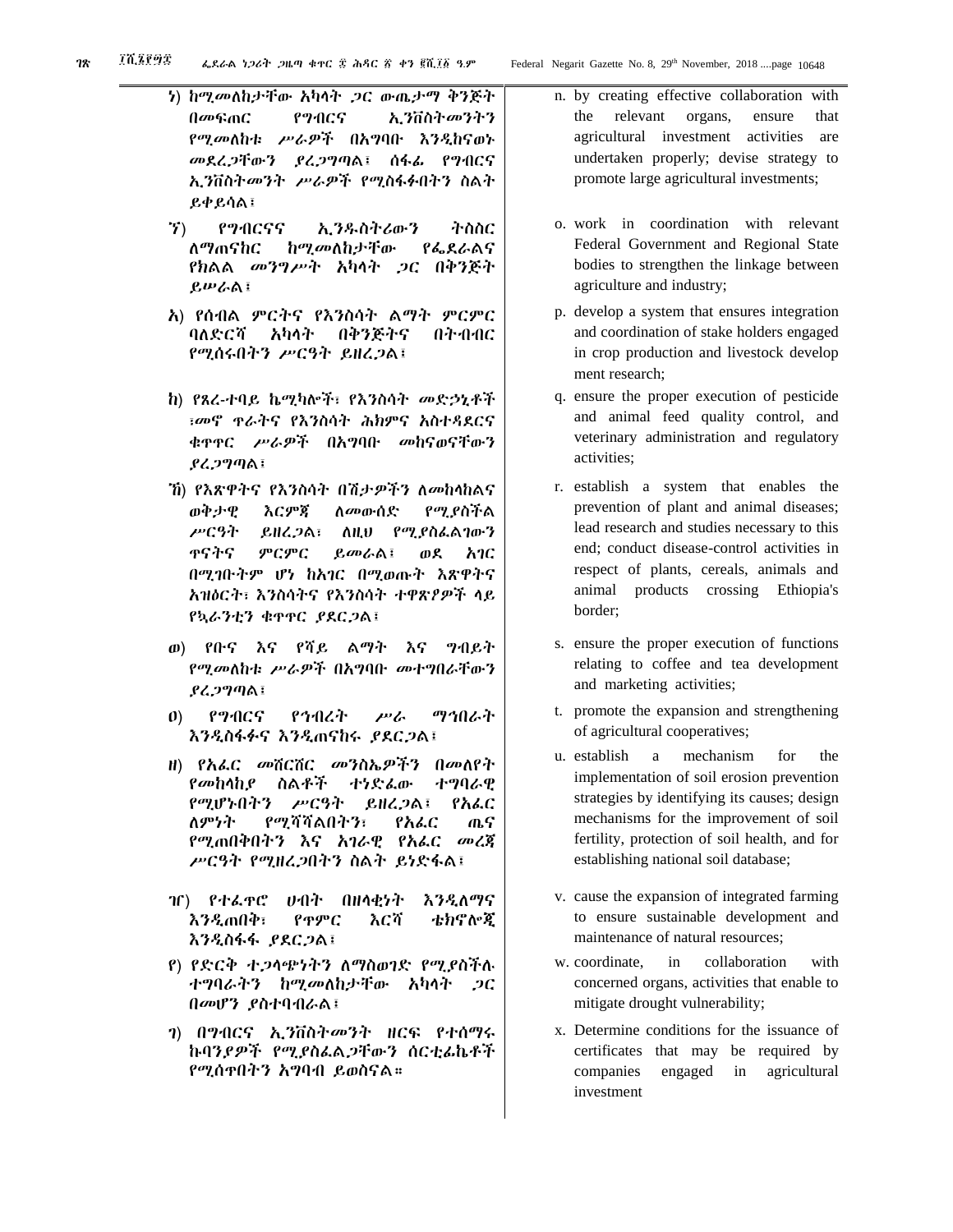፪. በሥራ ላይ ባሉ ሌሎች ሕጎችና ድንጋጌዎች ለግብርናና እንስሳት ሃብት ሚኒስቴር ተሰጥተው የነበሩ ሥልጣንና ተግባራት በዚህ አዋጅ ለግብርና ሚኒስቴር ተሰጥተዋል።

# ፲፱. የንግድና ኢንዱስትሪ ሚኒስቴር

- ፩. የንግድና ኢንዱስትሪ ሚኒስቴር የሚከተሉት ሥልጣንና ተግባራት ይኖሩታል:-
	- ሀ) የንግድና ኢንዱስትሪ ልማትና ተወዳዳሪነትን በቀጣይነት የሚያረጋግጡ ፖሊሲዎችን ይቀርጻል፣ በሚመለከተው አካል ሲፀድቅም ተግባራዊ ያደርጋል፤
	- ለ) የግል ዘርፉን ተሳትፎ ለማሳደግ የሚያስችል ሥርዓት ይዘረጋል፣ ለአፈጻጸሙ ምቹ ሁኔታን ይፈጥራል፣
	- ሐ) የአገር ውስጥ ንግድ እንዲስፋፋና ሕጋዊ አሠራር እንዲሰፍን ተገቢነት ያላቸውን እርምጃዎች ይወስዳል፤ በክልሎች መካከል የሚደረግን የንግድ ግንኙነት ይመራል፣ ይቆጣጠራል፤
	- መ) የአገሪቱ የወጪ ንግድ የሚስፋፋበትና የሚጠናከርበትን ሁኔታ ያመቻቻል፤
	- ሠ) በአገልግሎት፣ በግብርናና፣ በኢንዱስትሪ ዘርፍ የተሠማሩ የአገር ውስጥ ባለሃብቶች ምርቶቻቸውን ለውጭ ገበያ እንዲያቀርቡ ከሌሎች ተቋማት ጋር በመቀናጀት አስፈላጊውን ድጋፍ የሚሰጥበትን ሥርዓት ይዘረጋል፣ ተግባራዊ ያደርጋል፤
	- ረ) አግባብ ካላቸው አካላት ጋር በመተባበር የውጭ ንግድ ግንኙነቶችን ይመሠርታል፣ የንግድ ስምምነቶችን በሕግ መሠረት ይፈራረማል፣ ያስፈጽማል፤
	- ሰ) የወጪና ገቢ ንግድ ዕቃዎችን ጥራት ይቆጣጠራል፣ ተፈላጊውን የደረጃ መሥፈርት የማያሟሉ የንግድ ዕቃዎች ወደ አገር ውስጥ እንዳይገቡ ወይም ከአገር እንዳይወጡ ይቆጣጠራል፤
	- ሸ) የወጪና ገቢ ዕቃዎች በትክክለኛ ዋጋ ስለመሸጣቸው ወይም ስለመገዛታቸው ለማረጋገጥ የሚያስችል ሥርዓት ይዘረጋል፤ ከሚመለከታቸው አካላት ጋር በመተባበር ክትትል ያደርጋል፤
	- ቀ) ቀላል፣ ወጪ ቆጣቢና በቴክኖሎጂ የተደገፈ የንግድ ምዝገባና ፈቃድ አገልግሎት ሥርዓት ይዘረጋል፤

2. The powers and duties given to the Ministry of Agriculture and Livestock Resources by the provisions of other laws currently in force are hereby vested in the Ministry of Agriculture.

#### **19. The Ministry of Trade and Industry**

- 1. The Ministry of Trade and Industry shall have the powers and duties to:
	- a) formulate policies that ensure sustained development and sustained competitive ness in trade and industry, and implement same upon approval by the pertinent body;
	- b) create an enabling system for increased participation of the private sector; facilitate the implementation of same;
	- c) promote the expansion of domestic trade and take appropriate measures to maintain lawful trade practices; lead and oversee trade relations between Regional States;
	- d) create conducive environment for the expansion and promotion of the country's export trade;
	- e) establish system, in coordination with other agencies, for the provision of support to domestic investors engaged in service, agriculture and industrial sector in exporting their produces to overseas markets; and implement same;
	- f) in collaboration with relevant bodies, establish foreign trade relations, sign trade agreements in accordance with the law, and oversee implementation of same;
	- g) control the qualities of export and import goods; prohibit the importation or exportation of goods that do not conform with the required standards;
	- h) establish system to ascertain that export or import goods are traded or bought at appropriate prices; follow up same in collaboration with concerned agencies;
	- i) provide simple, cost effective and technology supported commercial registrationand business licensing services;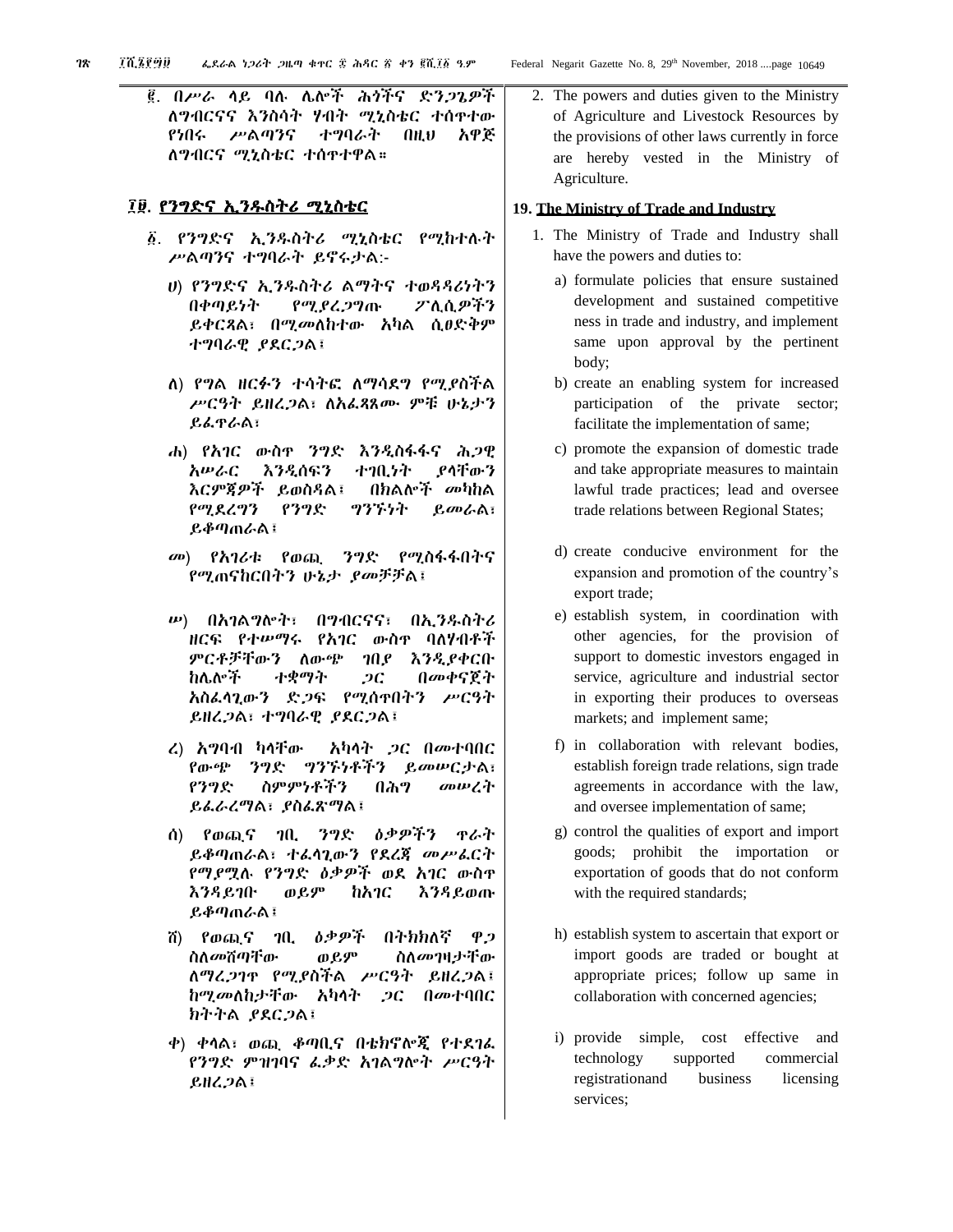- በ) የዋጋ ቁጥጥር ሊደረግባቸው የሚገቡ መሠረታዊ የንግድ ዕቃዎችንና አገልግሎቶችን ዋጋ እያጠና ለሚኒስትሮች ምክር ቤት ያቀርባል፣ ሲፈቀድም ተግባራዊነታቸውን ይከታተላል፤
- ተ) የንግድና የዘርፍ ማኅበራት፣ የሸማቾች ማኅበራት፣ የኢንዱስትሪ፣ የዘርፍና የሙያ ማኅበራት እንዲቋቋሙ ያበረታታል፣የተቋቋሙ ትንም እንዲጠናከሩ ያደርጋል፤
- ቸ) የአገሪቱን ሕጋዊ ሥነ-ልክ ሥርዓት ለመተግበር እንዲቻል አስፈጻሚ አካላትን ያስተባብራል፤
- ኀ) አስገዳጅ የኢትዮጵያ ደረጃ ያላቸው የንግድ ዕቃዎችና አገልግሎቶች የደረጃውን መስፈርት ማሟላታቸውን ይቆጣጠራል፣ በሌሎች አስፈጻሚ መሥሪያ ቤቶች የሚሠራባቸው አስገዳጅ ደረጃዎች በተቀናጀ መልኩ እንዲተገበሩ ያደርጋል፣
- ነ) የኢንዱስትሪ ልማትን ለማፋጠን የሚረዱ ፖሊሲዎች፣ ስትራቴጂዎችንና መርሃ ግብሮችን ያዘጋጃል፣ በሚመለከተው አካል ሲፀድቁም ተግባራዊ ያደርጋል፤
- ኘ) ከሚመለከታቸው አካላት ጋር በመተባበር ስትራቴጂካዊ ትኩረት በሚሰጣቸው ዘርፎች የአገሪቱን ምርቶች ለውጭ ገበያ በማቅረብ ረገድ የታቀደውን ዕድገት ለማምጣት የሚያስፈልጉ ጥናትና ምርምሮች ያካሂዳል፣ ይተገብራል፤
- አ) በኢንቨስትመንት አዋጁ መሠረት የአገር ውስጥ ባለሃብቶች በኢንዱስትሪ ኢንቨስትመንት የሚሳተፉበትን ሁኔታዎች ያመቻቻል፤ በሥሩ ያሉ ተጠሪ ተቋማት በዋናነት ለአገር ውስጥ ባለሀብቶች ድጋፍ እንዲሰጡ ለማድረግ ተገቢውን ሥርዓት ይዘረጋል፣ ያስፈጽማል፤
- ከ) የኢንዱስትሪ ዘርፍ ልማትን ለማሳደግ የሚያስችል የቴክኖሎጂ መረጣ፣ ማላመድና ማስረጽ ተግባራትን፤ የምርጥ ተሞክሮ መቀመር፣ የቴክኖሎጂ ሽግግር፣ የክህሎት ልማት እና አጠቃላይ የኢንዱስትሪ ልማት አቅም ግንባታ ሥራዎችን ያመቻቻል፤
- j) undertake and submit to the Council of Ministers studies relating to prices of basic commodities and services that require price control; oversee implementation of same upon approval;
- k) encourage the establishment of chambers of commerce and sectoral associations, consumers'associations, industry, sectoral and professional associations, and strengthen those which are already operational;
- l) coordinate the concerned enforcement bodies for the implementation of the legal metrological system of the country;
- m) control the compliance of goods with the requirements of mandatory Ethiopian standards, and take measure against those found to be below the standards set for them; cause the coordinated enforcement of standards applied by other enforcement bodies;
- n) design policies, strategies and plans that help in fast-tracking industrial development; implement same upon approval by the concerned body;
- o) conduct studies and researches to facilitate the realization of plans that enhance export in industries having strategic importance; and implement same in collaboration with the relevant agencies;
- p) in accordance with investment laws, create conducive environment for the participation of domestic investors in industrial development and establish system for the provision of appropriate support; establish systems to enable the institutions accountable to it to support domestic investors; and implement the same;
- q) facilitate the selection, adoption and inculcation of technology that accelerates industrial sector development; expedite the acquisition of best practices, technology transfer and skills development and general capacity building activities in industrial development;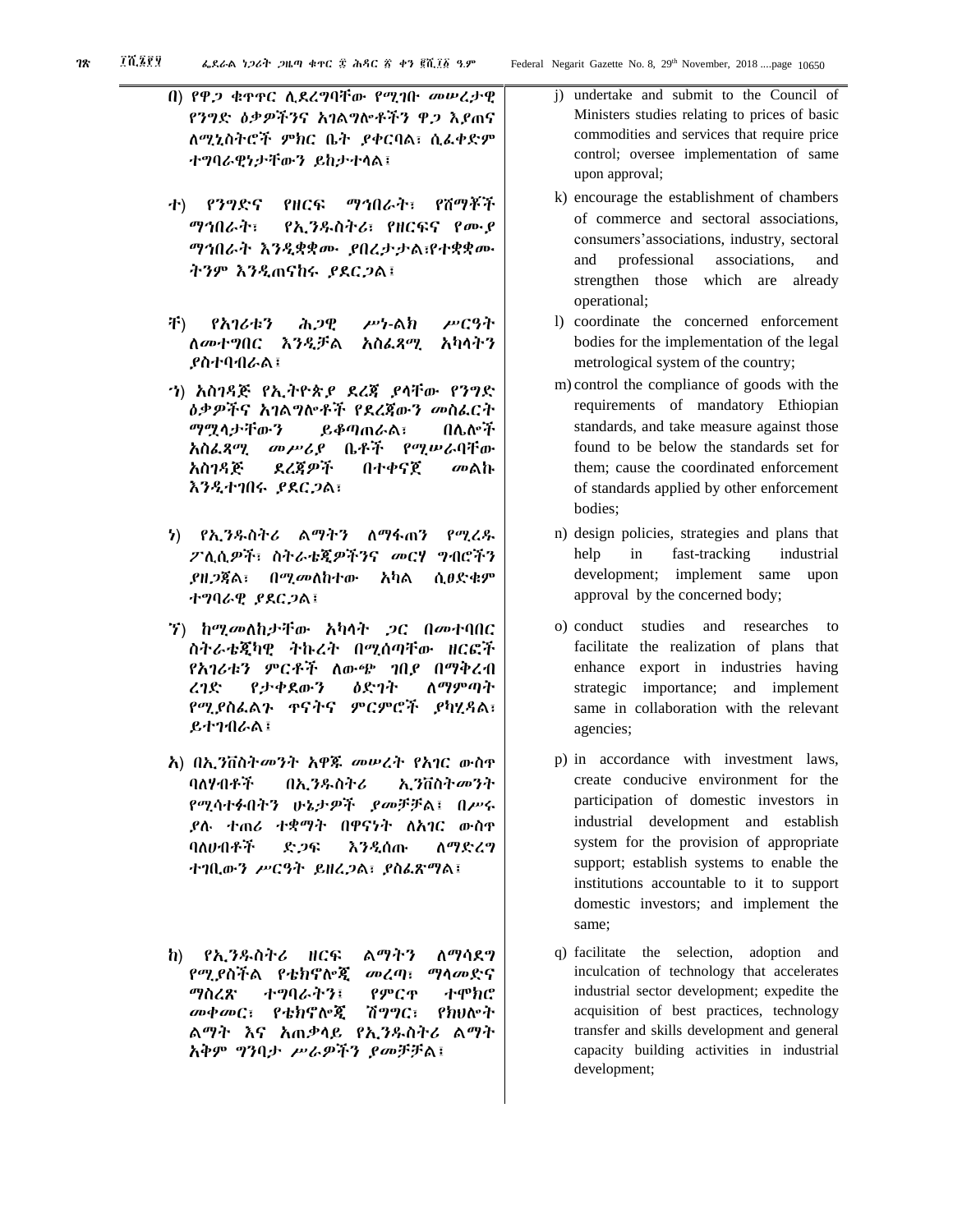- ኸ) የኢንዱስትሪ ዘርፍ ልማትና ምርታማነትን ለማሳደግ ኢንዱስትሪዎች የኤክስቴሽን አገልግሎት፣ የቴክኖሎጂ፣ የግብዓትና የግብይት እንዲሁም በአመራረት ረገድ ድጋፍ እንዲያገኙ ያደርጋል፤ ውጤታማነታቸውንም ያረጋግጣል፤
- ወ) የኢንዱስትሪ ምርቶች የጥራት ደረጃቸውን የጠበቁ፣ በዓለም አቀፍ ተወዳዳሪ እንዲሆኑ የአቅም ግንባታ፣ የምርምርና ስርጸት ሥራዎች እንዲከናወኑ ሥርዓት ይዘረጋል፣ ተግባራዊነቱን ይከታተላል፤
- ዐ) ከሚመለከታቸው አካላት ጋር በመቀናጀት ለኢንዱስትሪ ዘርፍ አስፈላጊ የሆነው የሰው ኃይል ፍላጎት እና አስተማማኝ ግብዓት ለማሟላት የሚያስችልበትን ስልት ይቀይሳል፤
- ዘ) ከሚመለከታቸው አካላት ጋር በመሥራት የግብዓት አቅርቦት ትስስር ሥርዓት እንዲዘረጋ ሁኔታዎች ያመቻቻል፤ ተግባራዊ ያደርጋል፤
- ዠ) ስትራቴጂያዊ ጠቀሜታቸው ጉልህ የሆኑ ገቢ ምርቶችን በአገር ውስጥ ምርቶች እንዲተኩ ድጋፍ ያደርጋል፤ ገበያው ሊያቀርባቸው ያልቻለው ወይም እጥረት በሚታይባቸው ምርቶችና አገልግሎቶች ዘርፍ መንግስት የሚያቀርብበትን ሁኔታ ያመቻቻል፤
- የ) በአነስተኛ፣በመካከለኛና በከፍተኛ ኢንዱስትሪ ዎች መካከል የተቀናጀ ትስስር እንዲፈጠርና ስኬታማ ሽግግሮች እንዲከናወኑ የሚያስችሉ የአሠራር ሥርዓቶችን ይዘረጋል፤
- ገ) ኢንዱስትሪዎች በአካባቢ ጥበቃ የተቀመጡ መስፈርቶችን እንዲያሟሉ ድጋፍ ያደርጋል፤
- ደ) የአገሪቱን የንግድና ኢንዱስትሪ መረጃዎች አሰባሰብ፣ አደረጃጀትና አጠቃቀምን ያስተባብራል፣ የተቀናጀ መረጃ ያደራጃል፤ ለሚመለከታቸው አካላት ያሰራጫል፤
- ፪. በሥራ ላይ ባሉ ሌሎች ሕጎችና ድንጋጌዎች ለንግድ ሚኒስቴር እና ለኢንዱስትሪ ሚኒስቴር ተሰጥተው የነበሩ ሥልጣንና ተግባራት በዚህ አዋጅ ለንግድና ኢንዱስትሪ ሚኒስቴር ተሰጥተዋል።

# ፳. የኢኖቬሽንና ቴክኖሎጂ ሚኒስቴር

፩. የኢኖቬሽንና ቴክኖሎጂ ሚኒስቴር የሚከተሉት ሥልጣንና ተግባራት ይኖሩታል፡-

- r) cause the provision of assistance including industrial extension services, technology, inputs, marketing and manufacturing methods and thereby ensure growth and productivity of the industrial sector; and monitor the effectiveness thereof;
- s) establish systems of capacity building, research and inculcation to maintain quality standards and competitiveness of industrial products in international markets; oversee implementation of the same;
- t) design mechanisms to meet human resources and sustainable input provisions required in the industrial sector;
- u) work in cooperation with concerned bodies to create conditions necessary for the establishment of system for industrial input provision linkages, and implement the same;
- v) extend support to substitute import goods having strategic importance with local production; create necessary conditions for government provision of goods and services which are not supplied by the market system or are in short provisions;
- w) develop working mechanisms to create linkage between small, medium and largescale industries and facilitate effective transformation;
- x) provide support to industries so as to ensure compliance with environmental protection requirements;
- y) coordinate the collection, organization and utilization of national trade and industry data; maintain organized information system; and disseminate same to pertinent bodies;
- 2. The powers and duties given to the Ministry of Trade and the Ministry of Industry by provisions of other laws currently in force are hereby vested in the Ministry of Trade and Industry.

#### **20. The Ministry of Innovation and Technology**

1. The Ministry of Innovation and Technology shall have the powers and duties to: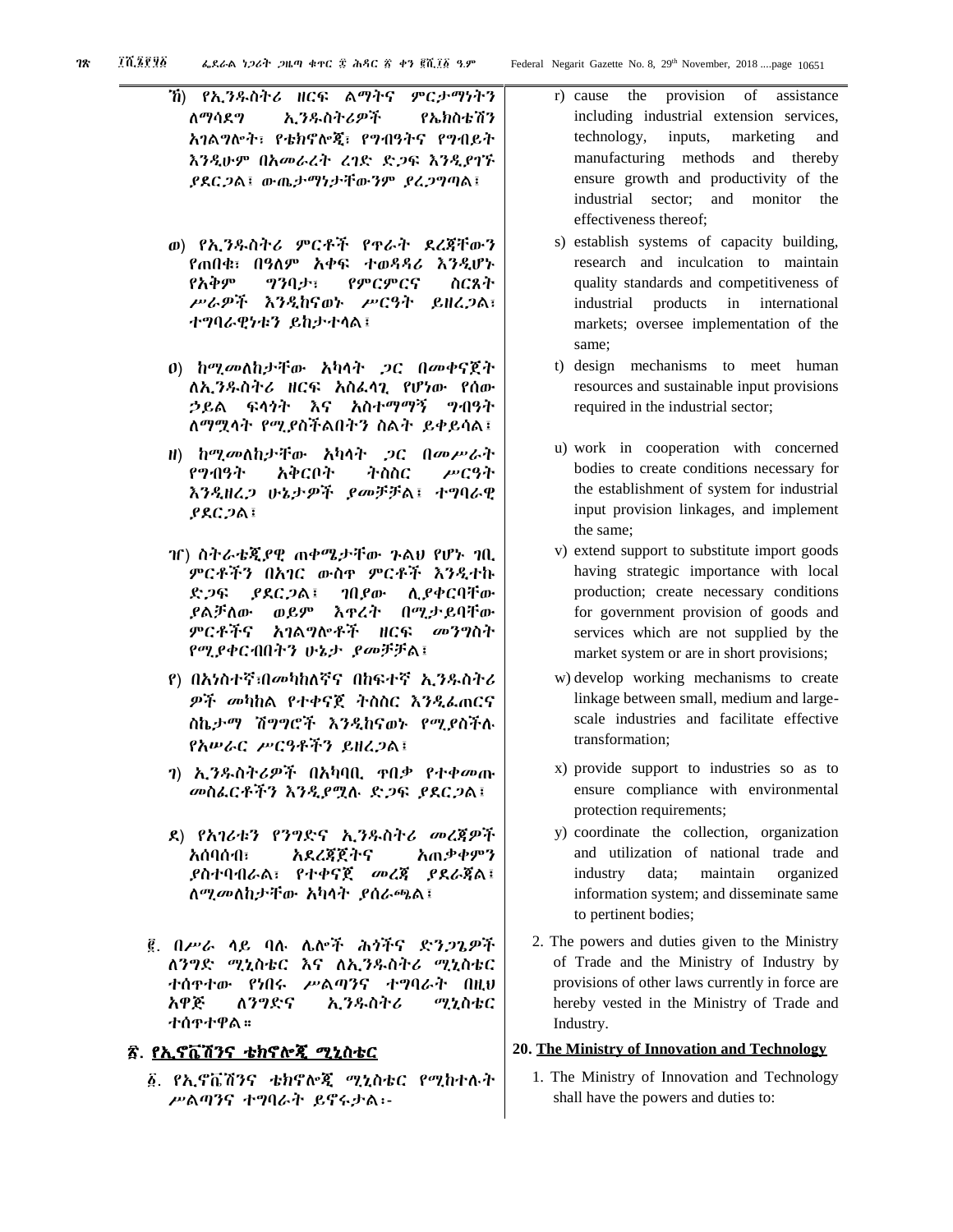- ሀ) የአገሪቱን የልማት አቅጣጫ መሠረት ያደረገ አገራዊ የኢኖቬሽንና ቴክኖሎጂ ምርምርና ልማት ፕሮግራሞችን ያዘጋጃል፣ ያስፈጽማል፤ በብቃት ለማስፈጸም የሚያስችል ተቋማዊ አቅም እና የሰው ኃይል ልማት ያቅዳል፣ ተግባራዊነቱንም ይከታተላል፤
- ለ) ለክልሎች ኢኖቬሽንና ቴክኖሎጂ ተቋማት አቅም ግንባታ አስፈላጊውን የሙያና ቴክኒክ ድጋፍ ይሰጣል፤
- ሐ) ከሚመለከታቸው አካላት ጋር በመተባበር የኢንፎርሜሽን ቴክኖሎጂ አገልግሎቶች ጥራታቸው፣ ደህንነታቸውና አስተማማኝነታቸው የተጠበቀ እንዲሆን የሚያስችሉ ደረጃዎችን ይወስናል፣ተግባራዊመደረጋቸውን ይቆጣጠራል፤
- መ) በኢኖቬሽንና ቴክኖሎጂ እንቅስቃሴ ውስጥ ተሳታፊ የሆኑ ተቋማትና ባለሙያዎች አቅም ግንባታን ይደግፋል፤ የሙያ ማኀበራትንና አካዳሚዎችን ይደግፋል፣ ያበረታታል፤
- ሠ) የአገሪቱ ሥርዓተ-ትምህርት ከኢኖቬሽንና ቴክኖሎጂ ልማት አንፃር መቃኘቱን ለማረጋገጥ ከሚመለከታቸው አካላት ጋር ይተባበራል፤
- ረ) የቴክኖሎጂ ፍላጎት ለመዳሰስ፣ ተገቢ ቴክኖሎጂዎችን ለማፈላለግና በሥራ ላይ ለማዋል የሚያስችል ሥርዓት ከሚመለከታቸው አካላት ጋር በመተባበር ይዘረጋል፣ አፈፃፀሙን ይከታተላል፤
- ሰ) ለአገሪቱ ዕድገት አስፈላጊ የሆኑ አዳዲስ የኢኖቬሽንና ቴክኖሎጂ የጥናትና ምርምር መስኮችን ይለያል፤ አገራዊ የምርምር ፕሮግራሞችን ያስተባብራል፤
- ሸ) አገር-በቀል ቴክኖሎጂዎችን ለማሻሻል፣ ለማሳደግና ለገበያ ለማቅረብ የሚደረጉ ጥናቶችን፣ የምርምርና ስርጸት ሥራዎችን ያበረታታል፣ ወደተግባር እንዲሸጋገሩ አስፈላጊውን ድጋፍ ያደርጋል፤ ለኢኖቬሽንና ቴክኖሎጂ መዳበር የበለጠ አስተዋጽዖ ሊያደርጉ የሚችሉ ግለሰቦችን፣ የሙያ ማኀበራትንና አካዳሚዎችን ያበረታታል፣ ይደግፋል፤
- ቀ) ለኢኖቬሽንና ቴክኖሎጂ ልማትና ለፈጠራ ሥራዎች ዕድገት አስተዋጽዖ ላበረከቱ ግለሰቦችና ተቋማት ሽልማትና ማበረታቻ የሚሰጥበትን ሥርዓት ይዘረጋል፣ ተግባራዊም ያደርጋል፤
- a) prepare national innovation and technology research and development programs based on the country's development priorities; plan institutional capacity and human resources development for effective implementation of the programs; and follow up the same;
- b) provide professional and technical support to regions' innovation and technology institutions;
- c) in collaboration with relevant bodies, set standards to ensure the provision of quality, reliable and secure information technology services, and oversee implementation thereof ;
- d) support capacity building of institutions and professionals involved in innovation and technology activities; support and encourage professional associations and academies;
- e) collaborate with pertinent bodies to ensure that the country's educational curricula are designed in tune with innovation and technology development;
- f) prepare and oversee the implementation of system for the identification, exploration and application of appropriate technologies in collaboration with the pertinent bodies;
- g) identify new innovation and technology studies and research areas pertinent to the country's development; coordinate national research programs on the same;
- h) support studies, researches and dissemination works for the enhancement, development and marketing of indigenous technologies; assist such works to advance their practical application; encourage and support individuals, professional associations and academies particularly involved in strengthening innovations and technologies;
- i) establish and implement system for the grant of awards and incentives to individuals and institutions contributing to the advancement of innovation and technological development works;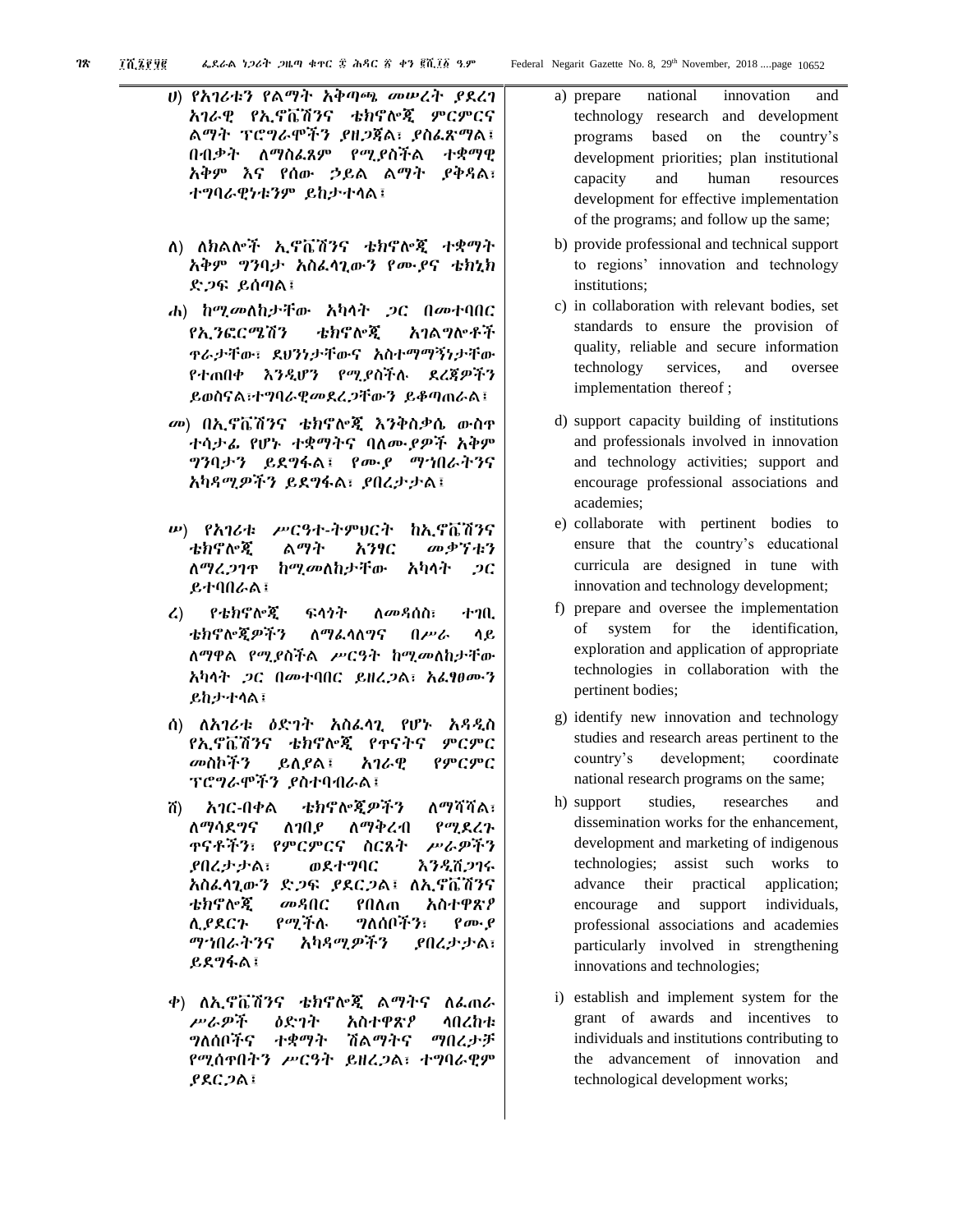በ) በየዘርፉ በሽግግር የሚመጡ ቴክኖሎጂዎችን መረጃ ይመዘግባል፣ ኮዲፋይ የማድረግና የማቀብ ሥራዎችን ያስተባብራል፣ ለቀጣዩ ሥራ እንቅስቃሴም እንዲውሉ ያደርጋል፤

- ተ) ለሕዝብ አገልግሎት በመስጠት ላይ ያተኮሩ መሠረታዊ ሲስተሞችና አገልግሎቶች በቴክኖሎጂ የተደገፉ እንዲሆኑና ለተጠቃሚዎች የተሻለ አገልግሎት ሊሰጡ በሚችሉበት ሁኔታ መመቻቸታቸውን ያረጋግጣል፤
- ቸ) የምርምር ሥራዎችን ለማስተባበር የሚያግዙ ምክር ቤቶችን ያቋቁማል፣ ያስተባብራል፣ ይደግፋል፤
- ኀ) የኢኖቬሽንና ቴክኖሎጂ መረጃ ቋት ያደራጃል፣ መረጃዎችን ያጠናቅራል፤ አገራዊ የመረጃ አያያዝ ደረጃ ያወጣል፤
- ነ) ከሚመለከታቸው አካላት ጋር በመተባበር የፌደራልና የክልል መንግሥታዊ ተቋማት የመረጃ ሥርዓትን ይገነባል፣ ያቀናጃል፤ ደህንነቱ የተጠበቀ የኢንፎርሜሽን መረብ የመዘርጋት ሥራን ይደግፋል፤
- ኘ) የአገሪቱን ከፍተኛ ደረጃ መለያ ዶሜይን ስም አገራዊ የአስተዳደር ሥርዓት እንዲፈጠርና በአግባቡ ጥቅም ላይ እንዲውል የሚመለከታቸውን ያስተባብራል፣ ይከተታተላል፤ በመንግሥታዊ ተቋማት የመረጃ ሥርዓትን ለመገንባትና ለማቀናጀት የዶሜይን ስም ይደለድላል፣ አድራሻ ይመዘግባል፣ይቆጣጠራል፤
- አ) የጨረራና ጨረር አመንጪ ቁሶች አጠቃቀምና አወጋገድ ቁጥጥር ሥርዓት ተግባራዊ መደረጉን ይከታተላል፤
- ከ) ብሔራዊ የቴሌኮሙኒኬሽን ቁጥር ፕላን ያወጣል፣ ቁጥሮችን ይመድባል፣ ያስተዳድራል፣ አጠቃቀማቸውን ይቆጣጠራል፤
- ኸ) የቴሌኮሙኒኬሽንና የፖስታ አገልግሎቶች በመስጠት ሥራ ላይ ለሚሰማሩ ፈቃድ ይሰጣል፣ ይቆጣጠራል፤ የቴሌኮሙኒኬሽን መሣሪያዎችን የቴክኒክ ብቃት ያረጋግጣል፤
- ወ) ለኢትዮጵያ የተመደበውን የሬዲዮ ፍሪኩዌንሲ አጠቃቀም ይፈቅዳል፣ ይቆጣጠራል።
- ፪. በሥራ ላይ ባሉ ሌሎች ሕጎችና ድንጋጌዎች ኢንፎርሜሽን ቴክኖሎጂን በተመለከተ ለመገናኛና ኢንፎርሜሽን ቴክኖሎጂ ሚኒስቴር ተሰጥተው የነበሩ ሥልጣንና ተግባራት፤ ቴክኖሎጂን በተመለከተ ለሳይንስና ቴክኖሎጂ ሚኒስቴር ተሰጥተው የነበሩ ሥልጣንና ተግባራት
- j) coordinate the registration, codification and conservation of technologies attained acquired through transfers across sectors; and ensure their subsequent utilization;
- k) ensure that mission critical systems and services in public sector are supported by appropriate technology and positioned to better provide services to the public;
- l) establish, coordinate and support councils that facilitate the coordination of research works;
- m) organize innovation and technology data base, compile information, set national standards for information management;
- n) in collaboration with relevant bodies, support the development, deployment and coordination of secure information network within federal and regional government institutions;
- o) coordinate pertinent stakeholders for the creation and proper utilization of country code top level domain system; facilitate and oversee proper implementation of the same; assign and monitor government domain names and register addresses to develop and coordinate government institutions' information system;
- p) prepare and implement system for regulating the utilization and disposal of radiation and radiation producing items;
- q) establish national telecommunication numbering plan, assign and administer numbers, and supervise the efficient utilization thereof;
- r) provide licenses and regulate telecommunication and postal service operators; ensure the technical quality of telecommunication equipment;
- s) authorize and supervise the utilization of radio frequencies allotted to Ethiopia;
- 2. The powers and duties given by provisions of other laws currently in force to the Ministry of Communications and Information Technology in relation to matters pertaining to information technology and to the Ministry of Science and Technology in relation to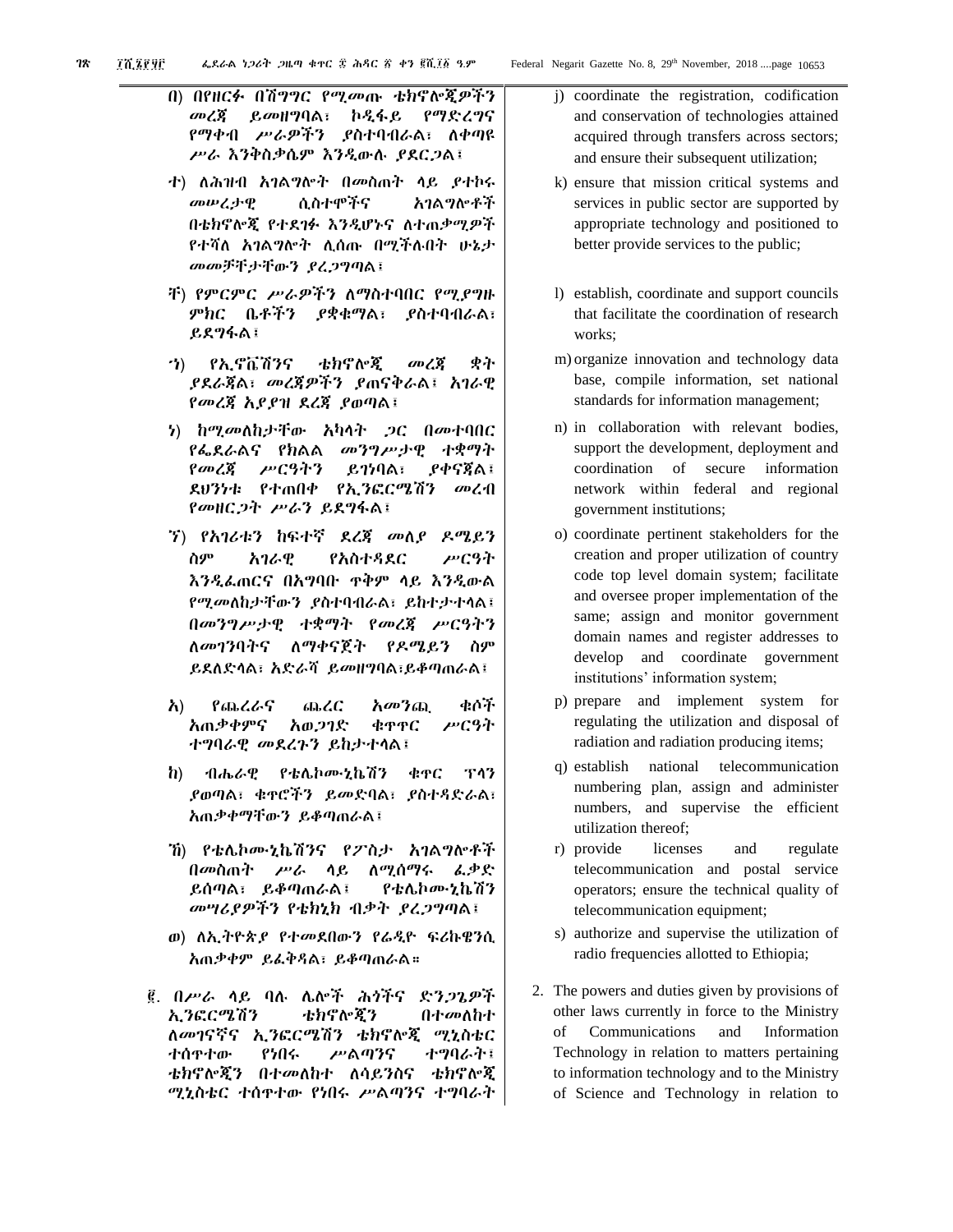በዚህ አዋጅ ለኢኖቬሽንና ቴክኖሎጂ ሚኒስቴር ተሰጥተዋል።

#### <u>ኛ፩. የትራንስፖርት ሚኒስቴር</u>

የትራንስፖርት ሚኒስቴር የሚከተሉት ሥልጣንና ተግባራት ይኖሩታል፡-

- ፩. የአገሪቱን የልማት ስትራቴጂዎች ተግባራዊ ለማድረግ፣ የልማት ማዕከላትንና የዕድገት ኮሪደሮችን የትራንስፖርት ፍላጐት ለማሟላት የየብስ፣ የአየርና የባህር ትራንስፖርት አገልግሎቶች የተቀናጁ፣ ቀልጣፋና ተደራሽ መሆናቸውን ያረጋግጣል፤
- ፪. የትራንስፖርት መሠረተ ልማቶችን በተመለከተ አገራዊ ዕቅዶች ያወጣል፤ አስተማማኝና ደህንነታቸው የተረጋገጠ እንዲሆኑ የሚያስችሉ የቁጥጥር ሥርዓቶችን እንዲዘረጉና ሥራ ላይ እንዲውሉ ያደርጋል፤
- ፫. የትራንስፖርት መሠረተ ልማቶች መዘርጋታቸውን፣ መስፋፋታቸውንና መጠገናቸውን ያረጋግጣል፤ የአጠቃቀም፣ የአያያዝና የአስተዳደር ደረጃዎችና ሥርዓቶችን ይወስናል፤ ተግባራዊነታቸውንም ያረጋግጣል፤
- ፬. በትራንስፖርት ዘርፉ አዳዲስ ቴክኖሎጂዎችና አሠራሮች በአገር ውስጥ ጥቅም ላይ እንዲውሉ፣ እንዲስፋፉና እንዲዳብሩ ያደርጋል፤
- ፭. የትራንስፖርት መሠረተ-ልማቶችና አገልግሎቶች በአካባቢና አየር ንብረት የሚኖራቸውን ተፅዕኖ ለመቀነስ የሚያስችሉ ስልቶችን በመለየት ሥራ ላይ መዋላቸውን ያረጋግጣል፤
- ፮. ሁለት ወይም ከሁለት በላይ ክልሎችን የሚያገናኙ አውራ መንገዶችን የማስፋፋትና የማስተዳደር ሥራን ያስተባብራል፤
- ፯. የትራንስፖርት ማኔጅመንት ሥርዓቱን ለማሻሻልና የመንገድ ትራፊክ ደህንነት ችግርን በመሰረታዊነት ለመፍታት የሚያስችሉ ጥናቶችን ያከናውናል፣ ይተገብራል፣
- ፰. የአውሮፕላን ትራንስፖርት አደጋ ምርመራ ተቀባይነት ባለው ደረጃ መሠረት መከናወኑን ያረጋግጣል፤
- ፱. የወጪና ገቢ ዕቃዎችን የተመለከቱ የትራንዚት ሥራዎችን ይቆጣጠራል፤ የአገሪቷ የሎጂስቲክስ ሥርዓት ቀልጣፋና ተወዳዳሪ መሆኑን ያረጋግጣል፤

matters pertaining to technology are hereby vested in the Ministry of Innovation and Technology.

#### **21. The Ministry of Transport**

The Ministry of Transport shall have the powers and duties to:

- 1) ensure the integration, efficiency and accessibility of land, air and sea transportation services, and thereby realize the country's development strategies and meet the transport service requirements of development hubs and corridors;
- 2) prepare national plans pertaining to the development of transport infrastructure; ensure the establishment and implementation of regulatory frameworks to guarantee the provision of reliable and safe transport services;
- 3) ensure that transport infrastructure are constructed, upgraded and maintained; set standards and systems to determine the usage, maintenance and administration of transport infrastructure; and ensure their implementation;
- 4) ensure the utilization, expansion and strengthening of advanced technologies and practices in the country's transport sector;
- 5) identify and implement measures that mitigate the impact of transport infrastructure and services on the environment and the climate;
- 6) expand, administer and control highways that connect two or more Regional States;
- 7) undertake studies on transport management system aiming at improving and fundamentally addressing road traffic safety issues, and implement same;
- 8) ensure that investigation of aircraft accidents are carried out in accordance with acceptable standards;
- 9) regulate transit services related to import and export of goods; and ensure that the national logistic system is efficient and competitive;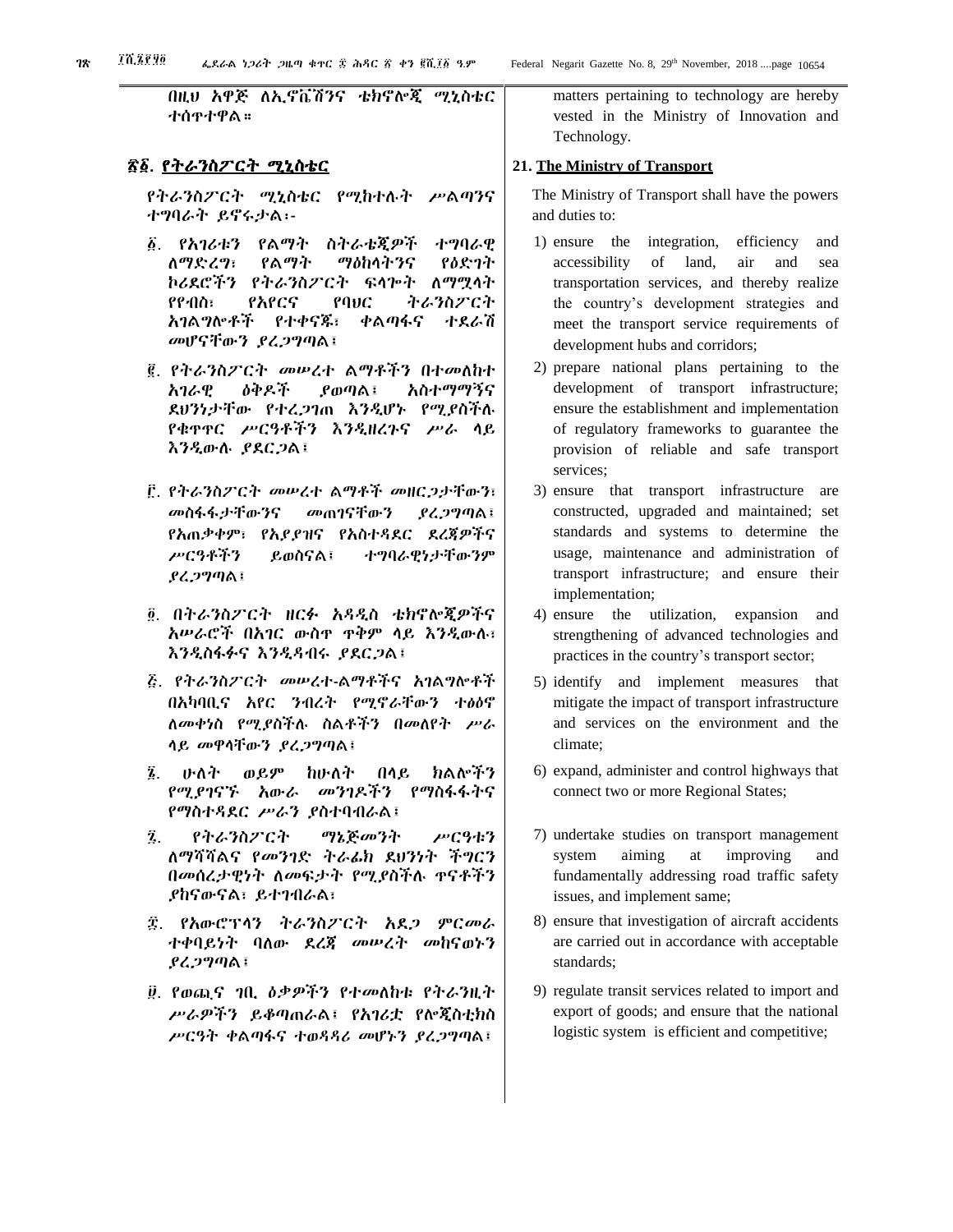- ፲. የኢትዮጵያና ጅቡቲ ምድር ባቡር ድርጅትን የሥራ እንቅስቃሴዎች በሁለቱ አገሮች መካከል በተደረገው ስምምነት መሠረት ይከታተላል፤
- ፲፩. ለአገሪቱ ጠቀሜታ ያላቸውን አማራጭ የወደብ አገልግሎቶች እያጠና ለመንግስት ያቀርባል፣ ሲፈቀድም አፈጻጸሙን ይከታተላል፤ ከወደብ አገልግሎት ጋር በተያያዘ ከሌሎች ሀገራት ጋር የስምምነት ሰነዶችን ይፈራረማል፣ ተግባራዊነቱንም ይከታተላል፤
- ፲፪.የአገሪቷን የትራንስፖርት መረጃዎች ያደራጃል፤ ለሚመለከታቸው አካላት ያሰራጫል።

# ፳፪. የከተማ ልማትና ኮንስትራክሽን ሚኒስቴር

- ፩. የከተማ ልማትና ኮንስትራክሽን ሚኒስቴር የሚከተሉት ሥልጣንና ተግባራት ይኖሩታል፡-
	- ሀ) የከተማ ልማትንና ኮንስትራክሽንን የሚመለከቱ ፖሊሲዎችና ስትራቴጂዎችን ፣ የልማት ፓኬጆችን እና ፕሮግራሞችን ይቀርጻል ፣ ሲፀድቅም ተግባራዊ ያደርጋል፣
	- ለ) አከታተምን በሚመለከት ጥናት ያካሂዳል፣ ከሚመለከታቸው አካላት ጋር በመቀናጀትና አገራዊ ስፓሻል ፕላን እንዲሰራ በማድረግ የተቀናጀ የአከታተም ሥርዓት ይዘረጋል፣ አፈጻጸሙን ይከታተላል፤
	- ሐ) ከተሞች ከአገር አቀፍና ከክልል አቀፍ የልማት ዕቅዶችና ከተቀናጀ የከተሞች ፕላን ጋር ተጣጥመው የሚመሩበትን አቅጣጫ ይነድፋል፤
	- መ) ከክልሎች ጋር በመተባበር የከተሞች ልማት ከገጠር ልማት ጋር በተቀናጀ መንገድ የሚከናወንበትን ሁኔታ በሚመለከት ጥናቶችን ያደርጋል፣ አፈፃፀማቸውንም ይከታተላል፤ ከተሞች የአካባቢያቸው የልማት ማዕከል እንዲሆኑ ሁለገብና የተቀናጀ ድጋፍ ይሰጣል፤
	- ሠ) የተመጣጠነ የከተሞች ዕድገትና የህዝብ አሰፋፈር እንዲኖር ለማድረግ የሚያስችሉ ስልቶችን ይነድፋል፤ ከሚመለከታቸው የፌደራልና የክልል መንግሥታት አካላት ጋር በመቀናጀት ይተገብራል፤
	- ረ) የከተሞችን መሬት በቁጠባ መጠቀም የሚያስችል ዘመናዊ የአሰራር ስልት ይነድፋል ፣ አፈጻጸሙን ይከታተላል፣
- 10) follow up the operations of the Ethio-Djibouti Railways in accordance with the agreement concluded between the two countries;
- 11) initiate and submit to the government studies on alternative port services and oversee their implementation when approved; conclude port service agreements with other countries and follow up their implementation;
- 12) organize transport related data of the country, and disseminate same to concerned bodies;

# **22. The Ministry of Urban Development and Construction**

- 1. The Ministry of Urban Development and Construction shall have the powers and duties to:
	- a) design and upon approval implement policies, strategies, development packages and programs relating to urban development and construction;
	- b) undertake studies relating to urbanization, in coordination with other relevant bodies establish system for integrated urban development and preparation of national spatial plan; follow up implementation of same;
	- c) outline directions that ensure compliance of urban centers with regional and national development schemes and integrated urbanization plans;
	- d) undertake studies for the integration of urban and rural development activities in collaboration with regional states; followup implementation of same; provide to urban centers all-round and coordinated support so as to make them development hubs of their surroundings;
	- e) design strategies that ensure balanced development and population settlement in urban centers; implement same in collaboration with the pertinent federal and regional government bodies;
	- f) put in place new procedures for economic use of urban land; follow up implementation of same;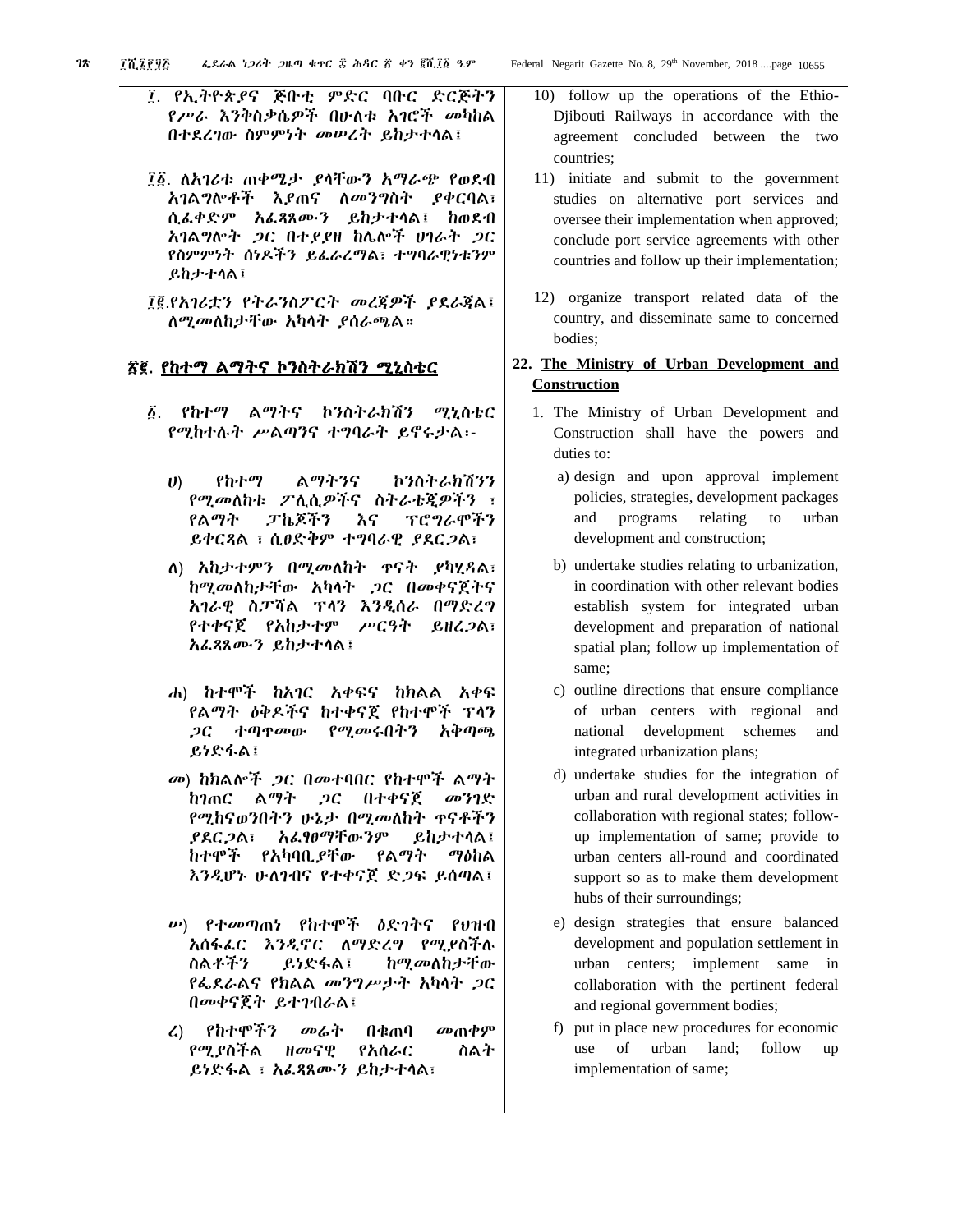- ሰ) የከተሞችን ፈርጅ እና ሚና መወሰኛ መመዘኛ ያወጣል፤ የከተሞችን ፅዳት፣ ውበትና አረንጓዴ ልማት ስታንዳርድ ያወጣል፣ ድጋፍና ክትትል ያደርጋል፤
- ሸ) ከተሞች የአገልግሎት አሰጣጣቸውን እንዲያሻሽሉ እና መልካም አስተዳደር እንዲያሰፍኑ ለክልሎች የአቅም ግንባታ እገዛ ያደርጋል፤ የመሠረተ ልማት አቅርቦትና አገልግሎት አሰጣጥ የተቀናጀ እንዲሆን ያደርጋል፤
- ቀ) የከተማ ልማት ሥራ ከድህነት ቅነሳ ጋር የተቀናጀ እንዲሆን ጥናቶችን ያካሂዳል፤ ለተግባራዊነታቸውም ድጋፍ ይሰጣል፤ የከተማ የምግብ ዋስትና እና የሥራ ዕድል ፈጠራ እንዲረጋገጥ ያደርጋል፤
- በ) የአዲስ አበባና የድሬዳዋ የከተማ አስተዳደሮችን የከተማ ልማትና ኮንስትራክሽን ሥራ እንቅስቃሴዎች ይከታተላል፤
- ተ) የነፃ ገበያ ሥርዓት ለማረጋገጥ የሚያስችል፣ ግልፅነትና ተጠያቂነት የሚያሰፍን የካዳስተር እና የማይንቀሳቀስ ንብረት ግብይት ሥርዓት እንዲገነባ ያደርጋል፤ በከተሞች ፍላጎትን መሠረት ያደረገ የለማ መሬት አቅርቦት ለማረጋገጥ ድጋፍ ይሠጣል፤
- ቸ) የከተሞች ልማት ፋይናንስ ማጠናከሪያ ሥርዓት ያጠናል፣ በሚመለከተው አካል እንዲጸድቅ ያደርጋል፣ ፈንድ ያሰባስባል፣ ለአፈጻጸሙም ተቋማዊ አቅም እንዲፈጠር ድጋፍና ክትትል ያደርጋል፤

ኀ) ለዜጎች የመኖሪያ ቤቶች አቅርቦት ለማሟላት የሚያስችሉ ጥናቶችን ያካሂዳል፤ በሚመለከታ ቸው አካላት ሲፀድቁም ተግባራዊነታቸውን ይደግፋል፤

- g) set standards relating to categorization and role definition of urban centers; establish criteria for urban sanitation, beautification and greenery development; support and follow up implementation of same;
- h) provide capacity building support to regions to improve service delivery and ensure good governance in urban centers; facilitate the integration of infrastructure and services provision;
- i) undertake studies for integration of urban development with poverty reduction; support the implementation thereof; and ensure food security and job creation in the urban settings;
- j) follow up the activities of Addis Ababa and Dire Dawa city administrations in relation to urban development and construction;
- k) build cadaster and immovable property market systems that ensure transparency and accountability and enhance free market economy; provide support to ensure supply of developed urban land in accordance with demands in urban centers;
- l) undertake study to establish urban development finance improvement system; cause its approval by the concerned organ; collect rising fund; provide support and follow-up to ensure institutional capacity building for implementation;
- m) without prejudice to powers given by law to any other government organ, ensure the proper administration of houses owned by the Federal Government;
- n) undertake studies on the provision of residential housing to citizens; and support implementation of same once approved by the concerned organs;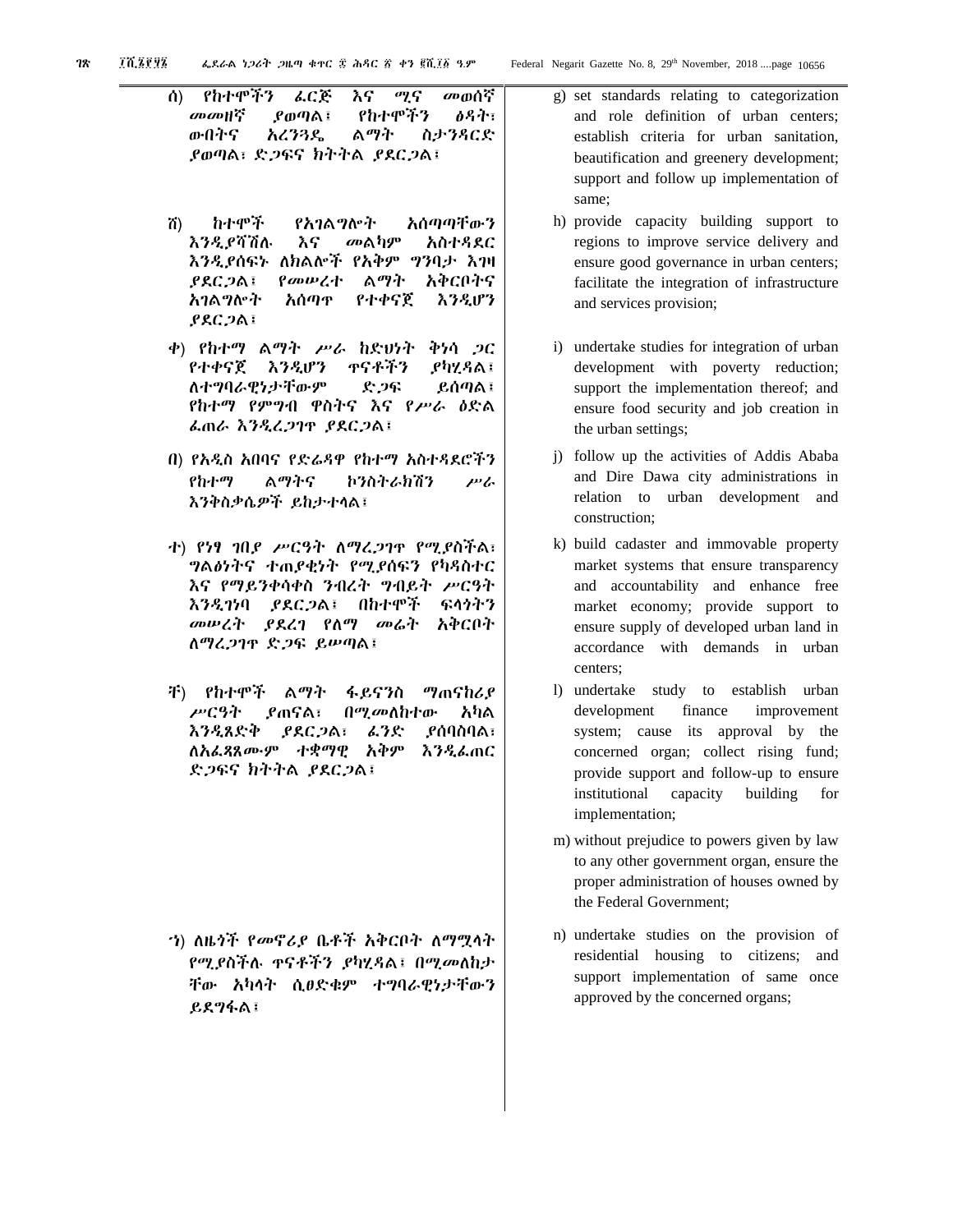ነ) የኮንስትራክሽን ዘርፉን በአግባቡ ለመምራት የሚያስችል የረጅም ጊዜ ስትራቴጂ ይነድፋል፣ ይተገብራል፤ ለዘርፉ ዕድገት አስፈላጊ የሆኑ ጥናቶችን ከሚመለከታቸው አካላት ጋር ቅንጅት በመፍጠር ይተገብራል፤ ኘ) በዓለም አቀፍ ደረጃ የተወዳዳሪነት ብቃት ያለው የኮንስትራክሽን ኢንዱስትሪ ለመገንባት የሚያስችሉ የተመቻቹ ሁኔታዎች እንዲፈጠሩ ያደርጋል፤ በዲዛይን፣ በጨረታና፣ በኮንትራት ይዘት ላይ ግልጽነትና ተጠያቂነት ያለበት ሥርዓት ይዘረጋል፣ አፈጻጸሙን ይከታተላል፤ አ) በማንኛውም ዘርፍ የሚደረጉ የኮንስትራክሽን ሥራዎች ላይ ተገቢውን ቁጥጥር ያደርጋል፤ የኮንስትራክሽን ሥራዎችን ደረጃ ያወጣል፣ መከበራቸውን ይከታተላል፤

- ከ) በፌደራል መንግሥት በጀት ለሚሠሩ ሕንፃዎች ዲዛይኖችና የግንባታ ውሎች እንዲዘጋጁ በማድረግና የግንባታ ሥራዎችን በመቆጣጠር ረገድ አስፈላጊውን ድጋፍ ይሰጣል፤
- ኸ) የሕንፃ ኮድና ስታንዳርዶች በከተሞች ተፈጻሚ እንዲሆኑ ተገቢው አደረጃጀት፣ አሠራርና የሰው ሃይል አቅም እንዲፈጠር ድጋፍ ያደርጋል፤
- ወ) አገር በቀል የኮንስትራክሽን ድርጅቶችን ብቃትና ቀጣይነት ለማረጋገጥ የሚያስችል ስትራቴጂ ይቀይሳል፤ አፈጻጸሙን ይከታተላል፤
- ዐ) በኮንስትራክሽን ዘርፍ የሚሰማሩ መሐንዲሶችና አርክቴክቶችን ይመዘግባል፣ የሙያ ብቃት ማረጋገጫ የምስክር ወረቀት ይሰጣል፤የሥራ ተቋራጮችንና የአማካሪዎችን ደረጃ ይወስናል፤ ከአንድ በላይ በሆኑ ክልሎች ውስጥመሥራት ለሚችሉ የሥራ ተቋራጮችና አማካሪዎች የብቃት ማረጋገጫ የምስክር ወረቀት ይሰጣል።
- ፪. በሥራ ላይ ባሉ ሌሎች ሕጎችና ድንጋጌዎች ለከተማ ልማትና ቤቶች ሚኒስቴር እና ለኮንስትራክሽን ሚኒስቴር ተሰጥተው የነበሩ ሥልጣንና ተግባራት በዚህ አዋጅ ለከተማ ልማትና ኮንስትራክሽን ሚኒስቴር ተሰጥተዋል።
- o) design long term strategic plans that enhance proper management of the construction sector; implement same; execute studies on the development of the sector in coordination with pertinent bodies;
- p) create conducive environment for the development of internationally competitive construction industry; establish transparent and accountable system for the management of design, bidding and contract contents; and follow up enforcement of same;
- q) regulate construction works in all sectors; determine construction work standards; and follow up compliance with standards;
- r) extend support in the preparation of designs, construction contracts and supervision of construction works involving buildings financed by federal budget;
- s) support the development of appropriate organizational set-up, systems and human resource required for implementation of building codes and standards in cities;
- t) design strategy to enhance the capacity and sustainability of local construction enterprises; follow up implementation of same;
- u) register engineers and architects engaged in the construction sector; issue certificates of professional competence; determine the grades of contractors and consultants; issue certificates of competence to contractors and consultants operating in more than one regional states;
- v) undertake research to improve the types and qualities of local construction materials;
- 2. The powers and duties given by provisions of other laws currently in force to the Ministry of Urban Development and Housing and the Ministry of Construction are hereby vested in the Ministry of Urban Development and Construction.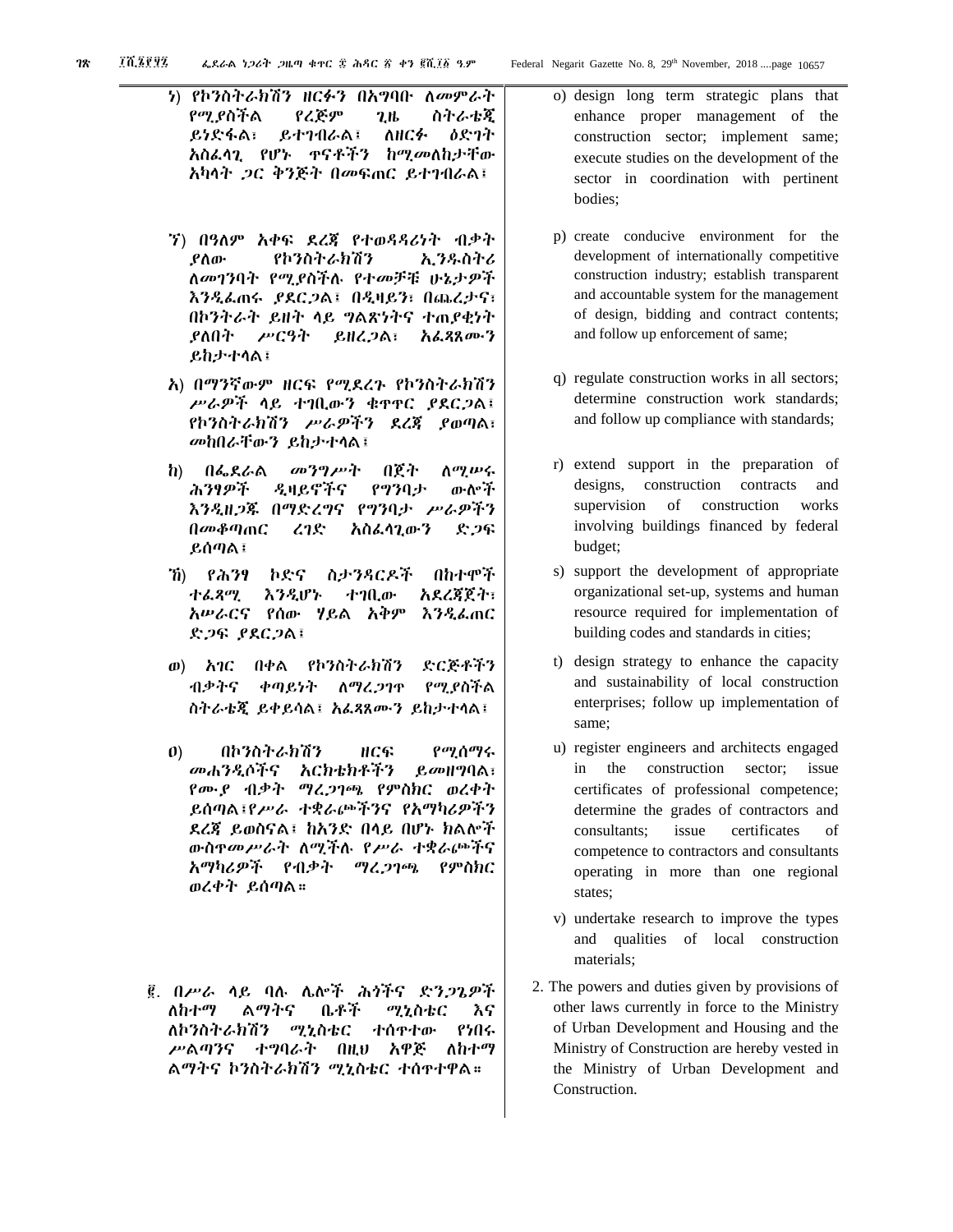### ፳፫. የውሃ፣ መስኖና ኤነርጂ ሚኒስቴር

- ፩. የውሃ፣ መስኖና ኤነርጂ ሚኒስቴር የሚከተሉት ሥልጣንና ተግባራት ይኖሩታል:-
	- ሀ) የውሃ ሀብትና የመስኖ ልማት እንዲስፋፋ ያደርጋል፤ ለዘርፉ ዕድገት የሚያስፈልጉ የፓሊሲና የሕግ ማዕቀፍ ይቀርጻል፣ ሲፀድቅም አፈጻጸሙን ይከታተላል፣
	- ለ) የተፋሰስ ጥናት በማካሄድ የአገሪቱን የከርሰ ምድርና ገጸ ምድር የውሃ ሀብት በመጠንና በጥራት ይለያል፣ ጥቅም ላይ የሚውልበትን ሁኔታ ያመቻቻል፤
	- ሐ) ፍትሃዊ የውሃ አጠቃቀምን ለማስፈን የሚያግዝ ዘላቂ እና የተቀናጀ የውሃ ሀብት አስተዳደር ሥርዓት እንዲፈጠር ያደርጋል፤
	- መ) በፌደራል መንግሥት በጀት የተገነቡ ግድቦችንና የውሃ ውቅሮችን ያስተዳድራል፤
	- ሠ) የአገሪቱ የኤሌክትሪክ ኃይል አቅርቦት እንዲያድግና ስርጭቱም እንዲስፋፋ ያደርጋል፤ የኤሌክትሪክ ኃይል እጥረትን ለማስወገድ ከውሃ ኃይል፣ ከንፋስ ኃይል እና ከሌሎች አማራጭ የታዳሽ ኃይል ምንጮች ኤሌክትሪክ የማመንጨት ሥራን ይደግፋል፣ ይመራል፤
	- ረ) ከአንድ በላይ የሆኑ ክልሎችን አቋርጦ የሚፈስ ወይም የሚያዋስን ውሃ በልዩ ልዩ የአገልግሎት ዓይነቶችና በክልሎች መካከል ሚዛናዊ በሆነ መንገድ የሚከፋፈልበትንና ጥቅም ላይ የሚውልበትን ሁኔታ ይወስናል፤
	- ሰ) አገራዊ ወሰን ተሻጋሪ የውሃ አካላት አጠቃቀም ላይ ጥናት ያካሂዳል፣ አለም አቀፍ ውሎችን ይደራደራል፣ አፈጻጸማቸውን ይከታተላል፤
	- ሸ) ለልዩ ልዩ አገልግሎቶች የሚውል ውሃ ሊኖረው የሚገባውን የጥራት ደረጃ ይወስናል፤ የውሃ ብክለትን እንዳይኖር ክትትል ያደርጋል፤
	- ቀ) የንፁህ መጠጥ ውሃ አቅርቦትና የሳኒቴሽን መሠረተ ልማት ሽፋን እንዲያድግ እገዛ የሚያደርግ የአሠራር ሥርዓት ይዘረጋል፤ ተግባራዊነቱን ይከታተላል፤
	- በ) የመካከለኛና የከፍተኛ መስኖ ልማት ሥራዎችን ለማስፋፋት የሚያስችሉ የጥናት፣ የዲዛይንና የግንባታ ሥራዎች እንዲካሄዱ ያደርጋል፤

# **23. The Ministry of Water, Irrigation and Energy**

- 1. The Ministry of Water, Irrigation and Energy shall have the powers and duties to:
	- a) design policies and legal frameworks for the development of water resources and irrigation; upon approval follow up the implementation thereof;
	- b) undertake basin studies and verify the country's ground and surface water resource potentials in volumetric and quality terms, and facilitate utilization of same;
	- c) establish sustainable and integrated administration system facilitating the equitable utilization of water resources;
	- d) administer dams and water infrastructure financed by federal budget;
	- e) ensure the development of electric power provisions and enhance distribution of same; generate, stock and distribute energy produced from water, wind and other alternative renewable energy sources and alleviate shortfalls in electric power provision;
	- f) determine conditions for optimum and equitable allocation and utilization of water bodies that traverse across or lie between more than one regional states among various uses and regional states;
	- g) undertake studies pertaining to utilization of national and transboundary water resources; negotiate international treaties; follow up implementation of same;
	- h) determine quality standards of water used for various purposes; undertake monitoring works to avert water pollution;
	- i) establish system that facilitates the expansion of potable water supplies and coverage of sanitation infrastructure; follow up implementation of same;
	- j) cause the carrying out of study, design and construction works to promote the expansion of medium and large irrigation development schemes;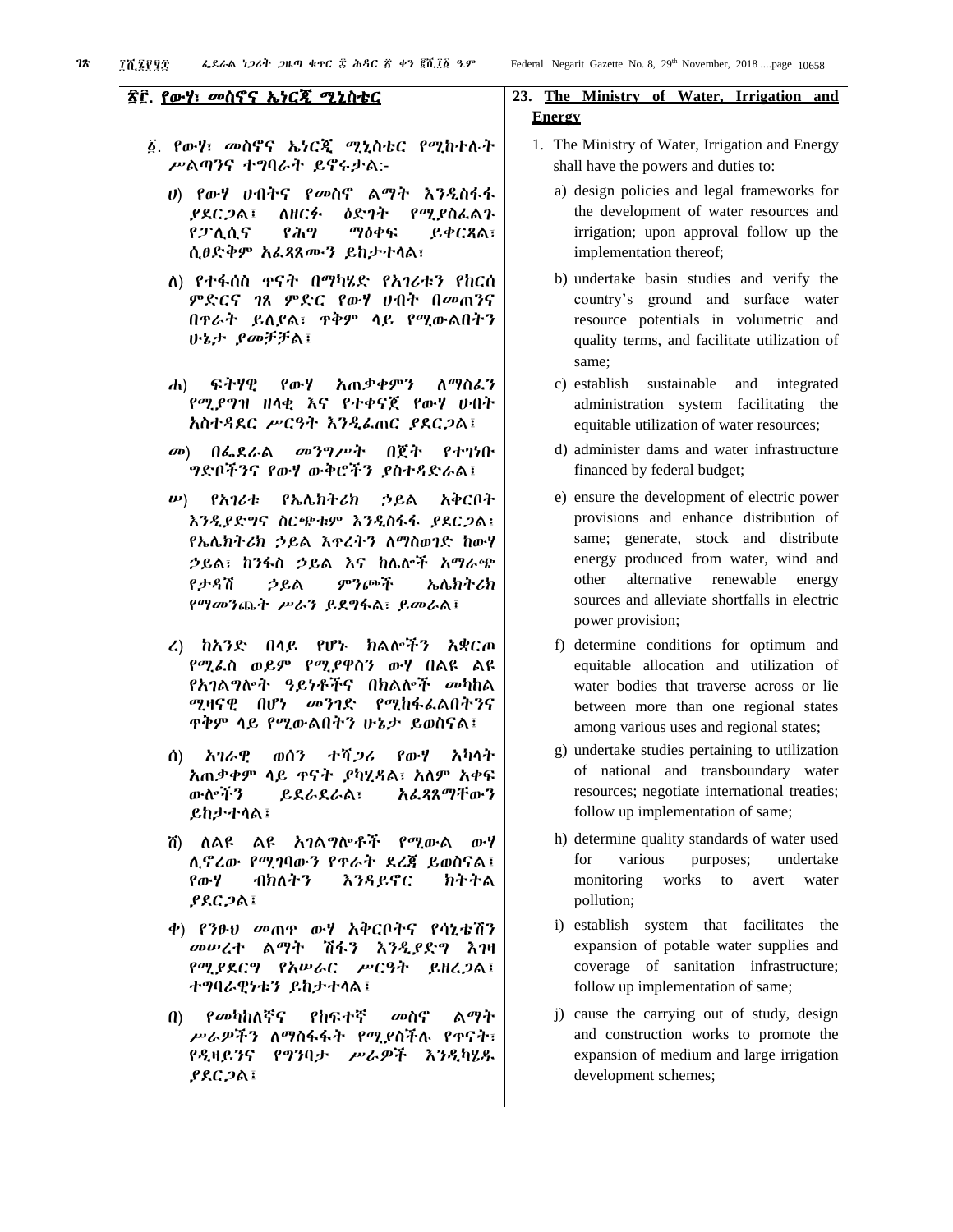- ተ) በዚህ ንዑስ አንቀጽ ፊደል ተራ (ረ) እና (ሰ) በተጠቀሱት የውሃ አካሎች ላይ የውሃ ሥራዎች ለመሥራትና በጥቅም ላይ ለማዋል ፈቃድ ይሰጣል፣ይቆጣጠራል፤
- ቸ) የሜቲዎሮሎጂ አገልግሎት እንዲስፋፋ ድጋፍ ያደርጋል፣ ከዘርፉ የሚገኘውን መረጃዎች የመጠቀም አቅምን ያሳድጋል፤
- ኀ) የውሃ ሀብት መረጃና ኢንፎርሜሽን ሥርዓትን ይዘረጋል።
- ፪. በሥራ ላይ ባሉ ሌሎች ሕጎች ድንጋጌዎች ለውሃ፣ መስኖና ኤሌክትሪክ ሚኒስቴር ተሰጥተው የነበሩ ሥልጣንና ተግባራት በዚህ አዋጅ ለውሃ፣ መስኖና ኤነርጂ ሚኒስቴር ተሰጥተዋል።

# <u>ኛ፬. የማዕድንና ነዳጅ ሚኒስቴር</u>

- ፩. የማዕድንና ነዳጅ ሚኒስቴር የሚከተሉት ሥልጣንና ተግባራት ይኖሩታል:-
	- ሀ) የማዕድን፣ የነዳጅና የተፈጥሮ ጋዝ ልማትን የሚመለከቱ የፓሊሲና የሕግ ማዕቀፍ ይቀርጻል፣ ሲፀድቅም አፈጻጸሙን ይከታተላል፤
	- ለ) የማዕድን፣ የነዳጅና የተፈጥሮ ጋዝ ልማትን ለማፋጠን የሚረዱ የምርምርና የማሠልጠኛ ተቋሞችን እንዳስፈላጊነቱ ያደራጃል፤
	- ሐ) በማዕድን፣ በነዳጅና የተፈጥሮ ጋዝ ልማት መስክ በየደረጃው የሚፈለገውን የሰው ሀብት ለማልማት ከትምህርት ተቋማትና ከሌሎች የሚመለከታቸው አካላት ጋር በቅንጅት ይሰራል፤
	- መ) የማዕድን፣ የነዳጅና የተፈጥሮ ጋዝ የስነ ምድር ካርታ ሽፋን ጥራትን ያሳድጋል፣ የመረጃዎችን ተደራሽነት ያረጋግጣል፤
	- ሠ) ከሚመለከታቸው ጋር በመተባበር በባህላዊና በአነስተኛ ደረጃ የሚመረቱ የከበሩና የጌጣጌጥ ማዕድናት ግብይት ውጤታማና ቀልጣፋ እንዲሆን ሥርዓት ይዘረጋል፤ በመስኩ ለሚሰማሩ አልሚዎች አበረታች ፖሊሲ ይቀርጻል፣ በሚመለከተው አካል ሲፀድቅም ያስፈጽማል፣ ድጋፍ ያደርጋል፤
	- ረ) በባህላዊ መንገድ ማዕድን ማምረት ሥራ ላይ የተሰማሩ ግለሰቦችን ያደራጃል፣ አቅማቸውን ይገነባል፤
	- ሰ) ኢንቨስትመንትን በማበረታታት የማዕድን፣ ነዳጅ፣ የተፈጥሮ ጋዝ ፍለጋና ልማት እንዲስፋፋ ያደርጋል፣ ተጨማሪ ዕሴት ያላቸው ምርቶችን ያበረታታል፤
- k) issue permits and regulate the construction and operation of water works relating to water bodies referred to in paragraphs (f) and (g) of this sub-article;
- l) provide support to promote expansion meteorological services; enhance capacity to utilize data obtained from the sector;
- m) put in place water resources data and information system;
- 2. The powers and duties given to the Ministry of Water, Irrigation and Electricity by provisions of other laws currently in force are hereby vested in the Ministry of Water, Irrigation and Energy.

#### **24. The Ministry of Mines and Petroleum**

- 1. The Ministry of Mines and Petroleum shall have the powers and duties to:
	- a) design policies and legal frameworks pertaining to the development of minerals, petroleum and natural gas; when approved follow up implementation thereof;
	- b) organize research and training institutions that accelerate the development of minerals, petroleum and natural gases, as may be necessary;
	- c) work in partnership with educational institutions and other pertinent bodies to produce variously trained manpower required in the development of minerals, petroleum and natural gases;
	- d) ensure the quality and accessibility of geophysical map and data on minerals, petroleum and natural gas;
	- e) put in place, in cooperation with concerned bodies, system that enhances the efficiency and effectiveness of marketing in precious and ornamental minerals produced in small scales; design and implement policy that encourages small-scale mining operations once approved by the concerned body;
	- f) organize and build the capacity of individuals engaged in traditional mining operation;
	- g) promote investment by creating favorable conditions for the expansion of exploration and mining operations; encourage value added products;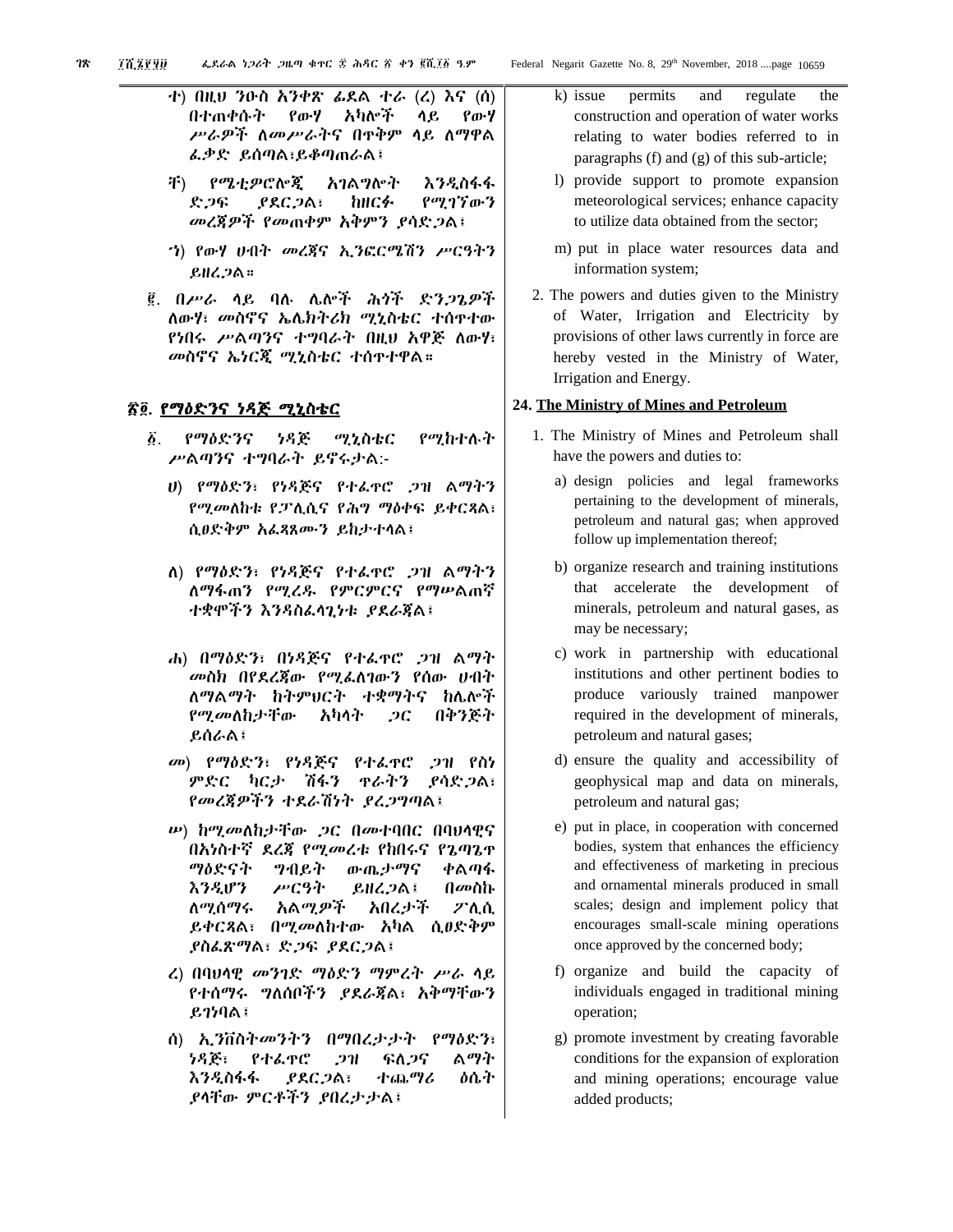ሸ) የነዳጅና ተፈጥሮ ጋዝ ምርት ፍለጋን በበላይነት ይመራል፣ ምርቱን ወደ ገበያ ለማሸጋገር የሚያስችል ዘመናዊ አሠራሮችንና አደረጃጀቶችን ይፈጥራል፤

- ቀ) በማዕድን፣በነዳጅና በተፈጥሮ ጋዝ ፍለጋና ልማት ለሚሠማሩ የግል ባለሃብቶች ፈቃድ ይሰጣል፣ ተገቢውን ድጋፍ ያደርጋል፤ በገቡት ውል መሠረትም ሥራቸውን ማካሄዳቸውንና የክፍያ ግዴታቸውን መፈጸማቸውን ይቆጣጠራል፤
- በ) የነዳጅና የተፈጥሮ ጋዝ ልማት በሚካሄድባቸው አካባቢዎች ለነዋሪዎች የሥራ ዕድል የሚፈጠርበትን ሁኔታ ያመቻቻል፤ ከመሠረተ ልማቱ ተጠቃሚ የሚሆኑበትን ምቹ ሁኔታ ይፈጥራል፤
- ተ) የተፈጥሮ ጋዝና የነዳጅ ምርቶችን የጥራት ደረጃ ያረጋግጣል፣ የማከማቻና ማከፋፈያ ተቋሞችን ደረጃ ይወስናል፣ ተፈጻሚነቱን ይከታተላል፤
- ቸ) አግባብ ካላቸው አካላት ጋር በመተባበር የነዳጅና መጠባበቂያ ክምችትን መጠን ይወስናል፣ ክምችቱ እንዲኖር መደረጉን ያረጋግጣል፤
- ኀ) ከማዕድን፣ ከነዳጅና የተፈጥሮ ጋዝ ጋር በተያያዙ ጉዳዮች ዓለም አቀፋዊ ስምምነቶችን ይደራደራል፣ ይፈርማል፤
- ነ) የማዕድን፣ ነዳጅና የተፈጥሮ ጋዝን የተመለከቱ መረጃዎች በአግባቡ እንዲሰበሰቡ፣ እንዲጠበቁና ለተጠቃሚዎች እንዲቀርቡ ያደርጋል።
- ፪. በሥራ ላይ ባሉ ሌሎች ሕጎችና ድንጋጌዎች ለማዕድን፣ ነዳጅና የተፈጥሮ ጋዝ ሚኒስቴር ተሰጥተው የነበሩ ሥልጣንና ተግባራት በዚህ አዋጅ ለማዕድንና ነዳጅ ሚኒስቴር ተሰጥተዋል።

# <u>ኛ፭. የትምህርት ሚኒስቴር</u>

የትምህርት ሚኒስቴር የሚከተሉት ሥልጣንና ተግባራት ይኖሩታል:-

- ፩. የትምህርትና ሥልጠና ስታንዳርድ ያወጣል፤ በሥራ ላይ መዋሉንም ያረጋግጣል፤
- ፪. የዚህ አንቀጽ ንዑስ አንቀጽ (፩) አጠቃላይ አነጋገር እንደተጠበቀ ሆኖ፡-
	- ሀ) አገራዊ የብቃት ማዕቀፍ ያዘጋጃል፤
- h) lead and oversee the exploration of petroleum and natural gas; organize modern system and institutional set up for the supply of products to markets;
- i) issue licenses to private investors engaged in mining and exploration of petroleum and natural gas; provide appropriate support; and ensure that such investors operate in accordance with the agreements concluded and meet their financial obligations;
- j) create conditions for the employment of local communities in areas where mining operations and explorations of petroleum and natural gas are pursued; put in place conducive environment to ensure that local communities benefit from such infrastructure developments;
- k) ensure quality standards of petroleum and natural gas products; set standards for petroleum storage and distribution facilities; follow up enforcement of same;
- l) determine, in cooperation with the appropriate organs, the volume of petroleum reserve and ensure that such reserve is maintained;
- m) negotiate and sign international treaties pertaining to mining, petroleum and natural gas;
- n) ensure that information relating to mining, petroleum and natural gas is collected, maintained and availed for utilization by users;
- 2. The powers and duties given to the Ministry of Mines, Petroleum and Natural Gas by provisions of other laws currently in force are hereby vested in the Ministry of Mines and Petroleum.

#### **25. The Ministry of Education**

The Ministry of Education shall have the powers and duties to:

- 1. set education and training standards; ensure implementation of same;
- 2. without prejudice to the generality of subarticle (1) of this Article:
	- a) formulate a national qualification framework;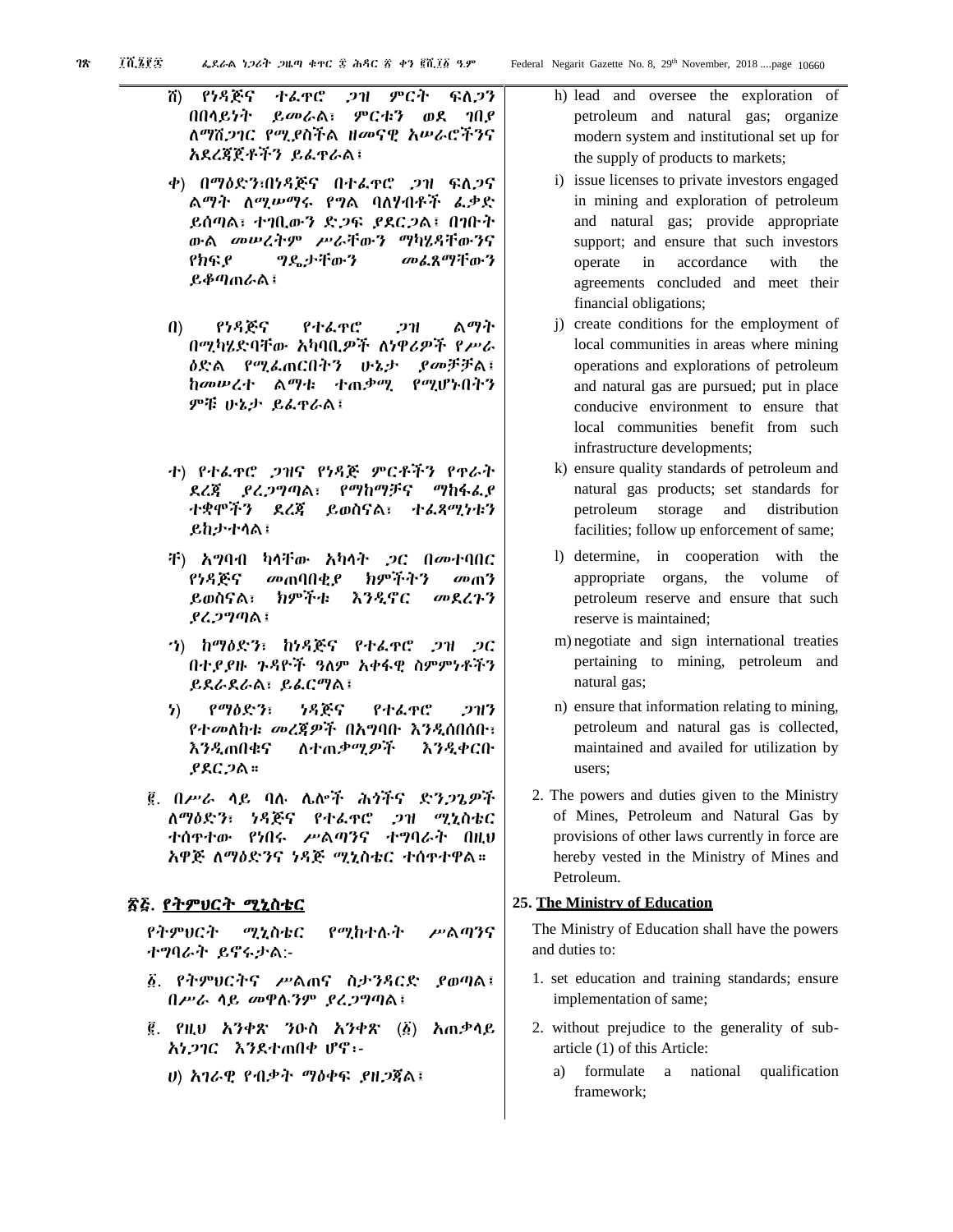ለ) አጠቃላይ የሥርዓተ-ትምህርት ማዕቀፍ ያዘጋጃል፤

- ሐ) የመምህራን የትምህርት ብቃት መለኪያ ያወጣል፤
- መ) የትምህርትና ሥልጠና ተቋማት ሊያሟሉ የሚገባቸውን ደረጃ ያወጣል፤
- ፫. የከፍተኛ ትምህርትና የቴክኒክና ሙያ ተቋማትን ሳይጨምር በየደረጃው ባሉ የትምህርትና ሥልጠና ተቋማት ጥራትና አግባብነት ያለው ትምህርትና ሥልጠና መሰጠቱን ያረጋግጣል፤
- ፬. የአገሪቱን የትምህርትና ሥልጠና ፖሊሲና ሥርዓተ-ትምህርት መሠረት ያደረጉ አገር አቀፍ ፈተናዎች ዝግጅት፣ ሪከርድ መያዝና የምስክር ወረቀት የመስጠት ሂደቶችን በበላይነት ይመራል፤
- ፭. ትምህርትና ሥልጠናን በተመለከተ አገራዊ የአህዝቦት ተግባራትን ያከናውናል።

# ፳፮. የሳይንስና ከፍተኛ ትምህርት ሚኒስቴር

- ፩. የሳይንስና ከፍተኛ ትምህርት ሚኒስቴር የሚከተሉት ሥልጣንና ተግባራት ይኖሩታል፦
	- ሀ) የከፍተኛ ትምህርት እንዲስፋፋ ያደርጋል፣ በበላይነት ይመራል፤
	- ለ) የከፍተኛ ትምህርት ከአገሪቱ አጠቃላይ የልማት ፖሊሲና ከዘርፎች ዕድገት ጋር አብሮ ለማስኬድ የሚያስችል ስትራቴጂ ይነድፋል፣ በሥራ ላይ ያውላል፤
	- ሐ) የአገሪቱን የቴክኒክና ሙያ ትምህርትና ሥልጠና ስትራቴጂ ይቀርጻል፤ በሚመለከታቸው አካላት ሲጸድቅም በሥራ ላይ መዋሉን ያረጋግጣል።
	- መ) የከፍተኛ ትምህርትና ቴክኒክና ሙያ ተቋማት በመሠረታዊ የሳይንስ ጥናትና ምርምር የጎለበቱ እንዲሆኑ የሚያስችል ስልት ይነድፋል፣ ይተገብራል፤ የሳይንሳዊ ጥናትና ምርምር ውጤቶች በሥራ ላይ የሚውሉበትን መንገድ ያመቻቻል፤
	- ሠ) በከፍተኛ ትምህርትና የምርምር ተቋማት እና በኢንዱስትሪው ዘርፍ መካከል ለምርምርና ቴክኖሎጂ ልማት እንቅስቃሴ የሚያግዝ ምቹ የርስበርስ ትስስርና ቅንጅታዊ አሠራር እንዲፈጠር ሁኔታዎችን ያመቻቻል፤
- b) formulate a general framework of education curricula;
- c) set minimum educational qualification requirements for school teachers;
- d) set minimum standards for education and training institutions;
- 3. ensure that quality and relevant education and training are offered at all levels of the education and training centers excluding higher education and technic and vocational institutes;
- 4. prepare and administer national examinations based on the country's education and training policy and curricula; lead the functions of maintaining records and issuing certificates;
- 5. publicize national performance in education and training.

# **26. The Ministry of Science and Higher Education**

- 1. The Ministry of Science and Higher Education shall have the powers and duties to:
	- a) ensure the expansion of higher education; oversee the sector;
	- b) undertake and implement strategies that seek to synchronize higher education with the country's overall developmental policies and sectoral specific developments;
	- c) design strategy and upon approval follow up the implementation of the country's technical and vocational education and training;
	- d) design strategies to augment higher education and technical and vocational education institutions' capacity in basic scientific studies and research; implement same; device opportunities for operationalization of scientific studies and research results;
	- e) create conducive environment for technology development and operations by facilitating linkages and coordinated working procedures between higher education institutions and the industry sector;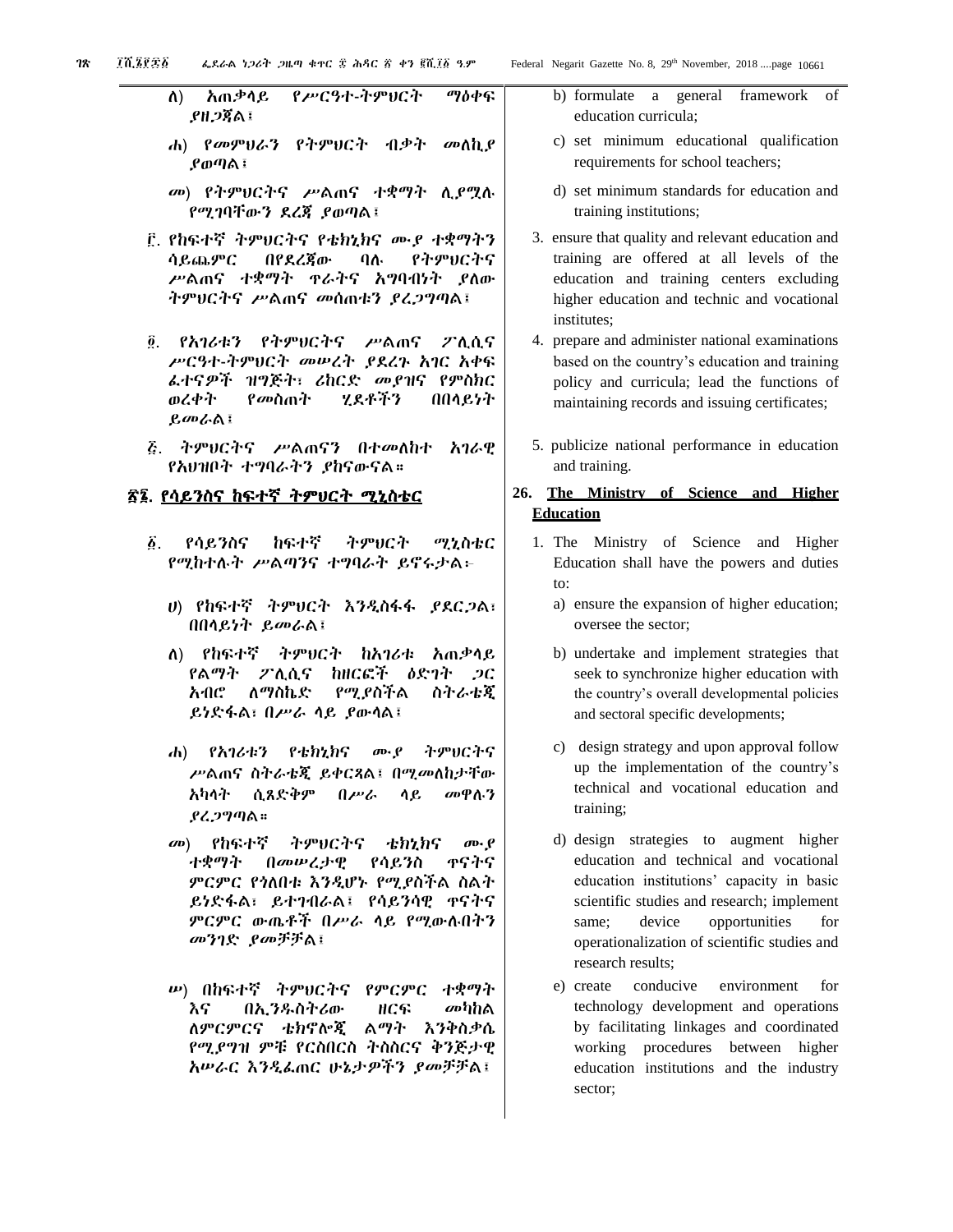- ረ) የከፍተኛ ትምህርት የሥርዓተ-ትምህርት ማዕቀፍ ያዘጋጃል፤
- ሰ) የከፍተኛ ትምህርትና ቴክኒክና ሙያ ተቋማት ሊያሟሉ የሚገባቸውን ደረጃ ያወጣል፤ በተቋማቱ ጥራትና አግባብነት ያለው ትምህርትና ሥልጠና መሠጠቱን ይከታተላል፤
- ሰ) የመንግሥት የከፍተኛ ትምህርት ተቋማትን አፈጻጸም ይከታተላል፤
- ሸ) የመንግሥት ከፍተኛ ትምህርት ተማሪዎች ቅበላና ምደባ አፈጻጸም ፍትሃዊ መሆኑን ያረጋግጣል፤
- ፪. በሥራ ላይ ባሉ ሌሎች ሕጎችና ድንጋጌዎች ከፍተኛ ትምህርት እና ቴክኒክና ሙያን በሚመለከት ለትምህርት ሚኒስቴር ተሰጥተው የነበሩ ሥልጣንና ተግባራት፤ ሳይንስን በሚመለከት ለሳይንስና ቴክኖሎጂ ሚኒስቴር ተሰጥተው የነበሩ ሥልጣንና ተግባራት በዚህ አዋጅ ለሳይንስና ከፍተኛ ትምህርት ሚኒስቴር ተሰጥተዋል።

# <u>ኛ፯. የጤና ሚኒስቴር</u>

የጤና ሚኒስቴር የሚከተሉት ሥልጣንና ተግባራት ይኖሩታል:-

- ፩. የጤናውን ዘርፍ ልማት አገራዊ ፕሮግራም ይነድፋል፣ አፈጻጸሙን ይከታተላል፤
- ፪. የጤና ሥርዓቱን ካርታ ያዘጋጃል፣ የጤና መሠረተ ልማቶች እንዲስፋፉ ድጋፍ ያደርጋል፤
- ፫. የጤና አገልግሎት ሽፋን እንዲያድግ እገዛ ያደርጋል፤ የጤና ፕሮግራሞችን አፈጻጸም ይከታተላል፣ ያስተባብራል፤
- ፬. የአገሪቱን የጤና ችግር ለመፍታትና የጤና አገልግሎት አሰጣጥን ለማሻሻል የሚረዱ ምርምሮች እንዲካሄዱ ተገቢውን ድጋፍ ይሰጣል፤
- ፭. አገራዊ የአመጋገብ ሥርዓት ስትራቴጂ አፈጻጸምን ይከታተላል፣ ያስተባብራል፤
- ፮. ወረርሽኝና ተላላፊ በሽታዎችን ለመከላከል የሚያስችሉ ስልቶችን ይቀይሳል፣ተግባራዊነታቸውን ይከታተላል፤
- ፯. የኅብረተሰቡን ጤና ሊጎዱ የሚችሉ ሁኔታዎችን የመከላከል እርምጃ ይወስዳል፣ ድንገተኛ ሁኔታዎች ሲፈጠሩ የሌሎች አካላት ሥራዎችን በማስተባበር ለችግሩ አፋጣኝና ውጤታማ መፍትሄ ይሰጣል፤
- f) prepare higher education curricula framework;
- g) set standards required for higher education and technical and vocational education institutions; follow up the delivery of appropriate education and training in these institutions
- h) follow up the performance of state-owned higher education institutions;
- i) ensure that the implementation of student admissions and placements in higher education institutions are equitable;
- 2. The powers and duties given by provisions of other laws currently in force to the Ministry of Education in relation to matters pertaining to higher education and technical and vocational education; and to Ministry of Science and Technology pertaining to science are hereby vested in the Ministry of Science and Higher Education.

#### **27. Ministry of Health**

The Ministry of Health shall have the powers and duties to:

- 1. formulate the country's health sector development program; follow up and evaluate the implementation of same;
- 2. prepare the country's health services coverage map; provide support for the expansion of health infrastructure;
- 3. support the expansion of health services coverage; follow up and coordinate the implementation of health programs;
- 4. provide appropriate support to promote research activities intended to provide solutions for the country's health problems and for improving health service delivery;
- 5. follow up and coordinate the implementation of national nutrition strategies;
- 6. devise and follow up the implementation of strategies for the prevention of epidemic and communicable diseases;
- 7. take preventive measures against events that threaten the public health; in the events of an emergency situation coordinate measures of other stakeholders to expeditiously and effectively tackle the problem;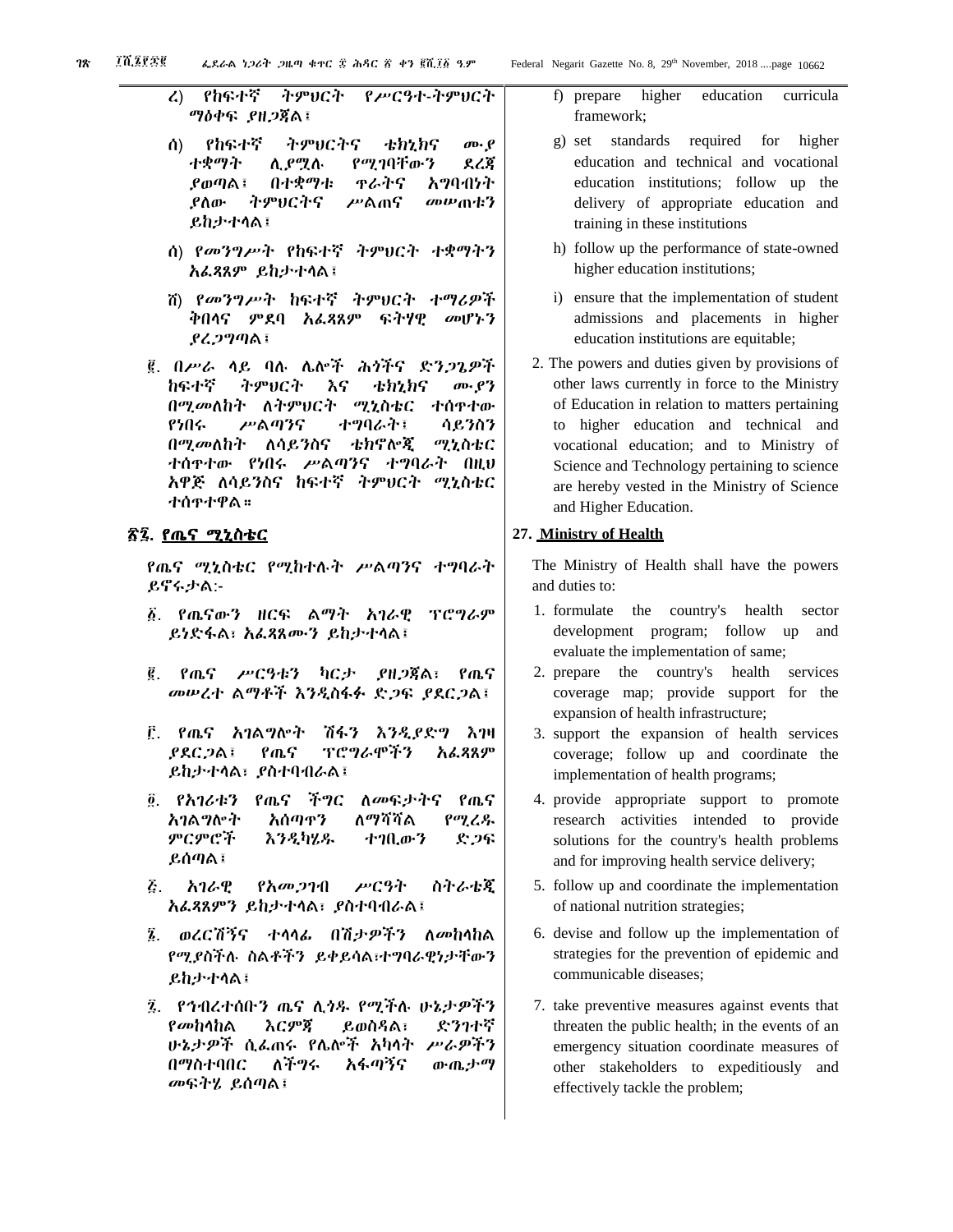፰. አግባብነት ያላቸውን የተለያዩ ዘዴዎች በመጠቀም የጤና አጠባበቅ ትምህርት እንዲስፋፋ ያደርጋል፤

- ፱. በአገሪቱ ውስጥ የአስፈላጊ መድሃኒቶችና የሕክምና መሣሪዎች በቂ አቅርቦት መኖሩንና በአግባቡ ጥቅም ላይ መዋላቸውን ያረጋግጣል፤
- ፲. የፌደራል ሆስፒታሎችን አስተዳደር በበላይነት ይቆጣጠራል፤ የፌደራል ዩኒቨርሲቲዎች ሆስፒታሎችን አቅም በማጎልበት ረገድ ተባብሮ ይሠራል፤
- ፲፩. በአገሪቱ ውስጥ የሚሰጠው የጤና ባለሙያዎች ሥልጠና ጥራትና አግባብነት ባለው ሁኔታ እንዲካሄድ ከሚመለከታቸው አካላት ጋር ይተባበራል፤
- ፲፪. የምግብ፣የመድኃኒትና ጤና እንክብካቤ አስተዳደርና ቁጥጥር ሥራዎች በአግባቡ መፈፀማቸውን ያረጋግጣል፤
- ፲፫. አገራዊ የጤና መድህን ሥርዓቱን ይመራል፤ አፈፃፀሙንም ይቆጣጠራል፤
- ፲፬. አገራዊ የጤና መረጃ ሥርዓቱን ይመራል፣ ያስተባብራል፣ አፈፃፀሙን ይከታተላል።

# ፳፰. የሴቶች፣ ሕፃናትና ወጣቶች ሚኒስቴር

- ፩. የሴቶች፣ ሕፃናትና ወጣቶች ሚኒስቴር የሚከተሉት ሥልጣንና ተግባራት ይኖሩታል:-
	- ሀ) ሴቶችና ወጣቶች በአገሪቱ የፖለቲካ፣ የኢኮኖሚና የማኀበራዊ እንቅስቃሴዎች ውስጥ በንቃት ለመሳተፍ የሚያስችሏቸው ዕድሎች የተመቻቹላቸው መሆኑን ለማረጋገጥ የሚያስችል ስትራቴጂካዊ ዕቅድ ይነድፋል፣ ያስፈጽማል፤
	- ለ) የሴቶችና የሕፃናት መብቶችን በተመለከተ ግንዛቤ የመፍጠር እንቅስቃሴን ይመራል፣ ድጋፍ ይሰጣል፤
	- ሐ) ሴቶች በተለያዩ የመንግሥት አካላት በውሳኔ ሰጪ የሥራ ቦታዎች ለመመደብ በቂ ትኩረት የተሰጣቸው መሆኑን ያረጋግጣል፤
	- መ) በአገር አቀፍ ደረጃ የሴቶች ልዩ ድጋፍ መብት በአግባቡ ሥራ ላይ እንዲውል ስልት ይቀይሳል፣ አፈፃፀሙንም ይከታተላል፤
	- ሠ) በሴቶች ላይ የሚቃጡ መድሎዎችን በጥናት በመለየት መድሎዎቹ የሚወገዱባቸውን ሁኔታዎች ያመቻቻል፣ አፈጻጸሙን ይከታተላል፤
- 8. expand health education through various appropriate means;
- 9. ensure adequate supply and proper utilization of essential drugs and medical equipment in the country;
- 10.supervise the administration of federal hospitals; collaborate on the capacity building activities of the federal university hospitals;
- 11.collaborate with the appropriate bodies in providing quality and relevant health professional trainings within the country;
- 12.ensure the proper execution of food, medicine and health care administration and regulatory functions;
- 13.lead the national social health insurance system and oversee its implementation;
- 14.direct, coordinate and follow up implementation of the country's health information system.

#### **28. Ministry of Women, Children and Youth**

- 1. The Ministry of Women, Children and Youth shall have the powers and duties to:
	- a) design strategiec plan to ensure that opportunities are created for women and youth to actively participate in political, economic and social affairs of the country and implement same;
	- b) lead and support activities of awareness creation and movement on the rights of women and children;
	- c) ensure that due attention is given to assign women for decision-making positions in various Government organs;
	- d) devise means for the proper application of women's right to affirmative action guaranteed at the national level and follow up the implementation of same;
	- e) undertake studies to identify discriminatory practices affecting women, facilitate the creation of conditions for the elimination of such practices, and follow up their implementation;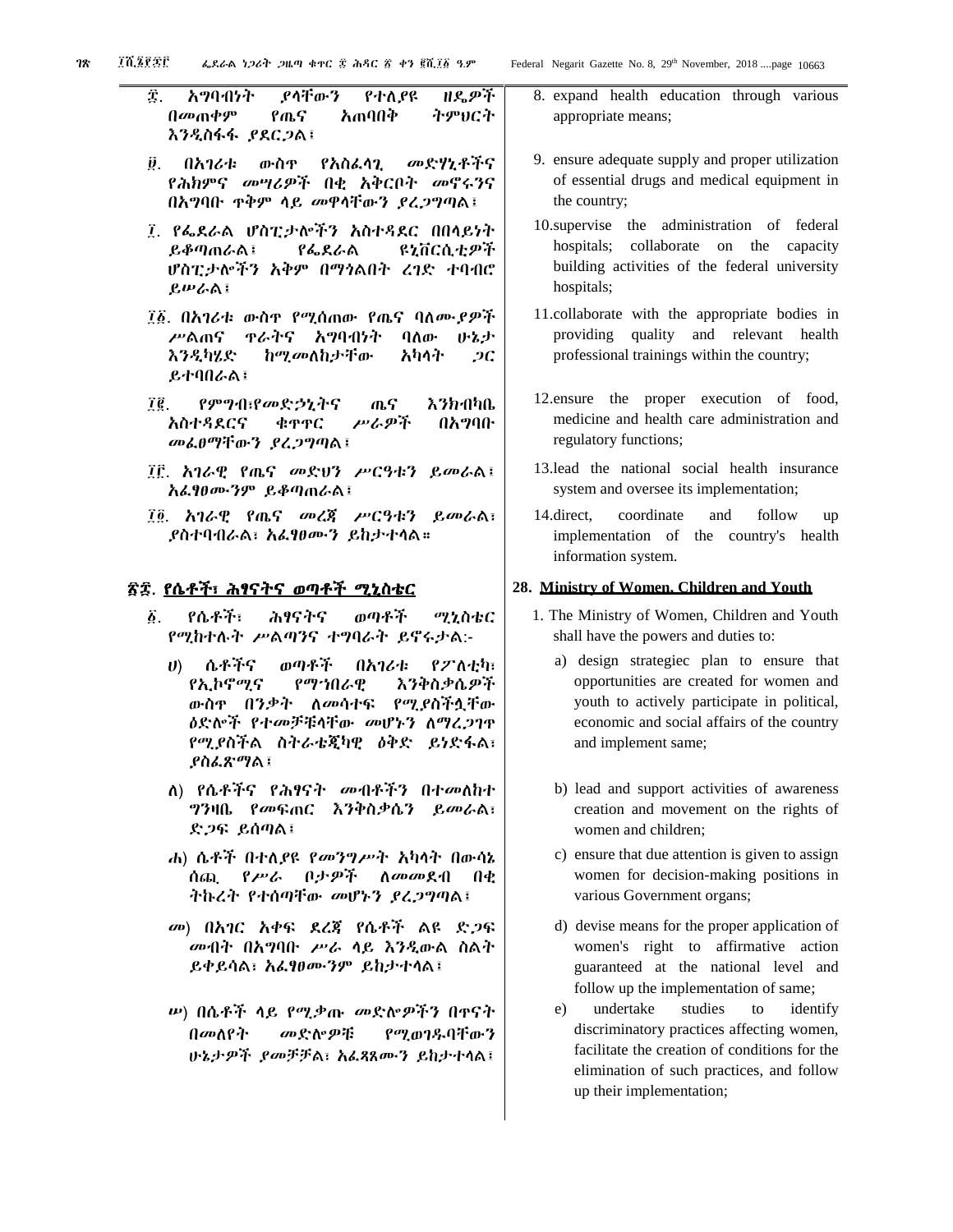- ረ) በሴቶች ላይ የሚደርሱ ጾታዊ ጥቃቶችን በአግባቡ ለመከላከል እንዲሁም ጥቃቶች ሲፈጸሙ ተገቢውን እርምጃ ለመውሰድ የሚያስችል ስትራቴጂ ይነድፋል፣ ከሚመለከታቸው አካላት ጋር በመተባበር በሥራ ላይ ያውላል፤
- ሰ) ጥቃት የተፈጸመባቸው ሴቶች የተሟላ የጤና፣ የስነ-ልቦና፣ የሕግና የተሃድሶ አገልግሎት የሚያገኙባቸው ማዕከላት እንዲቋቋሙ ድጋፍ ይሰጣል፣ አተገባበሩን ይከታተላል፤
- ሸ) ሴቶችና ወጣቶች እንደፍላጎቶቻቸው ተደራጅተው ለመብቶቻቸው እንዲታገሉና ችግሮቻቸውን ማስወገድ እንዲችሉ ያበረታታል፣ ሁኔታዎችን ያመቻቻል፤
- ቀ) ከሚመለከታቸው ተቋማት ጋር በመተባበር ሴቶችና ወጣቶች በተለያዩ ዘርፎች የሚሰማሩባቸውን የሥራ ዕድሎች በጥናት ይለያል፤ በኅብረት ሥራ ማኅበራት ተደራጅተው ተጠቃሚ የሚሆኑባቸው ፕሮግራሞችና ፕሮጀክቶች ይቀርጻል፤ አተገባበሩንም ይከታተላል፤
- በ) ለሴቶችና ወጣቶች የሥራ ዕድል ለመፍጠርና የኢኮኖሚ ተጠቃሚነታቸውን ለማረጋገጥ የሚያግዙ የልማት ፈንዶች የሚቋቋሙበትን ሁኔታ ያመቻቻል፣
- ተ) በዝቅተኛ ደረጃ የሚገኙ ሴቶችና ወጣቶችን ኑሮ ለማሻሻል፣ የቁጠባ ባህላቸውን ለማዳበር፣ በአማራጭ ኤነርጂና በሌሎች የተለያዩ ተስማሚ ቴክኖሎጂዎች ተጠቃሚነታቸውን ለማሳደግ ከሚመለከታቸው ሌሎች አካላት ጋር በቅንጅት ይሰራል፣
- ቸ) በሴቶችና ሕፃናት ላይ የሚፈጸሙ ጎጂ ልማዳዊ ድርጊቶችና ጥቃቶችን ለመከላከል የሚያስችሉ ስልቶችን ይነድፋል፣ ተግባራዊ ያደርጋል፤
- ኀ) የሕፃናት መብትና ደኅንነት እንዲጠበቅ የሚመለከታቸውን አካላት ሁሉ ያስተባብራል፤
- ኘ) የሚመለከታቸውን አካላት በማስተባበር የሕፃናት መልካም አስተዳደግና ሰብዕና ግንባታ፣ ድጋፍ፣ እንክብካቤ እና ተሀድሶ ላይ ለወላጆችና አሳዳጊዎች ተገቢውን ግንዛቤና ሥልጠና በመሥጠት ላይ ትኩረት ሰጥቶ ይሰራል፤
- f) design strategies to effectively prevent and take measures against gender-based violence against women; implement same in collaboration with relevant organs;
- g) facilitate the setting up centers for provision of holistic health, psychological, legal and rehabilitation services for women who were victims of violence; and follow up the implementation of same;
- h) encourage and support women and youth to be organized, based on their interests and needs, with a view to defending their rights and solving their problems;
- i) in collaboration with the relevant organs, conduct studies to identify areas of job opportunities for women and youth; design programs and projects so women and youth can benefit from these opportunities by organizing themselves in to cooperative associations;
- j) facilitate the setting up of development funds to create job opportunities for and ensure economic benefits to women and youth;
- k) work in collaboration with relevant organs to support women and youth living in poverty to improve their livelihoods through improving saving culture, using alternative energy sources and use other appropriate technology;
- l) design techniques to prevent harmful practices that cause harm to women and children; implement same upon approval;
- m) coordinate actions of all stakeholders to protect the rights and well-being of children;
- n) coordinate actions of all stakeholders to exert a concerted effort towards providing the proper awareness-creation and training on good parenting, character building, support, care and rehabilitation for parents and caretakers;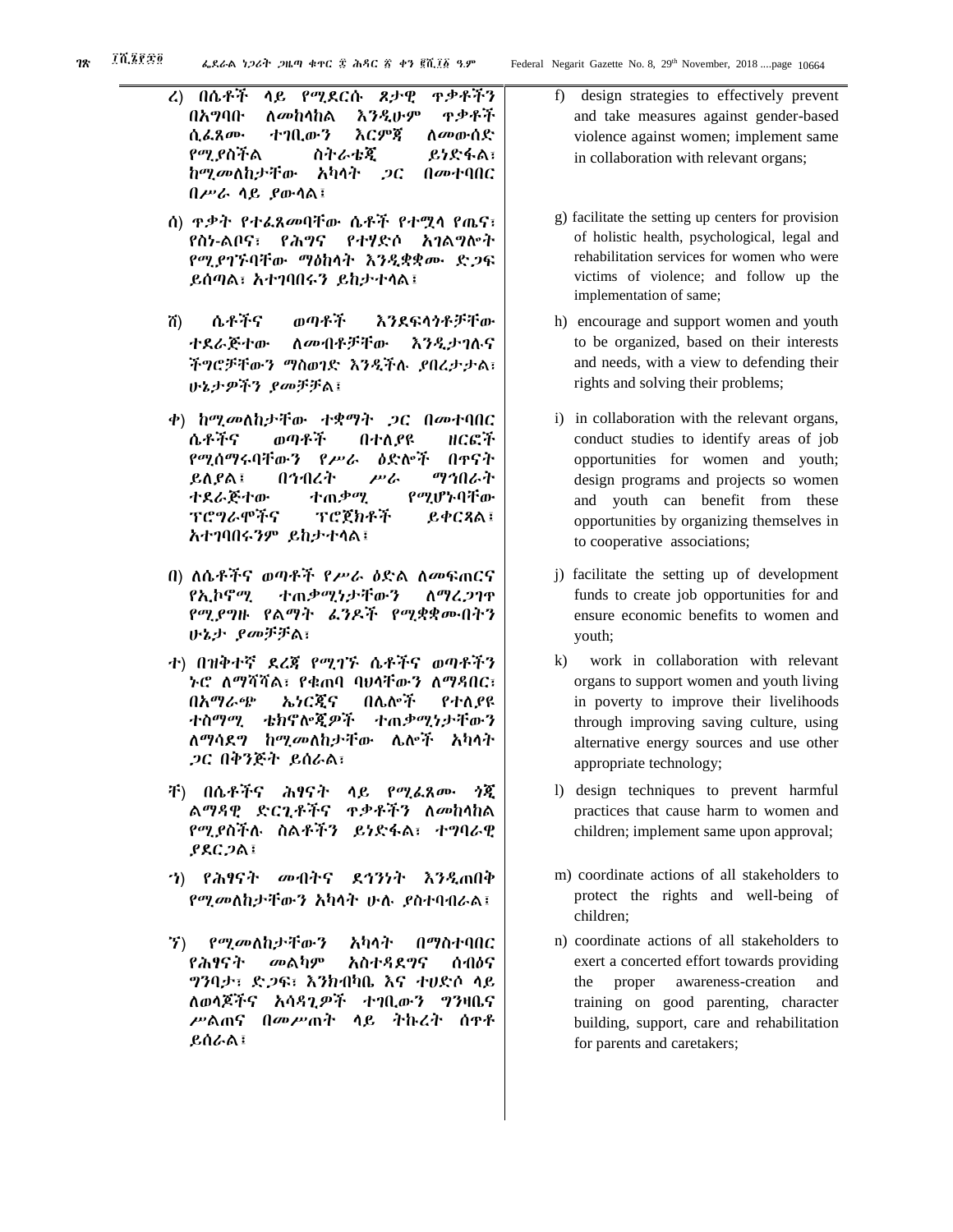- አ) በተለያዩ ምክንያቶች ለችግር የተጋለጡና ወላጆቻቸውን ያጡ ሕፃናት ጉዲፈቻን ጨምሮ በአገር ውስጥ ባሉ አማራጭ ድጋፍና እንክብካቤ ዘዴዎች ተጠቃሚ የሚሆኑበትን ስልት ይቀይሳል፣ ተግባራዊ ያደርጋል፤ በዓለም አቀፍ ጉዲፈቻ ከአገር የወጡ ኢትዮጵያዊ ሕፃናት በእንክብካቤ እንደተያዙ ለማረጋገጥ ጉዳያቸውን ይከታተላል፤
- ከ) ሕፃናትን ከአገሪቱ ልማት ተጠቃሚ እንዲሆኑ ለማድረግ የመንግሥትና የግሉ ዘርፍ የልማት ተቋማት ማኅበራዊ ሃላፊነታቸውን እንዲወጡ ስልት ይቀይሳል፣ አፈጻጸሙንም ይከታተላል፤
- ኸ) ቤተሰብ እንደኅብረተሰብ ዋና መሠረት የተሰጠውን ሕገ-መንግሥታዊ ጥበቃ በተግባር ለማዋል የሚያስፈልጉ ስልቶችን ከሚመለከታ ቸው ክልላዊ መንግሥት አካላትና ሌሎች ባለድርሻ አካላት ጋር በትብብር ይነድፋል፤ ተግባራዊነቱን ይከተላል፤
- ወ) በፌደራል መንግሥት አካላት የሚዘጋጁ ፖሊሲዎች፣ ሕጎች፣ የልማት ፕሮግራሞችና ፕሮጀክቶች የሴቶች፣ ሕፃናትና ወጣቶች ጉዳይ እንዲያካትቱ ስልት ይነድፋል፣ ይገመግማል፣ ተገቢውን ክትትልና ቁጥጥር ያደርጋል፤
- አ) ሴቶችና ሕፃናትን የሚመለከቱ ዓለም አቀፍ ውሎችን በሕግ መሠረት ይዋዋላል፤ አፈጻጸማቸውን ይከታተላል፤ ለሚመለከታቸው አካላትም ሪፖርት ያቀርባል፤
- ዘ) የሴቶች፣ የሕፃናትና የወጣቶችን ሁኔታ የሚያመለክቱ ዝርዝር መረጃዎች ይሰበስባል፣ ያደራጃል፣ በሚመለከታቸው ሁሉ እንዲታወቁ ያደርጋል።
- ፪. በሥራ ላይ ባሉ ሌሎች ሕጎችና ድንጋጌዎች ለሴቶችና ሕፃናት ሚኒስቴር ተሰጥተው የነበሩ ሥልጣንና ተግባራት ፣ወጣቶችን በሚመለከት ለወጣቶችና ስፖርት ሚኒስቴር ተሰጥተው የነበሩ ሥልጣንና ተግባራት በዚህ አዋጅ ለሴቶች፣ ሕፃናትና ወጣቶች ሚኒስቴር ተሰጥተዋል።

# <u>ኛ፱. የሥራተኛና ማኅበራዊ ጉዳይ ሚኒስቴር</u>

የሠራተኛና ማኅበራዊ ጉዳይ ሚኒስቴር የሚከተሉት ሥልጣንና ተግባራት ይኖሩታል:-

፩. የአሠሪና ሠራተኛ ጉዳይ ሕጎች፣ የሠራተኞች አስተዳደር ሕጎች በትክክል ሥራ ላይ መዋላቸውን ይከታተላል፣ ይቆጣጠራል፤

- o) design strategies to ensure local options of care and support, including adoption, for orphaned children and children exposed to risk due to various reasons; implement same upon approval; follow up care taking of children adopted abroad;
- p) design strategies to ensure that government and private actors carry out their obligations to guarantee that children are beneficiaries of the development of the country; follow up implementation of same;
- q) in collaboration with the relevant regional government organs and other relevant bodies, design techniques necessary to implement the constitutional protection given to the family as the fundamental unit of society; follow up implementation of same;
- r) design strategies to follow up and regulate that the preparation of policies, legislations, development programs and projects by Federal Government organs give due considerations to the issues of women, children and the youth;
- s) conclude international treaties relating to women and children in accordance with law and, follow up the implementation of same and submit reports to the concerned bodies;
- t) collect, compile and disseminate to relevant stakeholders information on the objective realities of women, children and the youth.
- 2/ The powers and duties given to the Ministry of Women and Children Affairs by the provisions of other laws, currently in force, with respect to women and children and to the Ministry of Youth and Sports with respect to the youth are hereby vested in the Ministry of Women, Children and Youth.

#### **29. Ministry of Labor and Social Affairs**

The Ministry of Labor and Social Affairs shall have the powers and duties to:

1. ensure and follow up the proper enforcement of labor laws and administrative rules;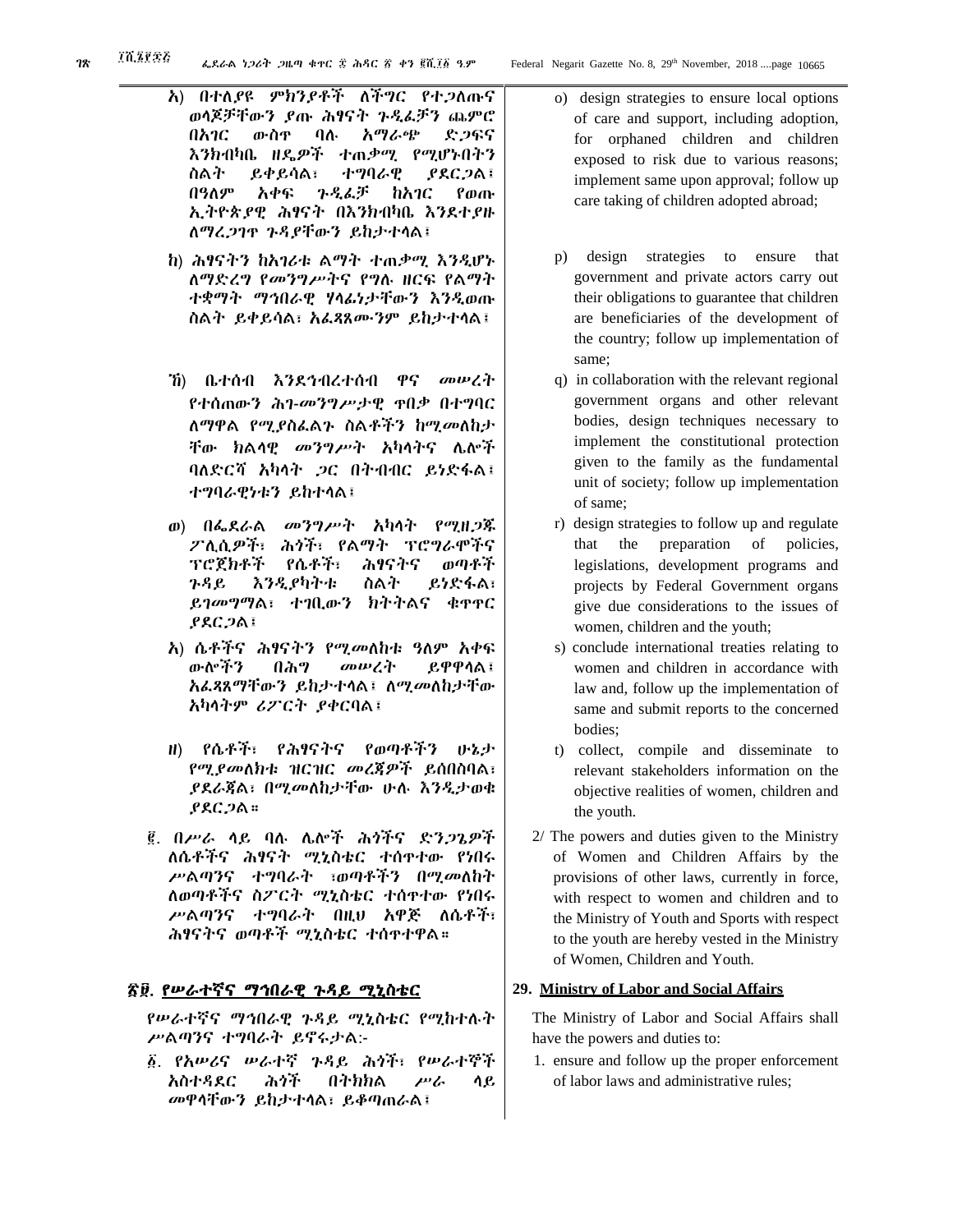$28$   $\frac{1}{2}$   $\frac{1}{2}$   $\frac{1}{2}$   $\frac{1}{6}$   $\frac{1}{2}$   $\frac{1}{6}$   $\frac{1}{2}$   $\frac{1}{6}$   $\frac{1}{2}$   $\frac{1}{6}$   $\frac{1}{6}$   $\frac{1}{6}$   $\frac{1}{6}$   $\frac{1}{6}$   $\frac{1}{6}$   $\frac{1}{6}$   $\frac{1}{6}$   $\frac{1}{6}$   $\frac{1}{6}$   $\frac{1}{6}$   $\frac{1}{6}$   $\frac{1}{$ ፪. ተቀማጭነታቸው ከአንድ ክልል በላይ የሆኑ ድርጅቶችን የአሠሪና ሠራተኛ ጉዳይ ይከታተላል፣ ድጋፍ ይሰጣል፤ ፫. በሥራ ላይ የሚከሠቱ አደጋዎችና በሥራ ምክንያት የሚመጡ በሽታዎችን ለመከላከል የሚያስችል የአሠራር ሥርዓት ይዘረጋል፤ የሙያ ጤንነትና ደኅንነት ደረጃዎች ያወጣል፣ ሥራ ላይ መዋላቸውን ይቆጣጠራል፤ ፬. የኢንዱስትሪ ሠላም ለማስጠበቅ የሚያስችል ሥርዓት ይዘረጋል ፣ ተግባራዊነቱንም ያረጋግጣል፤ ፭. አሠሪዎችና ሠራተኞች በማኀበር የመደራጀትና የሕብረት ድርድር የማድረግ መብቶቻቸውን እንዲጠቀሙ ያበረታታል፣ ይደግፋል፤ ፮. በአሠሪዎችና በሠራተኞች መካከል የሁለትዮሽ፣ እንዲሁም የመንግሥት ወገንን ጨምሮ የሶስትዮሽ የውይይት መድረኮች እንዲደረጉ ድጋፍ ያደርጋል፤ ፯. በአገር አቀፍ ደረጃ የሚደራጁትን የሠራተኛና የአሠሪ ማኀበራት ይመዘግባል፤ ፰. በአዲስ አበባና ድሬዳዋ ከተሞች ውስጥ የሚገኙ የፌደራል መንግሥት የልማት ድርጅቶችን የሚመለከቱ የሠራተኛ ማኀበራትንና የሕብረት ስምምነቶችን ይመዘግባል፤ በእነዚሁ ድርጅቶች ውስጥ የሥራ ሁኔታ ቁጥጥር አገልግሎት ተግባሮችን ያከናውናል፤ በአሠሪዎችና በሠራተኞች መካከል የሚነሱ የሥራ ክርክሮችን በስምምነት ለመጨረስ የማስማማት አገልግሎት ይሰጣል፤ ፱. የሥራ ክርክሮችን ክስተት ለመቀነስ የሚያስችሉ ስልቶችን ይቀይሳል፤ ሲከሰቱም መፍትሄ የሚያገኙበት የተቀላጠፈ የአሠራር ሥርዓት ይዘረጋል፣ ያስፈጽማል፤ ፲. የአሠሪና ሠራተኛ ብሔራዊ የመረጃ ሥርዓት ይዘረጋል፣ አገራዊ የሥራ ገበያ መረጃ ሥርዓት ይዘረጋል፣ ተግባራዊ ያደርጋል፤ ፲፩. የማኀበራዊ ጥበቃ ሥርዓትን በማጠናከር

የዜጎች ማኀበራዊና ኢኮኖሚያዊ ደኅንነት እና ዋስትና የሚሻሻሉባቸውና የሚጠበቁባቸው ዘዴዎችን በሚመለከት በተለይም፡-

- ሀ) የአካል ጉዳተኞች እኩል ዕድል ተጠቃሚና ሙሉ ተሳታፊ እንዲሆኑ፣
- ለ) አረጋዊያን እንክብካቤና ድጋፍ እንዲያገኙና ተሳትፏቸው እንዲጎለብት፣
- 2. follow up and support the labor relation of enterprises situated in more than one Regional State;
- 3. establish a system to prevent occupational accidents and occupational diseases; issue occupational health and safety standards and supervise their implementation;
- 4. set up a system to ensure industrial peace and ensure its proper implementation;
- 5. encourage and support employers and workers to form organizations and thereby exercise their rights of collective bargaining;
- 6. encourage the practice of bipartite forums between workers and employers and tripartite forums involving the Government;
- 7. register employers' association and trade unions established at national level;
- 8. register trade unions and collective agreements relating to Federal Public Enterprises situated inAddis Ababa and Dire Dawa cities; carry out labor inspection services in such enterprises; provide conciliation services to amicably settle labor disputes arising between employers and employees;
- 9. set a mechanism to minimize occurrence of labor disputes and establish efficient system for settlement of same;
- 10.establish national labor sector information system and realize its implementation; establish and put into operation a national labor market information system;
- 11.work in collaboration with the concerned bodies to strengthen the social protection system to improve and ensure the social and economic wellbeing of citizens and, in particular to:
	- a) enable persons with disabilities benefit from equal opportunities and full participation;
	- b) enable the elderly to get care and support and enhance their participation;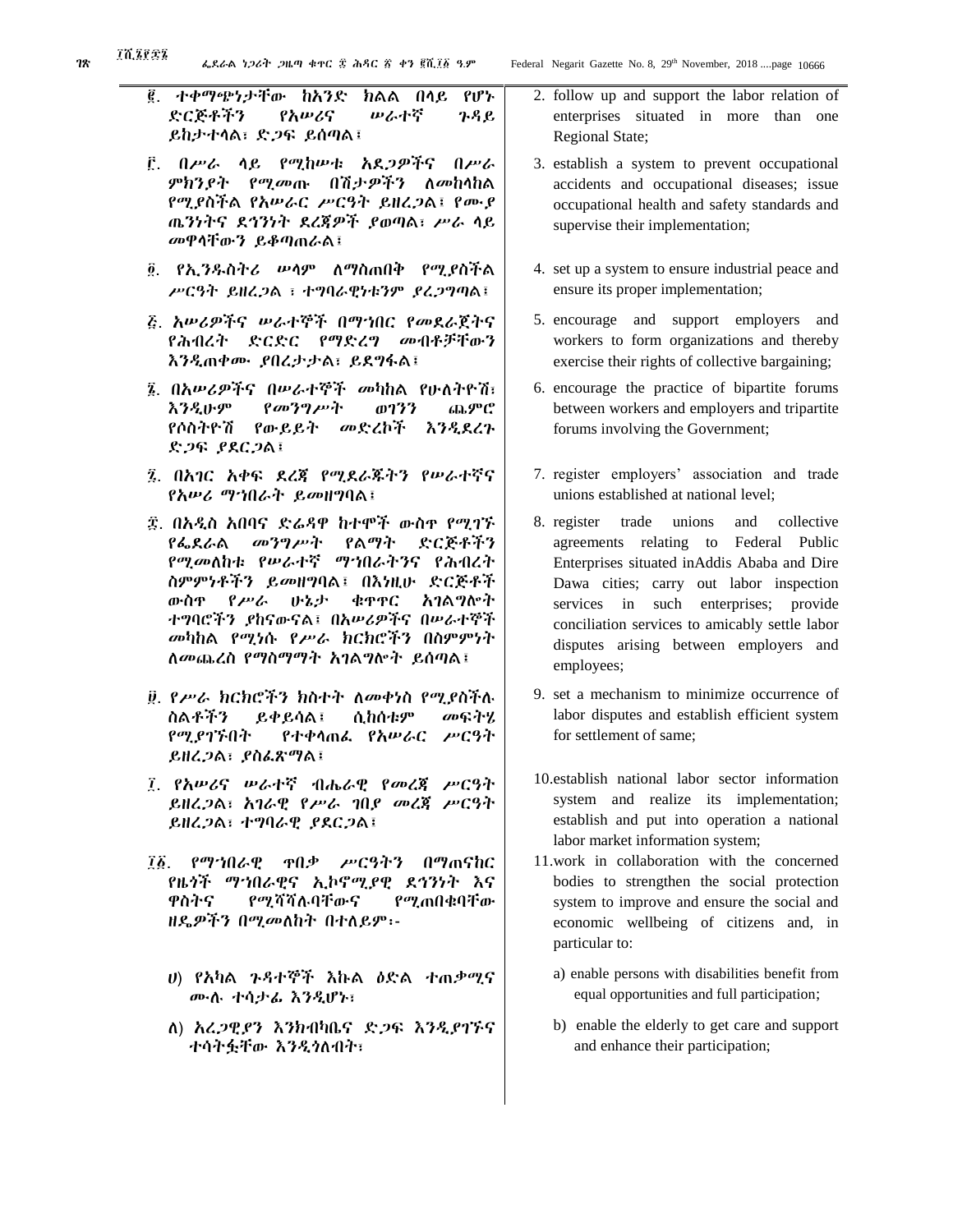ሐ) የማኀበራዊና ኢኮኖሚያዊ ችግሮችን ለመከላከልና በችግሩ ውስጥ የሚገኙ በተለይም አረጋውያንና የአካል ጉዳተኞች አስፈላጊ የሆኑ አገልግሎቶችን እንዲያገኙ፣

ከሚመለከታቸው አካላት ጋር በመተባበር ይሰራል፤

- ፲፪. ከሚመለከታቸው አካላት ጋር በተመባበር መደበኛ ያልሆነውን የኢኮኖሚ ዘርፍ ወደ መደበኛ ኢኮኖሚ ለማሸጋገር የሚያስችል የአሠራር ሥርዓት በአሠሪና ሠራተኛ አስተዳዳር ግንኙነት ዙሪያ ይዘረጋል፤
- ፲፫. ቀልጣፋና ፍትሐዊ የሥራ ስምሪት አገልግሎቶች ተደራሽነት እንዲስፋፋ ያደርጋል፤
- ፲፬. ለውጭ አገር ዜጎች የሥራ ፈቃድ ይሰጣል፤ ከሚመለከታቸው አካላት ጋር በመተባበር አፈጻጸሙን ይቆጣጠራል፤
- ፲፭. ከሚመለከታቸው አካላት ጋር በመተባበር የኢትዮጵያውያን የውጭ አገር የሥራ ስምሪትን ይቆጣጠራል።

#### ፴. <u>የባህልና ቱሪዝም ሚኒስቴር</u>

የባህልና ቱሪዝም ሚኒስቴር የሚከተሉት ሥልጣንና ተግባራት ይኖሩታል:-

- ፩. በኢትዮጵያ የሚገኙ ልዩ ልዩ ታሪካዊና ባህላዊ ቅርሶችና ዕሴቶች እንዲጠኑና እንዲጠበቁ ያደርጋል፤
- ፪. በባህል ዘርፍ የሕዝቡን ተሳትፎ ተቋማዊ መሠረት ለማስያዝ የባህል ተቋማት እንዲስፋፉ ያደርጋል፤
- ፫. ማኀበራዊ እድገትን የሚያጓትቱ አመለካከቶችን፣ እምነቶችንና ልማዳዊ አሰራሮችን የመለወጥ ተግባሮች ያከናውናል፤
- ፬. የዕደ ጥበብ፣ ኪነ ጥበብና የሥነ-ጥበብ ሥራዎች እንዲስፋፉ ያደርጋል፤ የአገሪቱ የፊልምና ተውኔት ጥበብ ሥራዎች የሚያድጉበትን አግባብ ያመቻቻል፤
- ፭. በዘርፉ ውጤታማ የፈጠራ ሥራዎችን ላበረከቱ ግለሰቦችና ተቋማት ሽልማትና ማበረታቻ የሚሰጥበት ሥርዓት ይዘረጋል፣ ተግባራዊም ያደርጋል፤
- ፮. በኢትዮጵያ የሚገኙ ልዩ ልዩ ቋንቋዎች እንዲጠኑ፣ ስነ-ጽሑፎቻቸው እንዲዳብሩና እንዲስፋፉ ምቹ ሁኔታን ይፈጥራል፤
- ፯. የትርጉም አገልግሎትና የአስተርጓሚነት ሙያ ዕውቀት እንዲዳብርና እንዲስፋፋ የሚያደርጉ ተግባሮችን ያከናውናል፤ ደረጃውን የጠበቀ የሥራ ቋንቋ አጠቃቀም እና የትርጉም አገልግሎት እንዲኖር ይደግፋል፣ ክትትል ያደርጋል፤
- c) prevent social and economic problems and provide the necessary services to segments of the society under difficult circumstances particularly the elderly and people with disabilities;
- 12. in cooperation with concerned bodies, establish a labor administration system around the labor relation that enables the proper transition of the informal economy to the formal economy;
- 13. enhance the accessibility of efficient and equitable employment services;
- 14. issue work permits to foreign nationals and, in cooperation with concerned bodies, supervise the compliance therewith;
- 15. in cooperation with concerned bodies, regulate the Ethiopians overseas employment;

#### **30. Ministry of Culture and Tourism**

The Ministry of Culture and Tourism shall have the powers and duties to:

- 1. cause the study and preservation of history, cultural heritages and values of the various peoples in Ethiopia;
- 2. expand cultural institutions to institutionalize public participation in the development of culture;
- 3. undertake activities to bring about changes in cultural attitudes, beliefs and practices hindering social progress;
- 4. promote creativity in handicraft, artistic works and fine art; create conducive environment for the development of the country's film industry and theatrical arts;
- 5. establish and enforce a working procedure for awarding and motivating those individuals and institutions with outstanding achievements in creative industry;
- 6. cause the study of the various languages in Ethiopia and the advancement and promotion of their literatures;
- 7. undertake activities related to advancement and promotion of translation services and translation as a professional knowledge; assist and follow up standard usage of working language and translation services;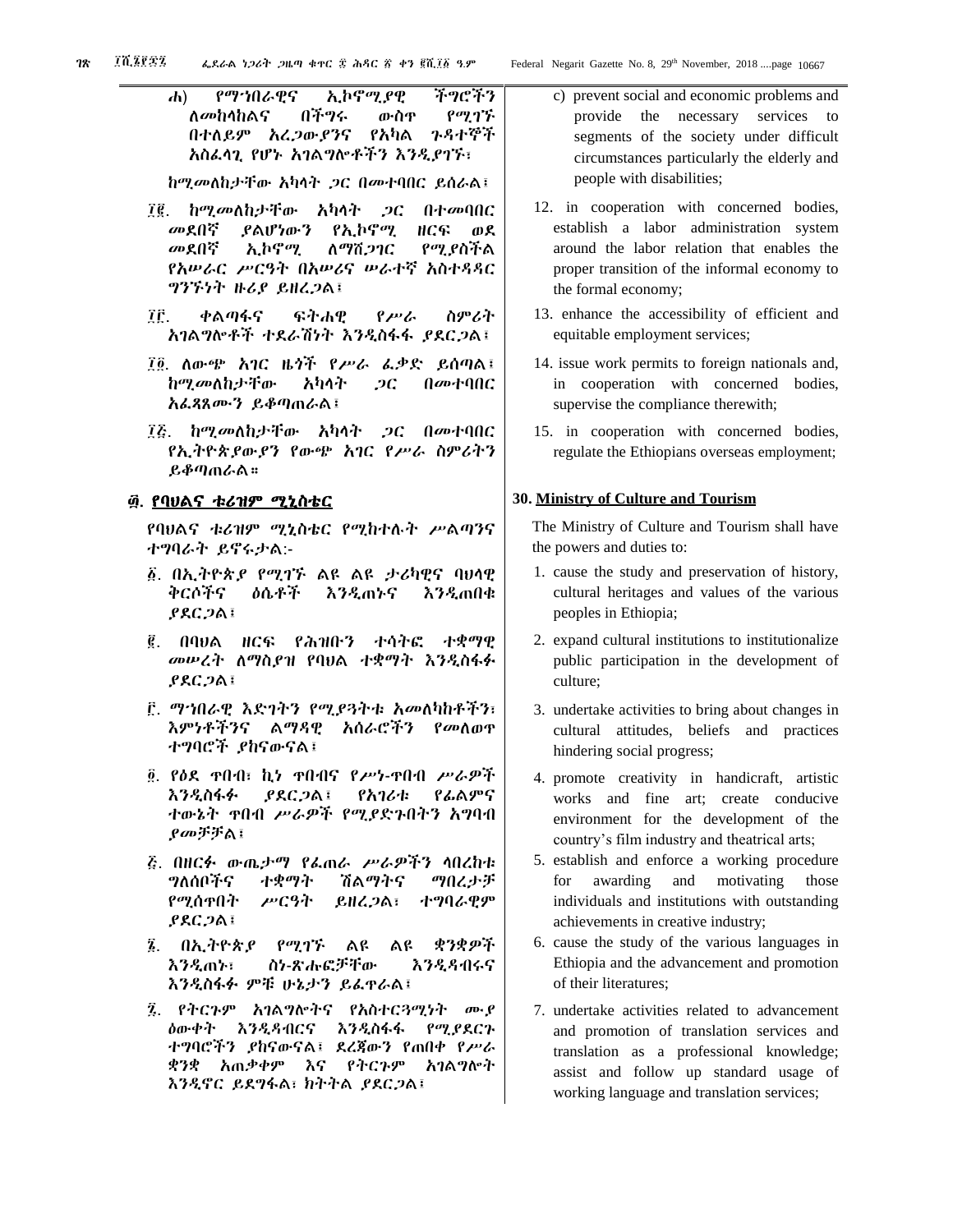- ፰. የቱሪዝም ዘርፍን ዕድገት ለመምራት የሚያስችል ስትራቴጂካዊ ዕቅድ ይነድፋል፣ ይተገብራል፤
- ፱. ዓለም አቀፍና የአገር ውስጥ ቱሪዝም እንዲስፋፋ ምቹ ሁኔታን ይፈጥራል፤
- ፲. የአገሪቱ የተፈጥሮ ቅርሶች እንዲጠኑ፣ እንዲጠበቁና ለቱሪዝም አመቺ ሆነው እንዲለሙና ጥቅም ላይ እንዲውሉ የሚደረጉበትን ሁኔታ ያመቻቻል፤ በፌደራል መንግስት እንዲተዳደሩ የተሰየሙ የዱር እንስሳት ጥበቃ ቦታዎች አስተዳደር በአግባቡ እንዲመሩ ለሚመለከታቸው አካላት ድጋፍ ያደርጋል፤
- ፲፩. በሰው ኃይል ሥልጠናና በሙያ ምክር አገልግሎት አማካኝነት የባህልና የቱሪዝም ሴክተርን የማስፈጸም አቅም ይገነባል፤
- ፲፪. የባህልና ቱሪዝም መረጃዎችን ያሰባስባል፣ ያጠናቅራል፣ ያሰራጫል።

# ፴፩. <u>የገቢዎች ሚኒስቴር</u>

- ፩. በሥራ ላይ ባሉ ሕጎች ለገቢዎችና ጉምሩክ ባለሥልጣን የተሰጡት ሥልጣንና ተግባሮች በዚህ አዋጅ ለገቢዎች ሚኒስቴር ተሰጥተዋል።
- ፪. የጉምሩክ ኮሚሽን በዚህ አዋጅ ተቋቁሟል፤ ዝርዝር ሥልጣንና ተግባራቱ የሚኒስትሮች ምክር ቤት በሚያወጣው ደንብ ይወሰናል።

# ፴፪. ስለሌሎች አስፈጻሚ አካላት

- ፩. የሲቪል ሰርቪስ ኮሚሽን በዚህ አዋጅ ተቋቁሟል ፤ኮሚሽኑ የሚከተሉት ሥልጣንና ተግባራት ይኖሩታል:-
	- ሀ) በአገር አቀፍ ደረጃ በመንግሥት መሥሪያ ቤቶች የሰው ሀብት ልማት በቀጣይነት የሚለማበትንና ጥቅም ላይ የሚውልበትን ስልት ይቀይሳል፤
	- ለ) የመንግሥት ዘርፍ አገልግሎት አሰጣጥ በቀጣይነት የሚሻሻልበትን ስልት ይቀይሳል፤ ተግባራዊነቱንም ይከታተላል፣ ይገመግማል፤ የመንግሥት ዘርፍ አቅም ግንባታ ሥራዎችን ያስተባብራል፤
	- ሐ) የፌደራል ሲቪል ሰርቪስ ሠራተኞች ምልመላና መረጣ በብቃት ላይ የተመሠረተ እንዲሆን ያደርጋል፤
- 8. design and implement a strategy to enhance the growth of the tourism sector;
- 9. create conducive environment for expansion of international and domestic tourism;
- 10.facilitate the studying and preservation of the country's natural heritages and the development and utilization of them as tourist attractions; support the work of concerned organs to ensure the proper management of wildlife conservation areas designated to be administered by the Federal Government;
- 11.build the capacity of the culture and tourism Sector through the provision of human resource training and consultancy supports;
- 12.collect, compile and disseminate information on culture and tourism.

# **31. Ministry of Revenues**

- 1. The powers and duties given to the Ethiopian Revenues and Customs Authority by the provisions of laws currently in force are hereby vested in the Ministry of Revenues.
- 2. The Customs Commission is hereby established. The powers and duties of the Commission shall be specified through Regulation to be issues by the Council of Ministers.

# **32. Other Federal Executive Organs**

- 1. The Civil Service Commission is hereby established. The Commission shall have the powers and duties to:
	- a) adopt strategies for continuous human resource development and deployment activities of executive organs of the government;
	- b) adopt strategies for continuous improvement of service delivery in the public sector; coordinate public sector capacity building activities; monitor and evaluate the implementation of same;
	- c) ensure that the recruitment and selection of the federal civil servants is primarily based on merit;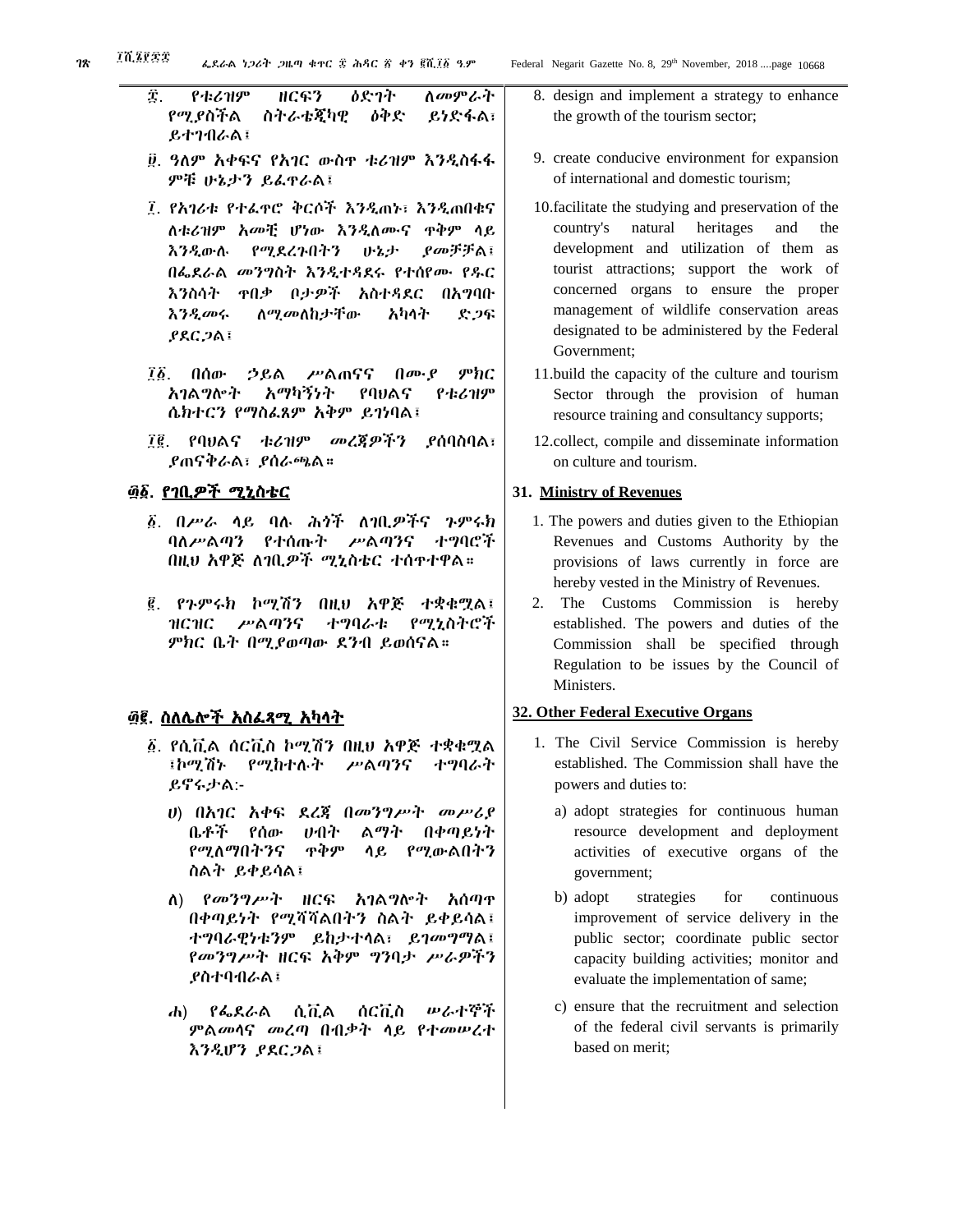- መ) ብቃት ያለውና ውጤታማ አመራርና ሲቪል ሰርቪስ እንዲገነባ ስልት ይቀይሳል፣ የብቃት ማረጋገጫ ሥርዓት ይዘረጋል፤ ተግባራዊነቱንም ይከታተላል፤
- ሠ) የሲቪል ሰርቪሱ በብቃትና በአፈጻጸም ላይ የተመሠረተ የክፍያና የማበረታቻ ሥርዓት እንዲዘረጋ ያደርጋል፤ ውጤታማነቱን ይገመግማል፣ አስፈላጊውን የማሻሻያ እርምጃ ይወስዳል፣
- ረ) የፌደራል ሲቪል ሰርቪስ ሠራተኞች አስተዳደር ሕጎች በአግባቡ ሥራ ላይ መዋላቸውን ይከታተላል፣ የሠራተኞች ሥነ-ምግባር መከታተያ ሥርዓት እንዲዘረጋ ያደርጋል፣ ያረጋግጣል፤
- ሰ) የፌደራል መንግሥት መሥሪያ ቤቶችን የውስጥ አደረጃጀት አግባብነት መርምሮ ውሳኔ ይሰጣል፤ በአደረጃጀት ማሻሻያ ጥናት ላይ አስፈላጊውን ድጋፍ ይሰጣል፤ የፌደራል መንግስት መሥሪያ ቤቶችን የሥልጣንና ተግባራት ወሰን፣ አወቃቀርና አደረጃጀትን በተመለከተ ጥናት በማካሄድ ለመንግስት የውሳኔ ሃሳብ ያቀርባል፤
- ሸ) በፌደራል መንግሥት መሥሪያ ቤቶች የአገልግሎት አሰጣጥ ስታንዳርድ፣ የቅሬታ አቀራረብና አፈታት ሥርዓት መዘርጋቱንና ተግባራዊ መደረጉን ያረጋግጣል፤
- ቀ) የሲቪል ሰርቪሱ የሰው ሃብት አመራር መረጃዎች ሥርዓት በወጥነት እንዲዳብርና እንዲተገበር ያደርጋል፤ ማዕከላዊ የመረጃ ምንጭ ሆኖ ያገለግላል፤
- በ) በሕግ መሠረት የፌደራል ሲቪል ሰርቪስ ሠራተኞችን ከጡረታ ዕድሜ ክልል በላይ በአገልግሎት ላይ ስለማቆየት በሚቀርቡ ጥያቄዎች ላይ ውሳኔ ይሰጣል፤
- ተ) በመንግሥት ሠራተኞች ሕግ መሠረት በፌደራል ሲቪል ሰርቪስ ሠራተኞች በሚቀርብ ይግባኝ ላይ የፍሬ ነገር የመጨረሻ ውሳኔ ይሰጣል፤
- ቸ) በፌደራል ደረጃ የሚከናወኑ የካይዘን አመራር የለውጥ ሥራዎች በአግባቡ መከናወናቸውን ይከታተላል፣ ይቆጣጠራል።
- ፪. ቱሪዝም ኢትዮጵያ በዚህ አዋጅ ተቋቁሟል፤ የሚከተሉት ሥልጣንና ተግባራት ይኖሩታል:-
- d) adopt strategies for building competent and effective leadership and public service; establish systems to ensure competence and follow up the implementation of same;
- e) establish competence and performancebased pay and reward system for the public service; evaluate its effectiveness and make necessary adjustments;
- f) follow up and ensure the proper enforcement of Federal public servants' administration laws; establish a system to monitor ethics of Federal public servants', and follow up the implementation of same;
- g) review and decide on the appropriateness of the internal organizational structures of Federal Government offices; provide necessary support in conducting reform studies; conduct studies and make recommendations to the Government on mandate, accountability and structure of Federal Government institutions;
- h) ensure that Federal Government offices establish and implement service delivery standards, complaint submission and handling procedures for customers;
- i) ensure the development and implementation of uniform information system on human resource management of the public service and serve as a central information clearing house;
- j) decide on requests for authorization of retention of public servants in service beyond retirement age as per the relevant laws;
- k) give final decisions on the issue of fact on appeals of public service employees on the basis of public service laws;
- l) follow up and supervise the proper execution of Kaizen based reform activities conducted at the federal level.
- 2. Tourism Ethiopia is hereby established; it shall have the powers and duties to: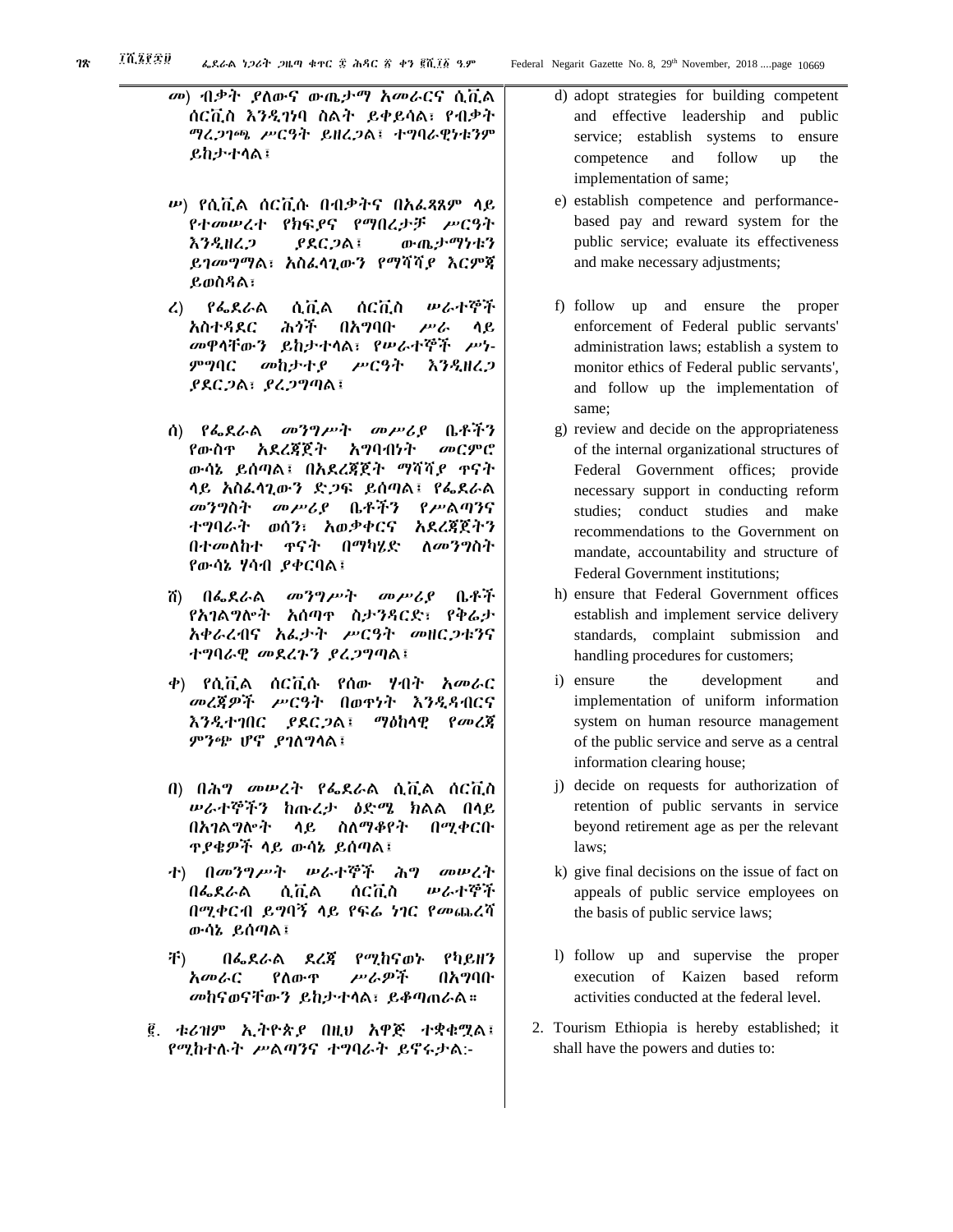- ሀ) የተለያዩ የቱሪዝም ባለድርሻ አካላት የሚያከናውኗቸውን የቱሪዝም ማርኬቲንግ እንቅስቃሴዎች በማቀናጀትና በመምራት የአገሪቱን የቱሪዝም ሃብቶች፣ መስህቦችና መልካም ገፅታ በውጭ አገርና በአገር ውስጥ በስፋት ያስተዋውቃል፤ ለ) ሥልጣንና ተግባራቱን ለማስፈጸም እንዲያስችለው የቱሪዝም ፈንድ ያቋቁማል፣ ያስተዳድራል፤ ሐ) የአገሪቱ የቱሪዝም መስህቦች ተለይተው እንዲታወቁ ፣ ለቱሪዝም አመቺ ሆነው እንዲለሙና እንዲደራጁ ስልት ነድፎ ይተገብራል ፤ መስህቦችና የአገልግሎቶች መረጃ ማዕከላትን በመግቢያ በሮችና በማዕከል
- መ) የአገሪቱ የቱሪስት መስህቦች በቅድመ ሁኔታነት የተቀመጡ መስፈርቶችን በማሟላት በዓለም አቀፍ ቅርስነት የሚመዘገቡበትን ሁኔታ ያመቻቻል፣

ያደራጃል፣ ያስተባብራል፣ ይመራል፤

- ሠ) የአገሪቱን የቱሪዝም መስህቦች፣ ምርትና አገልግሎቶች መለያ በመቅረጽና በየጊዜው በማሻሻል በሥራ ላይ እንዲውል ያደርጋል፤
- ረ) የማርኬቲንግ ተግባራትን ለማከናወን የሚረዱ መረጃዎችንና የጥናት ዓይነቶችን ይለያል፣ ያሰባስባል፣ ይተነትናል፣ ያደራጃል፣ያሰራጫል፤
- ሰ) የቱሪስት አገልግሎት ሰጪ ተቋማትን ደረጃዎች ይወስናል፣ ተፈጻሚነቱን ይቆጣጠራል፤
- ሸ) የቱሪስት አገልግሎት ሰጪ ድርጅቶች እንዲስፋፉ፣ የየአካባቢው ማኀበረሰብም ከቱሪዝም ጥቅሞች ተካፋይ እንዲሆን የሚደረግበትን አግባብ ያመቻቻል፤
- ቀ) የቱሪዝም ልማትና ማርኬቲንግ የአገልግሎት ክፍተት በመለየት የሥልጠና ፍላጎቶች የሚሟሉበትን ሁኔታ ያመቻቻል፤
- በ) ከቱሪዝም ተዋናዮች ጋር አጋርነትና ትብብር ይፈጥራል፤
- ተ) የቱሪዝም ዘርፉን ዕድገት ለማረጋገጥ አስፈላጊ የሆኑ ጥናቶችን ያከናውናል፣ በሚመለከተው አካል ሲጸድቅ ይተገብራል፤
- ቸ) ነባርና አዳዲስ የቱሪስት መዳረሻዎችን የልማት ክፍተት በጥናት በመለየት የሚለሙበትን ሁኔታ ያመቻቻል፣ የግል ባለሀብቶችም በልማቱ እንዲሳተፉ ያበረታታል፤
- a) promote the country's tourism resources and attractions domestically and abroad by organizing and coordinating tourism marketing initiatives of the various stakeholders;
- b) establish and administer tourism fund to carry out its mandates;
- c) design and implement a strategy to ensure that the country's tourist attractions are identified, properly developed and organized; set up, coordinate and direct gateways in country tourism attractions and facilities information centers;
- d) improve conditions and work towards fulfillment of preconditions of the nation's tourist attractions for recognition as international heritages;
- e) originate and put into effect tourism attraction, product and service brands and update them timely
- f) identify, collect, analyze, organize and communicate data and study types suitable for conducting marketing operations;
- g) set tourist service provider institution standards and supervise same;
- h) ensure that tourist services are expanded and that local communities share the benefits derived from tourism;
- i) facilitate the addressing of training needs by assessing tourism development and marketing service gap;
- j) establish collaboration and partnership with various actors in the tourism sector;
- k) conduct studies and research to ensure growth of the tourism sector; implement same when it is approved by the relevant organ;
- l) identify existing and new tourist destinations development gaps and facilitate their development, and promote the participation of the private sector in the development of same;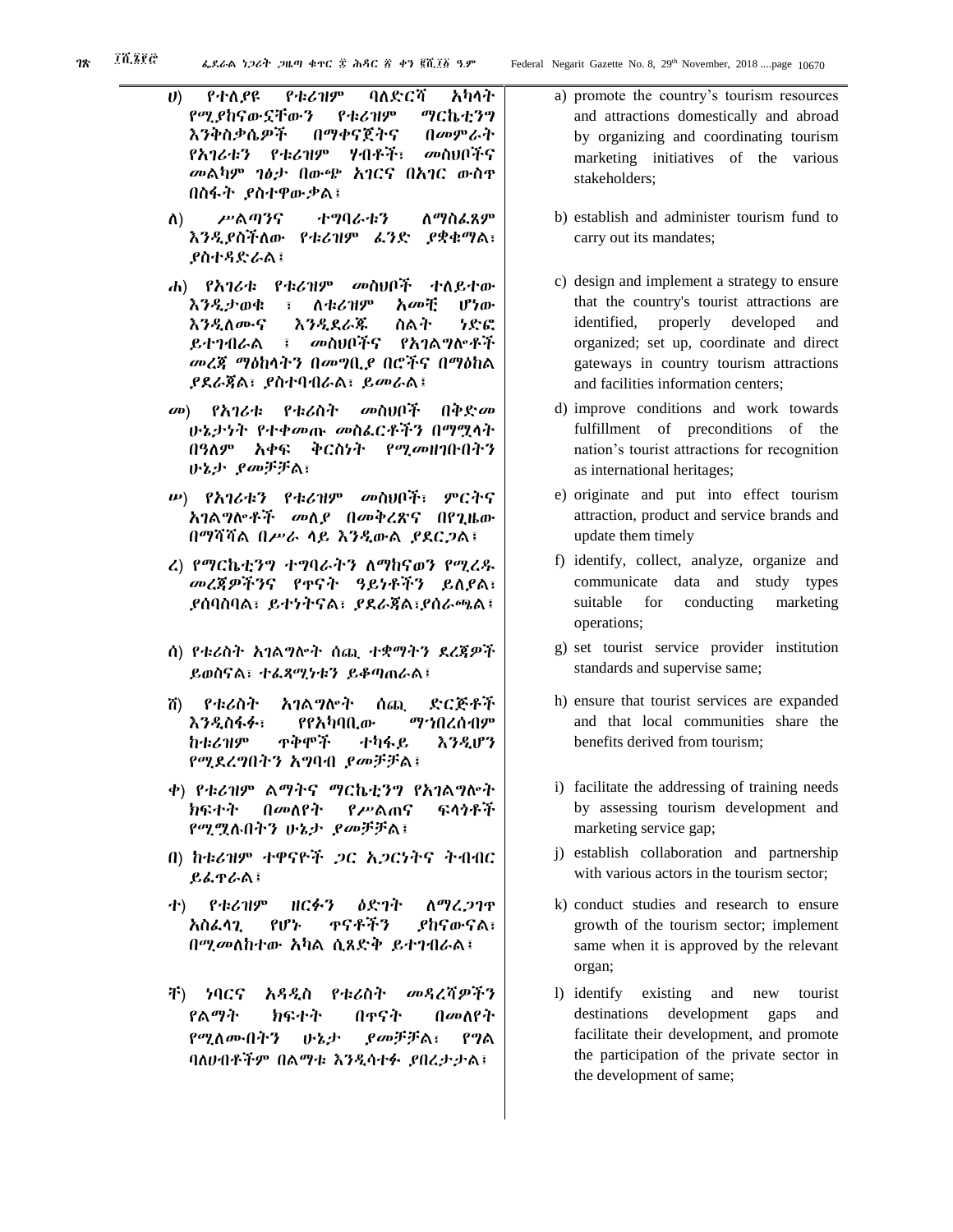- ኀ) የሰመረ የቱሪዝም አገልግሎት እንዲኖር ከሚመለከታቸው አካላት ጋር በቅንጅት ይሠራል፣ የመንግሥትና የግል ዘርፍ አካላትን ያስተባብራል፣ ከክልል የቱሪዝም አካላት ጋር በጋራ የሚሰራበትን ማዕቀፍ በማዘጋጀት በሥራ ላይ ያውላል፤ ጥራት ያለው የቱሪዝም አገልግሎትና የቱሪስቶችን ደህንነት ለማረጋገጥ ያሉትን ዘርፈ-ብዙ ጥረቶች ለማስተባበር በቱሪዝም ዙሪያ ለሚፈጠሩ የጋራ መድረኮች በማዕከልነት ያገለግላል፤
- ነ) በውጭ አገር ከሚገኙ አቻ ተቋማት ጋር ትብብራዊ ግንኙነት ይመሰርታል።
- ፫. የአካባቢ፣ ደንና የአየር ንብረት ለውጥ ኮሚሽን በዚህ አዋጅ ተቋቁሟል፤ ኮሚሽኑ የሚከተሉት ሥልጣንና ተግባራት ይኖሩታል:-
	- ሀ) በሕገ መንግሥቱ የተደነገጉት የአካባቢ ደህንነት ዓላማዎችና በአገሪቱ የአካባቢ ፖሊሲ የተመለከቱት መሠረታዊ መርሆዎች ከግብ መድረሳቸውን ለማረጋገጥ የሚያስችሉ ተግባራትን ያስተባብራል;
	- ለ) በመንግሥትም ሆነ በግል የሚወጠኑ ማህበራዊና ኢኮኖሚያዊ የልማት ፖሊሲዎች፣ ሥልቶች፣ ሕጎች መርሐ ግብሮች እና ፕሮጀክቶች ላይ የአካባቢ ተጽእኖ ግምገማ ወይም ስልታዊ የአካባቢ ግምገማ ለማካሄድ የሚያስችል ሥርዓት ይዘረጋል፤ ሥርዓቱ በተግባር ላይ መዋሉንም ይከታተላል፤
	- ሐ) ማህበራዊ፣ ኢኮኖሚያዊና አካባቢያዊ ፍትህን በሚያራምድና ከሚገኘው ጥቅም ትልቁን ድርሻ በእርምጃው ለሚነኩ ማህበረሰቦች በሚያስገኝ አካሄድ ከደን ምንጣሮና ጉስቁልና ሊከተል ይችል የነበረውን የሙቀት አማቂ ጋዞች ልቀት የመቀነሻ ሥርዓት ያዘጋጃል፤
	- መ) ለአየር ንብረት የማይበገር አረንጓዴ ኢኮኖሚን በየዘርፉና በየክልሉ ለመገንቢያ የሚውል ሃብት የሚያስገኙ ተግባራት ዝግጅትን ያስተባብራል፤ የአቅም ግንባታ ድጋፍንና የምክር አገልግሎትን ይሰጣል፤
	- ሠ) በአካባቢ ተፅዕኖ ግምገማ አዋጅ መሠረት ለልማት ፕሮጀክት እና ፕሮግራም የይሁንታ ፈቃድ ከመሰጠቱ በፊት የፕሮጀክቱ እና ፕሮግራሙ ትግበራ በአካባቢ ላይ የሚያስከተለው
- m) work in cooperation with relevant actors to ensure coordinated tourism services; coordinate the actions of government and private entities; formulate and implement frameworks to forge cooperation among regional tourism organs; serve as a focal point for forums established to facilitate the coordination of multi-sectoral efforts required for the provision of quality tourist services and for ensuring the wellbeing of tourists;
- n) establish alliance with overseas similar institutions.
- 3. The Environment, Forest and Climate Change Commission is hereby established. The Commission shall have the powers and duties to:
	- a) coordinate activities to ensure that the environmental objectives provided under the Constitution and the basic principles set out in the Environmental Policy of the Country are realized;
	- b) establish a system that enables undertaking environmental impact assessment or strategic environmental assessment of social and economic development polices, strategies, laws, program and projects set by the government or private entities, and fololow up the implementation of same;
	- c) prepare a mechanism that promotes social, economic and environmental justice and channel the major part of the benefit derived thereof to the affected communities to reduce emissions of greenhouse gases that would otherwise have resulted from deforestation and forest degradation;
	- d) coordinate actions on soliciting the resources required for building a climate resilient green economy in all sectors and at all Regional levels; provide capacity building support and advisory services on same;
	- e) establish a system for evaluating and deciding on the impacts of implementing investment programs and projects on the environment, in accordance with the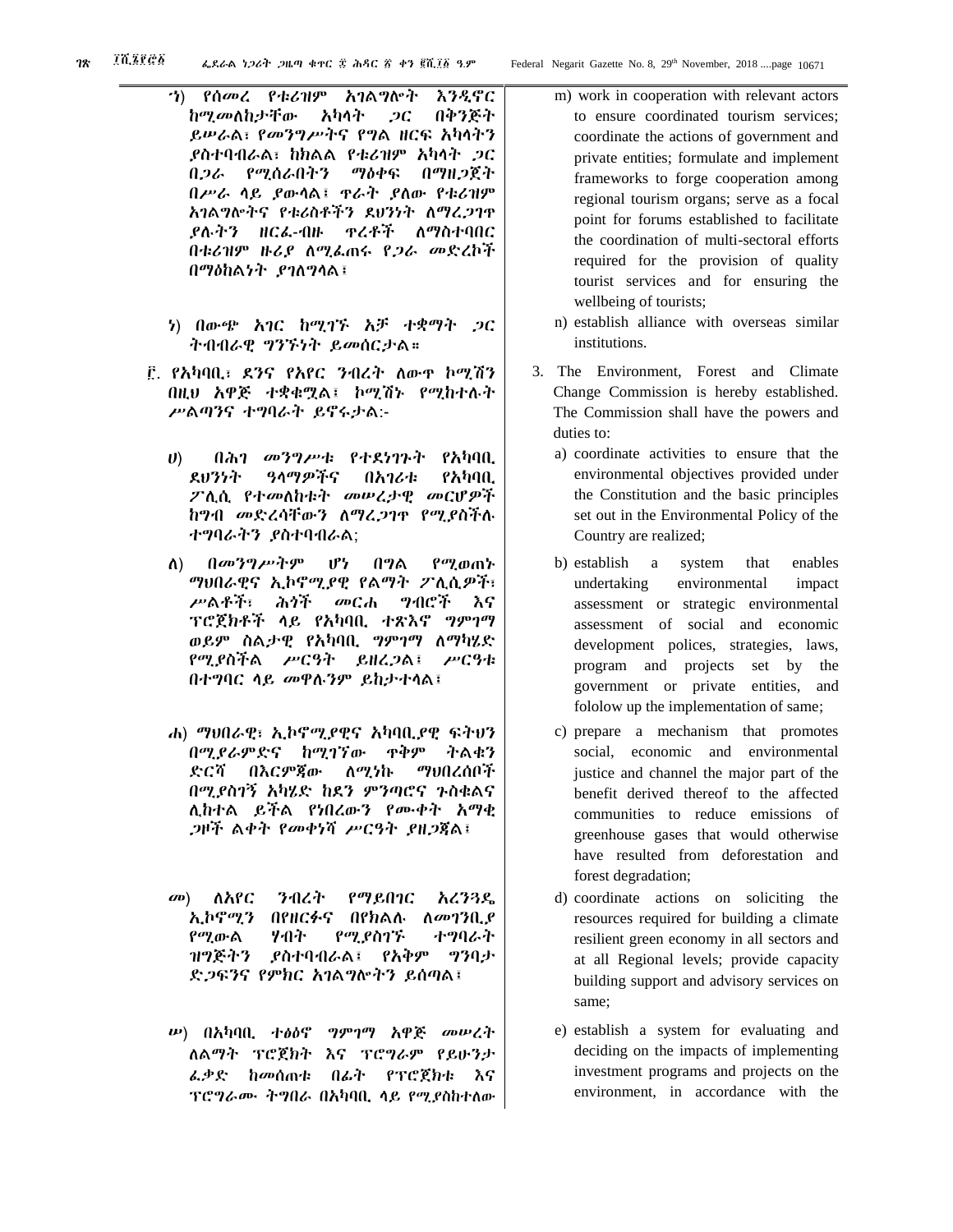፪

አሉታዊ ተፅዕኖ በሚመለከተው የዘርፍ የፈቃድ ሰጪ አካል ወይም በሚመለከተው የክልል አካል ተገምግሞ ውሣኔ የሚሰጥበትን ሥርዓት ይዘረጋል፣ ትግበራውንም ያረጋግጣል፤

- ረ) ኢትዮጵያ ከተፈጥሮ ሃብቶች መሠረት፣ ከበረሀማነት፣ ከደን፣ ከአደገኛ ኬሚካሎች፣ ከኢንዱስትሪ ቆሻሻዎች እና ከሰው ሰራሽ የአካባቢ አደገኛ ንጥረ ነገሮች ጋር በተያያዘ ያፀደቀቻቸው አህጉራዊና ዓለም አቀፋዊ የአካባቢ ስምምነቶችን በየዘርፉና በየአስተዳደር እርከኑ በመተግበር ወቅት የድግግሞሽ፣ የሃብት ብክነትንና ክፍተትን ለማስቀረት የሚያስችሉ መርሐግብሮችን እና መመሪያዎችን ያዘጋጃል፤ መተግበራቸውንም ይከታተላል፤
- ሰ) በዓለም አቀፍ የአካባቢ እና የአየር ንብረት ለውጥ ስምምነቶች ድርድር ላይ ይሳተፋል፣ በዘርፉ አገራዊ ምላሽን በማስተባበሩ በኩል ቁልፍ ሚና ይጫወታል፣ እንደአግባቡ ስምምነቶቹ እንዲፀድቁ ሃሳብ ያቀርባል፤
- ሸ) ኢትዮጵያ አባል የሆነችባቸውን፣ ዓለም አቀፍ የአካባቢ ውሎች ለመተግበር ተፈላጊ የሆኑ ፖሊሲዎችን፣ ስልቶችን፣ ሕጎችንና መርሐ ግብሮችን እንደሁኔታው ያዘጋጃል፣ ወይም እንዲዘጋጁ ሃሳብ ያመነጫል፣ አዘገጃጀታቸውን ያስተባብራል፤ ሲፈቀዱም በሥራ ላይ መዋላቸውን ያረጋግጣል፤
- ቀ) አደገኛ ንጥረ ነገሮችን ወይም ዝቃጮችን ማምረትን፣ ወደ ሀገር ማስገባትን፣ አያያዝንና አጠቃቀምን፣ እንዲሁም ሕያዋንን በዘረመል ምሕንድስና መለወጥን፣ ልውጥ ወይም ባዕድ ሕያዋንን ወደ አገር ማስገባትን፣ አያያዝንና አጠቃቀምን የሚመለከቱ የአካባቢ ደህንነት ፖሊሲዎችንና ሕጎችን ያዘጋጃል፣ በሥራ ላይ መዋላቸውን ያረጋግጣል፤
- በ) በልማት ዕቅዶችና በኢንቨስትመንት መርሐ ግብሮች ውስጥ የሚካተቱ የአካባቢ የአዋጪነት ማስሊያ ቀመሮችንና የስሌት ሥርዓቶችን ያዘጋጃል ወይም እንዲዘጋጁ ያደርጋል፤ በጥቅም ላይ የመዋላቸውን ሂደት ይከታተላል፤
- ተ) ዘላቂነት የጎደለው የተፈጥሮ ሀብቶች አጠቃቀም ልምድን፣ የአካባቢ ጉስቁልናን ወይም ብክለትን ለመከላከል በሚያስችሉ የመግቻ እርምጃዎች ወይም የማበረታቻ ዘዴዎች መጠቀምን በተመለከተ ሃሣብ ያቀርባል፤

Environmental Impact Assessment Proclamation, prior to approvals of their implementation by the concerned sectoral licensing organ or the concerned Regional organ;

- f) prepare programs and directives for the synergistic implementation and follow up of environmental agreements ratified by Ethiopia pertaining to the natural resources base, desertification, forests, hazardous chemicals, industrial wastes and anthropogenic environmental hazards with the objective of avoiding overlaps, wastage of resources and gaps during their implementation in all sectors and at all governance levels; follow up implementation of same;
- g) take part in the negotiations of international environmental and climate change agreements and, as appropriate, initiate the process for their ratification; play a key role in coordinating the nationwide responses to the agreements;
- h) formulate or initiate and coordinate the formulation of policies, strategies, laws, guidelines and programs to implement international environmental agreements to which Ethiopia is a party; and upon approval, ensure their implementation;
- i) formulate environmental safety policies and laws on the production, importation, management and utilization of hazardous substances or wastes, as well as on the development of genetically modified organisms and the importation, handling and utilization of genetically modified organisms or alien species, and ensure their implementation;
- j) prepare or cause the preparation of environmental cost benefit analysis and formulate an accounting system to be integrated in development plans and investment programs, as the case may be, monitor their application;
- k) propose disincentives to discourage practices that may hamper the sustainable use of natural resources or incentives to encourage prevention of environmental degradation or pollution;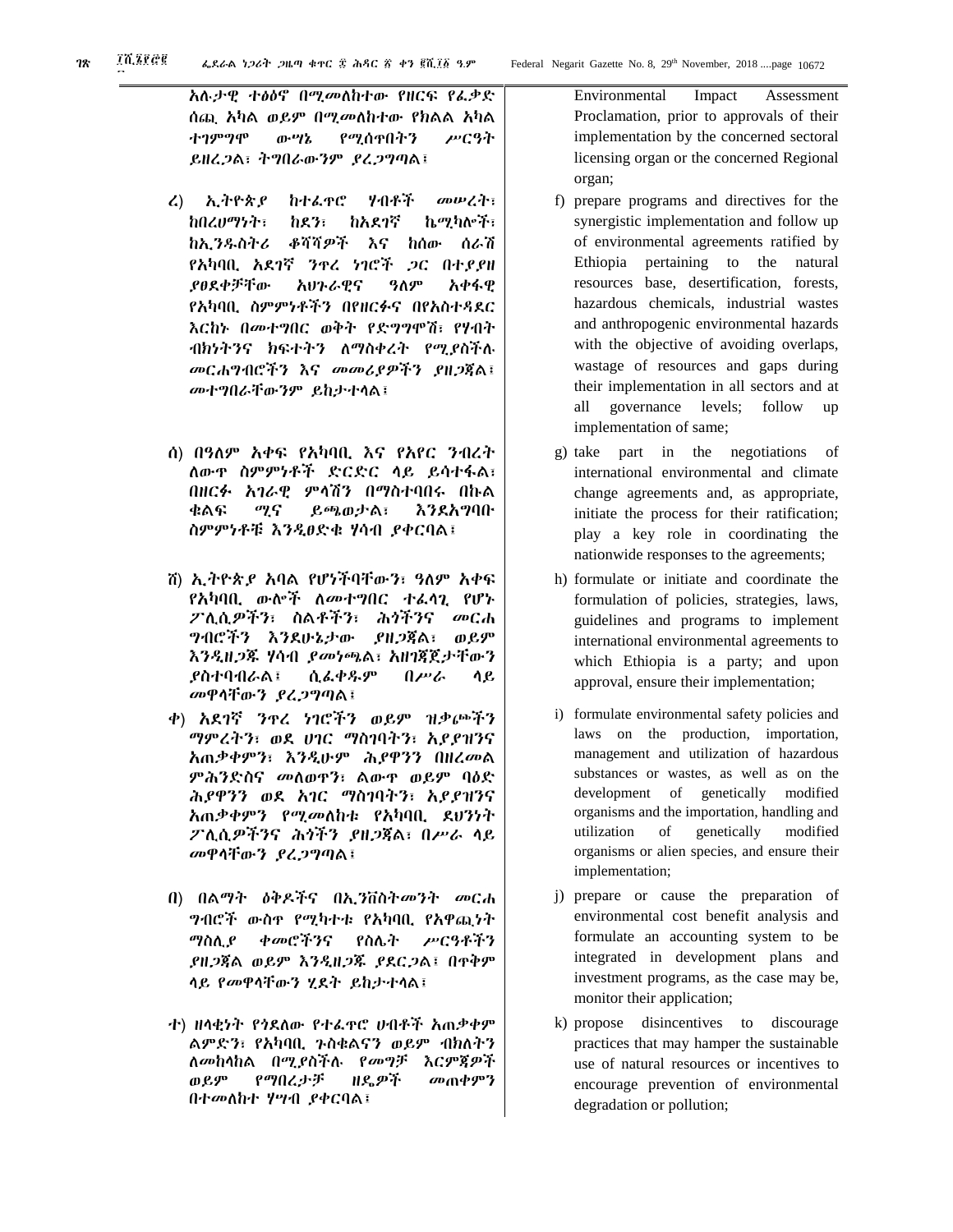፫

- ቸ) የአካባቢ መረጃ አሰባሰብን፣ አደረጃጀትን እና አጠቃቀምን የሚያቀላጥፍ የአካባቢ መረጃ ሥርዓትን ይዘረጋል፤
- ኀ) የአካባቢና የደን አያያዝን፣ በጥቅም ማዋልንና ፍትሃዊ የጥቅም ተጋሪነትን የሚያራምድ እንዲሁም አረንጓዴ የሥራ ዕድልን የሚፈጥር ምርምርንና የቴክኖሎጂ ሽግግርንያስተባብራል ፣እንደአስፈላጊነቱ ራሱ ያካሂዳል፤
- ነ) አግባብነት ባላቸው የሕግ ድንጋጌዎች መሠረት የአካባቢና የደን ጥበቃ ግዴታዎች መከበራቸውን ለማረጋገጥ በፌደራሉ ሥልጣን ሥር ወደሚገኝ ማንኛውም መሬት፣ ቅጥር ግቢ ወይም ሌላ ቦታ በመግባት ኃላፊነቱን ለመወጣት ተገቢ ሆኖ ያገኘውን ማንኛውንም ነገር ይፈትሻል፣ ናሙናዎችን ይወስዳል፤
- ኘ) የአገሪቱን የአካባቢና የደን እንዲሁም ለአየር ንብረት የማይበገር አረንጓዴ ኢኮኖሚን በሚመለከት ዘገባን በየወቅቱ እያዘጋጀ ያሰራጫል፤
- አ) መደበኛ ያልሆኑ የአካባቢ ትምህርት መርሃ ግብሮችን ያስፋፋል፣ ትምህርቱን ይሰጣል፤ አካባቢያዊ ጉዳዮችን በመደበኛ ትምህርት ሥርዓተ ትምህርት ውስጥ ለማካተት አግባብ ካላቸው መሥሪያ ቤቶች ጋር ትብብር ያደርጋል፤
- ከ) አነስተኛና ሰፋፊ የደን ልማት፣ ቀርከሀን ጨምሮ በግል፣ በወል ይዞታ እና በተፋሰስ ውስጥ እንዲለማና ጥቅም ላይ እንዲዉል ሥርዓት ይዘረጋል፣ትግበራውንም ያረጋግጣል፤
- ኸ) የሀገሪቱ የተፈጥሮ ደን እንዲጠበቅና እንደአስፈላጊነቱ ዘላቂ ጥቅም ላይ እንዲዉል ሥርዓት ይዘረጋል፣ትግበራውንም ያረጋግጣል፤
- ወ) የተጎዱና የተራቆቱ የደን መሬቶች እንዲያገግሙና የአካባቢያዊና ኢኮኖሚያዊ ጠቀሜታቸው እንዲሻሻል ሥርዓት ይዘረጋል፣ ትግበራውንም ያረጋግጣል።
- ፬. የስፖርት ኮሚሽን በዚህ አዋጅ ተቋቁሟል፤ ኮሚሽኑ የሚከተሉት ሥልጣንና ተግባራት ይኖሩታል:-
	- ሀ) ሕዝቡን በስፖርት ለሁሉምና ባህላዊ ስፖርት ተሳታፊና ተጠቃሚ ያደርጋል፤
- l) establish an environmental information system that promotes efficiency in environmental data collection, management and use;
- m) coordinate, and as may be appropriate, carry out research and technology transfer activities that promotes the sustainability of the environment and the conservation and use of forest as well as the equitable sharing of benefits accruing from them while creating opportunities for green jobs;
- n) in accordance with the provisions of the relevant laws, enter any land, premises or any other place that falls under the Federal jurisdiction, inspect anything and take samples as deemed necessary with a view to discharging its duty and ascertaining compliance with the requirements of environmental protection and conservation of forest;
- o) prepare and disseminate a periodic report on the state of the country's environment and forest as well as climate resilient green economy;
- p) promote and provide non-formal environmental education programs, and cooperate with the competent organs with a view to integrating environmental concerns in the regular educational curricula;
- q) establish a system for development and utilization of small and large-scale forest including bamboo on private, communal and watershed areas, and ensure implementation of same;
- r) establish a system for protection and, as the case may be, for sustainable utilization of the natural forest resources of the country; and ensure its implementation;
- s) establish a system to rehabilitate degraded forest lands and ensure its implementation to enhance their environmental and economic benefits.
- 4. The Sport Commission is hereby established. The Commission shall have the powers and duties to:
	- a) enable the public to participate in and benefit from sports-for-all and traditional sports;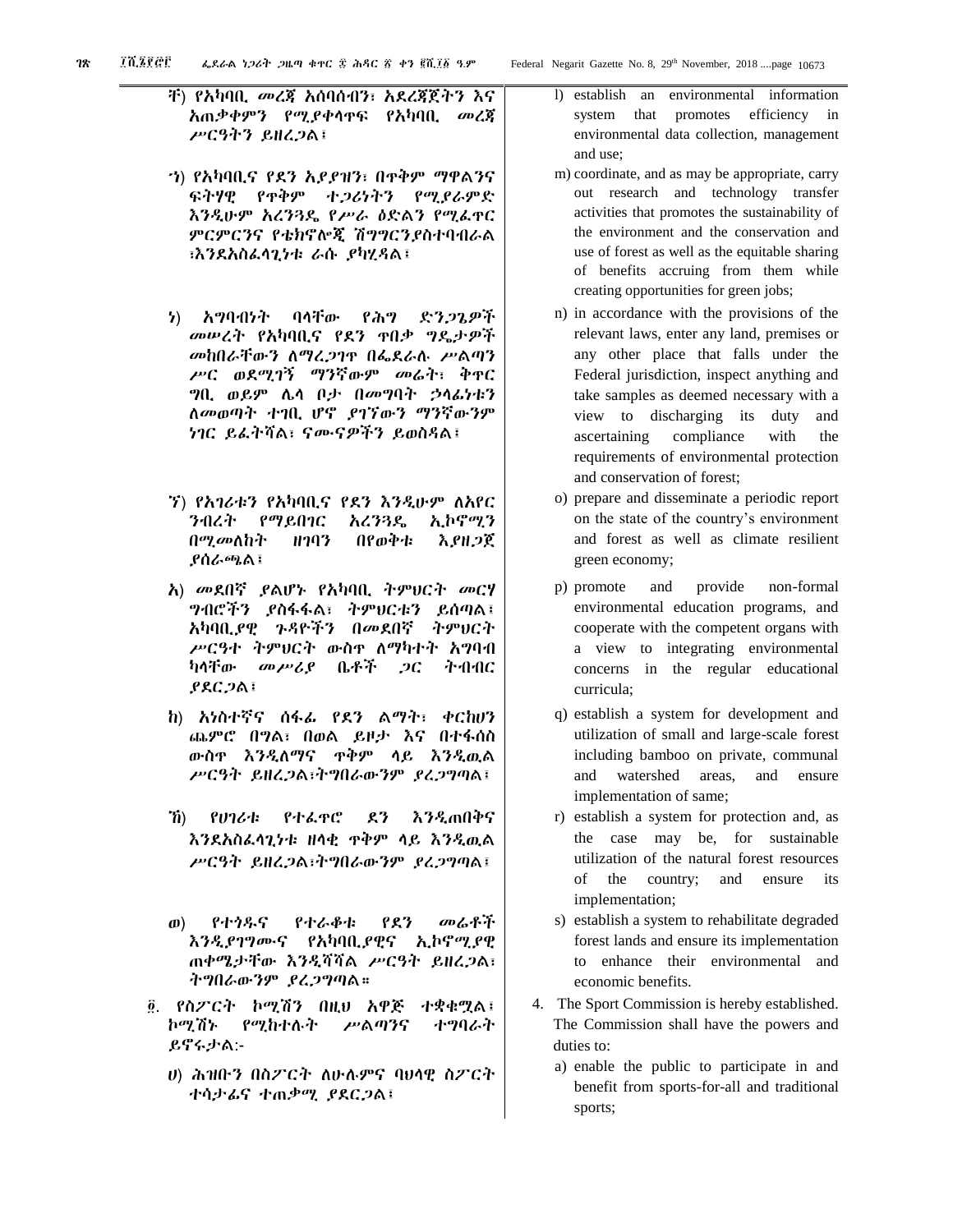- ለ) የሰለጠነ የሰው ሃይል ማፍራትና ብቃትን ለማሳደግ የስፖርት ትምህርት፣ ሥልጠናና ምርምር ተቋሞች የሚቋቋሙበትን ሥልት በመቀየስ ተግባራዊ እንዲሆን ያደርጋል፤
- ሐ) የስፖርት ማዘውተሪያ ሥፍራዎችንና የስፖርት ማበልጸጊያ ማዕከላትን ያስፋፋል፤
- መ) ከሚመለከታቸው አካላት ጋር በመተባበር የስፖርት ሕክምና አገልግሎት ያደራጃል፤ በስፖርት አበረታች መድኃኒቶችና ዕፆች መጠቀምን ለመከላከል የሚያስችል ሥርዓት ይዘረጋል፤
- ሠ) የስፖርት ማህበራት ስለሚቋቋሙበት ሁኔታ መመሪያ ያወጣል፤ በፌደራል ደረጃ የሚቋቋሙ የስፖርት ማህበራትን ይመዘግባል፣ አስፈላጊውን ድጋፍ ይሰጣል።
- ፭. የተፋሰሶች ልማት ባለሥልጣን በዚህ አዋጅ ተቋቁሟል፤ ባለሥልጣኑ የሚከተሉት ሥልጣንና ተግባራት ይኖሩታል፡-
	- ሀ) የተቀናጀ የውሃ ሀብት አስተዳደርን በተፋሰሶች ውስጥ ተግባራዊ ከማድረግ አኳያ ምቹ ሁኔታን ለመፍጠር የሚረዱ የፖሊሲ ጥናቶችን፣ ቅኝቶችና ምርምሮችን ያደርጋል፤ በሚመለከተው አካል ሲፀድቅም ይተገብራል፤
	- ለ) በተፋሰሶች ውስጥ የተቀናጀ የውሃ ሀብት አስተዳደር ሂደትን ለማስፈጸም የሚረዱ ተግባራትን ያከናውናል፣ሁኔታዎችን ያመቻቻል፤
	- ሐ) በተፋሰሶች ውስጥ የሚተገበሩ ከውሃ ጋር የተገናኙ ፕሮጀክቶችና እንቅስቃሴዎች በይዘታቸው፣ በጊዜ ሠሌዳቸው፣ በውጤታቸውና በአመራራቸው ከተቀናጀ የውሃ ሀብት አስተዳደር ሂደቶች ጋር የተጣጣሙ መሆናቸውን ያረጋግጣል፤
	- መ) የተፋሰሶችን ጥበቃና ዘላቂ ጥቅም በተመለከተ ዕቅድ ያዘጋጃል፣ በሚመለከተው አካል ሲፀድቅ ተግባራዊነቱን ይከታተላል፤
	- ሠ) የተፋሰሶችን ውሃ ሀብት ስትራቴጂክ ዕቅድና የውሃ አስተዳደር ተግባራትን ለመምራትና ለመደገፍ እንዲያስችል የተፋሰስ ሞዴል ያዘጋጃል፣ ይጠቀማል፤
	- ረ) ተፋሰሶችን ከብክለትና ከጉዳት ለማዳን ሊወሰዱ የሚገባቸውን እርምጃዎች በጥናት ይለያል፤ ከሚመለከታቸው አካላት ጋር በቅንጅት ይተገብራል፤
- b) design and implement strategies for the establishment of sport education, training and research institutions to produce trained manpower and to improve competence;
- c) promote the expansion of sports facilities and centers;
- d) organize sports medical facilities in cooperation with the appropriate bodies, and adopt systems for controlling doping practices;
- e) issue directives governing the establishment of sports associations; register and support associations operating at the federal level.
- 5. The Basins' Development Authority is hereby established. The Authority shall have the powers and duties to:
	- a) undertake policy studies, surveys and researches needed to create a conducive environment for the implementation of an integrated water resource management within basins; and follow up implementation upon approval by the relevant body;
	- b) facilitate and undertake activities necessary for the implementation of integrated water resources management in basins;
	- c) ensure that projects, activities and interventions related to water in basins, in their content, schedule, impacts and management, are in line with integrated water resource management process;
	- d) develop plans for protection and sustainable use of basins; follow up implementation once it is approved by the relevant organ;
	- e) develop and implement basin models in order to guide and support strategic planning of water resources and water administration functions;
	- f) identify measures that should be taken against pollution and damage to basins; implement same in collaboration with relevant organs;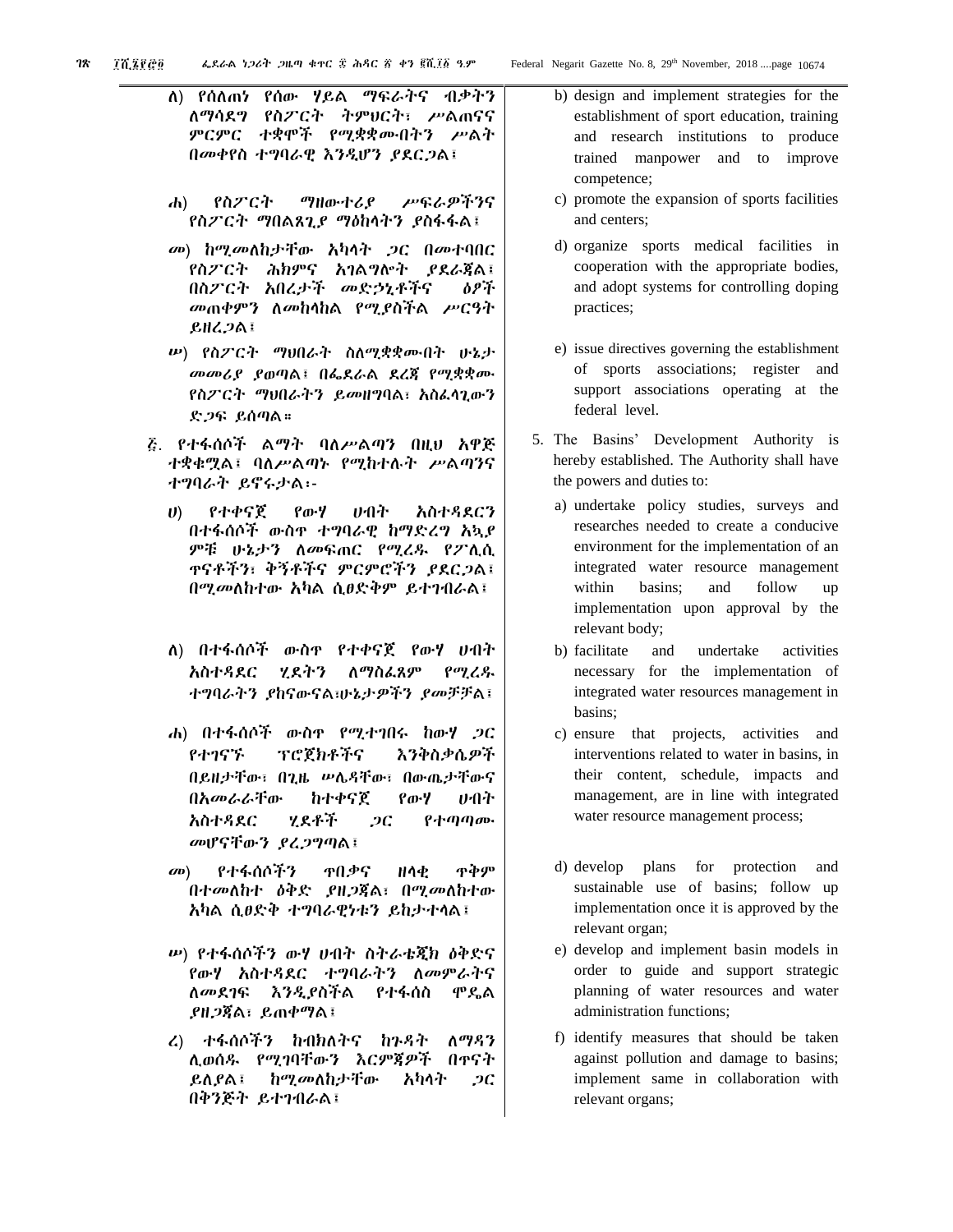- ሰ) ለክልሎች በሕግ የተሰጠ ሥልጣን እንደተጠበቀ ሆኖ በተፋሰሶች ውስጥ በውሃ ለመጠቀምና ውሃ ነክ ሥራዎች ለመሥራት የሚያስችል ፈቃድ ይሰጣል፣ በፈቃዱ ላይ ሁኔታዎች መከበራቸውን ያረጋግጣል፤
	- ሸ) በተፋሰሶች ውስጥ የሚደረጉ የመስኖ ማስፋፋት ሥራዎችን ለመደገፍ ከሚመለከታቸው አካላት ጋር በቅንጅት ይሠራል፤
	- ቀ) የወንዝ አቅጣጫ አመራር ሥራ ይሠራል፤
	- በ) ከተጠቃሚዎች የውሃ ክፍያ ይሰበስባል፤
	- ተ) በተፋሰሶች የሚገኘውን የውሃ ሀብት በተገቢው ሁኔታ ለማቀድ፣ ለማስተዳደርና ለማንቀሳቀስ የሚጠቅሙ መረጃዎችን ይሰበስባል፣ ያጠናቅራል ፣ይተነትናል፣ ያሠራጫል፤
	- ቸ) የውሃ ምደባንና አጠቃቀምን በተመለከተ የሚነሱ አለመግባባቶችን ለመፍታት ለውሃ፣ መስኖና ኤነርጂ ሚኒስቴር ተገቢውን የምክርና የቴክኒክ ድጋፍ ይሠጣል፤
	- ኀ) ከክልል መንግሥት አካላት እና ከሌሎች ባለድርሻ አካላት ጋር ውጤታማ የግንኙነት መድረክ በመፍጠር ቀጣይነት ያለው ትብብር እንዲፈጠር ያደርጋል፤
	- ነ) ድንበር ዘለል ወንዞችን በሚመለከት ከሌሎች አገሮች ጋር ለመወያየት አግባብ ላለው አካል አስፈላጊ መረጃዎችን አዘጋጅቶ ይሠጣል።
- ፮. የብሔራዊ አደጋ ስጋት ሥራ አመራር ኮሚሽን በሥራ ላይ ባሉ ሕጎችና ድንጋጌዎች ከተሠጡት ሥልጣንና ተግባራት በተጨማሪ የመጠባበቂያ ምግብ ክምችት አስተዳደር ማቋቋሚያ የሚኒስትሮች ምክር ቤት ደንብ ቁጥር ፷፯/፲፱፻፺፪ ዓ.ም ለመጠባበቂያ ምግብ ክምችት አስተዳደር ተሰጥተው የነበሩ ሥልጣንና ተግባራት ሁሉ በዚህ አዋጅ ለብሔራዊ አደጋ ስጋት ሥራ አመራር ኮሚሽን ተሰጥተዋል።
- ፯. በሥራ ላይ ባሉ ሕጎችና ድንጋጌዎች የግብርና ኢንቨስትመንትን በተመለከተ ለሆርቲካልቸርና ግብርና ኢንቨስትመንት ባለሥልጣን የተሰጡ ሥልጣንና ተግባራት በዚህ አዋጅ ለግብርና ሚኒስቴር ተሰጥተዋል፤ የሆርቲካልቸር ዘርፉን ልማት በተመለከተ ለባለሥልጣን መሥሪያ ቤቱ የተሰጡ ሥልጣንና ተግባራት በዚህ አዋጅ ለኢትዮጵያ ኢንቨስትመንት ኮሚሽን ተሰጥተዋል።
- g) without prejudice to the powers given to Regional States, issue permits applicable to basins' water use and water works, and ensure that the terms of the permits are complied with;
- h) work in collaboration with relevant organs to support efforts to expand irrigation works within basins;
- i) undertake administration of river training activity;
- j) collect water charges from users;
- k) collect, compile, analyze and disseminate information for proper planning, administration and steering of water resources in basins;
- l) give advice and technical support to the Ministry of Water, Irrigation and Energy on dispute resolution in relation to the allocation and use of water resources in basins;
- m) ensure continuous collaboration with Regional Government organs and other relevant bodies by setting up a forum for effective networking;
- n) prepare and provide the necessary information on trans-boundary basins to the concerned body in charge of negotiations with other countries.
- 6. In addition to the powers and duties given to National Disaster Risk Management Commission under existing laws, the powers and duties given to the Emergency Food Security Reserve Administration under Council of Ministers Regulations Number 67/2000 are hereby vested in the Commission.
- 7. The powers and duties given to the Horticulture and Agriculture Investment Authority by the provision of other laws currently in force pertaining to agricultural investment are hereby vested in the Ministry of Agriculture; those powers and duties pertaining to development of horticulture sector are hereby vested in the Ethiopian Investment Commission.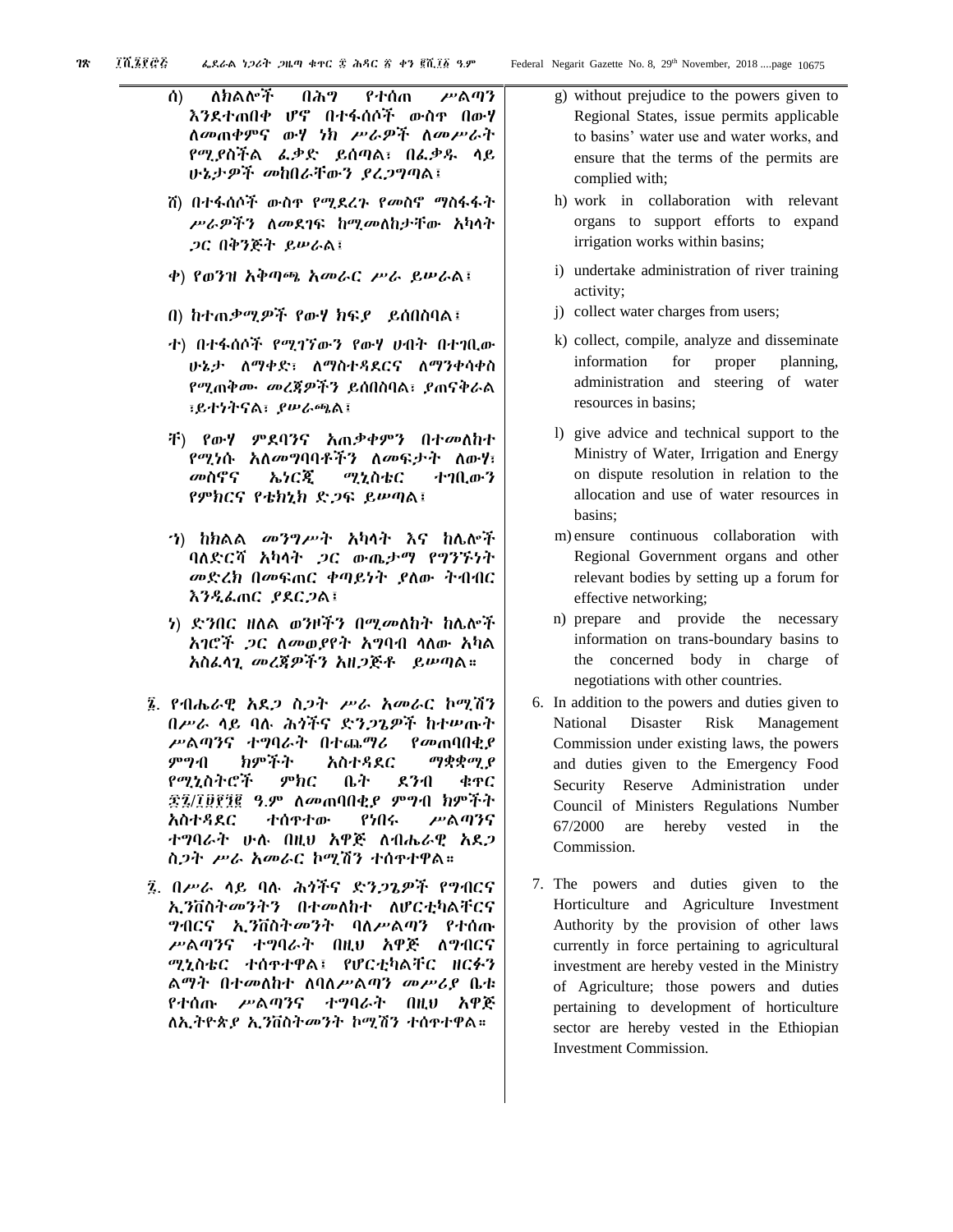- ፰. የቴክኖሎጂና ኢኖቬሽን ኢንስቲትዩት በዚህ አዋጅ ተቋቁሟል። በሚኒስትሮች ምክር ቤት ደንብ ቁጥር ፪፻፶፯/፪ሺ፬ ዓ.ም ለሳይንስና ቴክኖሎጂ ኢንፎርሜሽን ማዕከል ተሰጥተው የነበሩ ሥልጣንና ተግባራት ሁሉ በዚህ አዋጅ ለቴክኖሎጂና ኢኖቬሽን ኢንስቲቲዩት ተሰጥተዋል።
- ፱. የጂኦስፓሻል ኢንፎርሜሽን ኢንስቲቲዩት በዚህ አዋጅ ተቋቁሟል። በኢትዮጵያ ጂኦስፓሻል ኢንፎርሜሽን ኤጀንሲ እንደገና ማቋቋሚያ አዋጅ ቁጥር ፩ሺ፸፱/፪ሺ፲ ዓ.ም ለጂኦስፓሻል ኢንፎርሜሽን ኤጀንሲ፣ እንዲሁም ጂኦስፓሻል ዳታና መረጃን በተመለከተ በኢንፎርሜሽን መረብ ደህንነት ኤጀንሲ እንደገና ማቋቋሚያ አዋጅ ቁጥር ፰፻፰//፪ሺ፮ ዓ.ም ለኢንፎርሜሽን መረብ ደህንነት ኤጀንሲ ተሰጥተው የነበሩ ሥልጣንና ተግባራት ለጂኦስፓሻል ኢንፎርሜሽን ኢንስቲቲዩት ተሰጥተዋል።
- ፲. የገቢዎች ሚኒስቴር በዚህ አዋጅ ተቋቁሟል። በኢትዮጵያ ገቢዎችና ጉምሩክ ባለሥልጣን ማቋቋሚያ አዋጅ ቁጥር ፭፻፹፯/፪ሺ ዓ.ም ለኢትዮጵያ ገቢዎችና ጉምሩክ ባለሥልጣን ተሰጥተው የነበሩ ሥልጣንና ተግባራት በዚህ አዋጅ ለገቢዎች ሚኒስቴር ተሰጥተዋል።
- ፲፩. የፖሊሲ ጥናት ኢንስቲቲዩት በዚህ አዋጅ ተቋቁሟል። በኢትዮጵያ ልማት ምርምር ኢንስቲቲዩት ማቋቋሚያ የሚኒስቴሮች ምክር ቤት ደንብ ቁጥር ፶፬/፲፱፻፺፩ ዓ.ም ለኢትዮጵያ ልማት ምርምር ኢንስቲቲዩት፣ እና በሥራ ላይ ባሉ ሕጎችና ድንጋጌዎች ለፖሊሲ ጥናትና ምርምር ማዕከል የተሰጡት ሥልጣንና ተግባራት ሁሉ በዚህ አዋጅ ለፖሊሲ ጥናት ኢንስቲቲዩት ተሰጥተዋል።
- ፲፪. የኢሚግሬሽን፣ ዜግነትና ወሳኝ ኩነቶች ኤጀንሲ በዚህ አዋጅ ተቋቁሟል፤ የሚኒስትሮች ምክር ቤት የኤጀንሲውን ሥልጣንና ተግባራት የሚወስን ደንብ ያወጣል።
- ፲፫. የሥራ ዕድል ፈጠራ ኮሚሽን በዚህ አዋጅ ተቋቁሟል፤ የሚኒስትሮች ምክር ቤት የኮሚሽኑን ሥልጣንና ተግባራት የሚወስን ደንብ ያወጣል።
- ፲፬. የስደተኞችና ከስደት ተመላሾች ጉዳይ ኤጀንሲ በዚህ አዋጅ ተቋቁሟል፤ የሚኒስትሮች ምክር ቤት የኤጀንሲውን ሥልጣንና ተግባራት የሚወስን ደንብ ያወጣል።
- 9. The Geospatial Information Institute is hereby established. The powers and duties given to the Geospatial Information Agency under its establishment Proclamation Number 1079/2018 and powers and duties given to the Information Network Security Agency under Proclamation Number 808/2013 are hereby vested in the Institute.
- 10.The Ministry of Revenues is hereby established. The powers and duties given to the Ethiopian Revenues and Customs Authority under the Ethiopian Revenues and Customs Authority Establishment Proclamation Number 587/2008 are hereby vested in the Ministry.
- 11.The Policy Research Institute is hereby established. The powers and duties given to the Ethiopian Development Reasearch Institute under the Ethiopian Development Research Institute Council of Ministers Establishment Regulations 54/1999 and the powers and duties given to the Policy Study and Research Center under existing laws are hereby vested in the Policy Research Institute.
- 12.The Immigration, Nationality and Vital Events Agency is hereby established. The Council of Ministers shall issue Regulations determining the powers and duties of the Agency.
- 13.The Job Creation Commission is hereby established. The Council of Ministers shall issue Regulations determining the powers and duties of the Commission.
- 14.The Refugees and Returnees Affairs Agency is hereby established. The Council of Ministers shall issue Regulations determining the powers and duties of the Agency.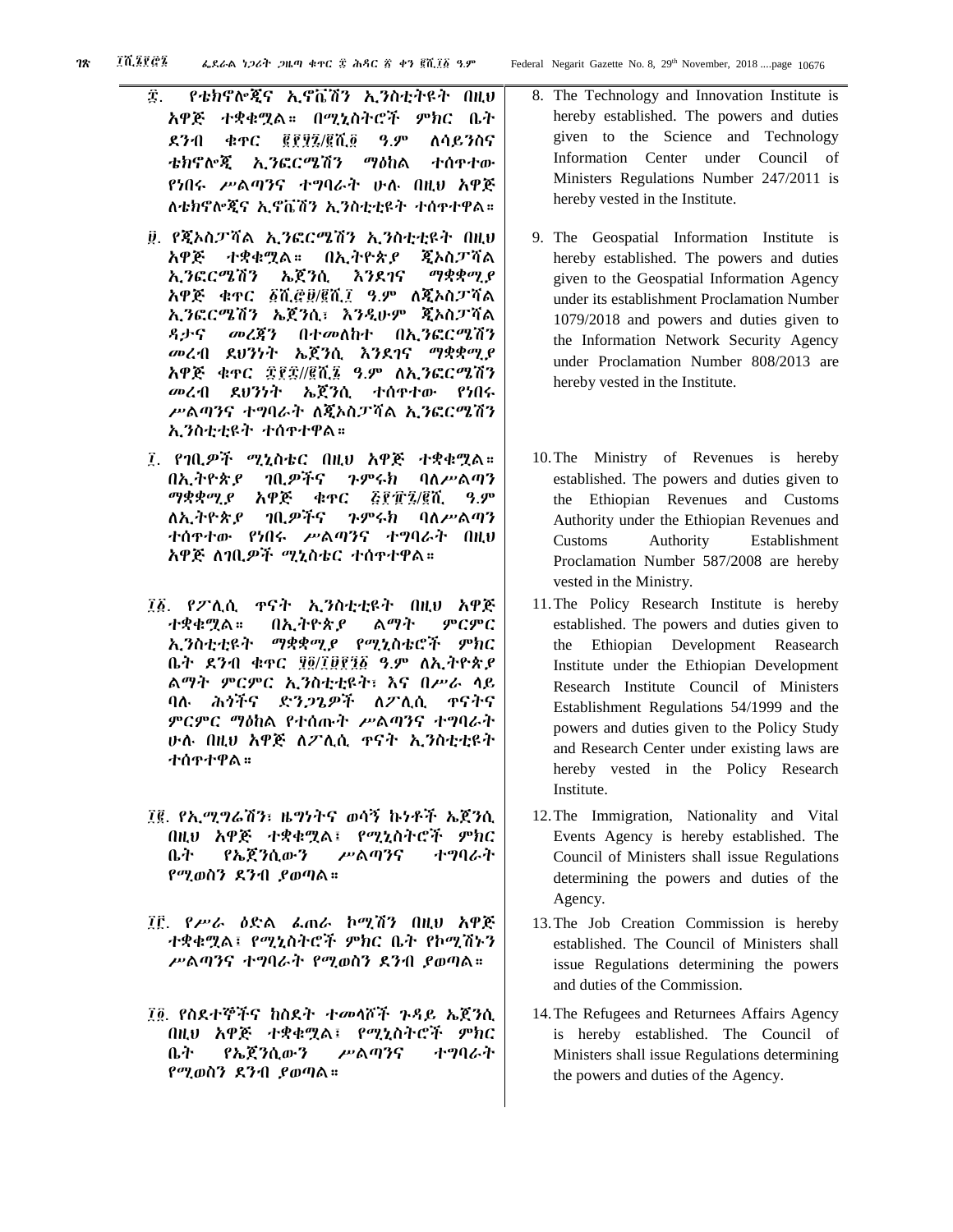- ፲፭. የመንግሥት የልማት ድርጅቶች ይዞታና አስተዳደር ኤጀንሲ በዚህ አዋጅ ተቋቁሟል፤ የሚኒስትሮች ምክር ቤት የኤጀንሲውን ሥልጣንና ተግባራት የሚወስን ደንብ ያወጣል።
- ፲፮.የኮንስትራክሽን ሥራዎች ተቆጣጣሪ ባለሥልጣን በዚህ አዋጅ ተቋቁሟል፤ የሚኒስትሮች ምክር ቤት የባለሥልጣኑን ሥልጣንና ተግባራት የሚወስን ደንብ ያወጣል።
- ፲፯. የመስኖ ልማት ኮሚሽን በዚህ አዋጅ ተቋቁሟል፤ የሚኒስትሮች ምክር ቤት የኮሚሽኑን ሥልጣንና ተግባራት የሚወስን ደንብ ያወጣል።
- ፲፰. የውሃ ልማት ኮሚሽን በዚህ አዋጅ ተቋቁሟል፤ የሚኒስትሮች ምክር ቤት የኮሚሽኑን ሥልጣንና ተግባራት የሚወስን ደንብ ያወጣል።
- ፲፱. የፕላንና ልማት ኮሚሽን በዚህ አዋጅ ተቋቁሟል። በብሔራዊ ፕላን ምክር ቤትና የብሔራዊ ፕላን ኮሚሽን የሚኒስትሮች ምክር ቤት ማቋቋሚያ ደንብ ቁጥር ፪፻፹፩/፪ሺ፭ ዓ.ም ተሰጥተው የነበሩ ሥልጣንና ተግባራት በዚህ አዋጅ ለገቢዎች ሚኒስቴር ተሰጥተዋል።

#### ፴፫. ተጠሪ የፌደራል አስፈጻሚ አካላት

- ፩. በሚከተሉት ንዑስ አንቀጾች የተደረጉት የተጠሪነት ማሻሻያዎች እንደተጠበቁ ሆነው፣ የፌደራል መንግሥቱ ሌሎች አስፈጻሚ አካላት በተቋቋሙባቸው ሕጎች በተደነገገው መሠረት ሥራቸውን ይቀጥላሉ።
- ፪. የሚከተሉት አስፈጻሚ አካላት ተጠሪነት ለሕዝብ ተወካዮች ምክር ቤት ይሆናል:-
	- ሀ) የኢትዮጵያ ብሮድካስት ባለሥልጣን
	- ለ) የኢትዮጵያ ብሮድካስቲንግ ኮርፖሬሽን
	- ሐ) የኢትዮጵያ ፕሬስ ድርጅት
	- መ) የኢትዮጵያ ዜና አገልግሎት
	- ሠ) የፌደራል ሥነ-ምግባርና ጸረ-ሙስና ኮሚሽን
- ፫. የሚከተሉት አስፈጻሚ አካላት ተጠሪነት ለጠቅላይ ሚኒስትሩ ይሆናል:-
	- ሀ) የኢትዮጵያ ኢንቨስትመንት ኮሚሽን
	- ለ) የሲቪል ሰርቪስ ኮሚሽን
- 15.The Public Enterprises Holding and Adminstration Agency is hereby established. The Council of Ministers shall issue Regulations determining the powers and duties of the Agency.
- 16.The Construction Works Regulatory Authority is hereby established. The Council of Ministers shall issue Regulations determining the powers and duties of the Authority.
- 17.The Irrigation Development Commission is hereby established. The Council of Ministers shall issue Regulations determining the powers and duties of the Commission.
- 18.The Water Development Commission is hereby established. The Council of Ministers shall issue Regulations determining the powers and duties of the Commission.
- 19.The Planning and Development Commission is hereby established. The powers and duties given to the National Planning Commission under the National Planning Council and National Planning Commission Council of Ministers Establishment Regulations Number 281/2013 are hereby vested in the Planning and Development Commission.

#### **33. Accountable Federal Executive Organs**

- 1. Without prejudice to the amendments made under the provisions of the following subarticles with regard to accountability, other Federal executive organs shall continue their function in accordance with the legislations establishing them.
- 2. The following Executive Organs shall be accountable to the House of People's Representatives:
	- a) the Ethiopian Broadcasting Authority
	- b) the Ethiopian Broadcasting Corporation
	- c) the Ethiopian Press Agency
	- d) the Ethiopian News Agency
	- e) the Federal Ethics and Anti-Corruption Commission
- 3. The following executive organs shall be accountable to the Prime Minister:
	- a) the Ethiopian Investment Commission
	- b) the Civil Service Commission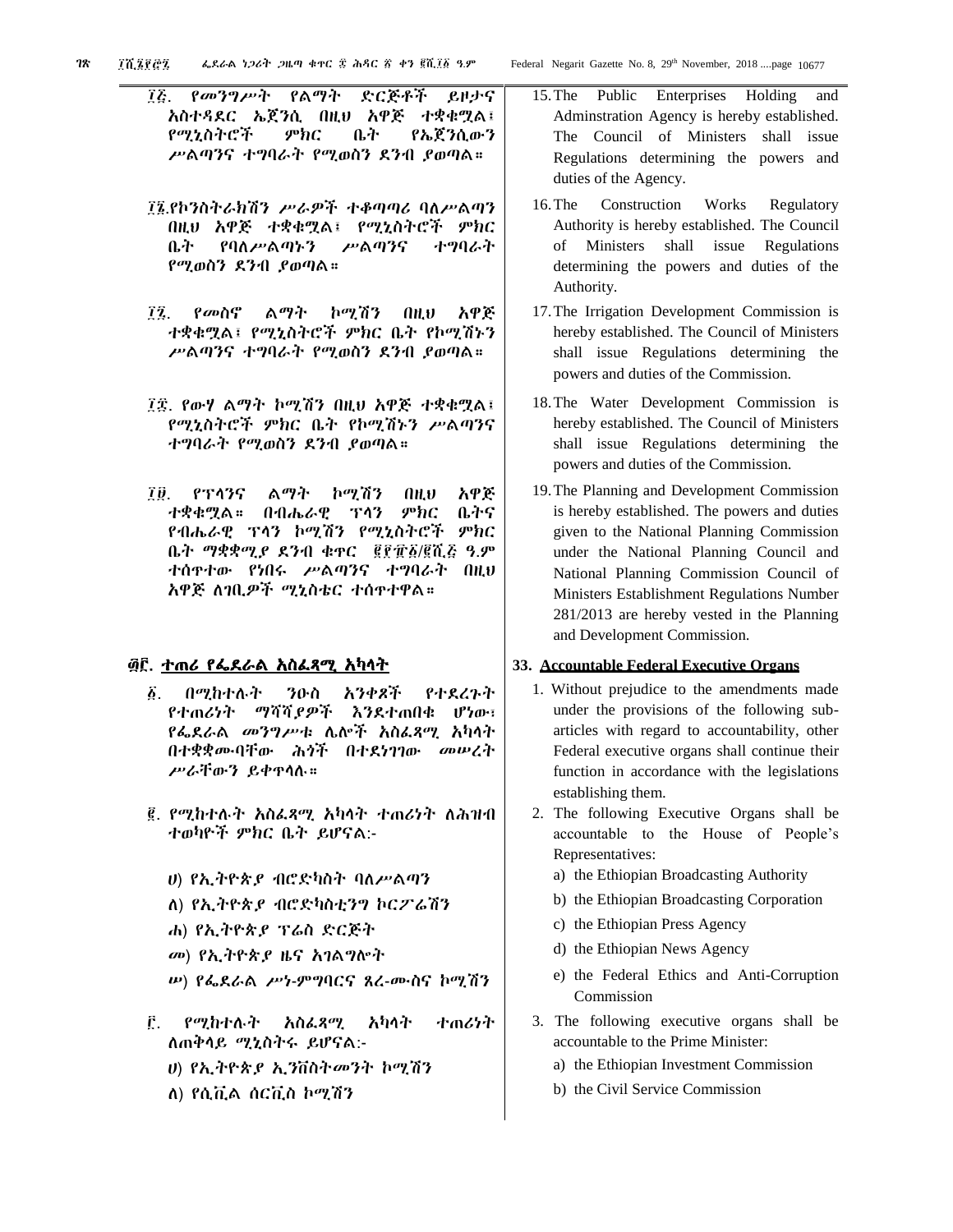| ሐ) የአካባቢ፣ደንና የአየር ንብረት ለውዋ ኮሚሽን                                             | c) the Environment, Forest and Climate<br><b>Change Commission</b>                                |
|-----------------------------------------------------------------------------|---------------------------------------------------------------------------------------------------|
| መ) የሥራ ዕድል ፌጠራ ኮሚሽን                                                         | d) the Job Creation Commission                                                                    |
| ሥ) የኢትዮጵያ ብሔራዊ ባንክ                                                          | e) the Ethiopian National Bank                                                                    |
| ረ) ቱሪዝም ኢትዮጵያ                                                               | f) the Tourism Ethiopia                                                                           |
| ሰ) የቤተ-መንግሥተ አስተዳደር                                                         | g) the Palace Administration                                                                      |
| ፬. የሚከተሉት አስፌጻሚ አካላት ተጠሪነት ለሰላም                                             | 4. The following executive organs shall be                                                        |
| ሚኒስቴር ይሆናል:-                                                                | accountable to the Ministry of Peace:                                                             |
| ሀ) የብሔራዊ መረጃና ደሀንነተ አገልግሎተ                                                  | a) the National Information Security Service                                                      |
| ለ) የኢንፎርሜሽን መረብ ደኅንነት ኤጀንሲ                                                  | b) the Information Network Security Agency                                                        |
| ሐ) የፋይናንስ ደኅንነት መረጃ ማዕከል                                                    | c) the Finance Security Information Center                                                        |
| መ) የፌዴራል ፖሊስ ኮሚሽን                                                           | d) the Federal Police Commission                                                                  |
| ሥ) የኢሚግሬሽን፣ ዜግነትና ወሳኝ ኩነቶች ኤጀንሲ                                             | e) the Immigration, Nationality and Vital<br><b>Events Agency</b>                                 |
| የስደተኞችና ከስደት<br>·ተመሳሾች<br>ጉዳይ<br>$\mathcal{L}$<br>ኤጀንሲ                      | f) the Immigrants and Returnees Affairs<br>Agency                                                 |
| የብሔራዊ አደ <i>ጋ</i> ስ <i>ጋት ሥራ አመ</i> ራር<br>ሰ)<br>ኮሚሽን                        | g) the National Disaster Risk Management<br>Commission                                            |
| የኢትዮጵያ የውጭ ግንኙነት ስትራቴጂክ<br>ñ)<br>ዋናት ኢንስቲቲዩት                                | h) the Ethiopian Foreign Relations Strategic<br><b>Studies Institute</b>                          |
| <i>ξ. የሚከተሉት አስፌጻሚ አካ</i> ላት ተጠሪነት ለአገር<br>መከላከያ ሚኒስቴር ይሆናል:-               | 5. The following executive organs shall be<br>accountable to the Ministry of National<br>Defense: |
| ሀ) የአገር መከላከ <i>ያ</i> ኢ <i>ንጂነሪንግ</i> ዩኒቨርሲቲ<br>ኮሌጅ                         | a) National Defense Engineering University<br>College                                             |
| ለ) <i>ጋ</i> ፋት እር <i>ማሚን</i> ት                                              | b) Gafat Armament                                                                                 |
| ሐ) ሆሚቾ አሙኒሽን ኢንጂነሪንግ                                                        | c) Homicho Ammunition Engineering                                                                 |
| መ) ደጀን አቪየሽን ኢንጂነሪንግ                                                        | d) Dejena Aviation Engineering                                                                    |
| <i><b>w) ብራና ማተሚያ ድርጅተ</b></i>                                              | e) Brana Printing Press                                                                           |
| ረ) የመከላከያ ኮንስትራክሽን ኢንተርፕራይዝ                                                 | f) Defense Construction Enterprise                                                                |
| ሰ) የመከላከይ ኮንስትራክሽን ዲዛይን ድርጅት                                                | g) Defense Construction Design Enterprise                                                         |
| ሽ) የመከላከያ ኮንስትራክሽን ዕቃዎች ማምረቻ<br>ድርጅት                                        | h) Defense Construction Materials Production<br>Factory                                           |
| ፮. የሚከተሉት አስፌጻሚ አካላት ተጠሪነት ለውጭ<br>ንዳይ ሚኒስቴር ይሆናል:-                          | 6. The following executive organs shall be<br>accountable to the Ministry of Foreign<br>Affairs:  |
| አገልግሎት<br>ツツチケヤ<br><i>ግ</i> ሰልጠኛ<br>የውጭ<br>$\boldsymbol{\theta}$<br>ኢንስቲትዩት | a) the Foreign Relations Services Training<br>Institute                                           |
| ለ) የዲያስፖራ ኤጀንሲ                                                              | b) the Diaspora Agency                                                                            |
| 2. የሚከተሉት አስፌጻሚ አካላት ተጠሪነት ለገንዘብ<br>ሚኒስቴር ይሆናል:-                            | 7. The following executive organs shall be<br>accountable to the Ministry of Finance:             |
| ሀ) የመንግሥት የልማት ድርጅቶች<br>ይዞታና<br>አስተዳደር ኤጀንሲ                                 | a) the Public Enterprises Holding<br>and<br><b>Administration Agency</b>                          |
|                                                                             |                                                                                                   |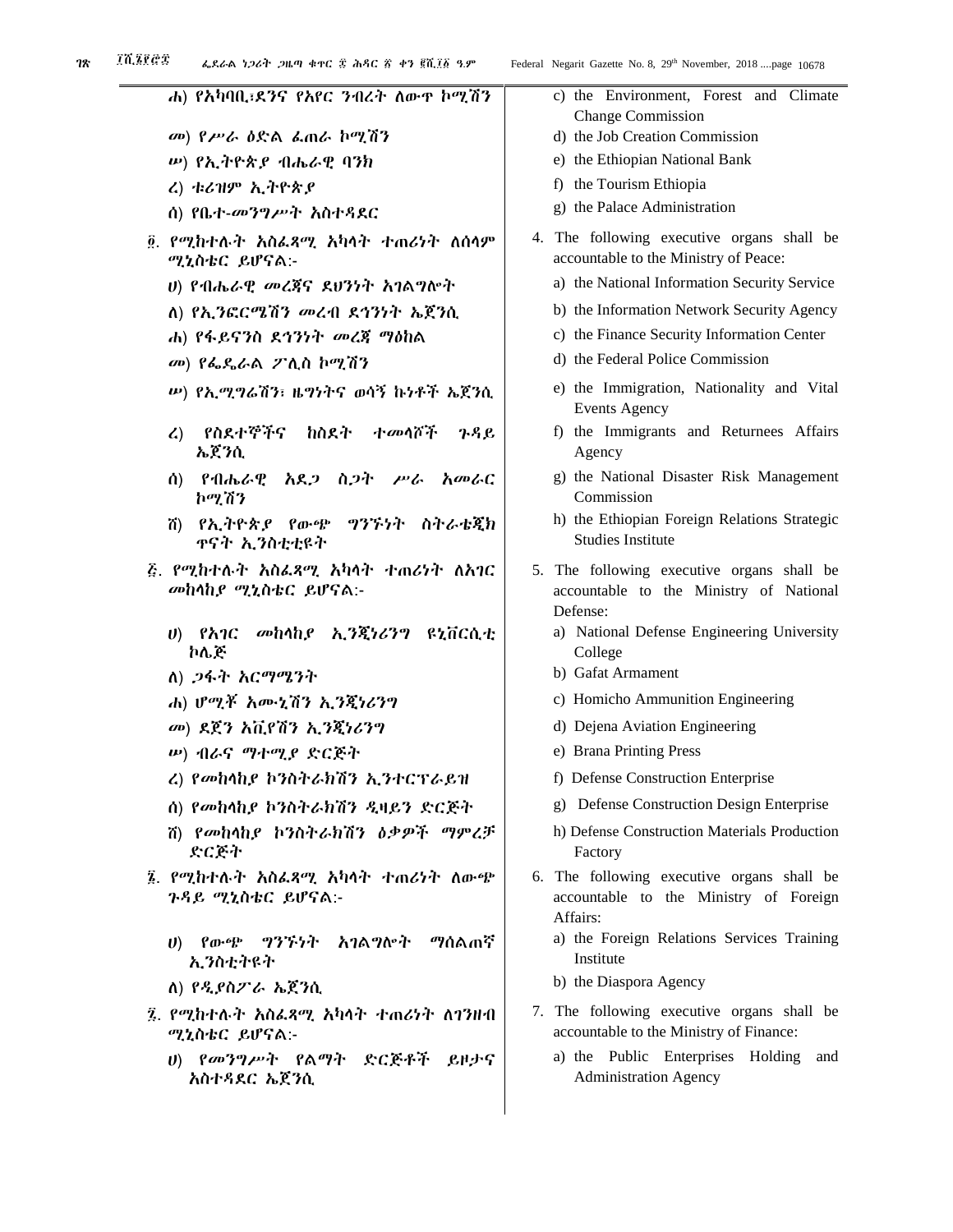| Thereo<br>ፌደራል ነጋሪት ጋዜጣ ቁተር ፰ ሕዳር ፭ ቀን ፪ሺ፲፩ ዓ.ም                     | Federal Negarit Gazette No. 8, 29 <sup>th</sup> November, 2018 page 10679                                       |
|---------------------------------------------------------------------|-----------------------------------------------------------------------------------------------------------------|
| ለ) የኢትዮጵያ የሂሳብ አያያዝና ኦዲት ቦርድ                                        | b) the Ethiopian Accounting and Auditin<br>Board                                                                |
| ሐ) የመንግሥት<br>ግዢና ንብረት አስተዳደር<br>ኤጀንሲ                                | c) the Public Procurement and Proper<br><b>Administration Agency</b>                                            |
| መ) የመንግስት<br>ግዢና<br>ንብረት<br>ማስወገድ<br>አገልግሎት                         | d) the Public Procurement and Proper<br><b>Disposal Service</b>                                                 |
| የሚከተሉት አስፌጻሚ<br>Ŧ.<br>አካላት<br>せのひか<br>ለጠቅሳይ ዓቃቤ ሕግ ይሆናል:-           | 8. The following executive organs shall 1<br>accountable to the Attorney General:                               |
| ሀ) የበነ አድራጎት ድርጅቶችና<br>ማህበራት<br>ኤጀንሲ                                | a) the Charities and Societies Agency                                                                           |
| ለ) የኢትዮጵያ አዕምሯዊ ንብረት ጽ/ቤት                                           | b) the Ethiopian Intellectual Property Offic                                                                    |
| ሐ) የፌደራል <i>ግረሚያ</i> ቤቶች አስተዳደር                                     | c) the Federal Prisons Administration                                                                           |
| መ) የፍትህና<br>የሕግ<br>ምርምርና<br>ሥልጠና<br>ኢንስቲቲዩት                         | d) the Justice and Legal Research at<br><b>Training Institute</b>                                               |
| ሥ) የሰነዶች ምዝገባና ማረጋገጫ ኤጀንሲ                                           | e) the Documents<br>Authentication<br>ai<br><b>Registration Agency</b>                                          |
| ረ) የፌደራል <i>ግ</i> ብር ይግባኝ ሰሚ ጉባኤ                                    | f) the Federal Tax Appeal Tribunal                                                                              |
| አካላት<br>የሚከተሉት<br>አስፌጻሚ<br>ተጠሪነት<br>ij.<br>ለግብርና ሚኒስቴር ይሆናል:-       | 9. The following executive organs shall 1<br>accountable to the Ministry of Agriculture:                        |
| ሀ) የኢትዮጵያ ግብርና ምርምር ኢንስቲትዩት                                         | a) the Ethiopian Institute of Agricultur<br>Research                                                            |
| ለ) የግብርና ምርምር ካውንስል ሴክሬታሪያተ                                         | Agricultural<br>Research<br>b) the<br>Cound<br>Secretariat                                                      |
| ሐ) የኅብረት ሥራ ኤጀንሲ                                                    | c) the Cooperatives Agency                                                                                      |
| መ) የግብርና ትራንስፎርሜሽን ኤጀንሲ                                             | d) the Agricultural Transformation Agency                                                                       |
| <i>ሡ</i> ) የቡናና ሻይ ልማትና <i>ግ</i> ብይት ባለሥልጣን                         | e) the Coffee and Tea Development an<br>Marketing Authority<br>f) the Agriculture Technical and Vocation        |
| ረ) የግብርና ቴክኒክና ሙያ ትምሀርትና ስልጠና<br>ኮሌጆች                               | <b>Education and Training Colleges</b><br>g) the Veternary Drug and Animal Fee                                  |
| ሰ) የእንስሳት መድኃኒትና መኖ አስተዳደርና<br>ቁዋዋር ባለሥልጣን                          | Administraiton and Control Authority                                                                            |
| ሽ) ብሔራዊ የእንስሳት ጤና ምርምርና ዋናት<br>ማዕከል                                 | h) the National Animal Health Diagnost<br>and Investigation Center                                              |
| ቀ) የብሔራዊ ሰው ሰራሽ እንስሳት ማራቢያ ዘዴ<br>ማዕከል                               | National Artificial<br>Inseminatio<br>i) the<br>Center                                                          |
| 介着ナ<br>የብሔራዊ የቆሳ ዝንብና የገንዲ<br>$\bf{u}$<br>መቆጣጠሪያና ማዋፊያ ኢንስቲትዩት      | i) the National Institute for Control and<br>Eradidcation<br>of<br><b>Tsetse</b><br>Fly<br>a<br>Trypanosomosis; |
| ተ) ብሔራዊ የእንስሳት ጤና ኢንስቲትዩት                                           | k) the National Veternary Institute                                                                             |
| አካላት<br>የሚከተሉት<br>አስፌጻሚ<br>Ĩ.<br>ተጠሪነት<br>ለንግድና ኢንዱስትሪ ሚኒስቴር ይሆናል:- | 10. The following executive organs shall 1<br>accountable to the Ministry of Trade an<br>Industry:              |
| ふにや<br>ኢንዱስትሪ<br>ልማት<br>የጨርቃ<br>$\boldsymbol{\theta}$<br>ኢንስቲትዩት    | a) the<br>Textile<br>Industry<br>Developme<br>Institute                                                         |
| ለ) የቆዳ ኢንዱስትሪ ልማት ኢንስቲትዩት                                           | Developme<br>b) the<br>Leather<br>Industry                                                                      |

|  | b) the Ethiopian Accounting and Auditing<br>Board                                              |
|--|------------------------------------------------------------------------------------------------|
|  | c) the Public Procurement and Property<br><b>Administration Agency</b>                         |
|  | d) the Public Procurement and Property<br>Disposal Service                                     |
|  |                                                                                                |
|  | 8. The following executive organs shall be<br>accountable to the Attorney General:             |
|  | a) the Charities and Societies Agency                                                          |
|  | b) the Ethiopian Intellectual Property Office                                                  |
|  | c) the Federal Prisons Administration                                                          |
|  | d) the Justice and Legal Research and<br><b>Training Institute</b>                             |
|  | e) the Documents Authentication and<br><b>Registration Agency</b>                              |
|  | f) the Federal Tax Appeal Tribunal                                                             |
|  | 9. The following executive organs shall be                                                     |
|  | accountable to the Ministry of Agriculture:                                                    |
|  | a) the Ethiopian Institute of Agricultural<br>Research                                         |
|  | b) the Agricultural Research Council<br>Secretariat                                            |
|  | c) the Cooperatives Agency                                                                     |
|  | d) the Agricultural Transformation Agency                                                      |
|  | e) the Coffee and Tea Development and<br><b>Marketing Authority</b>                            |
|  | f) the Agriculture Technical and Vocational                                                    |
|  | <b>Education and Training Colleges</b><br>g) the Veternary Drug and Animal Feed                |
|  | <b>Administraiton and Control Authority</b>                                                    |
|  | h) the National Animal Health Diagnostic<br>and Investigation Center                           |
|  | i) the National Artificial Insemination<br>Center                                              |
|  | j) the National Institute for Control and<br>Eradidcation of Tsetse Fly and<br>Trypanosomosis; |
|  | k) the National Veternary Institute                                                            |
|  | 10.The following executive organs shall be                                                     |
|  |                                                                                                |
|  | accountable to the Ministry of Trade and                                                       |
|  | Industry:<br>a) the Textile Industry Development                                               |

b) the Leather Industry Development Institute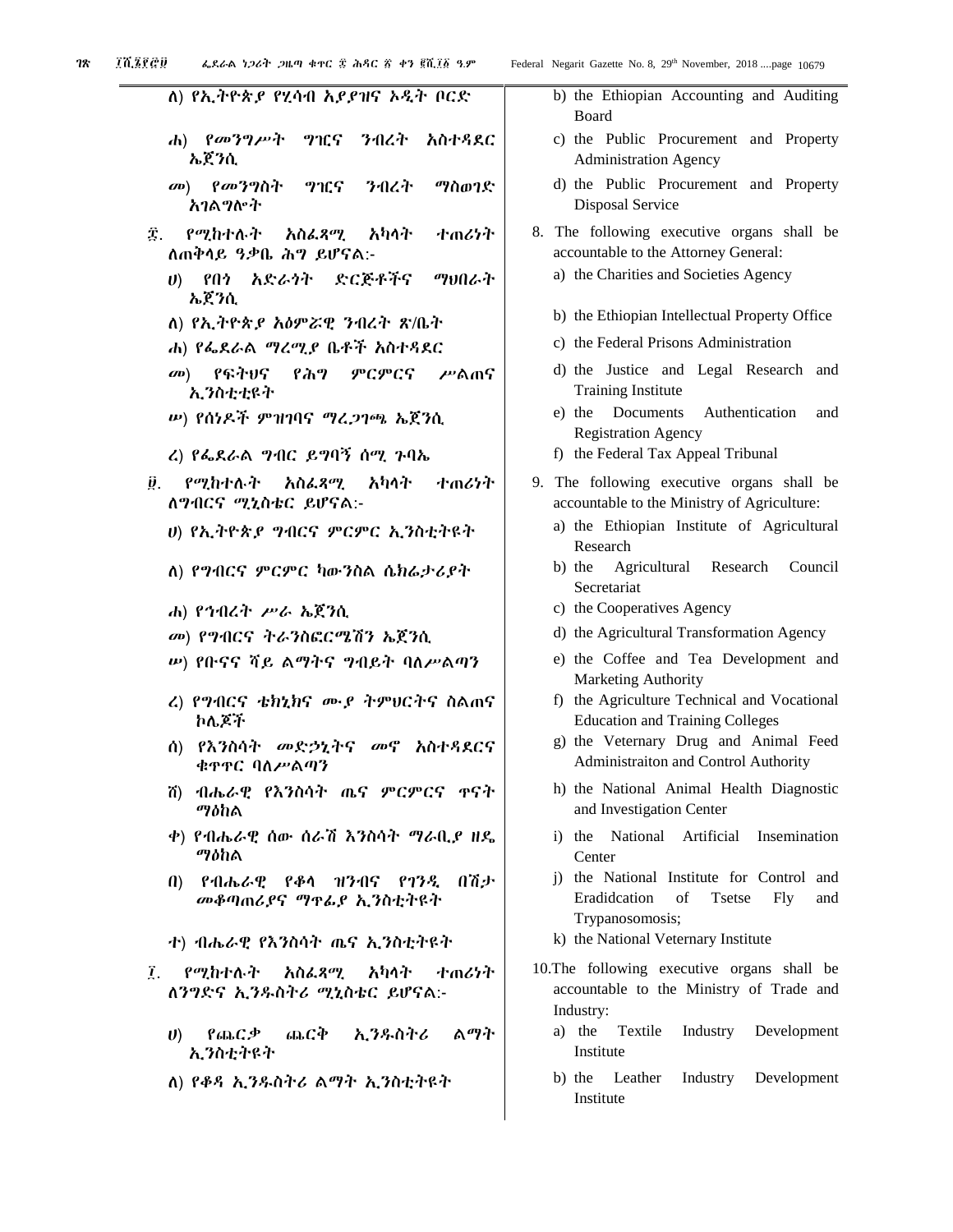| ሐ) የብረታ ብረት ኢንዱስትሪ ልማት<br>ኢንስቲትዩት                         |     |
|-----------------------------------------------------------|-----|
| መ) የምግብ፣ የመጠዋና ፋርማሲዩቲካል<br>ኢንዱስትሪ ልማት ኢንስቲትዩት             |     |
| <i>w</i> ) የኬሚካልና የኮንስትራከሽን ግብዓቶች<br>ኢንዱስትሪ ልማት ኢንስቲትዩት   |     |
| ረ) የሥጋና ወተት ኢንዱስትሪ ልማት<br>ኢንስቲትዩት                         |     |
| ሰ) የፌደራል አነስተኛና መካከለኛ ማኑፋክቸሪንግ<br>ኢንዱስትሪዎች ማስፋፊያ ባለሥልጣን   |     |
| ሽ) የንግድ ውድድርና ሽማቾች ዋበቃ<br>ባለሥልጣን                          |     |
| ቀ) የኢትዮጵያ ምርት ገበያ ባለሥልጣን                                  |     |
| በ) የኢትዮጵያ ብሔራዊ አክሬዲቴሽን ጽ/ቤት                               |     |
| ተ) የኢትዮጵያ ደረጃዎች ኤጀንሲ                                      |     |
| ቸ) የኢትዮጵያ ብሔራዊ ስነ-ልክ ኢንስቲትዩት                              |     |
| ′ነ) የኢትዮጵ <i>ያ</i> ተስማሚነት ምዘና ኤጀንሲ                        |     |
| ን) የኢ <i>ንዱ</i> ስትሪ <i>ግ</i> ብዓት አቅራቢ ልማት<br>ድርጅት         |     |
| ፲፩. የሚከተሉት አስፌጻሚ አካላት ተጠሪነት<br>ለኢኖቬሽንና ቴክኖሎጂ ሚኒስቴር ይሆናል:- | 11. |
| ሀ) የኢትዮጵ <i>ያ ጨረራ መ</i> ከላከል ባለ <i>ሥ</i> ልጣን              |     |
| ለ) የኢትዮጵያ ስፔስ ሳይንስና ቴክኖሎጂ<br>ኢንስቲትዩት                      |     |
| ሐ) የኢትዮጵያ ባዮቴክኖሎጂ ኢንስቲቲዩት                                 |     |
| <i>መ</i> ) የቴክኖሎጂና ኢኖቬሽን ኢንስቲቲዩት                          |     |
| ሥ) የጀኦስፓሻል ኢንፎርሜሽን ኢንስቲቲዩተ                                |     |
| ፲፪. የሚከተሉት አስፌጻሚ አካላት ተጠሪነት<br>ለተራንስፖርተ ሚኒስቴር ይሆናል:-      | 12. |
| ሀ) የኢትዮጵያ ሲቪል አቪየሽን ባለሥልጣን                                |     |
| ለ) የፌደራል ትራንስፖርት ባለሥልጣን                                   |     |
| ሐ) የማሪታይም ጉዳይ ባለሥልጣን                                      |     |
| መ) የኢትዮጵ <i>ያ መንገ</i> ዶች ባለሥልጣን                           |     |
| <i>ሡ</i> ) የመንገድ <i>ፌ</i> ንድ ጽ/ቤት                         |     |
| ረ) የመድሀን ፊንድ አስተዳደር ኤጀንሲ                                  |     |
| ሰ) የኢትዮጵያ ምድር ባቡር ኮርፖሬሽን                                  |     |
|                                                           |     |

| o         | Federal Negarit Gazette No. 8, 29th November, 2018 page 10680                                               |
|-----------|-------------------------------------------------------------------------------------------------------------|
| りイ        | c) the Metals Industry Development Institute                                                                |
| ካል        | d) the Food, Beverage and Pharmaceutical<br><b>Industry Development Institute</b>                           |
| ቶች        | e) the Chemical and Construction Inputs<br><b>Industry Development Institute</b>                            |
| タイ        | f) the Meat and Diary Industry Development<br>Institute                                                     |
| 79        | Federal Small and<br>g) the<br>Medium<br>Manufacturing Industry Development<br>Authority                    |
| በቃ        | h) the Ethiopian Trade Competition and<br><b>Consumers Protection Authority</b>                             |
|           | i) the Ethiopian Commodity Exchange<br>Authority                                                            |
|           | j) the Ethiopian National Accreditation<br>Office                                                           |
|           | k) the Ethiopian Standards Agency                                                                           |
| ŀ.        | 1) the National Metrology Institute of<br>Ethiopia                                                          |
|           | m) the Ethiopian Conformity Assessment<br>Enterprise                                                        |
| タネ        | Industrial Inputs Development<br>n) the<br>Enterprise                                                       |
| <b>7イ</b> | 11. The following executive organs shall be<br>accountable to the Ministry of Innovation and<br>Technology: |
|           | a) the Ethiopian Radiation Protection<br>Authority                                                          |
| ۱°ጃ       | b) the Ethiopian Space Science and<br><b>Technology Institute</b>                                           |
|           | c) the Ethiopian Biotechnology Institute                                                                    |
|           | d) the Technology and Innovation Institute                                                                  |
|           | e) the Geospatial Information Institute                                                                     |
| りヤ        | 12. The following executive organs shall be<br>accountable to the Ministry of Transport:                    |

- a) the Ethiopian Civil Aviation Authority
- b) the Federal Transport Authority
- c) the Maritime Affairs Authority
- d) the Ethiopian Roads Authority
- e) the Road Fund Office
- f) the Insurance Fund Adminstration Agency
- g) the Ethiopian Railroad Corporation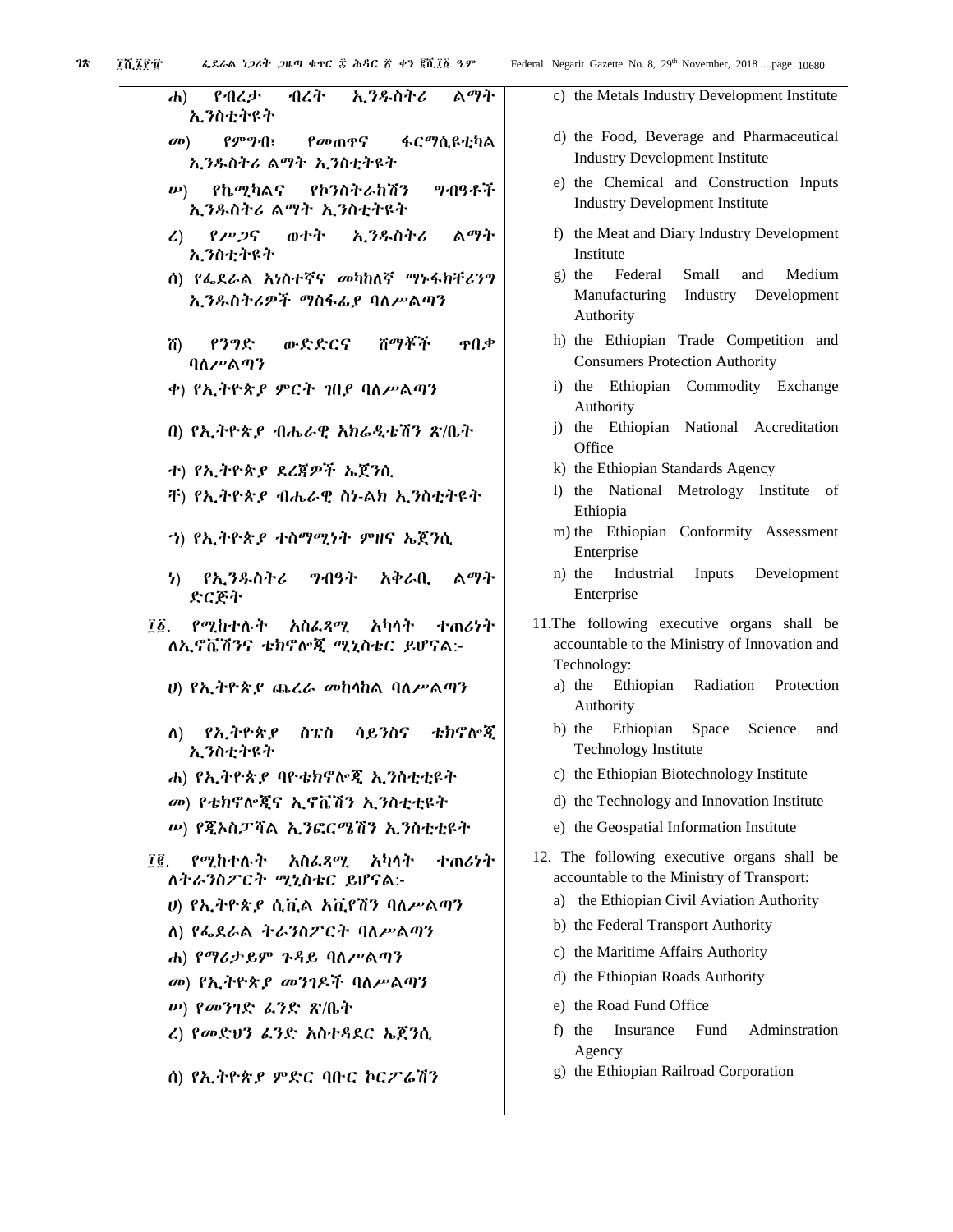| ሽ) የኢትዮ-ጅቡቲ ስታንጻርድ ኔጅ ባቡር<br>そんろのどCす と、?                                 | h) the Ethio-Djibouti Standard<br>Railway Transport S.C.                                                 |
|--------------------------------------------------------------------------|----------------------------------------------------------------------------------------------------------|
| ቀ) የፐብሊክ ሰርቪስ ትራንስፖርት አገልግሎት<br>ድርጅት                                     | i) the Public Service Transport S<br>Enterprise                                                          |
| በ) የኢትዮጵያ ክፍያ መንገዶች ኢንተርፕራይዝ                                             | j) the Ethiopian Toll Roads Enterprise                                                                   |
| ፲፫. የሚከተሉት አስፌጻሚ አካላት ተጠሪነት ለከተማ<br>ልማትና ኮንስትራክሽን ሚኒስቴር ይሆናል:-           | 13. The following executive organs sh<br>accountable to the Ministry of<br>Development and Construction: |
| ሀ) የፌደራል ከተማ መሬተና መሬት ነክ ንብረተ<br><i>ምዝገ</i> ባና <i>መረ</i> ጃ ኤጀንሲ          | a) the Federal Urban<br>Real Pr<br>Registration and Information Agenc                                    |
| ለ) የፌደራል ከተሞች የሥራ ዕድል ፌጠራና<br>ምንብ ዋስትና ኤጀንሲ                              | b) the Federal Urban Job Opport<br>Creation and Food Security Agency                                     |
| ሐ) የተቀናጀ<br>መሠረተ-ልማት<br>ማስተባበሪያ<br>ኤጀንሲ                                  | c) the Integrated Infrastructure Develo<br>Coordination Agency                                           |
| የኮንስትራክሽን ፕሮጀክት ማኔጅመንት<br>$\mathbf{a}$<br>ኢንስቲትዩት                        | d) the Construction Project Manag<br>Institute                                                           |
| <i>w</i> ) የኮንስትራክሽን<br>ሥራዎች<br>ተቆጣጣሪ<br>ባለሥልጣን                          | e) the Construction Works<br>Regu<br>Authority                                                           |
| ረ) የፌደራል ቤቶች ኮርፖሬሽን                                                      | f) the Federal Houses Corporation                                                                        |
| ፲፬. የሚከተሉት አስፌጻሚ አካላት ተጠሪነት ለውሃ፤<br>መስኖና ኤነርጂ ሚኒስቴር ይሆናል:-               | 14. The following executive organs sh<br>accountable to the Ministry of<br>Irrigation and Energy:        |
| ሀ) የመስኖ ልማት ኮሚሽን                                                         | a) the Irrigation Development Commis                                                                     |
| ለ) የውሀ ልማት ኮሚሽን                                                          | b) the Water Development Commission                                                                      |
| ሐ) የተፋሰሶች ልማት ባለሥልጣን                                                     | c) the Basins Development Authority                                                                      |
| ማስተባበሪያ<br>ሕዳሴ<br><b>7ድብ</b><br>የታሳቁ<br>$\mathbf{a}$<br>ፕሮጄክት ጽ/ቤት       | d) the Great Renaissance Dam Coordi<br>Project Office                                                    |
| ሥ) የውሃ ቴክኖሎጂ ኢንስቲተዩት                                                     | e) the Water Technology Institute                                                                        |
| ረ) ብሔራዊ የሜትሪዮሎጂ ኤጀንሲ                                                     | f) the National Meteorology Agency                                                                       |
| ሰ) የኢትዮጵያ ኤነርጇ ባለሥልጣን                                                    | g) the Ethiopian Energy Authority                                                                        |
| ሽ) የኢትዮጵያ ኤሌክትሪክ ኃይል                                                     | h) the Ethiopian Electric Power                                                                          |
| ቀ) የኢትዮጵያ ኤሌክትሪክ አገልግሎት                                                  | i) the Ethiopian Electric Utility                                                                        |
| የሚከተሉት<br>አስፌጻሚ<br>አካላት<br>すのんりれ<br>Ĩξ.<br>ለማዕድንና ነዳጅ ሚኒስቴር ይሆናል:-       | 15. The following executive organs sh<br>accountable to the Ministry of Mine<br>Petroleum:               |
| ሀ) የኢትዮጵያ ጇኦሎጇካል ሰርቬይ                                                    | a) the Ethiopian Geological Survey                                                                       |
| ለ) የኢትዮጵያ የገጠር ኤነርጇ ልማት ማስፋፊያ<br>ማዕከል                                    | b) the Ethiopian Rural Energy Develo<br>and Promotion Center                                             |
| ሐ) የኢትዮጵያ ነዳጅና .ጋዝ ምርትና አቅርቦት<br>ኮር <i>ፖ</i> ሬሽን                         | Ethiopian Petroleum<br>c) the<br>and<br>Production and Supply Corporation                                |
| የሚከተሉት<br>አካላት<br>ተጠሪነት<br>አስፌጻሚ<br>$\tilde{I}$ .<br>ለተምሀርተ ሚኒስቴር ይሆናል - | 16. The following executive organs sh<br>accountable to the Ministry of Educatio                         |

| deral Negarit Gazette No. 8, 29 <sup>th</sup> November, 2018 page 10681                               |
|-------------------------------------------------------------------------------------------------------|
| Ethio-Djibouti Standard<br>h) the<br>Gauge                                                            |
| Railway Transport S.C.<br>Public Service Transport Service<br>i) the<br>Enterprise                    |
| j) the Ethiopian Toll Roads Enterprise                                                                |
| 13. The following executive organs shall be                                                           |
| accountable to the Ministry of Urban                                                                  |
| Development and Construction:                                                                         |
| a) the Federal Urban Real Property<br>Registration and Information Agency                             |
| b) the Federal Urban Job Opportunities                                                                |
| Creation and Food Security Agency                                                                     |
| c) the Integrated Infrastructure Development                                                          |
| <b>Coordination Agency</b>                                                                            |
| d) the Construction Project Management                                                                |
| Institute                                                                                             |
| e) the Construction Works<br>Regulatory                                                               |
| Authority                                                                                             |
| f) the Federal Houses Corporation                                                                     |
| 14. The following executive organs shall be                                                           |
| accountable to the Ministry of Water,                                                                 |
| Irrigation and Energy:                                                                                |
| a) the Irrigation Development Commission                                                              |
| b) the Water Development Commission                                                                   |
| c) the Basins Development Authority                                                                   |
| d) the Great Renaissance Dam Coordination<br>Project Office                                           |
| e) the Water Technology Institute                                                                     |
| f) the National Meteorology Agency                                                                    |
| g) the Ethiopian Energy Authority                                                                     |
| h) the Ethiopian Electric Power                                                                       |
| i) the Ethiopian Electric Utility                                                                     |
| 15. The following executive organs shall be<br>accountable to the Ministry of Mines and<br>Petroleum: |
| a) the Ethiopian Geological Survey                                                                    |
| b) the Ethiopian Rural Energy Development<br>and Promotion Center                                     |
| c) the Ethiopian Petroleum and<br>Gas                                                                 |

itive organs shall be istry of Education: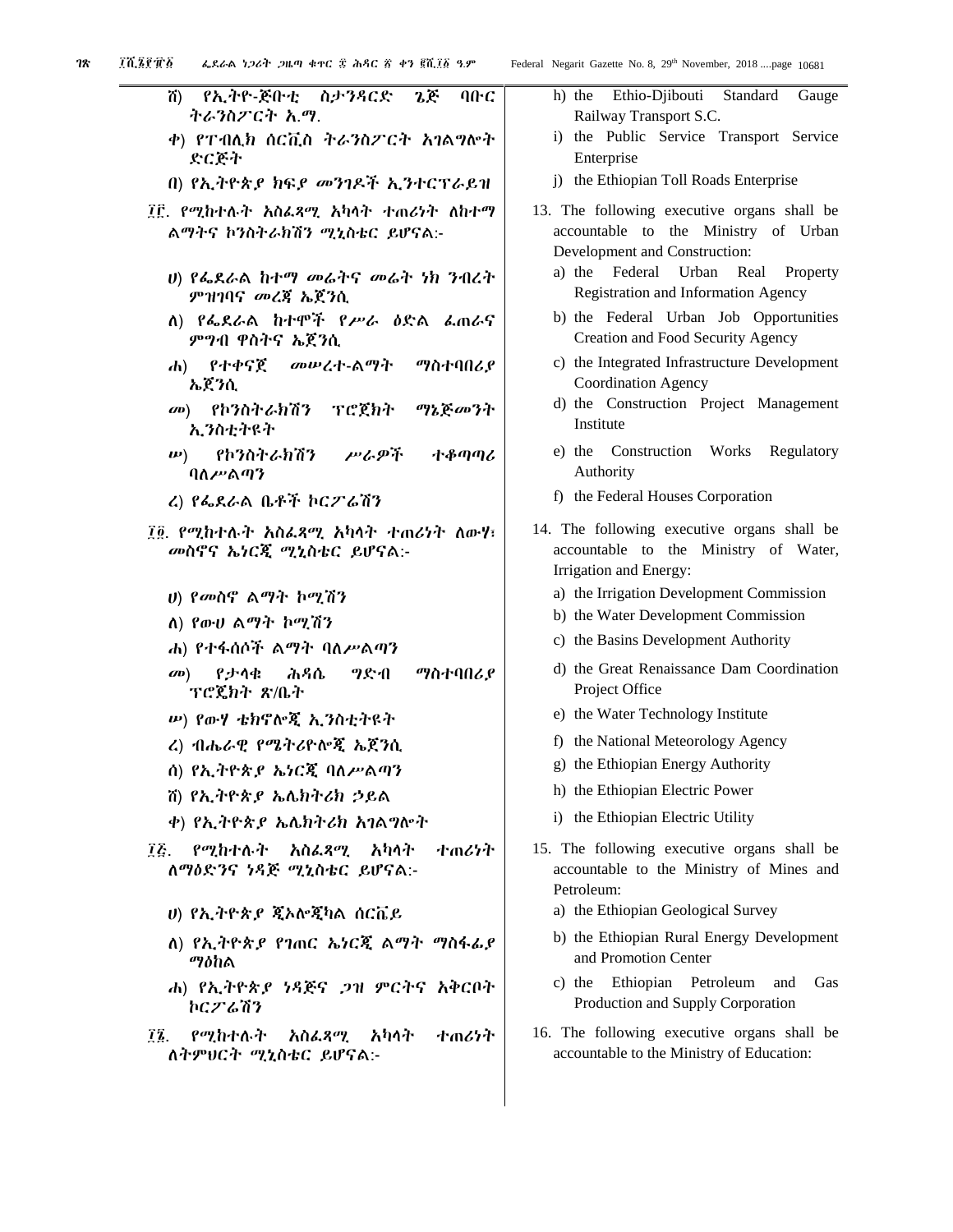| ሀ) የአገር አቀፍ ትምሀርት ምዘናና ፌተናዎች<br>ኤጀንሲ                                        |              |
|-----------------------------------------------------------------------------|--------------|
| ስ) የትምህርት መሣሪያዎች ማምረቻና<br>ማከፋፌያ ድርጅት                                        |              |
| ፲፯. የሚከተሉት አስፌጻሚ አካላት ተጠሪነት<br>ለሳይንስና ከፍተኛ ትምሀርት ሚኒስቴር<br>ይሆናል:-            | $\mathbf{1}$ |
| ሀ) የከፍተኛ ትምሀርት ስትራቴጂክ ማዕከል<br>ለ) የአዲስ አበባ ሳይንስና ቴክኖሎጂ ዩኒቨርሲቲ                |              |
| ሐ) የአዳማ ሳይንስና ቴክኖሎጂ ዩኒቨርሲቲ                                                  |              |
| መ) የመንግስት ዩኒቨርሲቲዎች                                                          |              |
| ሥ) የከፍተኛ ትምሀርት አግባብነትና ዋራት<br>ኤጀንሲ                                          |              |
| ረ) የፌደራል የቴክኒክና ሙያ ትምሀርትና<br>ሥልጠና ኤጀንሲ                                      |              |
| ሰ) የፌደራል የቴክኒክና ሙያ ትምሀርትና<br>ሥልጠና ኢንስቲተዩት                                   |              |
| ፲፰. የሚከተሉት አስፌጻሚ አካላት ተጠሪነት ለጤና<br>ሚኒስቴር ይሆናል:-                             | $\mathbf{1}$ |
| ሀ) ቅዱስ ጴዋሮስ ቲቢ ስፔሻሳይዝድ ሆስፒታል                                                |              |
| ለ) ቅዱስ ጳውሎስ ሆስፒታልና ሚሊኒየም<br>ሜዲካል ኮሌጅ                                        |              |
| ሐ) ቅዱስ አማኑኤል የአዕምሮ ስፔሻሳይዝድ<br>ぴስፒታል                                         |              |
| መ) የመሳ አፍሪካ ሥጋ ደዌ መከላከያና<br>ትምህርት <i>መ</i> ስጫ ማዕከል                          |              |
| ሥ) የኢትዮጵ <i>ያ</i> የምግብና መድኃኒት ቁዋዋር<br>ባስሥልጣን                                |              |
| ረ) የኢትዮጵያ ሀብረተሰብ ጤና ኢንስቲትዩት                                                 |              |
| ሰ) የመድኃኒት አቅራቢ ኤጀንሲ                                                         |              |
| ሽ) የኢትዮጵ <i>ያ ጤና መ</i> ድሀን ኤጀንሲ                                             |              |
| ቀ) ብሔራዊ የደም ባንክ አገልግሎት                                                      |              |
| በ) የአርማወር ሐንሰን የምርምር ኢንስቲትዩት                                                |              |
| ተ) ብሔራዊ የኤች. አይ. ቪ/ኤድስ መከላከያና<br>መቆጣጠሪያ ጽ/ቤት                                |              |
| ፲፱. የግል ድርጅት ሥራተኞች ማኅበራዊ ዋስትና<br>ኤጀንሲ ተጠሪነት ለሥራተኛና ማኅበራዊ ጉዳይ<br>ሚኒስቴር ይሆናል። | 1            |

፳. የሚከተሉት አስፈጻሚ አካላት ተጠሪነት ለባህልና ቱሪዝም ሚኒስቴር ይሆናል፡-

- a) the National Educational Assessment and Examination Agency
- b) the Educational Materials Production and Distribution Enterprise
- 17. The following executive organs shall be accountable to the Ministry of Science and Higher Education:
	- a) the Higher Education Strategic Center
	- b) the Addis Ababa Science and Technology University
	- c) the Adama Science and Technology University
	- d) Government Universities
	- e) the Higher Education Relevance and Quality Agency
	- f) the Federal Technical and Vocational Education and Training Agency
	- g) the Federal Technical and Vocational Education and Training Institute
- 18. The following executive organs shall be accountable to the Ministry of Health:
	- a) the St. Peter's TB Specialized Hospital
	- b) the St. Paul's Hospital and Millenium Medical College
	- c) the St. Amanuel Mental Specialized Hospital
	- d) the All Africa Leprosy and Rehabilitation Training Center
	- e) the Ethiopian Food, Medicine, and Health Care Administration and Control Authority
	- f) the Ethiopian Public Health Institute
	- g) the Pharmaceutical Supply Agency
	- h) the Ethiopian Health Insurance Agency
	- i) the National Blood Bank Services Office
	- j) the Armauer Hansen Research Institute
	- k) the Federal HIV/AIDS Prevention and Control Office
- 19. The Private Organizations' Employees Social Security Agency shall be accountable to the Ministry of Labor and Social Affairs.
- 20. The following executive organs shall be accountable to the Ministry of Culture and Tourism: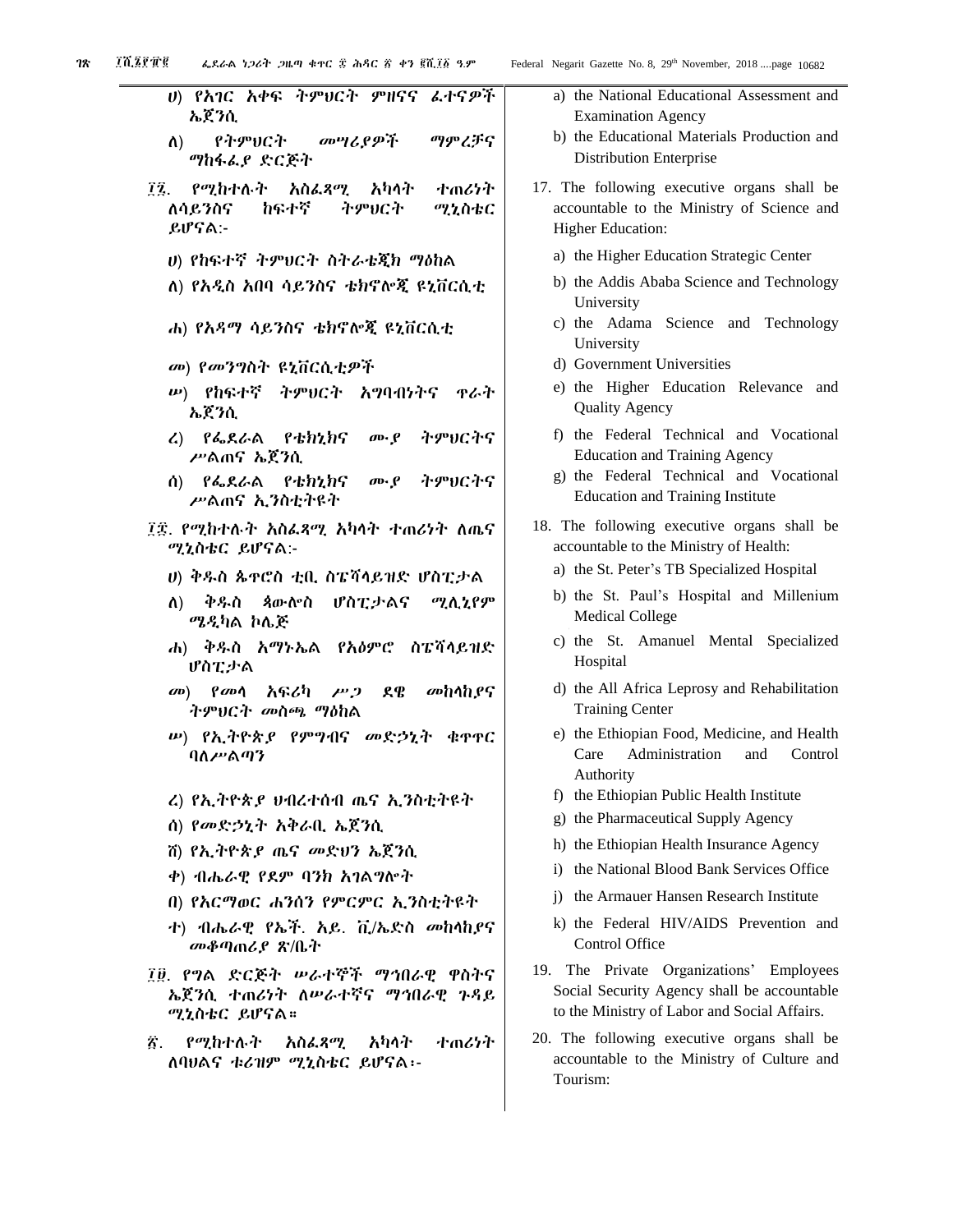| ሀ) የቅርስ ዋናትና ዋበቃ ባለሥልጣን                                                     | a) the<br>Cons                       |
|-----------------------------------------------------------------------------|--------------------------------------|
| ለ) ብሔራዊ ቤተ-መዛግብትና ቤተ-መፃህፍት<br>ኤጀንሲ                                          | b) the<br>Ager                       |
| ሐ) የኢትዮጵያ ብሔራዊ ቴአትር                                                         | c) the $N$                           |
| መ) የሆቴሎችና ቱሪዝም ሥራ ማሰልጠኛ<br>ማዕከል                                             | d) the I<br>Cent                     |
| <i>ω</i> ) የስ <i>2</i> ርት ኮሚሽን                                              | e) the S                             |
| ፳፩. የሚከተሉት አስፌጻሚ አካላት ተጠሪነት<br>ለገቢዎች ሚኒስቴር ይሆናል፡-                           | 21. The fo<br>accounta               |
| ሀ) የጉምሩክ ኮሚሽን                                                               | a) the C                             |
| ለ) የብሔራዊ ሎተሪ አስተዳደር                                                         | b) the $N$                           |
| ፳፪ የሚከተሉት አስፌጻሚ አካላት ተጠሪነተ<br>ለፕላንና ልማት ኮሚሽን ይሆናል፡-                         | $22.$ The form<br>accounta<br>Commis |
| ሀ) ማዕከላዊ ስታቲስቲክስ ኤጀንሲ                                                       | a) the C                             |
| ለ) የፖሊሲ ኖናት ኢንስቲትዩት                                                         | b) the P                             |
| ፳፫. የሚከተሉት አስፌጻሚ አካላት ተጠሪነት ለሲቪል<br>ሰርቪስ ኮሚሽን ይሆናል:-                        | 23. The fo<br>accounta               |
| υ) የሲቪል ሰርቪስ ዩኒቨርሲቲ                                                         | a) the C                             |
| ለ) መለስ ዜናዊ <i>አመራ</i> ር <i>አካዳሚ</i>                                         | b) the $\Lambda$                     |
| ሐ) የኢትዮጵያ ካይዘን ኢንስቲትዩት                                                      | c) the $E$                           |
| መ) የኢትዮጵያ ሥራ አመራር ኢንስቲትዩት                                                   | d) the E                             |
| ሥ) <i>የመንግሥት ሡራተኞች ማኅ</i> በራዊ ዋስትና<br>ኤጀንሲ                                  | e) the<br>Ager                       |
| ፳፬. የሚከተሉት አስፌጻሚ አካላት ተጠሪነት<br>ለኢትዮጵያ ኢንቨስትመንት ኮሚሽን ይሆናል:-                  | 24. The fo<br>accounta<br>Commis     |
| ሀ) የኢ <i>ንዱ</i> ስትሪ ፓርኮች ልማት ኮርፖሬሽን                                         | a) the                               |
| ለ) የመሬት ባንክና ልማት ኮርፖሬሽን                                                     | Corp<br>b) the<br>Corp               |
| ፳፭. የሚከተሉት አስፌጻሚ አካላት ተጠሪነት<br>ለአካባቢ. ዋበቃ፣ ደንና የአየር ንብረት ለውዋ<br>ኮሚሽን ይሆናል፡- | 25. The fo<br>accounta<br>Climate    |
| ሀ) የኢትዮጵያ ብዝሃ-ሕይወተ ኢንስቲትዩት                                                  | a) the E                             |
| ለ) የኢትዮጵያ አካባቢና ደን ምርምር<br>ኢንስቲትዩት                                          | b) the<br>Rese                       |
| ሐ) የኢትዮጵያ ዱር እንስሳት ልማትና ተበቃ<br>ባለሥልጣን                                       | c) the<br>Auth                       |
| ፳፮. የውሃ ልማት ፊንድ ተጠሪነት ለውሃ ልማት<br>ኮሚሽን ይሆናል።                                 | 26. The V<br>accounta<br>Commis      |
|                                                                             |                                      |

| Federal Negarit Gazette No. 8, 29 <sup>th</sup> November, 2018 page 10683                                                                                                                                                                   |
|---------------------------------------------------------------------------------------------------------------------------------------------------------------------------------------------------------------------------------------------|
| a) the Authority for Research<br>and<br><b>Conservation of Cultural Heritage</b>                                                                                                                                                            |
| National Archives and Library<br>b) the<br>Agency<br>c) the National Theatry                                                                                                                                                                |
| d) the Hotels and Tourism Works Training<br>Center                                                                                                                                                                                          |
| e) the Sport Commission                                                                                                                                                                                                                     |
| 21. The following executive organs shall be<br>accountable to the Ministry of Revenues :<br>a) the Customs Commission                                                                                                                       |
| b) the National Lottery Administration                                                                                                                                                                                                      |
| 22. The following executive organs shall be<br>accountable to the Planning and Development<br>Commission:                                                                                                                                   |
| a) the Central Statistics Agency                                                                                                                                                                                                            |
| b) the Policy Research Institute                                                                                                                                                                                                            |
| 23. The following executive organs shall be<br>accountable to the Civil Service Commission:<br>a) the Civil Service University<br>b) the Meles Zenawi Leadership Academy<br>c) the Ethiopian Kaizen Institute                               |
| d) the Ethiopian Management Institute                                                                                                                                                                                                       |
| e) the Public Servants Social Security<br>Agency                                                                                                                                                                                            |
| 24. The following executive organs shall be<br>accountable to the Ethiopian Investment<br>Commission:<br>a) the<br>Industrial Parks<br>Development<br>Corporation                                                                           |
| Land<br>b) the<br>Bank and<br>Development<br>Corporation                                                                                                                                                                                    |
| 25. The following executive organs shall be<br>accountable to the Environment, Forest, and<br>Climate Change Commission:<br>a) the Ethiopian Biodiversity Institute<br>b) the Ethiopian Environment and Forest<br><b>Research Institute</b> |

- Ethiopian Wildlife Conservation ority
- Water Development Fund shall be able to the Water Development ssion.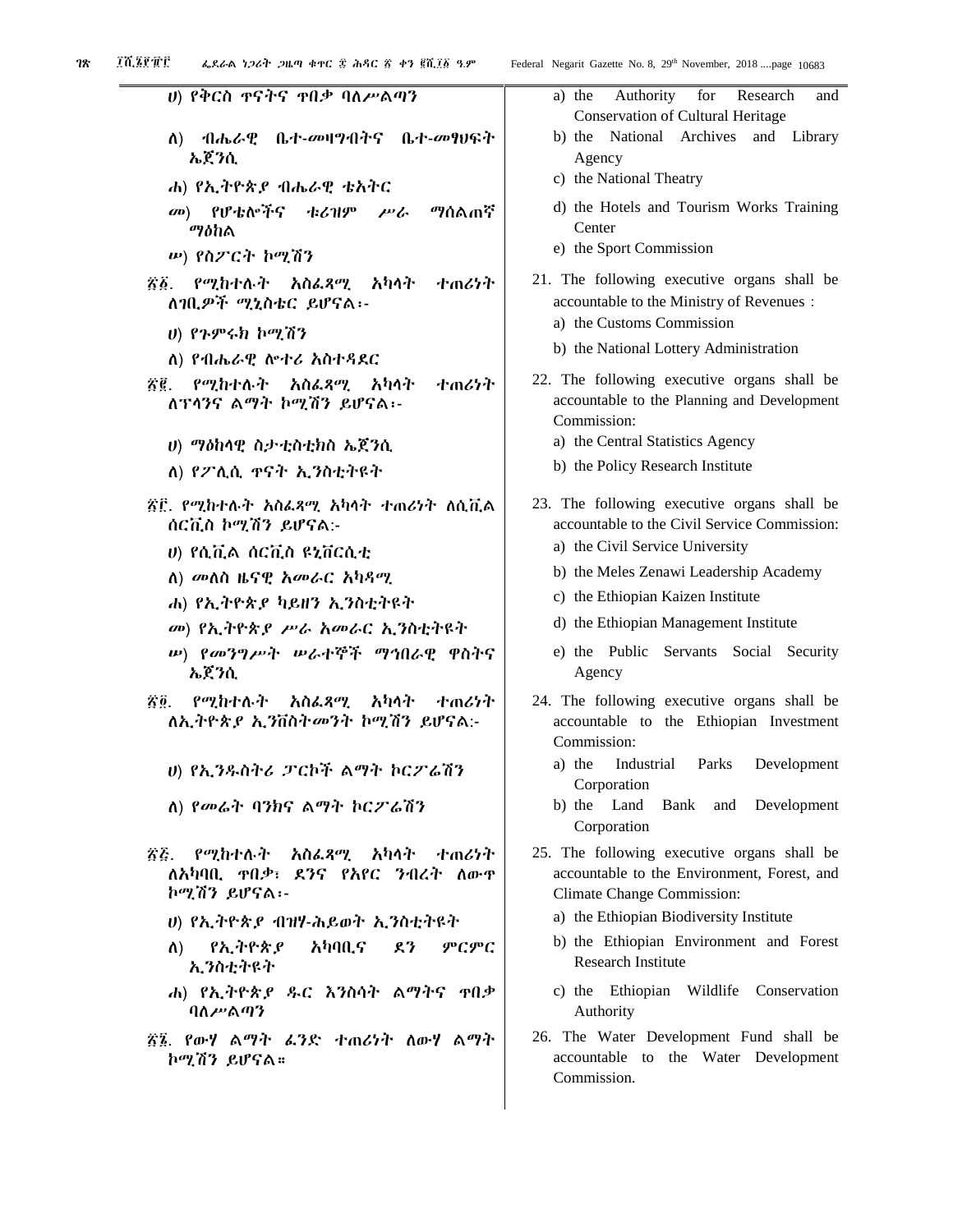# ፳፯. የሚከተሉት አስፈጻሚ አካላት ተጠሪነት ለስፖርት ኮሚሽን ይሆናል፡- ሀ) የኢትዮጵያ ወጣቶች ስፖርት አካዳሚ

- ለ) አትሌት ጥሩነሽ ዲባባ አትሌቲክስ ማሰልጠኛ ማዕከል
- ሐ) ፀረ-አበረታች ቅመሞች ጽ/ቤት

# ፴፬. የፌደራል አስፈጻሚ አካላትን እንደገና <u>ስለማደራጀት</u>

የሚኒስትሮች ምክር ቤት አስፈላጊ ሆኖ ሲያገኘው ደንብ በማውጣት፣ማንኛውም አስፈጻሚ አካል እንዲታጠፍ፣ ከሌላ አስፈጻሚ አካል ጋር እንዲዋሃድ ወይም እንዲከፋፈል በማድረግ፣ ተጠሪነቱ ወይም ሥልጣንና ተግባሩ እንዲለወጥ በማድረግ ወይም አዲስ አስፈጻሚ አካል እንዲቋቋም በማድረግ የፌደራል አስፈጻሚ አካላትን እንደገና የማደራጀት ሥልጣን በዚህ አዋጅ ተሰጥቶታል።

# ክፍል አራት

# <u>ልዩ ልዩ ድንጋጌዎች</u>

# ፴፭. <u>የተሻሩ ሕጎች</u>

- ፩. የኢትዮጵያ ፌደራላዊ ዲሞክራሲያዊ ሪፐብሊክ አስፈጻሚ አካላትን ሥልጣንና ተግባር ለመወሰን የወጣው አዋጅ ቁጥር ፱፻፲፮/፪ሺ፰ (እንደተሻሻለ) በዚህ አዋጅ ተሽሯል።
- ፪. ከዚህ አዋጅ ጋር የሚቃረን ሕግ ወይም የአሠራር ልምድ በዚህ አዋጅ የተሸፈኑ ጉዳዮችን በሚመለከት ተፈጻሚ አይሆንም።

# ፴፮. መብትና ግዴታዎችን ስለማስተላለፍ

- ፩. የፌደራልና አርብቶ አደር አካባቢ ልማት ሚኒስቴር መብትና ግዴታዎች በዚህ አዋጅ ለሰላም ሚኒስቴር ተላልፈዋል።
- ፪. የገንዘብና ኢኮኖሚ ትብብር ሚኒስቴር መብትና ግዴታዎች በዚህ አዋጅ ለገንዘብ ሚኒስቴር ተላልፈዋል።
- ፫. የብሔራዊ ፕላን ኮሚሽን መብትና ግዴታዎች በዚህ አዋጅ ለፕላንና ልማት ኮሚሽን ተላልፈዋል።
- ፬. የግብርናና እንስሳት ሃብት ሚኒስቴር እንዲሁም የኢትዮጵያ ሆርቲካልቸርና ግብርና ኢንቨስትመንት ባለሥልጣን መብቶችና ግዴታዎች በዚህ አዋጅ ለግብርና ሚኒስቴር ተላልፈዋል።
- ፭. የንግድ ሚኒስቴር እና የኢንዱስትሪ ሚኒስቴር መብትና ግዴታዎች በዚህ አዋጅ ለንግድና ኢንዱስትሪ ሚኒስቴር ተላልፈዋል።
- 27. The following executive organs shall be accountable to the Sport Commission:
	- a) the Ethiopian Youth Sport Academy
	- b) the Athlete Tirunesh Dibaba Athletics Training Center
	- c) the Anti-Doping Office

# **34. Reorganization of Federal Executive Organs**

The Council of Ministers is hereby empowered, where it finds it necessary, to reorganize the Federal executive organs by issuing regulations for the closure, merger or division of an existing executive organ or for change of its accountability or mandates or for the establishment of a new one.

# **PART 4**

# **MISCELLANEOUS PROVISIONS**

# **35. Repealed Laws**

- 1. Definition of Powers and Duties of the Executive Organs of the Federal Democratic Republic of Ethiopia Proclamation No. 916/2015 (as amended) is hereby repealed.
- 2. No laws or practices shall, in so far as they are inconsistent with this Proclamation, have force or effect with respect to matters provided for by this Proclamation.

# **36. Transfer of Rights and Obligations**

- 1. The rights and obligations of Ministry of Federal Affairs and Pastoral Development are hereby transferred to Ministry of Peace.
- 2. The rights and obligations of Ministry of Finance and Economic Cooperation are hereby transferred to Ministry of Finance.
- 3. The rights and obligations of National Planning Commission are hereby transferred to Planning and Development Commission
- 4. The rights and obligations of Ministry of Agriculture and Livestock and Ethiopian Horticulture and Agricultural Investment Authority are hereby transferred to Ministry of Agriculture.
- 5. The rights and obligations of Ministry of Trade and Ministry of Industry are hereby transferred to Ministry of Trade and Industry.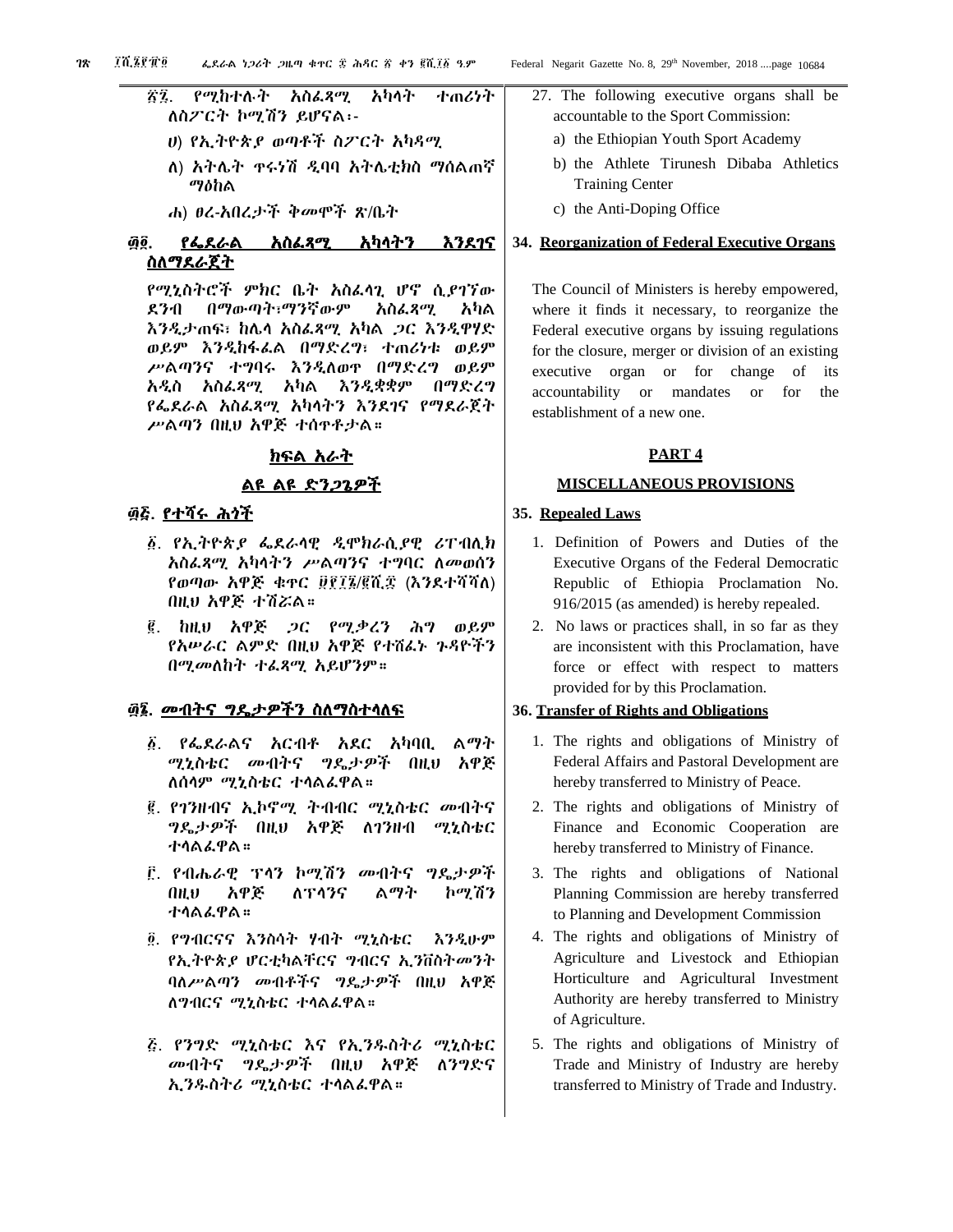- ፮. የመገናኛና ኢንፎርሜሽን ቴክኖሎጂ ሚኒስቴር መብትና ግዴታዎች እንዲሁም የሳይንስና ቴክኖሎጂ ሚኒስቴር መብትና ግዴታዎች በዚህ አዋጅ ለኢኖቬሽንና ቴክኖሎጂ ሚኒስቴር ተላልፈዋል።
- ፯. የከተማ ልማትና ቤቶች ሚኒስቴር እና የኮንስትራክሽን ሚኒስቴር መብትና ግዴታዎች በዚህ አዋጅ ለከተማ ልማትና ኮንስትራክሽን ሚኒስቴር ተላልፈዋል።
- ፰. የዉሃ ፣ መስኖና ኤሌክትሪክ ሚኒስቴር መብትና ግዴታዎች በዚህ አዋጅ ለውሃ፣ መስኖና ኤነርጂ ሚኒስቴር ተላልፈዋል።
- ፱. የፐብሊክ ሰርቪስና የሰው ሀብት ልማት ሚኒስቴር መብትና ግዴታዎች በዚህ አዋጅ ለሲቪል ሰርቪስ ኮሚሽን ተላልፈዋል።
- ፲. የማዕድን፣ ነዳጅና የተፈጥሮ ጋዝ ሚኒስቴር መብትና ግዴታዎች በዚህ አዋጅ ለማዕድንና ነዳጅ ሚኒስቴር ተላልፈዋል።
- ፲፩. ከፍተኛ ትምህርትና የቴክኒክና ሙያ ሥልጠናን በተመለከተ የትምህርት ሚኒስቴር መብትና ግዴታዎች በዚህ አዋጅ ለሳይንስና ከፍተኛ ትምህርት ሚኒስቴር ተላልፈዋል።
- ፲፪. የጤና ጥበቃ ሚኒስቴር መብትና ግዴታዎች በዚህ አዋጅ ለጤና ሚኒስቴር ተላልፈዋል።
- ፲፫. በወጣቶችና ስፖርት ኮሚሽን ወጣቶችን የሚመለከቱ መብትና ግዴታዎች፣ እንዲሁም የሴቶችና የሕፃናት ጉዳይ ሚኒስቴር መብትና ግዴታዎች በዚህ አዋጅ ለሴቶች፣ ሕፃናትና ወጣቶች ሚኒስቴር ተላልፈዋል።
- ፲፬. በወጣቶችና ስፖርት ሚኒስቴር ስፖርትን የሚመለከቱ መብትና ግዴታዎች በዚህ አዋጅ ለስፖርት ኮሚሽን ተላልፈዋል።
- ፲፭. የኢትዮጵያ ገቢዎችና ጉምሩክ ባለሥልጣን መብትና ግዴታዎች በዚህ አዋጅ ለገቢዎች ሚኒስቴር ተላልፈዋል።
- ፲፮. የኢትዮጵያ ልማት ምርምር ኢንስቲቲዩት እና የፖሊሲ ጥናትና ምርምር ማዕከል መብቶችና ግዴታዎች በዚህ አዋጅ ለፖሊሲ ጥናት ኢንስቲቲዩት ተላልፈዋል።
- 6. The rights and obligations of Ministry of Communications and Information Technology and the Ministry of Science and Technology are hereby transferred to Ministry of Innovation and Technology.
- 7. The rights and obligations of Ministry of Urban Development and Housing and Ministry of Construction are hereby transferred to Ministry of Urban Development and Construction.
- 8. The rights and obligations of Ministry of Water, Irrigation and Electric are hereby transferred to Ministry of Water, Irrigation and Energy.
- 9. The rights and obligations of the Ministry of Public Service and Human Resources are hereby transferred to the Civil Service Commission.
- 10.The rights and obligations of Ministry of Mines, Petroleum and Natural Gas are hereby transferred to Ministry of Mines and Petroleum.
- 11.The rights and obligations of Ministry of Education pertaining to higher education, and technical and vocational education are hereby transferred to Ministry of Science and Higher Education.
- 12.The rights and obligations of Ministry of Health are hereby transferred to Ministry of Health.
- 13.The rights and obligations of Ministry of Women and Children Affairs and Ministry of Youth and Sport relating to youth are hereby transferred to Ministry of Women, Children and Youth.
- 14.The rights and obligations of Ministry of Youth and Sport relating to sport are hereby transferred to Sport Commission
- 15.The rights and obligations of Ethiopian Revenue and Customs Authority are hereby transferred to Ministry of Revenue.
- 16.The rights and obligations of Ethiopian Development Research Institute and Policy Study and Research Center are hereby transferred to Policy Research Institute.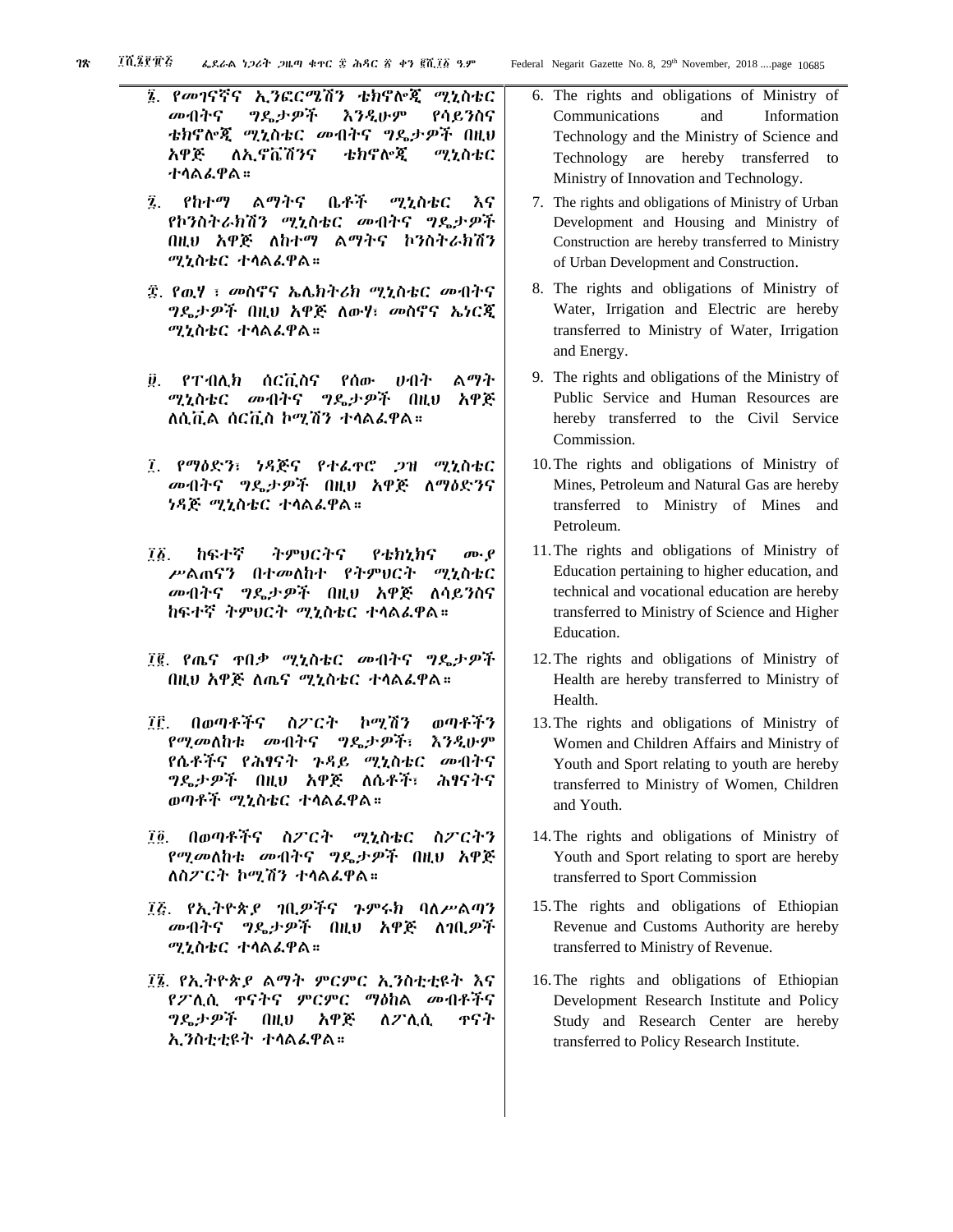- ፲፯. የአካባቢ፣ ደንና የአየር ንብረት ለውጥ ሚኒስቴር መብትና ግዴታዎች በዚህ አዋጅ ለአካባቢ፣ ደንና የአየር ንብረት ለውጥ ኮሚሽን ተላልፈዋል።
- ፲፰. የኢትዮጵያ ቱሪዝም ድርጅት መብትና ግዴታዎች በዚህ አዋጅ ለቱሪዝም ኢትዮጵያ ተላልፈዋል።
- ፲፱. የኢንዱስትሪ ፕሮጀክት አገልግሎቶች መብትና ግዴታዎች በዚህ አዋጅ ለኢንዱስትሪ ፓርኮች ልማት ኮርፖሬሽን ተላልፈዋል።
- ፳. የወሳኝ ኩነቶች ምዝገባ ኤጀንሲ መብቶችና ግዴታዎች በዚህ አዋጅ ለኢሚግሬሽን፣ ዜግነትና ወሳኝ ኩነቶች ኤጀንሲ ተላልፈዋል።
- ፳፩. የስትራቴጂክ መጠባበቂያ ምግብ ክምችት ኤጀንሲ መብትና ግዴታዎች በዚህ አዋጅ ለብሔራዊ አደጋ ስጋት ሥራ አመራር ኮሚሽን ተላልፈዋል።
- ፳፪. የመንግሥት የልማት ድርጅቶች ባለአደራ ቦርድ እና የመንግሥት ፋይናንስ ድርጅቶች ኤጀንሲ መብቶችና ግዴታዎች በዚህ አዋጅ ለገንዘብ ሚኒስቴር ተላልፈዋል።
- ፳፫. የመንግሥት የልማት ድርጅቶች ሚኒስቴር መብትና ግዴታዎች በዚህ አዋጅ ለመንግሥት የልማት ድርጅቶች ይዞታና አስተዳደር ኤጀንሲ ተላልፈዋል።
- ፳፬. የጂኦስፓሻል ኢንፎርሜሽን ኤጀንሲ መብትና ግዴታዎች በዚህ አዋጅ ለጂኦስፓሻል ኢንፎርሜሽን ኢንስቲቲዩት ተላልፈዋል።
- ፳፭. የሳይንስና ቴክኖሎጂ ኢንፎርሜሽን ማዕከል መብትና ግዴታዎች በዚህ አዋጅ ለቴክኖሎጂና ኢኖቬሽን ኢንስቲቲዩት ተላልፈዋል።
- ፳፮. የአባይ ተፋሰስ ባለሥልጣን፣ የአዋሽ ተፋሰስ ባለሥልጣን እና የስምጥ ሸለቆ ተፋሰስ ባለሥልጣን መብትና ግዴታዎች በዚህ አዋጅ ለተፋሰሶች ልማት ባለሥልጣን ተላልፈዋል።
- ፳፯. የኢትዮጵያ ባህል ማዕከል መብቶችና ግዴታዎች በዚህ አዋጅ ለባህልና ቱሪዝም ሚኒስቴር ተላልፈዋል።
- ፳፰. የመንግሥት ኮሙኒኬሽን ጽ/ቤት መብቶችና ግዴታዎች በዚህ አዋጅ ለሲቪል ሰርቪስ ኮሚሽን ተላልፈዋል።
- 17.The rights and obligations of Ministry of Environment, Forest and Climate Change are hereby transferred to Environment, Forest and Climate Change Commission.
- 18.The rights and obligations of the Ethiopian Tourism Organization are hereby transferred to Tourism Ethiopia.
- 19.The rights and obligations of the Industrial Project Services are hereby transferred to Industrial Parks Development Corporation.
- 20.The rights and obligations of Vital Events Registration Agency are hereby transferred to Immigration, Nationality and Vital Events Agency.
- 21.The rights and obligations of Strategic Food Reserve Agency are hereby transferred to National Disaster Risk Management Commission.
- 22.The rights and obligations of Public Enterprises Board of Trustees and Public Financial Enterprises Agency are hereby transferred to Ministry of Finance.
- 23.The rights and obligations of Ministry of Public Enterprises are hereby transferred to Public Enterprises Holding and Administration Agency.
- 24.The rights and obligations of Geospatial Information Agency are hereby transferred to Geospatial Information Institute.
- 25.The rights and obligations of Science and Technology Information Center are hereby transferred to the Technology and Innovation Institute.
- 26.The rights and obligations of Abay Basin Authority, Awash Basin Authority and Rift Valley Lakes Basin Authority transferred to the Basins Development Authority.
- 27.The rights and obligations pertaining to Ethiopian Cultural Center are hereby transferred to Ministry of Culture and Tourism.
- 28.The rights and obligations of Government Communications Affairs Office are hereby transferred to Civil Service Commission.